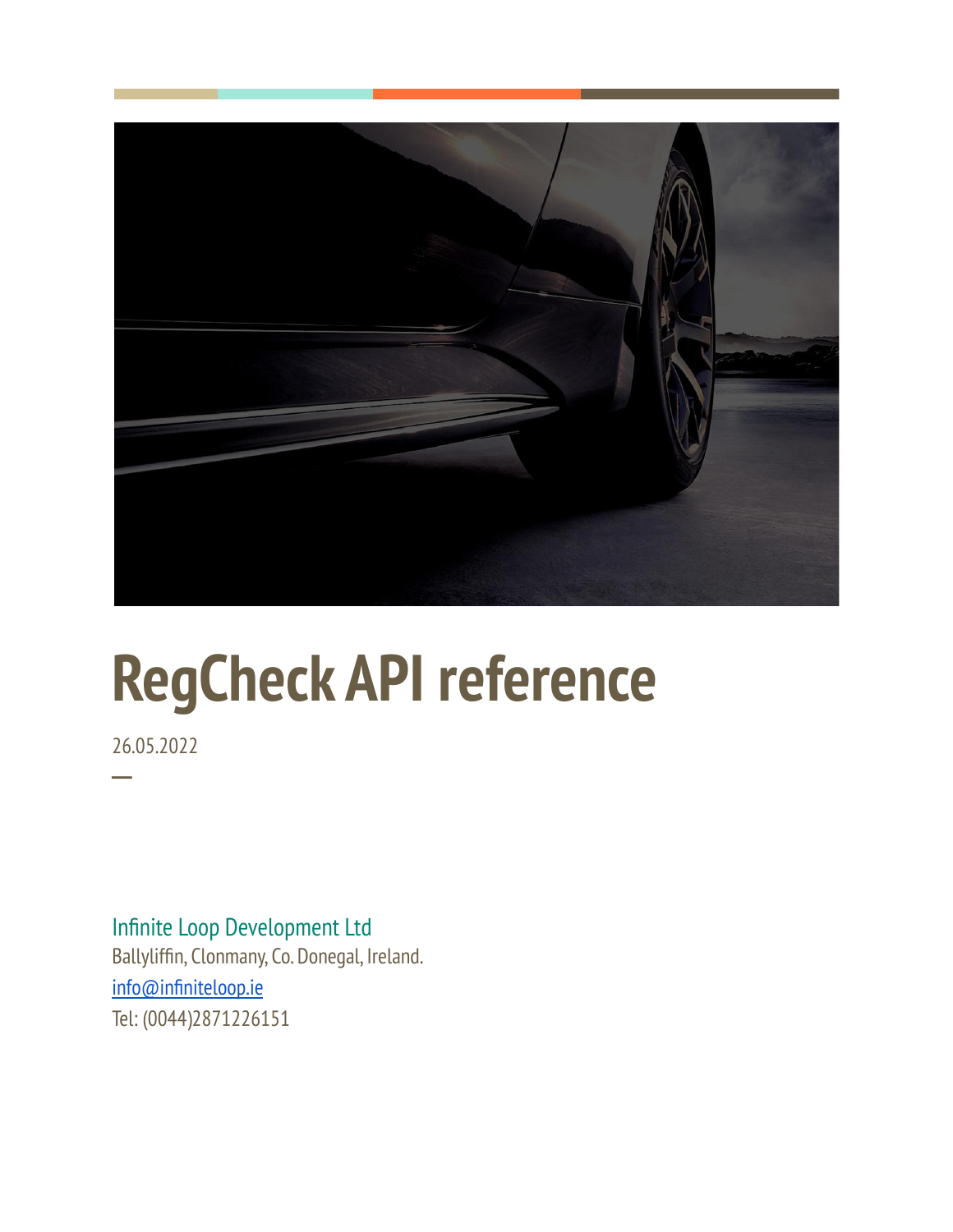### **Overview**

The RegCheck API is a SOAP based ASP.NET ASMX webservice that permits the lookup of vehicle details across many countries, including UK, Ireland, Finland, Netherlands, Norway, Sweden, Portugal, Italy, France, Spain, Australia, the USA and others.

The API endpoint is located at [https://www.regcheck.org.uk/api/reg.asmx](http://www.regcheck.org.uk/api/reg.asmx) , with the WSDL definition available here [https://www.regcheck.org.uk/api/reg.asmx?wsdl](http://www.regcheck.org.uk/api/reg.asmx?wsdl). You will require a username to access the API, and a username and password to access your account via the login link on the front page- You can get a test account and 10 free credits once you have verified your email address.

Although the XML schema of the data will remain consistent across all countries, the amount of data returned will vary from country, and sometimes may vary based on an underlying provider, for instance, in Finland, it is possible to determine the insurance company that insures the vehicle from the API, but this data is unavailable in other countries.

The XML returned from the web-service contains an element named "**vehicleJson**" which contains the details of the vehicle encoded in JSON format, this is designed to make the service easier to consume from Javascript based clients. The format of this JSON is standardised, but is expandable based on extra data that may be available in certain countries.

You can log into the API console by going to any of the websites associated with this service, for example [www.regcheck.org.uk](http://www.regcheck.org.uk) and selecting login at the foot of the page. From the dashboard you can see how many credits you have left, view a graph of usage, purchase more credits via paypal, and set parameters such as your low balance warning.

Your low balance warning is a level at which you wish to receive an email reminding you to top up. Once your balance reaches zero, no further requests can be made. You can also contact us to ask for a daily limit, so that you do not use more than a certain number of credits in any given day.

For added security, you can request that API access on your account is locked to a defined set of IP addresses. By default, accounts can be accessed from anywhere, but if you would like added security, you can request that access is locked to a certain set of IP addresses.

If you need programmatic access to your credit balance, then you can request the url: <http://www.regcheck.org.uk/ajax/getcredits.aspx?username=> followed by your username. If this shows a zero or negative value, you are out of credits.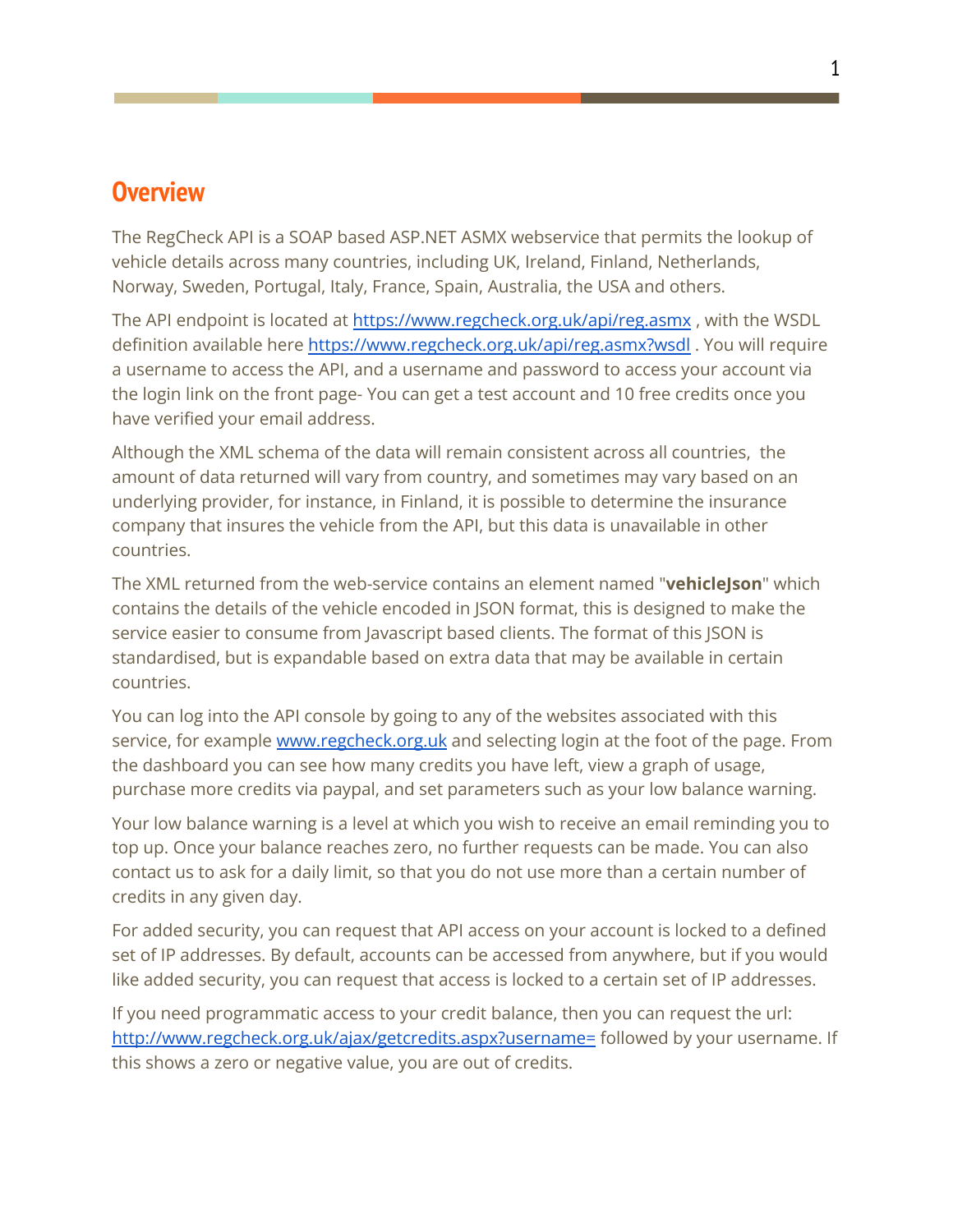Each country has a test number plate, which can be queried free of charge, this can be useful during the development, so that you do not have to use your credits for basic testing.

Certain countries, such as Denmark, Sweden and Norway have offline data available, this means that we hold complete vehicle data for that country on our own servers.

# **UK Support**

### **Offline data available**

Car registration plates in the UK use the /[Check](https://www.regcheck.org.uk/api/reg.asmx?op=Check) endpoint and return the following information:

- Make and Model
- Year of Registration
- Association of British Insurers (ABI) code
- Body Style
- Engine size
- Number of Doors
- Transmission
- Fuel Type
- Immobiliser
- Number of Seats
- Indicative value
- Driver side
- **● Note: More Information is available from the [UKMOT](https://www.regcheck.org.uk/api/reg.asmx?op=UKMOT) endpoint.**

#### **Sample Registration Number:**

YY07XHH

### **Sample Json:**

### {

```
"ABICode": "32130768",
```
"Description": "MERCEDES-BENZ E220 SE CDI",

"RegistrationYear": "2013",

"CarMake": {

```
"CurrentTextValue": "MERCEDES-BENZ"
```

```
},
```

```
"CarModel": {
```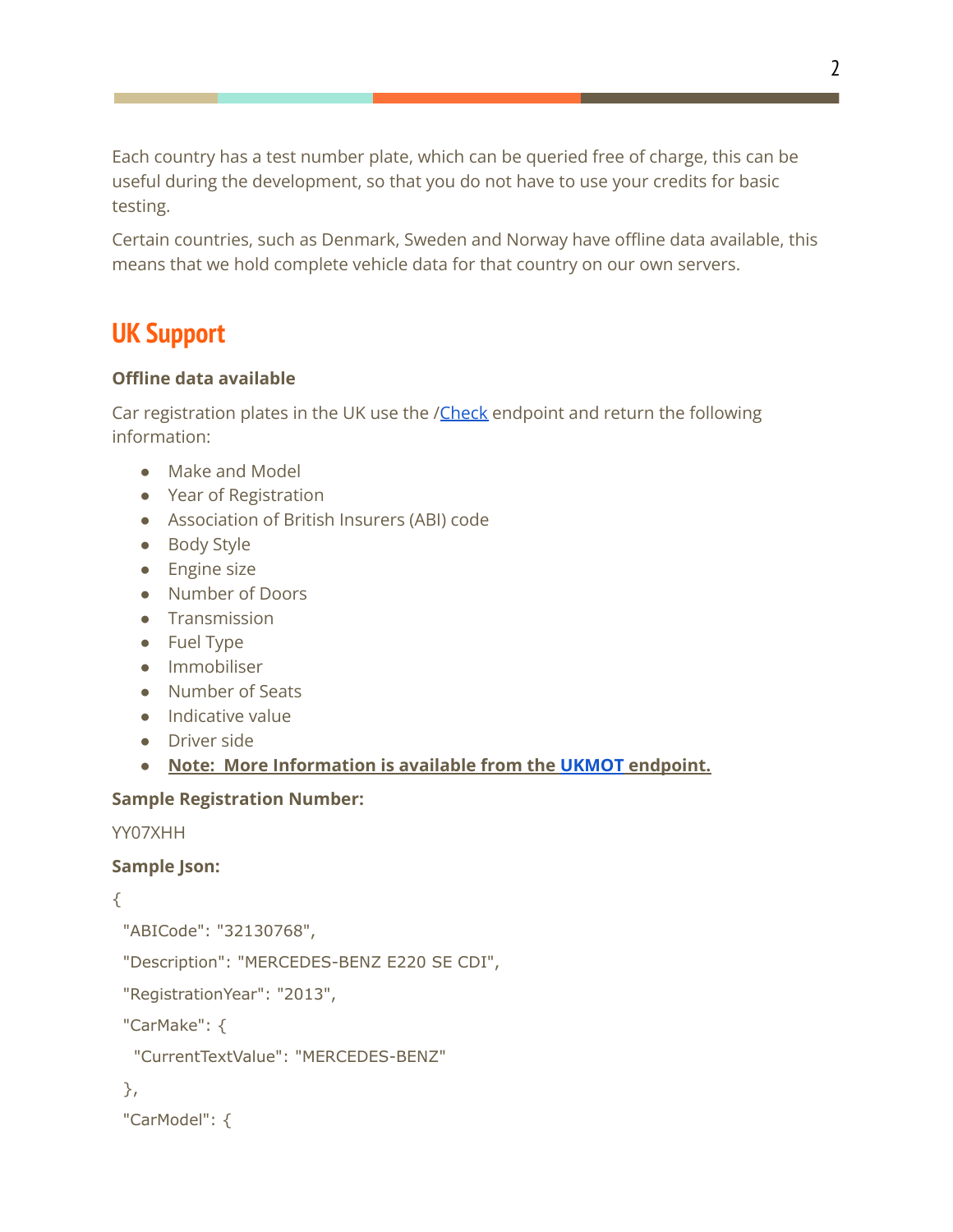```
"CurrentTextValue": "E220 SE CDI"
 },
 "EngineSize": {
  "CurrentTextValue": "2143"
 },
 "FuelType": {
  "CurrentTextValue": "Diesel"
},
 "MakeDescription": "MERCEDES-BENZ",
 "ModelDescription": "E220 SE CDI",
 "Immobiliser": {
  "CurrentTextValue": ""
 },
 "NumberOfSeats": {
  "CurrentTextValue": "5"
 },
 "DriverSide": {
  "CurrentTextValue": null
 },
 "Transmission": {
  "CurrentTextValue": "Automatic"
 },
 "NumberOfDoors": {
  "CurrentTextValue": "4DR"
 },
 "ImageUrl":
"https://www.regcheck.org.uk/image.aspx/@TUVSQ0VERVMtQkVOWiBFMjIwIFNFIENESQ==
",
 "VehicleInsuranceGroup": "10",
 "VehicleInsuranceGroupOutOf": "50",
 "VehicleIdentificationNumber": "WDD2120022A899877",
 "EngineCode": "65192431880945",
```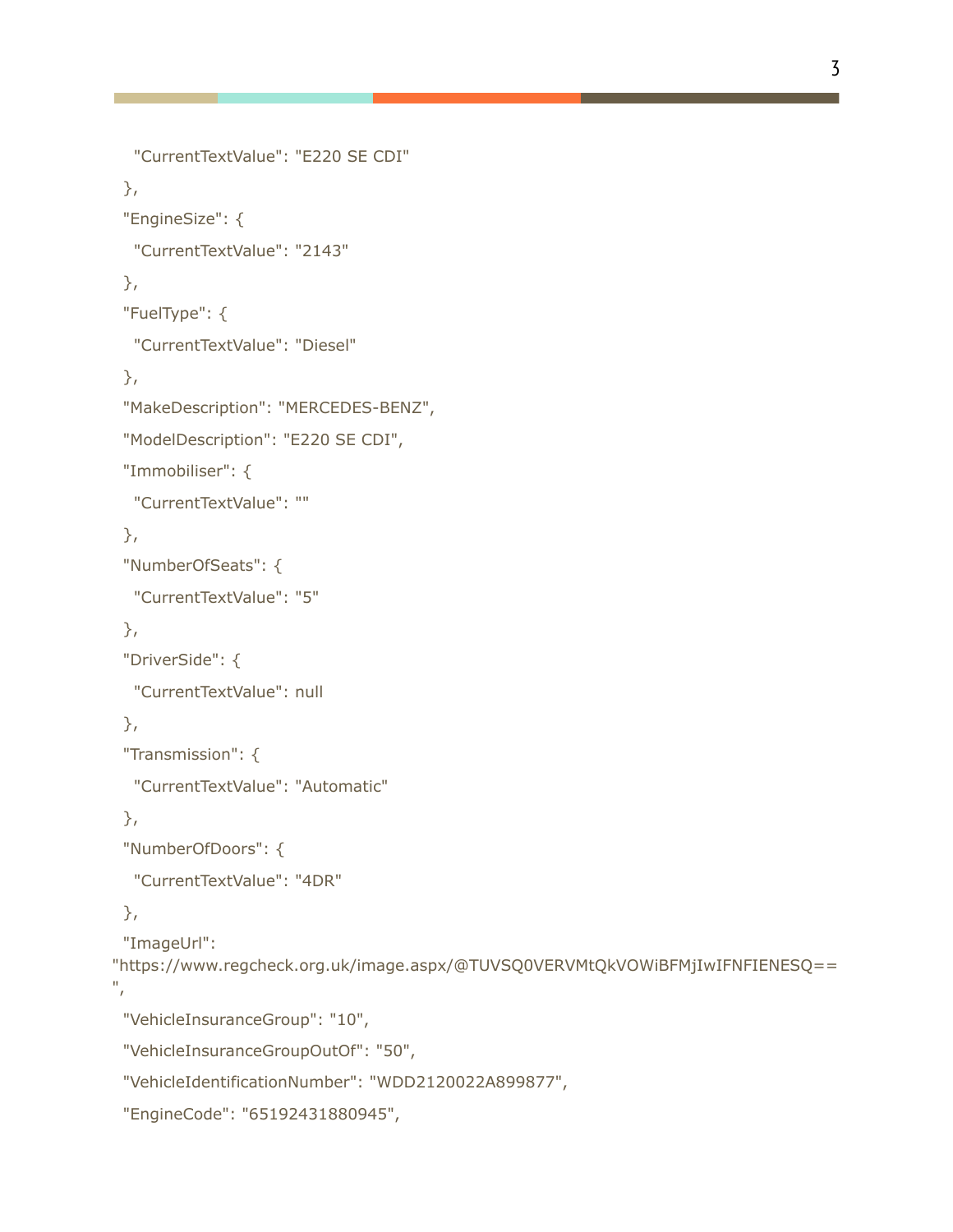```
"EngineNumber": "65192431880945",
 "BodyStyle": {
  "CurrentTextValue": "Saloon"
 },
 "Colour": "WHITE",
 "RegistrationDate": "30/09/2013"
}
```
### **UK MOT History**

All UK cars - excluding Northern Ireland, can have their MOT service history checked through the web service call "UKMOT".

### **Note that the "model" parameter is no longer required, it is for backwards compatibility only.**

The data returned includes the Test Date, the Result (Pass or Failure), the Odometer reading, the test number, and in the case of a failure, a list of failures in plain text, a sample node would be as follows;

```
<UKTest>
 <TestDate>8 November 2016</TestDate>
 <Result>Fail</Result>
 <Odometer>61,703 miles</Odometer>
 <TestNumber>5901 3690 4542</TestNumber>
 <FailureReasons>
   <string>
     Nearside Rear Brake pipe excessively corroded (3.6.B.2c)
   </string>
   <string>
     Offside Rear Brake pipe excessively corroded (3.6.B.2c)
   </string>
```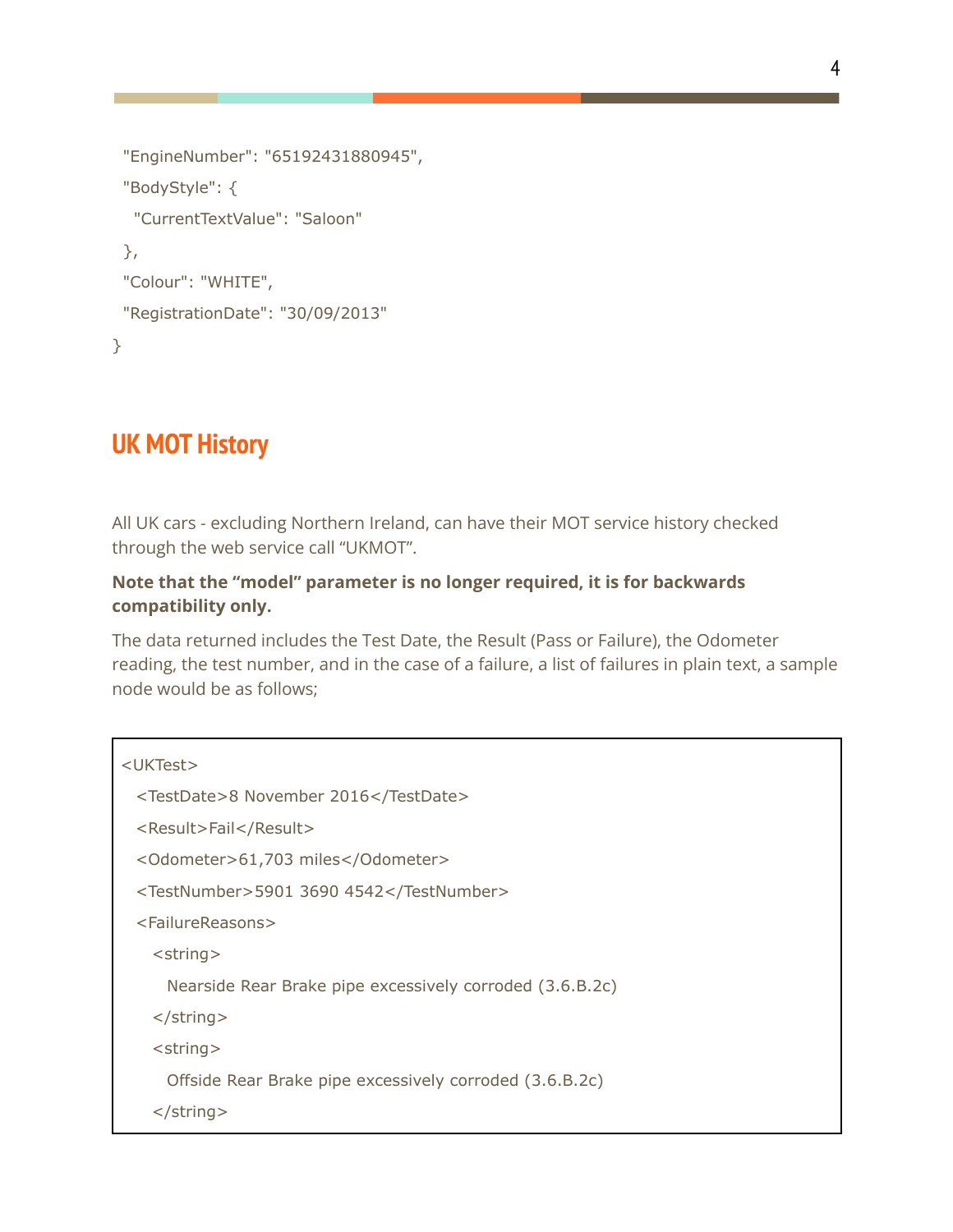</FailureReasons> <Advisories/> </UKTest> <UKTest> <TestDate>2 November 2015</TestDate> <ExpiryDate>16 November 2016</ExpiryDate> <Result>Pass</Result> <Odometer>49,123 miles</Odometer> <TestNumber>6696 7682 9757</TestNumber> <FailureReasons/> <Advisories> <string>All brake pads wearing thin</string> </Advisories> </UKTest>

Below is a sample JSON response for a UK car

```
\overline{[}{
 "TestDate": "8 November 2016 ",
 "ExpiryDate": "16 November 2017 ",
 "Result": "Pass",
 "Odometer": "61,706 miles ",
 "TestNumber": "2754 6884 4000 ",
 "FailureReasons": [
  ],
 "Advisories": [
 ]
},
{
  "TestDate": "8 November 2016 ",
 "ExpiryDate": null,
 "Result": "Fail",
```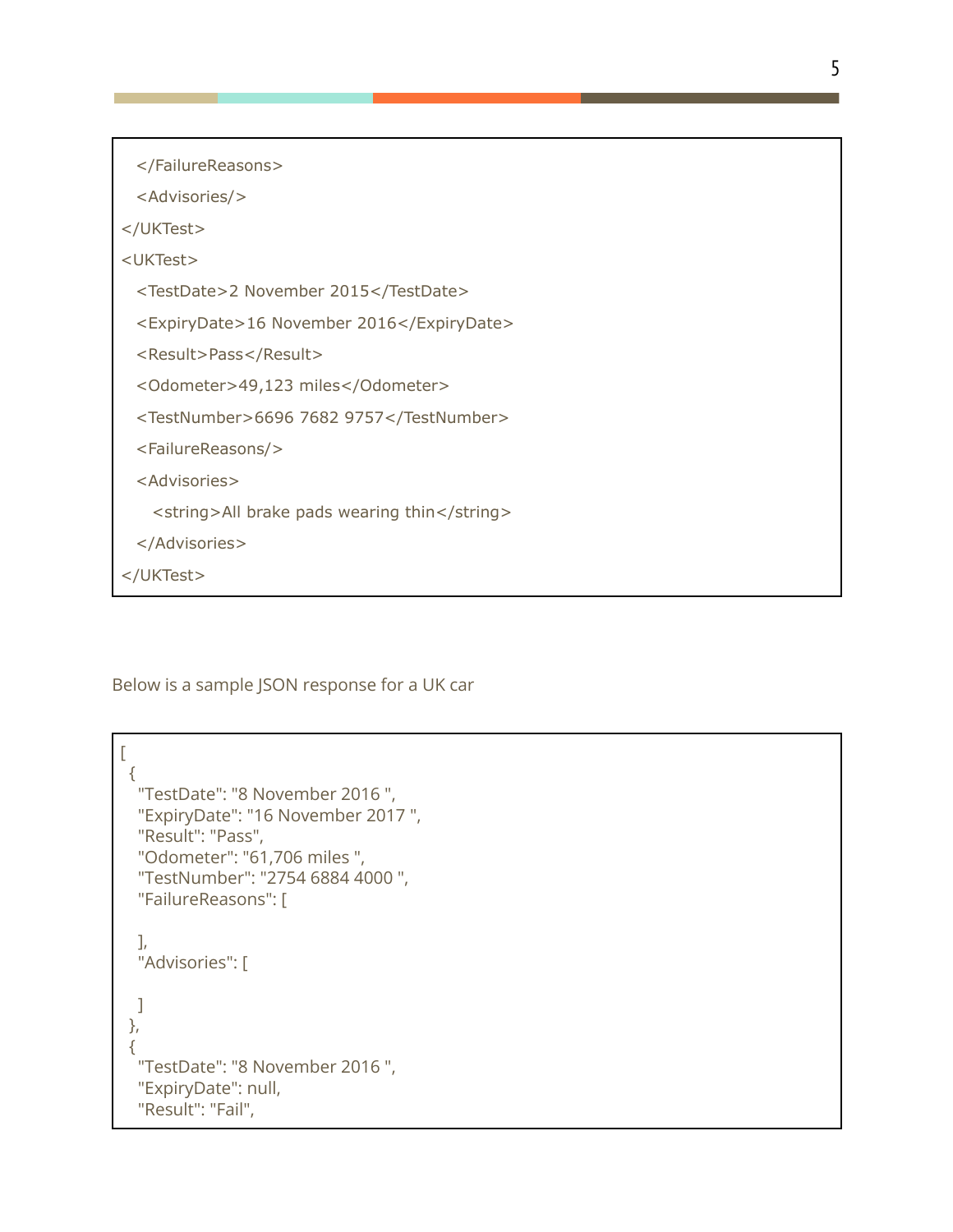```
"Odometer": "61,703 miles ",
  "TestNumber": "5901 3690 4542 ",
  "FailureReasons": [
   "Nearside Rear Brake pipe excessively corroded (3.6.B.2c)",
   "Offside Rear Brake pipe excessively corroded (3.6.B.2c)"
  ],
  "Advisories": [
 ]
},
 {
  "TestDate": "2 November 2015 ",
  "ExpiryDate": "16 November 2016 ",
  "Result": "Pass",
  "Odometer": "49,123 miles ",
  "TestNumber": "6696 7682 9757 ",
  "FailureReasons": [
  ],
  "Advisories": [
   "All brake pads wearing thin"
 ]
},
 {
  "TestDate": "10 November 2014 ",
  "ExpiryDate": "16 November 2015 ",
  "Result": "Pass",
  "Odometer": "37,943 miles ",
  "TestNumber": "7778 9401 4328 ",
  "FailureReasons": [
  ],
  "Advisories": [
   "Nearside Front Anti-roll bar linkage has slight play in a ball joint (2.4.G.2)"
   \mathbf{I}}
]
```
### Extended Information with MOT data

Extra data has been added to the MOT data response which includes expanded information on the Vehicle being tested.

This includes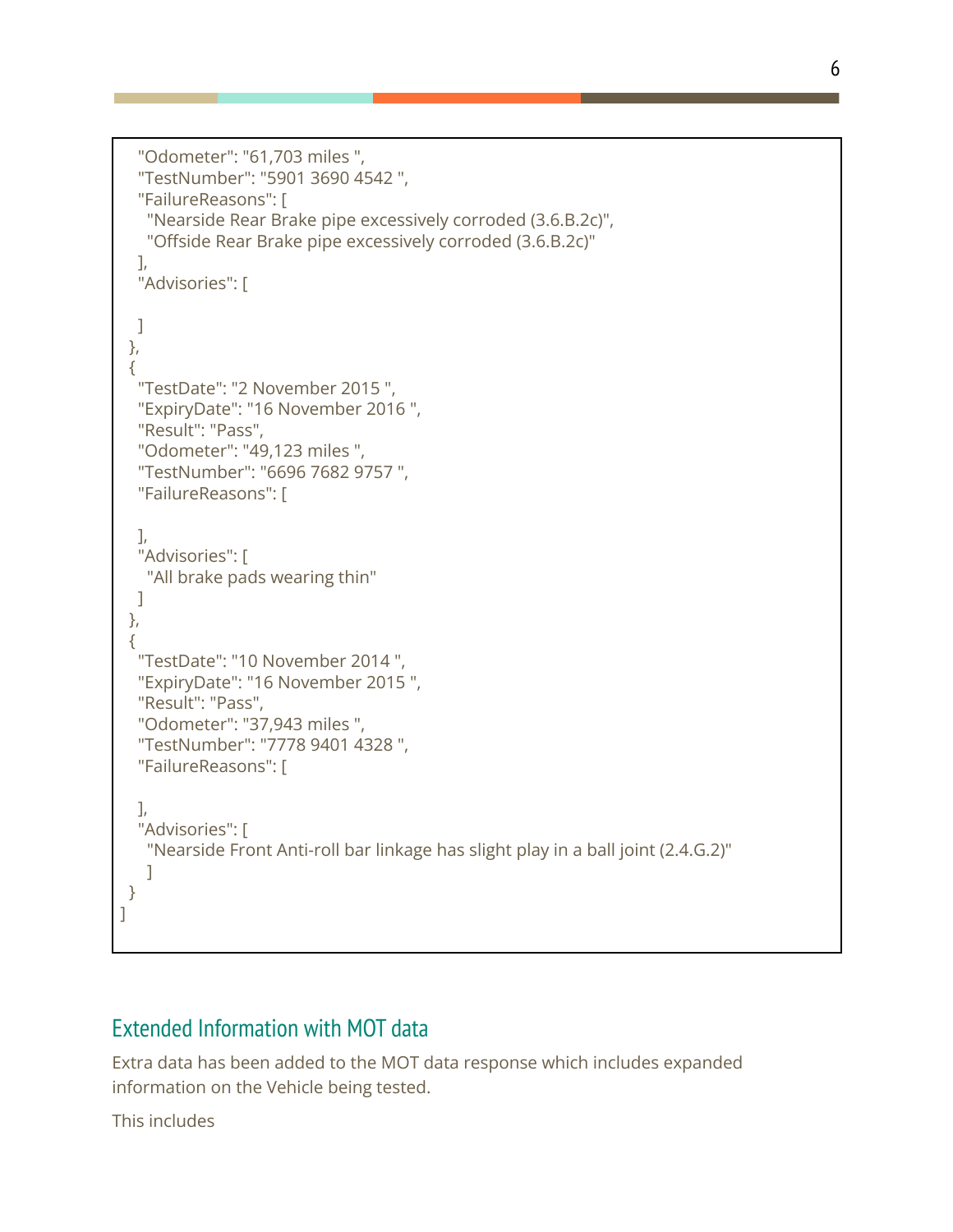- Make
- Registration date
- Year of manufacture
- CO2 Emissions
- F u el t y p e
- Tax status
- Tax Date
- Colour
- Vehicle type Approval
- Wheelplan
- Weight
- VIN Number

#### Here is a sample response for car registration number SK08KPT:

```
\overline{\text{L}}\lbrack"make", "FIAT" ],[ "registration", "May 2014" ],[ "manufacture", "2014" ],[ "(cc)", "1242 cc" ],[ "Emissions", "120" ],
   "type", "PETROL" ],[ "marker", "No" ],[ "status", "Tax not due" ],[ "colour", "BLUE"
```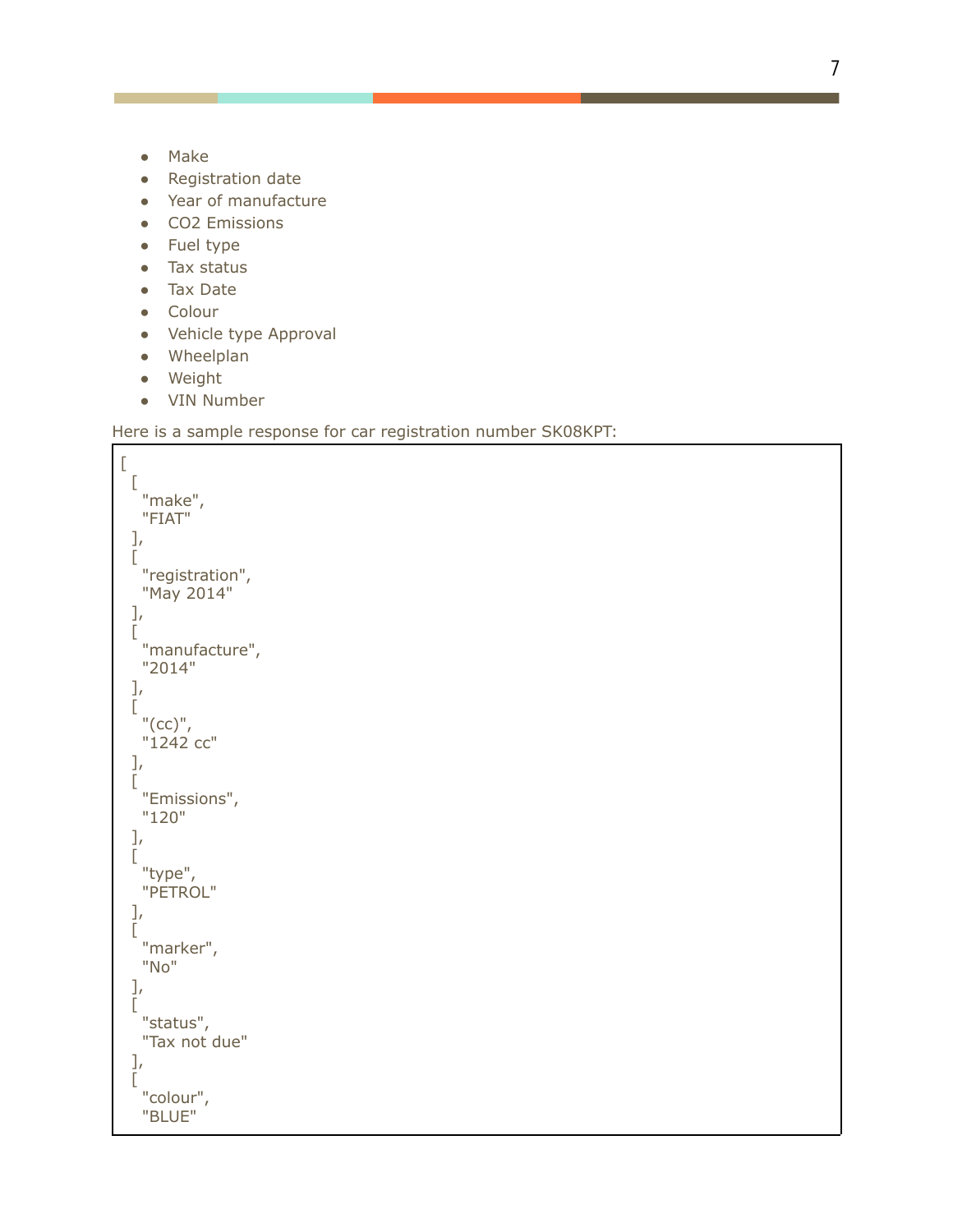```
],
 [
  "approval",
  "M1"
 ],
 [
  "Wheelplan",
  "2 AXLE RIGID BODY"
 ],
 [
  "weight",
  "Not available"
 ]
]
```
## **UK Motorbikes**

If the registration number of the vehicle you are checking is a MotorBike, rather than a car or van, then you should call the ["CheckMotorBikeUK](https://www.regcheck.org.uk/api/reg.asmx?op=CheckMotorBikeUK)" endpoint instead. This returns some basic information about the motorbike, and you can use this data to call the [UKMOT](https://www.regcheck.org.uk/api/reg.asmx?op=UKMOT) endpoint, for further information, if required. The basic data are:

- Make and Model
- Year of Registration
- Engine Size
- Variant
- Colour
- VIN

### **Sample Registration Number:**

LJ05FHV

### **Sample JSON:**

```
{
```

```
"Description": "HONDA ST1300 A",
```
"RegistrationYear": "2005",

"CarMake": {

```
"CurrentTextValue": "HONDA"
```

```
},
```

```
"CarModel": {
```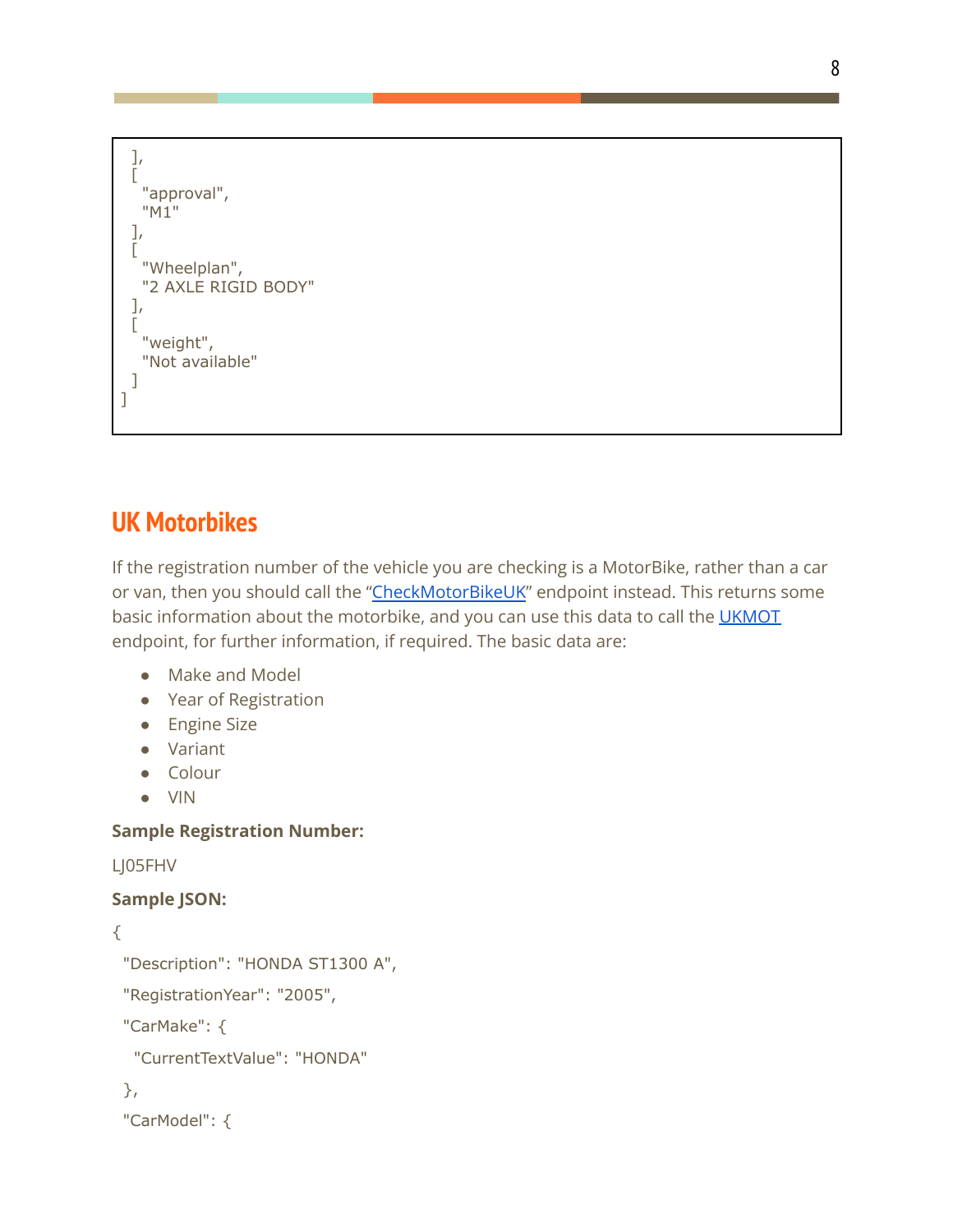```
"CurrentTextValue": "ST1300 A"
 },
 "MakeDescription": {
  "CurrentTextValue": "HONDA"
 },
 "ModelDescription": {
  "CurrentTextValue": "ST1300 A"
 },
 "EngineSize": {
  "CurrentTextValue": "1261"
 },
 "BodyStyle": {
  "CurrentTextValue": "Motorbike"
 },
 "FuelType": {
  "CurrentTextValue": "PETROL"
 },
 "Variant": "",
 "Colour": "YELLOW",
 "VehicleIdentificationNumber": "JH2SC51A92M007472",
 "KType": "",
 "EngineNumber": "SC51E2011188",
 "ImageUrl":
"https://www.regcheck.org.uk/image.aspx/@SE9OREEgU1QxMzAwIEF8bW90b3JjeWNsZQ=
="
```
}

## **Isle of Man Support**

Cars registered in the Isle of Man as recognised by their number plate containing the "MN". "MAN" or ["MANX"](https://en.wikipedia.org/wiki/Vehicle_registration_plates_of_the_Isle_of_Man) identifier return in a different format from the rest of the UK as follows;

A sample JSON response is as follows;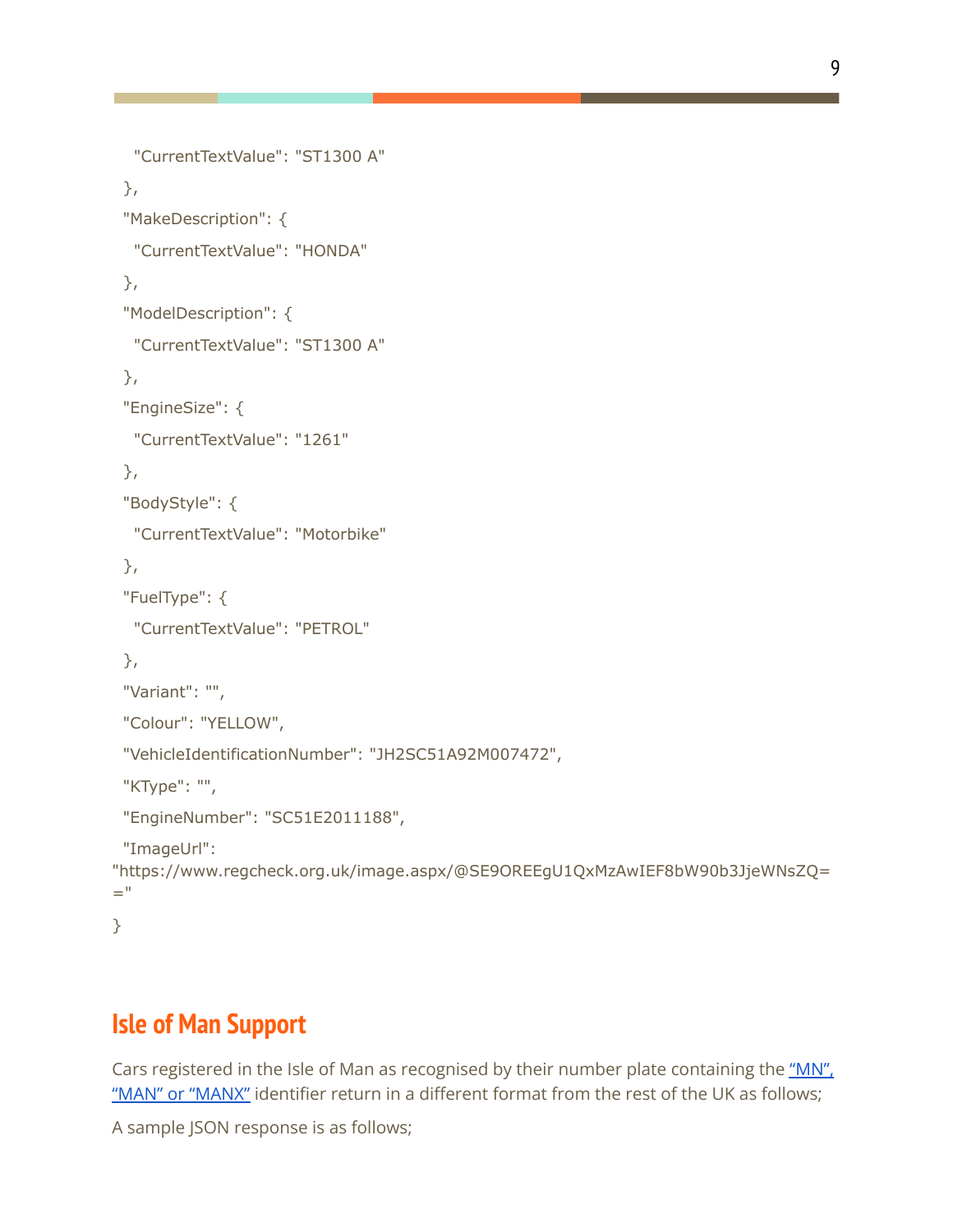{

```
"Description": "HONDA JAZZ",
 "RegistrationYear": 2012,
 "CarMake": {
  "CurrentTextValue": "HONDA"
 },
 "CarModel": {
  "CurrentTextValue": "JAZZ"
 },
 "EngineSize": {
  "CurrentTextValue": "1339"
 },
 "FuelType": {
  "CurrentTextValue": "PETROL"
 },
 "MakeDescription": {
  "CurrentTextValue": "HONDA"
 },
 "ModelDescription": {
  "CurrentTextValue": "JAZZ"
 },
 "Version": "I-VTEC ES",
 "Colour": "SILVER",
 "Co2": "126",
 "RegistrationDate": "06/07/2012",
 "WheelPlan": "2-AXLE Rigid",
 "Taxed": "Active",
 "TaxExpiry": "31/07/2018",
 "ImageUrl": "https://www.regcheck.org.uk/image.aspx/@SE9OREEgSkFaWg=="
}
```
# **Denmark support**

### **Offline data available**

Car registration plates in Denmark use the /[CheckDenmark](http://dk.registreringsnummerapi.com/api/reg.asmx?op=CheckDenmark) endpoint and return the following information:

- Make and Model
- Year of Registration
- VIN number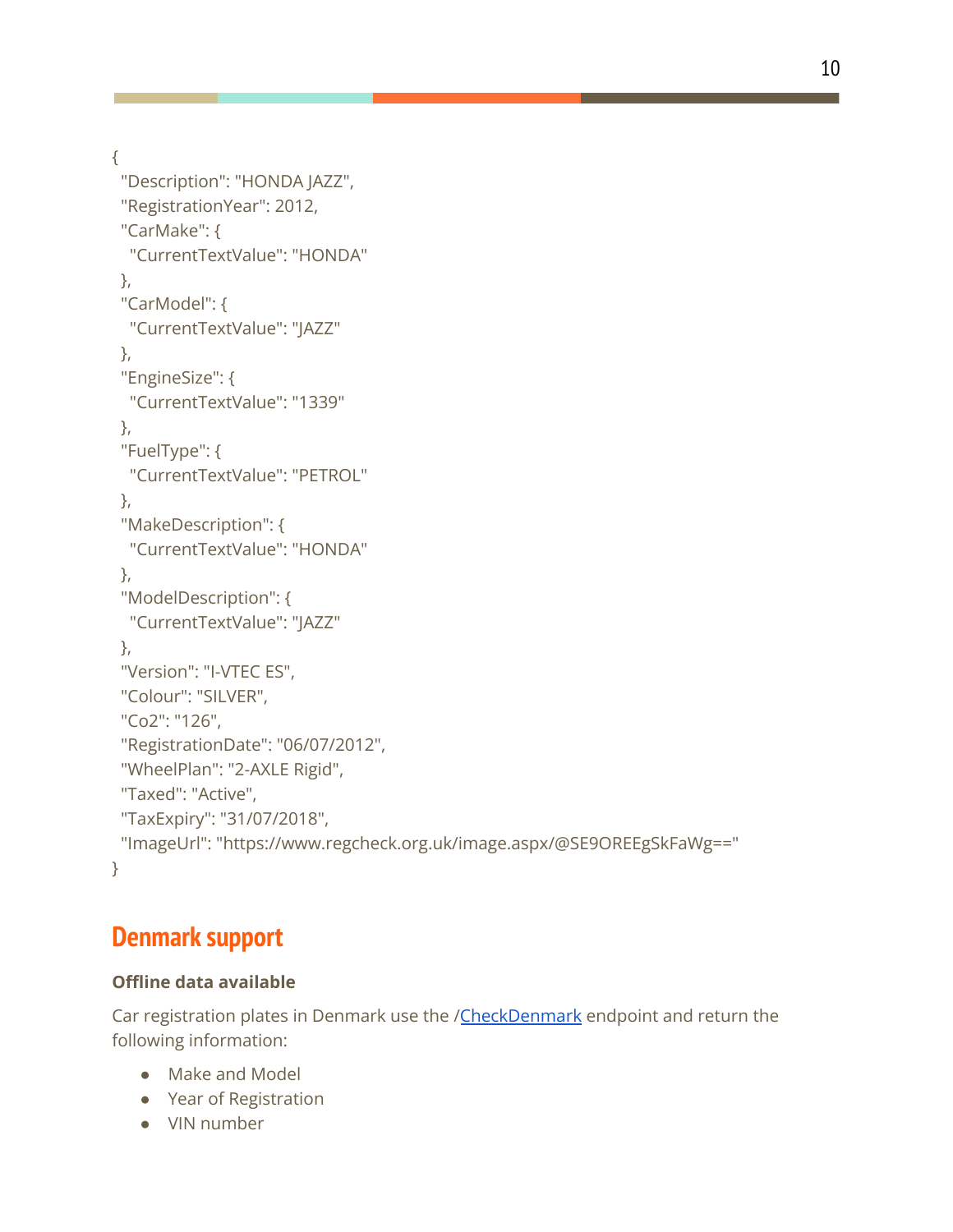● And the table of information below:

| <b>Property</b>                                        | <b>Meaning</b>                                                |
|--------------------------------------------------------|---------------------------------------------------------------|
| EF-Type-godkendelsenr.                                 | EC Type Approval No.                                          |
| Typeanmeldelses-nummer/bremsedata-erklæring<br>snummer | Type Reporting Number / Brake Data Statement<br><b>Number</b> |
| Supplerende anvendelser                                | <b>Additional applications</b>                                |
| <b>Status</b>                                          | <b>Status</b>                                                 |
| <b>Type</b>                                            | <b>Type</b>                                                   |
| <b>EU-variant</b>                                      | <b>EU</b> variation                                           |
| <b>EU-version</b>                                      | <b>EU</b> version                                             |
| Kategori                                               | Category                                                      |
| Fabrikant                                              | Manufacturer                                                  |
| Anmodningsårsag                                        | Request cause                                                 |
| <b>Beskrivelse</b>                                     | Description                                                   |
| Kilometerstand                                         | Mileage                                                       |
| Køretøjes stand                                        | vehicle condition                                             |
| KøretøjsID                                             | <b>Vehicle ID</b>                                             |
| Stelnummer tilkoblet sidevogn                          | Chassis number attached sidecar                               |
| Farve                                                  | Color                                                         |
| Model-år                                               | Model year                                                    |
| 1. registreringsdato                                   | 1. registration date                                          |
| Ibrugtagningsdato                                      | Commissioning date                                            |
| Bestået NCAP test med mindst 5 stjerner                | Passed the NCAP test with at least 5 stars                    |
| Varevogn 30 procent afgift                             | Van 30 percent fee                                            |
| Fuelmode                                               | <b>Fuel Mode</b>                                              |
| Vejvenlig luftaf-fjedring                              | Road-friendly air suspension                                  |

an an I

<u>i</u> bilan kacamatan ing Kabupatèn Kabupatèn Kabupatèn Kabupatèn Kabupatèn Kabupatèn Kabupatèn Kabupatèn Kabupatèn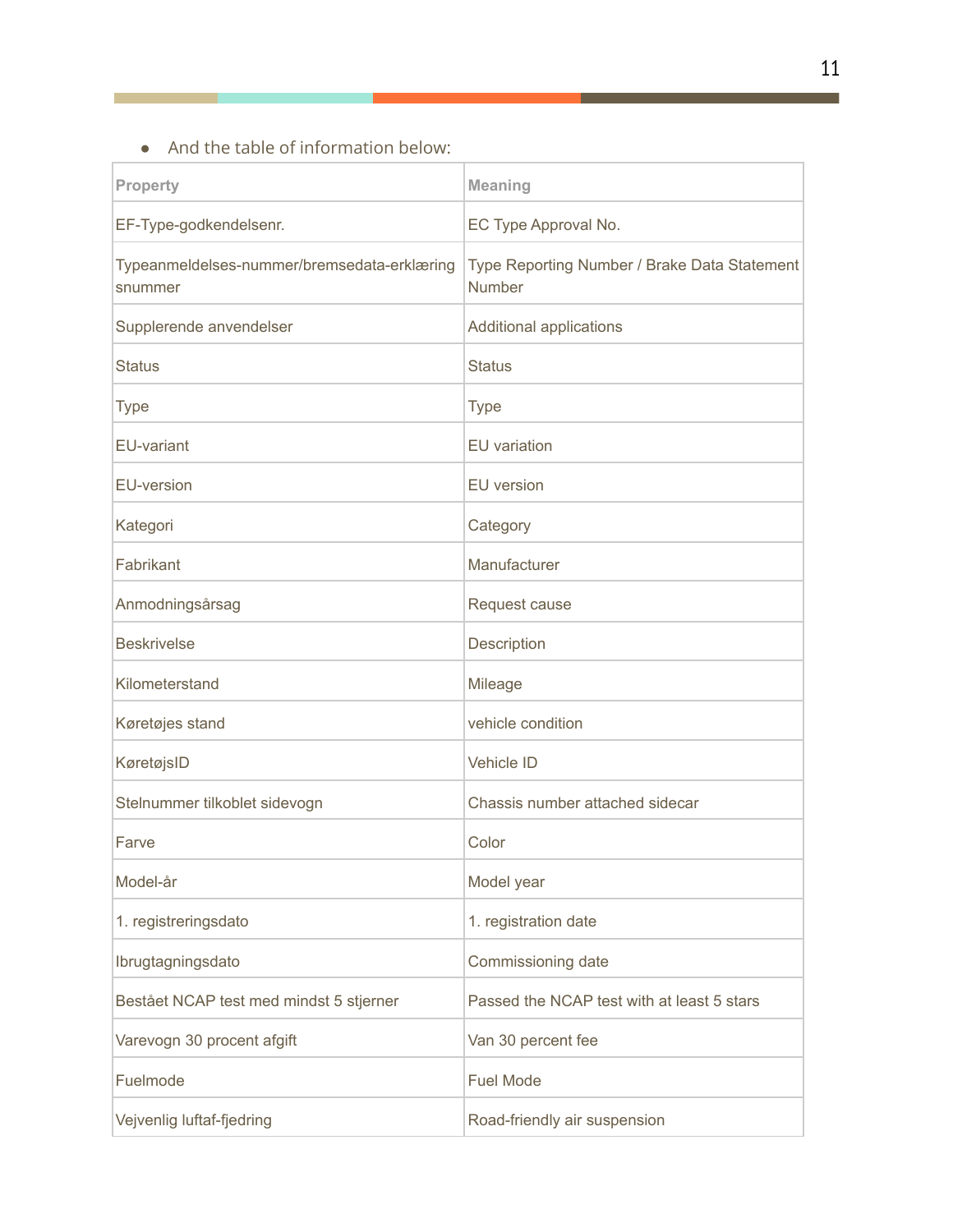| Dokumentation for kilometerstand | Odometer documentation         |
|----------------------------------|--------------------------------|
| Bemærkninger for stand           | Notes re: condition            |
| Køretøj stand                    | vehicle condition              |
| Trafikskade                      | Accident damage                |
| Original veterankøretøj          | Original vintage vehicle       |
| 1- eller 2-zone klima            | Climate zone 1 or 2            |
| 3- eller 4-zone klima            | Climate zone 3 or 4            |
| Afstandsradar                    | Distance radar                 |
| Aktiv fartpilot                  | Active cruise control          |
| Antal selealarmer                | Number of seat belt alarms     |
| <b>Bakkamera</b>                 | Back-up camera                 |
| El-opvarmet forrude              | Electrically heated windshield |
| Elektrisk bagklap                | Power tailgate                 |
| Elektrisk lukning af døre        | Electric door closing          |
| Head-up display                  | Head-up display                |
| HiFi musikanlæg                  | Hi-Fi sound system             |
| Key-less go (nøglefri)           | Keyless go                     |
| Linievogter                      | Lane keeping assist            |
| <b>Manuel Aircondition</b>       | Manual air conditioning        |
| Natsyns-udstyr                   | Night vision equipment         |
| Navigationssystem med skærm      | Navigation system with display |
| Original tyverialarm             | Original alarm                 |
| Parkeringsassistent              | Parking assist                 |
| Parkeringskontrol bag            | Parking sensor rear            |
| Parkeringskontrol for            | Parking sensor front           |

L

 $\mathbb{R}^n$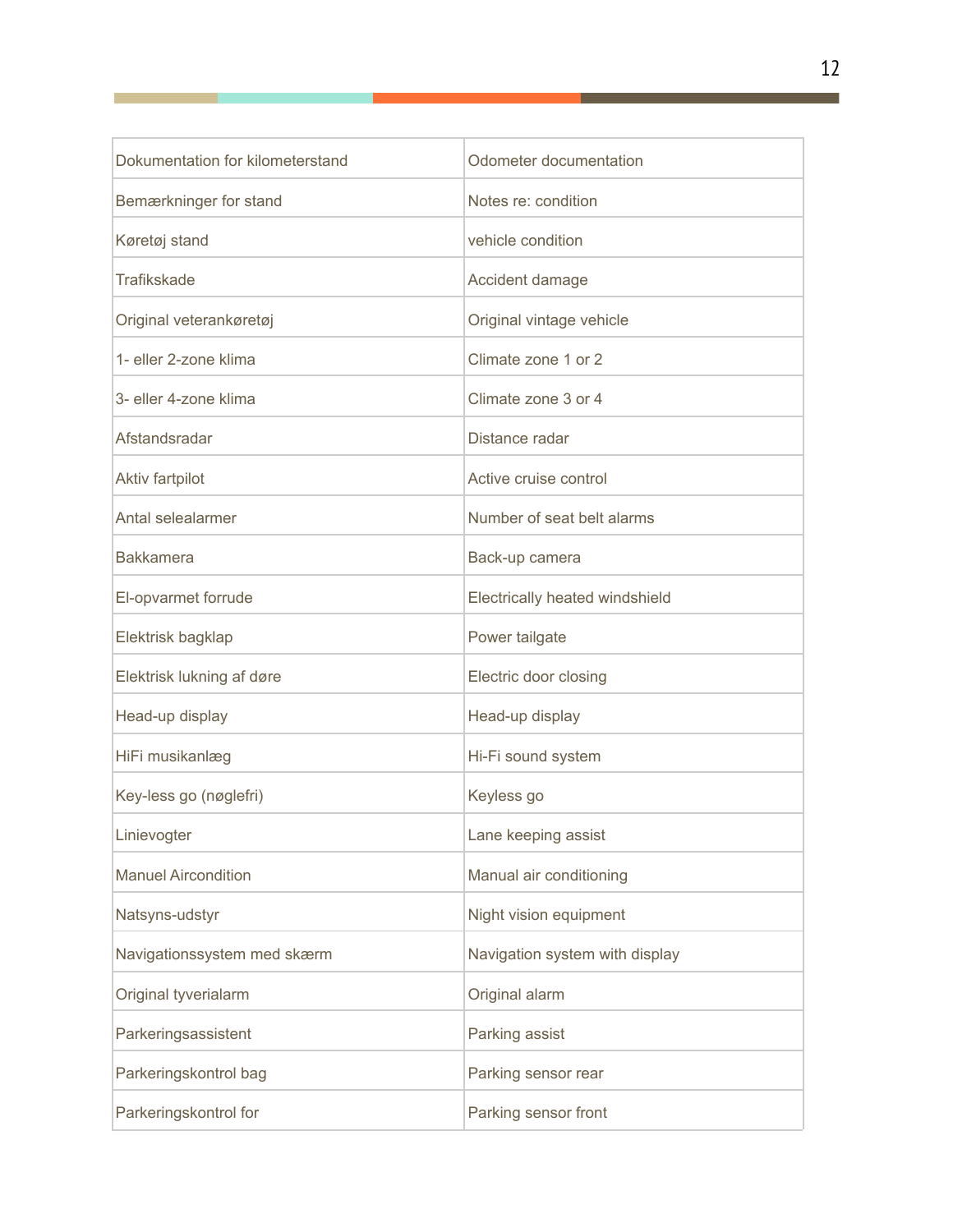| Solcellekøling, kabine                                            | Solar cooling, cab                                                                 |
|-------------------------------------------------------------------|------------------------------------------------------------------------------------|
| Stemmestyring                                                     | Voice control                                                                      |
| Vognbaneskift-alarm                                               | Lane change alarm                                                                  |
| 3 el. flere sæderækker                                            | 3 or more rows of seats                                                            |
| Dobbeltkabine                                                     | Double cab                                                                         |
| El-soltag                                                         | Electric sunroof                                                                   |
| Glastag                                                           | Glass roof                                                                         |
| Kurvelys                                                          | <b>Bending light</b>                                                               |
| Metalfoldetag                                                     | Metal folding roof                                                                 |
| <b>Metallak</b>                                                   | Metal paint                                                                        |
| Ombygget karrosseri                                               | Rebuilt body                                                                       |
| <b>Targa</b>                                                      | <b>Targa</b>                                                                       |
| Uden siderude i (varerum) bag førersædet i bilens<br>venstre side | Without side window (load area) behind the<br>driver's seat in the car's left side |
| Xenon forlygter                                                   | Xenon headlights                                                                   |
| 6-gear manuel                                                     | 6-speed manual transmission                                                        |
| <b>ESC</b> stabilitetskontrol                                     | <b>ESC stability control</b>                                                       |
| Kompressor                                                        | Compressor                                                                         |
| Motor/kabinevarmer                                                | Engine / cab heater                                                                |
| Motornummer                                                       | engine number                                                                      |
| Tunet/anden motor                                                 | Tuned / second engine                                                              |
| <b>ABS</b> bremser                                                | <b>ABS</b> brakes                                                                  |
| Keramiske skiver                                                  | Ceramic discs                                                                      |
| Skivebremser bag                                                  | Disc brakes rear                                                                   |
| Skivebremser for                                                  | Disc brakes front                                                                  |

F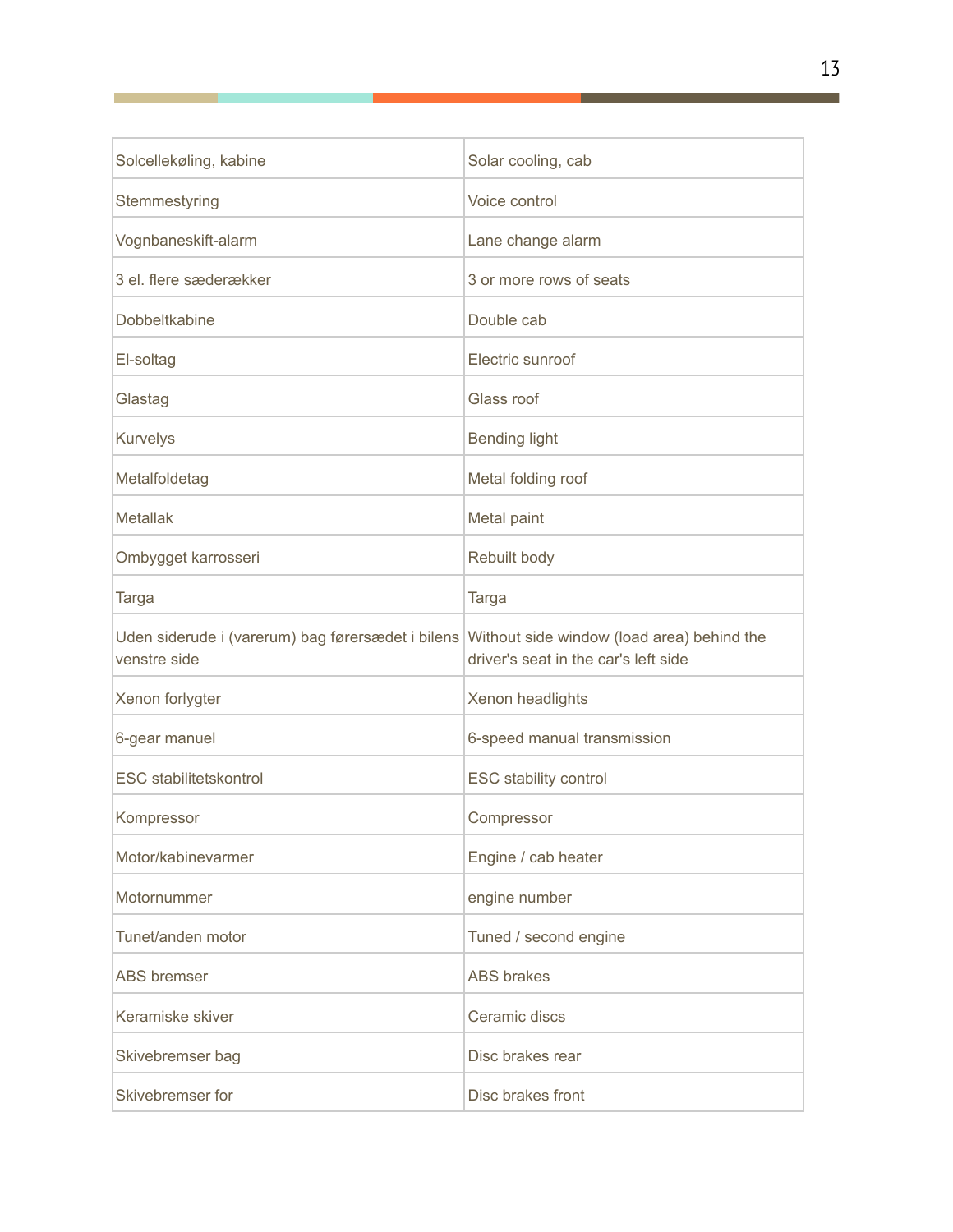| Affjedret stel             | Suspension frame                   |
|----------------------------|------------------------------------|
| Elektroniske dæmpere       | Electronic shock-absorbers         |
| Luftaffjedring             | Air suspension                     |
| Niveauregulering           | Levelling                          |
| Ombygget stel              | <b>Rebuilt frame</b>               |
| Stift stel                 | <b>Rigid frame</b>                 |
| Større hjul end 20         | Wheels larger than 20              |
| Antal airbags              | Number of airbags                  |
| Radio                      | Radio                              |
| Automatgear                | Automatic gear                     |
| Firehjulstræk (4WD)        | Four-wheel drive (4WD)             |
| Ratbetjent gear            | Steering wheel gear shift          |
| Del-lædersæder             | Part-leather seats                 |
| El-gardiner i bagdøre      | Electric blinds in rear doors      |
| El-gardiner i bagrude      | Electric curtains in rear window   |
| El-indstillelige sæder bag | Electric adjustable rear seats     |
| Faste sidetasker           | Fixed side pouches                 |
| Integreret barnesæde       | Integrated child seat              |
| Læder/skindsæder           | Leather / leather seats            |
| Massagesæder               | <b>Massage Seats</b>               |
| Memory-sæder for           | Memory seats for                   |
| Sport-/komfortsæder        | Sport / comfort seats              |
| Ventilation i sæder        | Ventilation in seats               |
| El-indstilleligt rat       | Electric adjustable steering wheel |
| Højrestyring               | <b>Right Hand Drive</b>            |

Г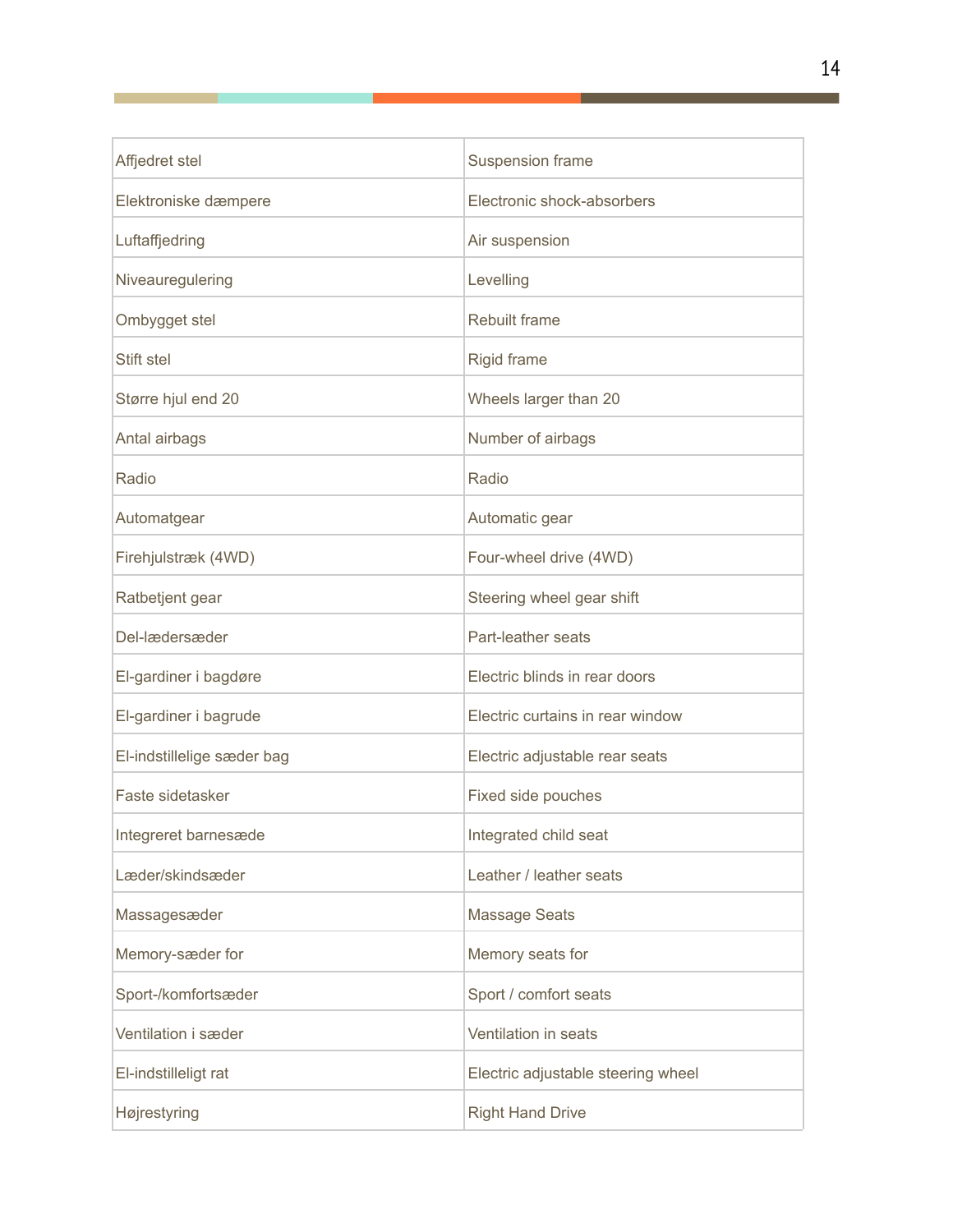| Lang forgaffel    | Long fork                          |
|-------------------|------------------------------------|
| Multifunktionsrat | Multifunctional steering wheel     |
| Opvarmet rat/styr | Heated steering wheel / handlebars |
| Turbo             | Turbo                              |
| Andet udstyr      | Other equipment                    |

### **Sample Registration Number:**

ZU47209

### **Sample Json:**

```
{
```

```
"ABICode":"",
```

```
"Description":"FERRARI 348 TS",
```
"RegistrationYear":"2009",

"CarMake":{

"CurrentTextValue":"FERRARI"

### },

"CarModel":{

"CurrentTextValue":"348"

### },

```
"EngineSize":{
```
"CurrentTextValue":"3405.0"

### },

```
"FuelType":{
```
"CurrentTextValue":"Benzin"

### },

```
"MakeDescription":{
```
"CurrentTextValue":"348"

### },

```
"ModelDescription":{
```

```
"CurrentTextValue":"348"
```

```
},
```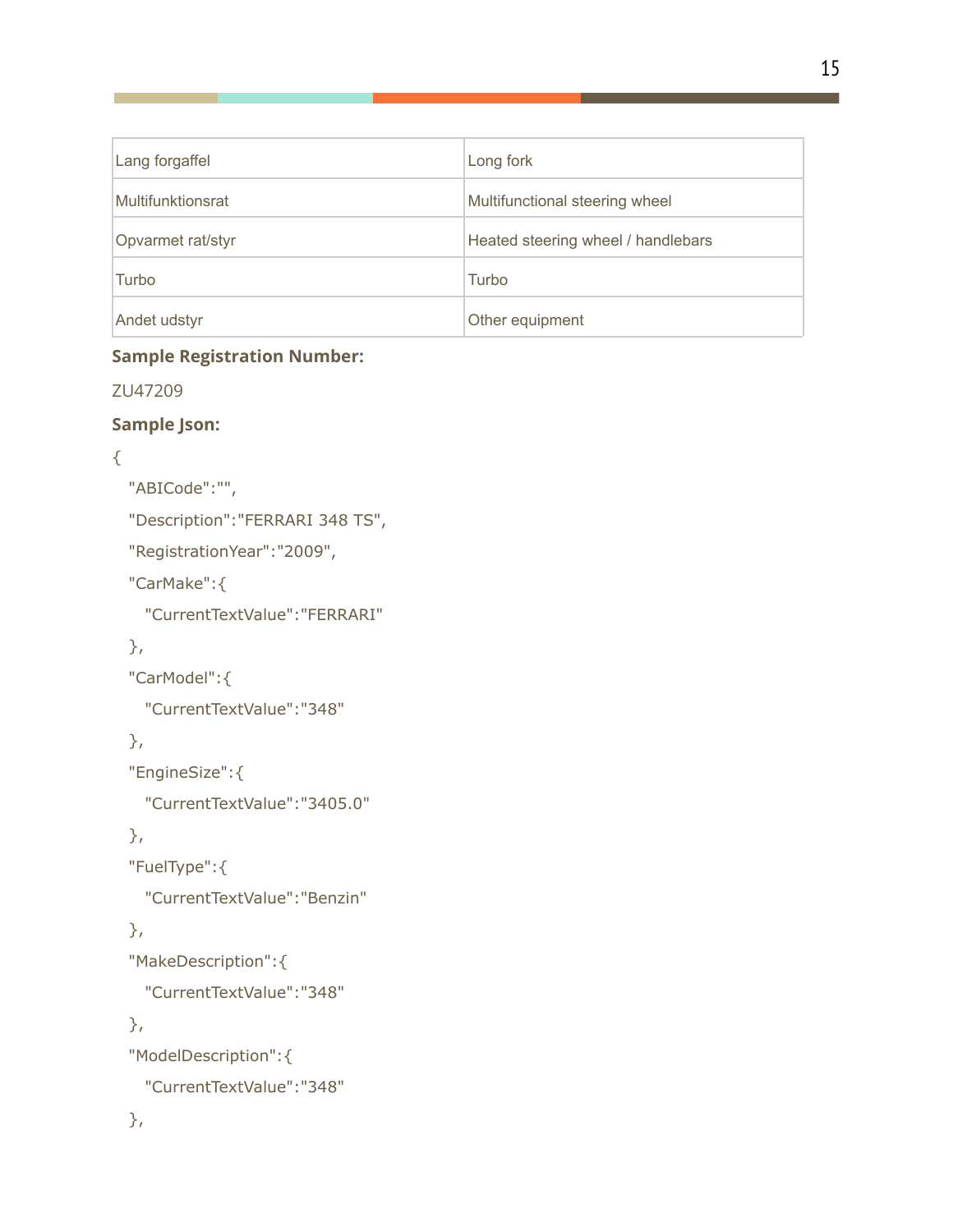```
"Immobiliser":{
  "CurrentTextValue":""
"NumberOfSeats":{
 "CurrentTextValue":""
"IndicativeValue":{
 "CurrentTextValue":"0"
"DriverSide":{
 "CurrentTextValue":""
"BodyStyle":{
 "CurrentTextValue":""
"VechileIdentificationNumber":"ZFFKA36B000096243",
"ImageUrl":"http://dk.registreringsnummerapi.com/image.aspx/@RkVSUkFSSSAzNDg=",
"ExtendedInformation":{
  "@xmlns":"http://skat.dk/dmr/2007/05/31/",
  "KoeretoejIdent":"1007801199310004",
 "KoeretoejArtNummer":"1",
  "KoeretoejArtNavn":"Personbil",
  "KoeretoejAnvendelseStruktur":{
    "KoeretoejAnvendelseNummer":"1",
   "KoeretoejAnvendelseNavn": "Privat personk\tilde{A}, rsel"
  "RegistreringNummerNummer":"ZU47209",
  "KoeretoejOplysningGrundStruktur":{
    "KoeretoejOplysningOprettetUdFra":"Registreringssyn",
   "KoeretoejOplysningStatus":"Registreret",
    "KoeretoejOplysningStatusDato":"2009-04-20T23:00:00+01:00",
```
},

},

},

},

},

},

"KoeretoejOplysningFoersteRegistreringDato":"1993-05-03+02:00",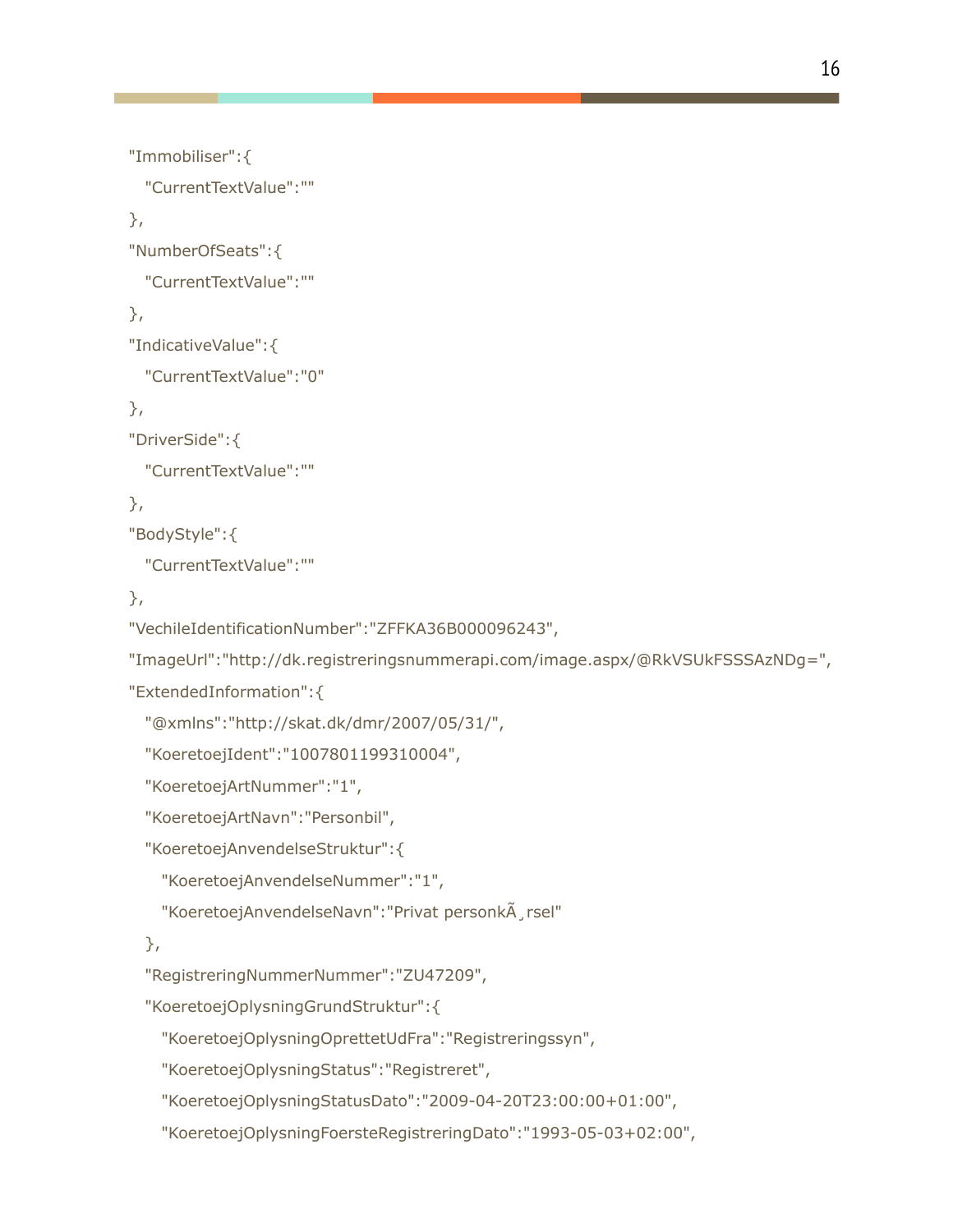```
"KoeretoejOplysningStelNummer":"ZFFKA36B000096243",
```

```
"KoeretoejOplysningTotalVaegt":"1680",
```

```
"KoeretoejOplysningEgenVaegt":"1440",
```

```
"KoeretoejOplysningKoereklarVaegtMinimum":"1565",
```
"KoeretoejOplysningTekniskTotalVaegt":"1680",

```
"KoeretoejOplysningAkselAntal":"2",
```

```
"KoeretoejOplysningSiddepladserMinimum":"2",
```

```
"KoeretoejOplysningTilkoblingMulighed":"false",
```

```
"KoeretoejOplysningKommentar":"DMR Konvertering",
```

```
"KoeretoejOplysningAntalGear":"5",
```

```
"KoeretoejBetegnelseStruktur":{
```

```
"KoeretoejMaerkeTypeNummer":"10078",
```

```
"KoeretoejMaerkeTypeNavn":"FERRARI",
```
"Model":{

```
"KoeretoejModelTypeNummer":"10078008",
```

```
"KoeretoejModelTypeNavn":"348"
```
### },

```
"Variant":{
```

```
"KoeretoejVariantTypeNummer":"1007800851",
```

```
"KoeretoejVariantTypeNavn":"TS"
```
### },

```
"Type":{
```

```
"KoeretoejTypeTypeNummer":"10078008510000000",
```

```
"KoeretoejTypeTypeNavn":"F119AS"
```
### }

### },

```
"KoeretoejFarveStruktur":{
```

```
"FarveTypeStruktur":{
```

```
"FarveTypeNummer":"1",
```

```
"FarveTypeNavn":"Ukendt"
```
### } },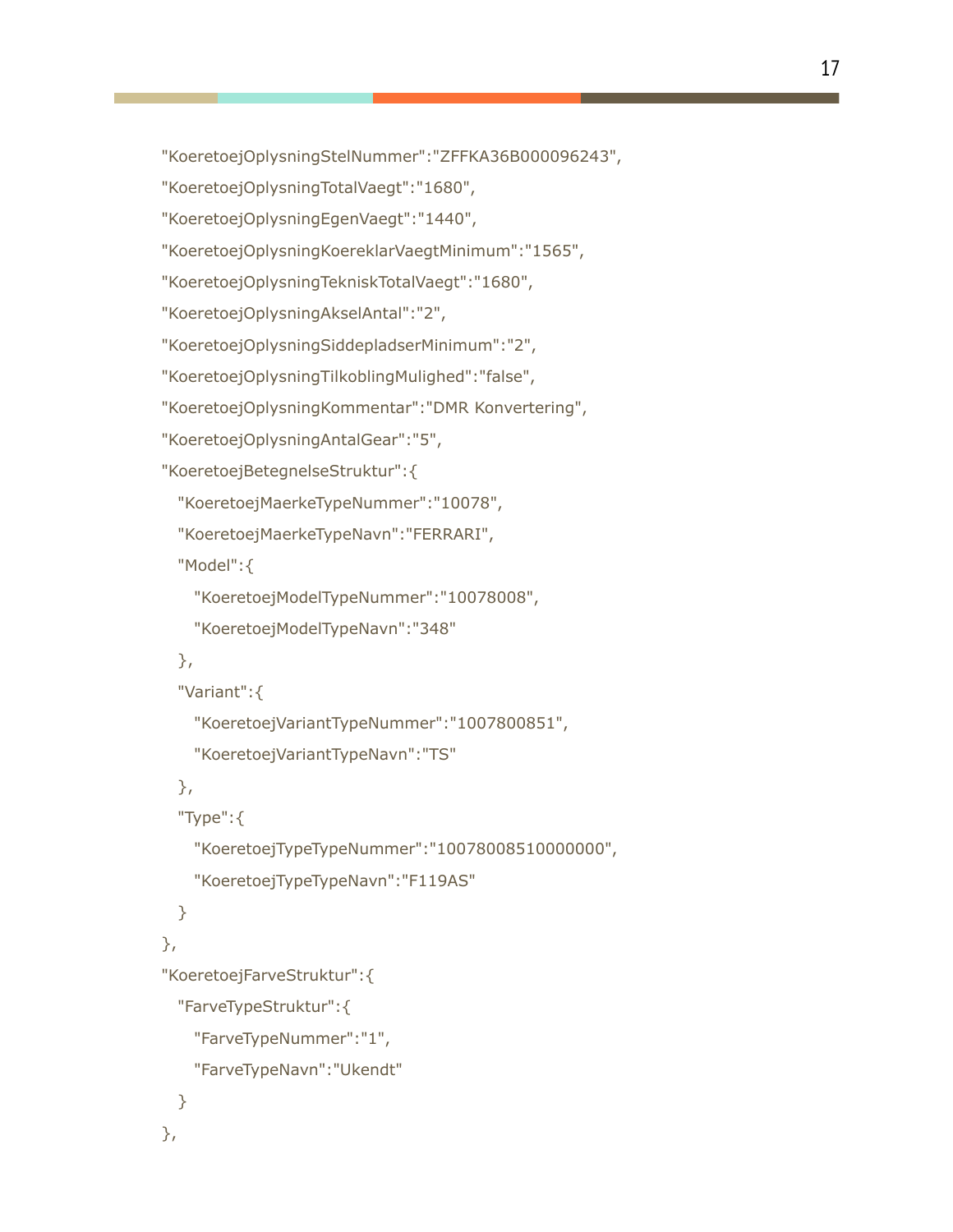```
"KarrosseriTypeStruktur":null,
  "KoeretoejNormStruktur":{
    "NormTypeStruktur":{
      "NormTypeNummer":"1",
     "NormTypeNavn":"Ingen Norm"
   }
  },
  "KoeretoejMiljoeOplysningStruktur":{
   "KoeretoejMiljoeOplysningPartikelFilter":"false"
  },
  "KoeretoejMotorStruktur":{
   "KoeretoejMotorCylinderAntal":"8",
   "KoeretoejMotorSlagVolumen":"3405.0",
   "KoeretoejMotorStoersteEffekt":"217.0",
    "KoeretoejMotorKilometerstand":"100",
   "DrivkraftTypeStruktur":{
     "DrivkraftTypeNummer":"1",
     "DrivkraftTypeNavn":"Benzin"
   }
 }
},
"EjerBrugerSamling":{
  "EjerBruger":[
    {
      "EjerBrugerForholdGrundStruktur":{
       "EjerBrugerForholdForhold":"Ejer",
       "EjerBrugerForholdPrimaer":"false"
     },
      "PersonKoen":"1"
   },
   {
      "EjerBrugerForholdGrundStruktur":{
```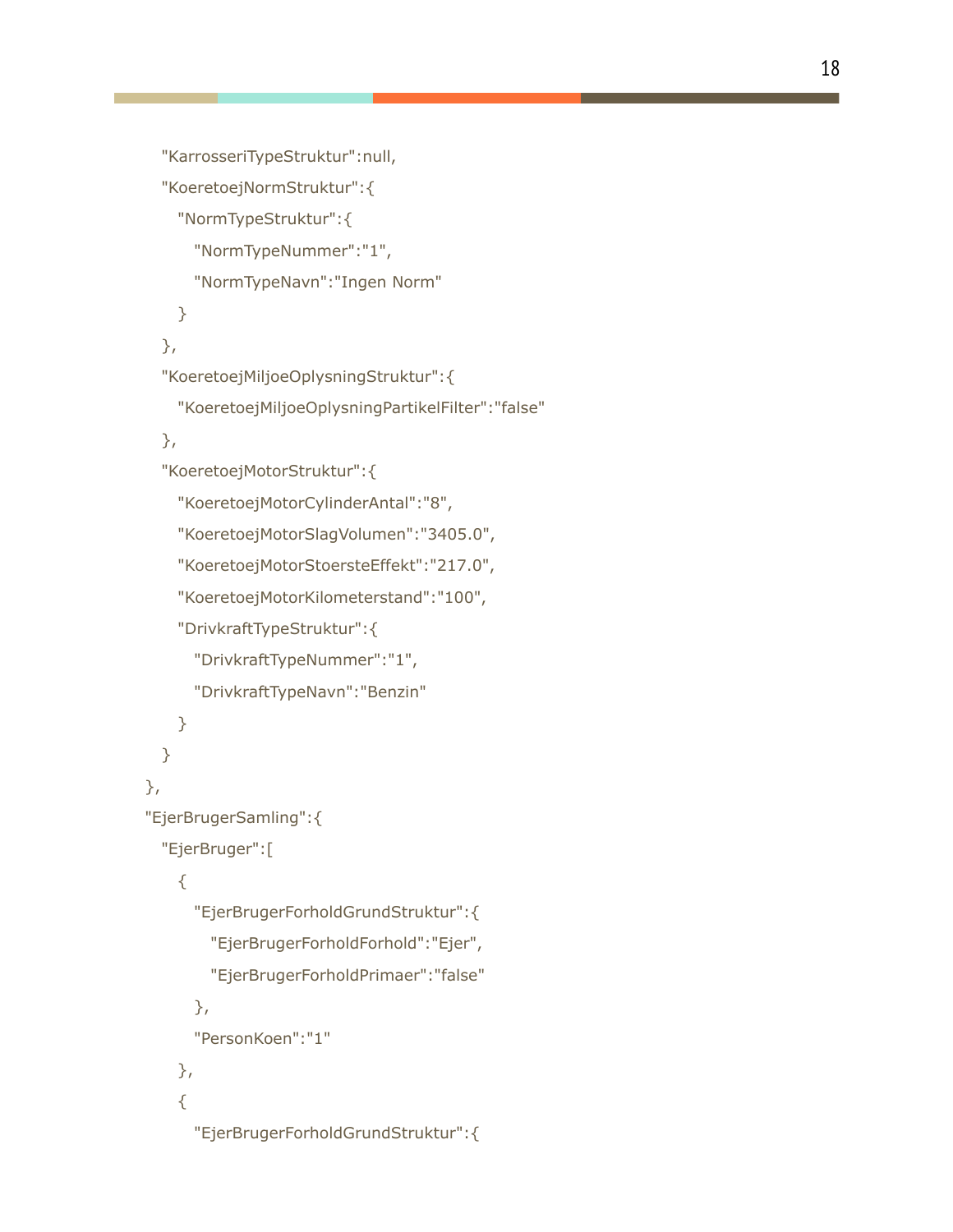```
"EjerBrugerForholdPrimaer":"false"
         },
          "PersonKoen":"1"
       }
     ]
    },
    "SynResultatStruktur":{
      "SynResultatSynsType":"PeriodiskSyn",
      "SynResultatSynsDato":"2017-04-25+02:00",
      "SynResultatSynsResultat":"Godkendt",
      "SynResultatSynStatus":"Aktiv",
      "SynResultatSynStatusDato":"2017-04-25+02:00",
      "KoeretoejMotorKilometerstand":"100"
   },
   "KoeretoejRegistreringStatus":"Registreret",
   "KoeretoejRegistreringStatusDato":"2009-04-20T23:00:00+01:00"
 }
}
```
"EjerBrugerForholdForhold":"Bruger",

# **Finnish support**

### **Offline data available**

Car registration plates in Finland use the /[CheckFinland](http://www.rekisterinumeroapi.com/api/reg.asmx?op=CheckFinland) endpoint and returns the following information:

- Make and Model
- Year of Registration
- VIN number
- Insurer
- Tow Bar

### **Sample Registration Number:**

LZF-630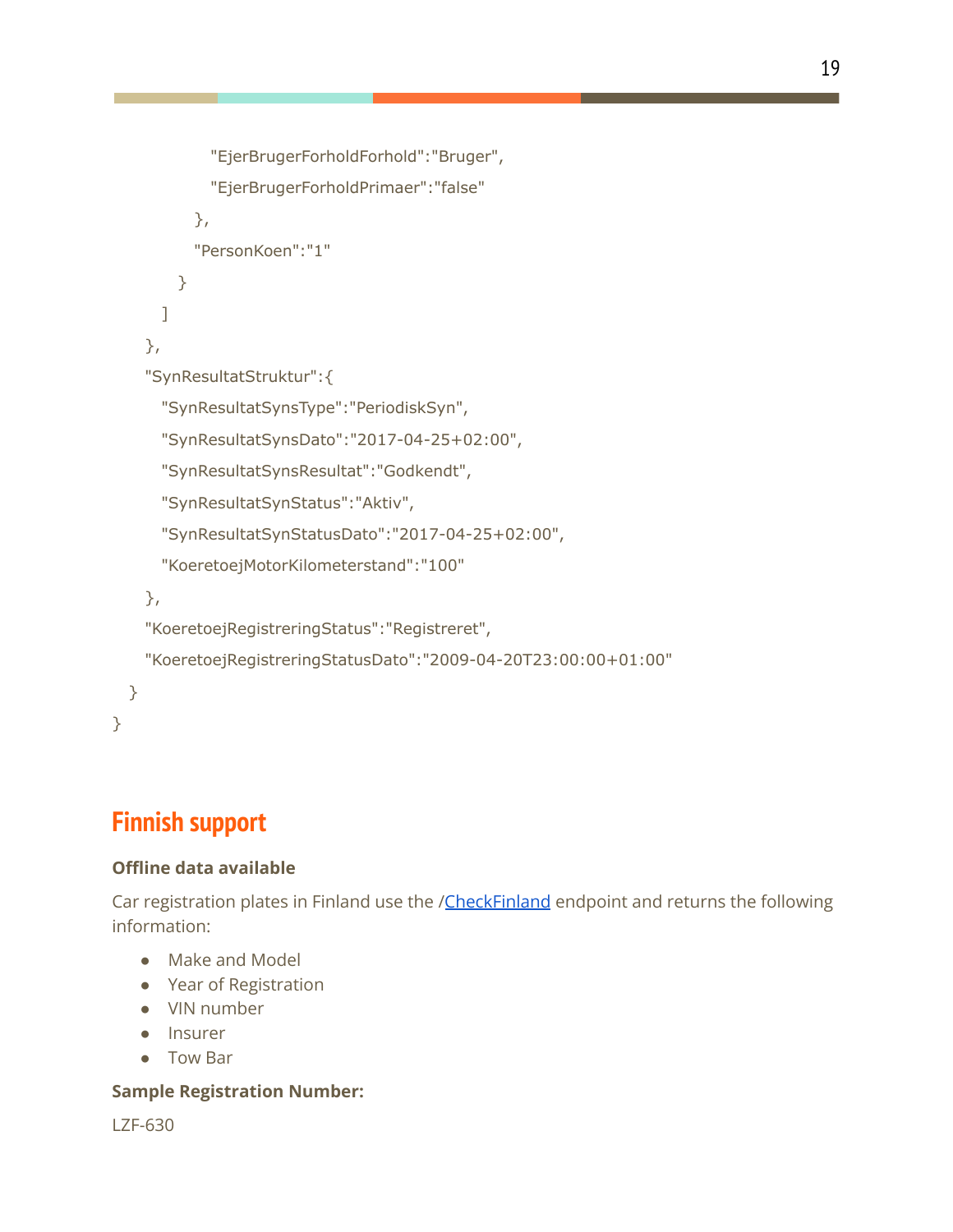### **Sample Json:**

```
{
   "Description": "Mazda 4D MAZDA3 SEDAN 1.6-BK12Z2/264",
   "RegistrationYear": "2005",
   "CarMake": {
   "CurrentTextValue": "Mazda"
   },
   "CarModel": {
   "CurrentTextValue": "3"
   },
   "EngineSize": {
   "CurrentTextValue": "1590 cc"
   },
   "FuelType": {
   "CurrentTextValue": "Bensiini"
   },
   "MakeDescription": {
   "CurrentTextValue": "Mazda"
   },
   "ModelDescription": {
   "CurrentTextValue": "3"
   },
   "IndicativeValue": {
   "CurrentTextValue": "3532.80"
   },
```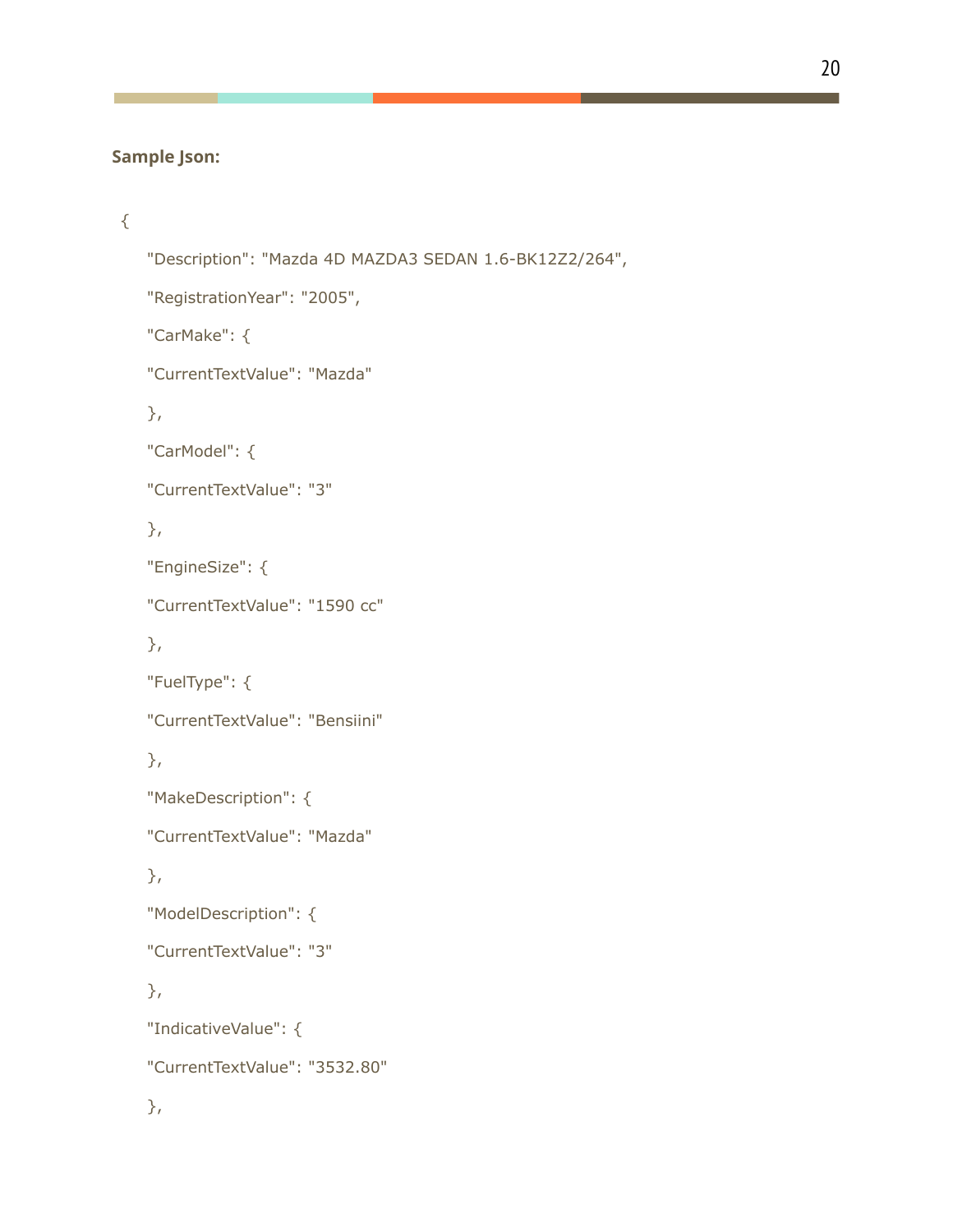```
"BodyStyle": {
"CurrentTextValue": "Car"
},
"InsuranceCompany": "IF",
"VechileIdentificationNumber": "JMZBK12Z251198440",
"TowBar": true,
"RegistrationDate": "03/01/2005",
"Axles": "2",
"Power": "77.0",
"Turbo": "Yes",
"NetWeight": "1240",
"EngineCode": "Z6",
"ImageUrl": "http://www.rekisterinumeroapi.com/image.aspx/@TWF6ZGEgMw=="
```

```
}
```
# **Netherlands support**

Car registration plates in the Netherlands use the [/CheckNetherlands](http://www.kentekenapi.com/api/reg.asmx?op=CheckNetherlands) endpoint and returns the following information:

- Make and model
- Engine Size
- Fuel type
- Number of Seats
- Indicative price
- Colour

Also, raw data from the underlying provider is returned for further information:

### Extended Data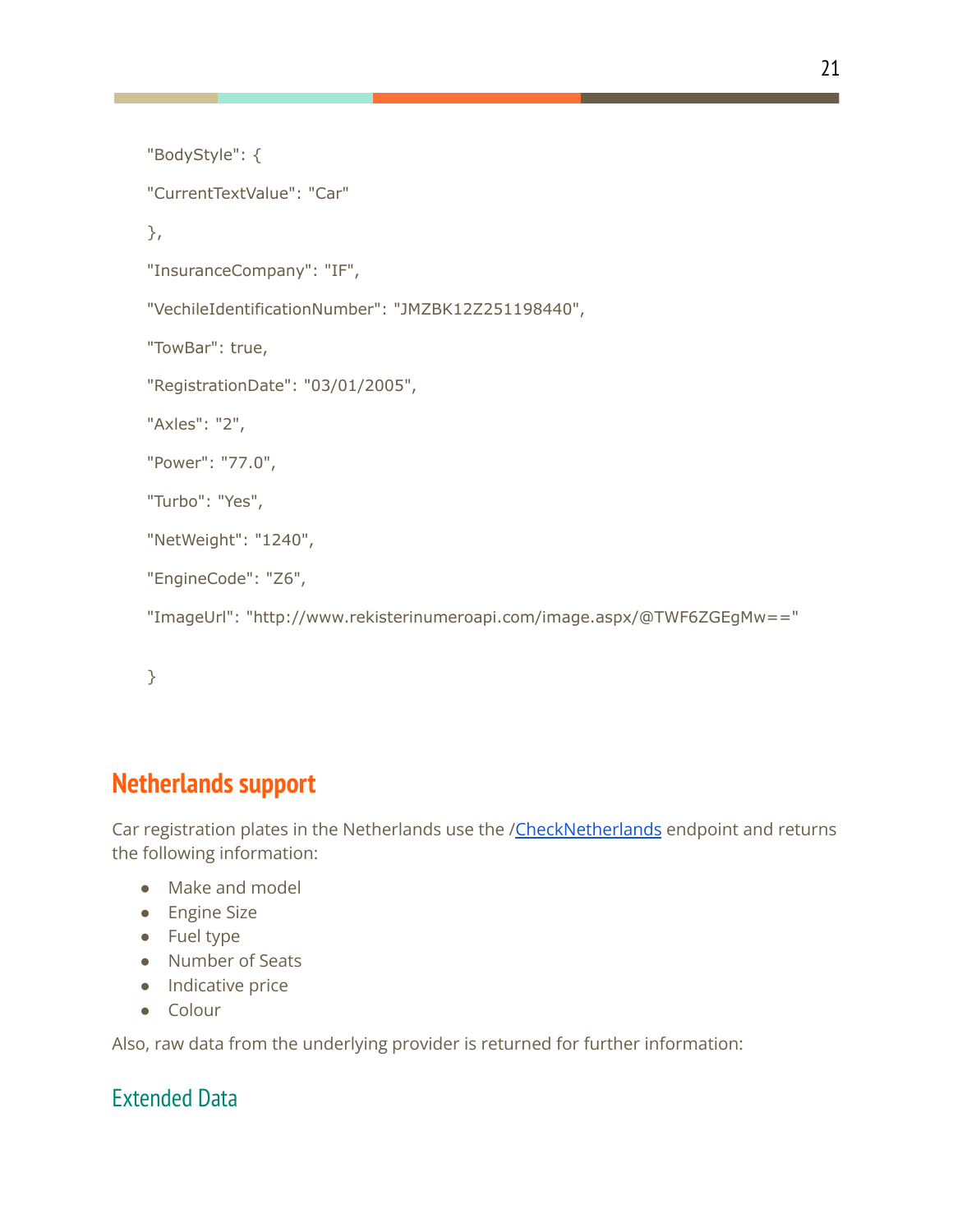| <b>Field</b>                                        | <b>Meaning</b>                                                                   |
|-----------------------------------------------------|----------------------------------------------------------------------------------|
| aantal_cilinders                                    | The number of cylinders.                                                         |
| aantal_deuren                                       | The number of doors                                                              |
| aantal_wielen                                       | The number of Wheels                                                             |
| aantal_zitplaatsen                                  | The number of Seats                                                              |
| afstand_hart_koppeling_tot_achterzijde_voertui<br>g | Distance from the centre of the coupling (towbar)<br>to rear of the vehicle      |
| afstand_voorzijde_voertuig_tot_hart_koppeling       | Distance from the center of the coupling (towbar)<br>to the front of the vehicle |
| breedte                                             | The Width                                                                        |
| bruto_bpm                                           | The gross bpm.                                                                   |
| catalogusprijs                                      | The list price.                                                                  |
| cilinderinhoud                                      | The engine displacement                                                          |
| datum_eerste_afgifte_nederland                      | The date of the first issue in the Netherlands.                                  |
| datum_eerste_toelating                              | The date of the first admission in the Netherlands.                              |
| datum_tenaamstelling                                | The date of ascription                                                           |
| eerste_kleur                                        | The primary colour                                                               |
| europese_voertuigcategorie                          | The European vehicle category                                                    |
| export_indicator                                    | The export indicator                                                             |
| handelsbenaming                                     | The commercial designation.                                                      |
| inrichting                                          | The device                                                                       |
| lengte                                              | The length                                                                       |
| massa_ledig_voertuig                                | The mass of the vehicle while empty                                              |
| massa_rijklaar                                      | The Kerb weight                                                                  |
| maximum_massa_trekken_ongeremd                      | The maximum mass pull brakes                                                     |
| maximum_trekken_massa_geremd                        | The maximum draw weight while braked                                             |

Г

Г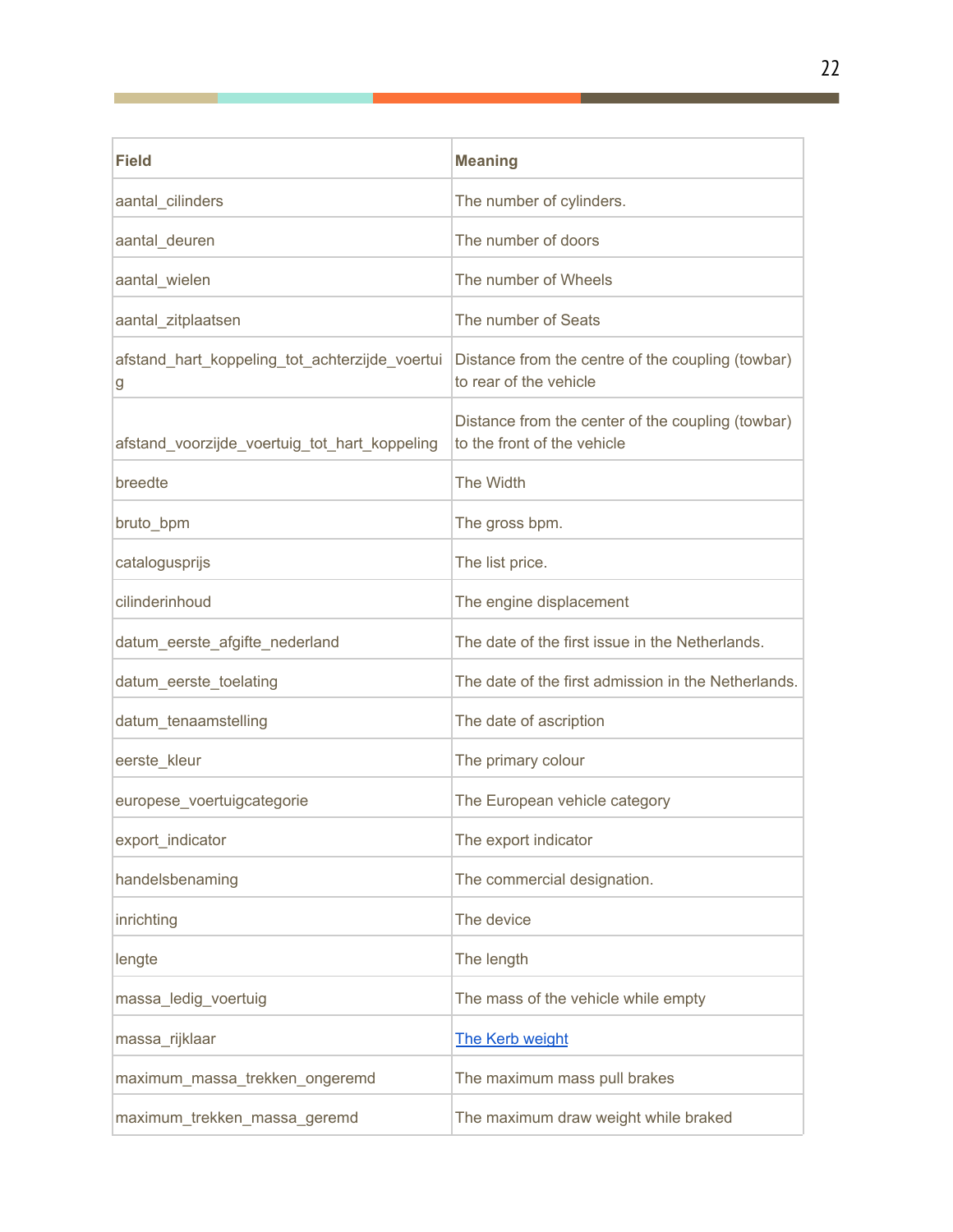| merk                                    | The make                                           |
|-----------------------------------------|----------------------------------------------------|
| openstaande_terugroepactie_indicator    | Any outstanding recall indicator                   |
| plaats_chassisnummer                    | The chassis number                                 |
| technische_max_massa_voertuig           | The technical maximum mass of vehicle.             |
| toegestane_maximum_massa_voertuig       | The authorized maximum vehicle mass                |
| tweede_kleur                            | The secondary colour                               |
| type                                    | The type                                           |
| typegoedkeuringsnummer                  | The approval number.                               |
| uitvoering                              | The performance                                    |
| variant                                 | The variant                                        |
| vermogen_massarijklaar                  | The viable kerb weight                             |
| vervaldatum_apk                         | The expiration of the general periodic inspection. |
| voertuigsoort                           | The vehicle type                                   |
| volgnummer_wijziging_eu_typegoedkeuring | The change code for EU approval.                   |
| wacht_op_keuren                         | waiting for approval.                              |
| wam_verzekerd                           | Motor Insurance Liability Act Insured              |
| wielbasis                               | The wheelbase                                      |
| zuinigheidslabel                        | The economy label                                  |
| Axes                                    | See Table below                                    |
| Fuel                                    | See Table below                                    |
| <b>Body</b>                             | See Table below                                    |
| SpecificBody                            | See Table below                                    |
| VehicleClass                            | See Table below                                    |

# Axis types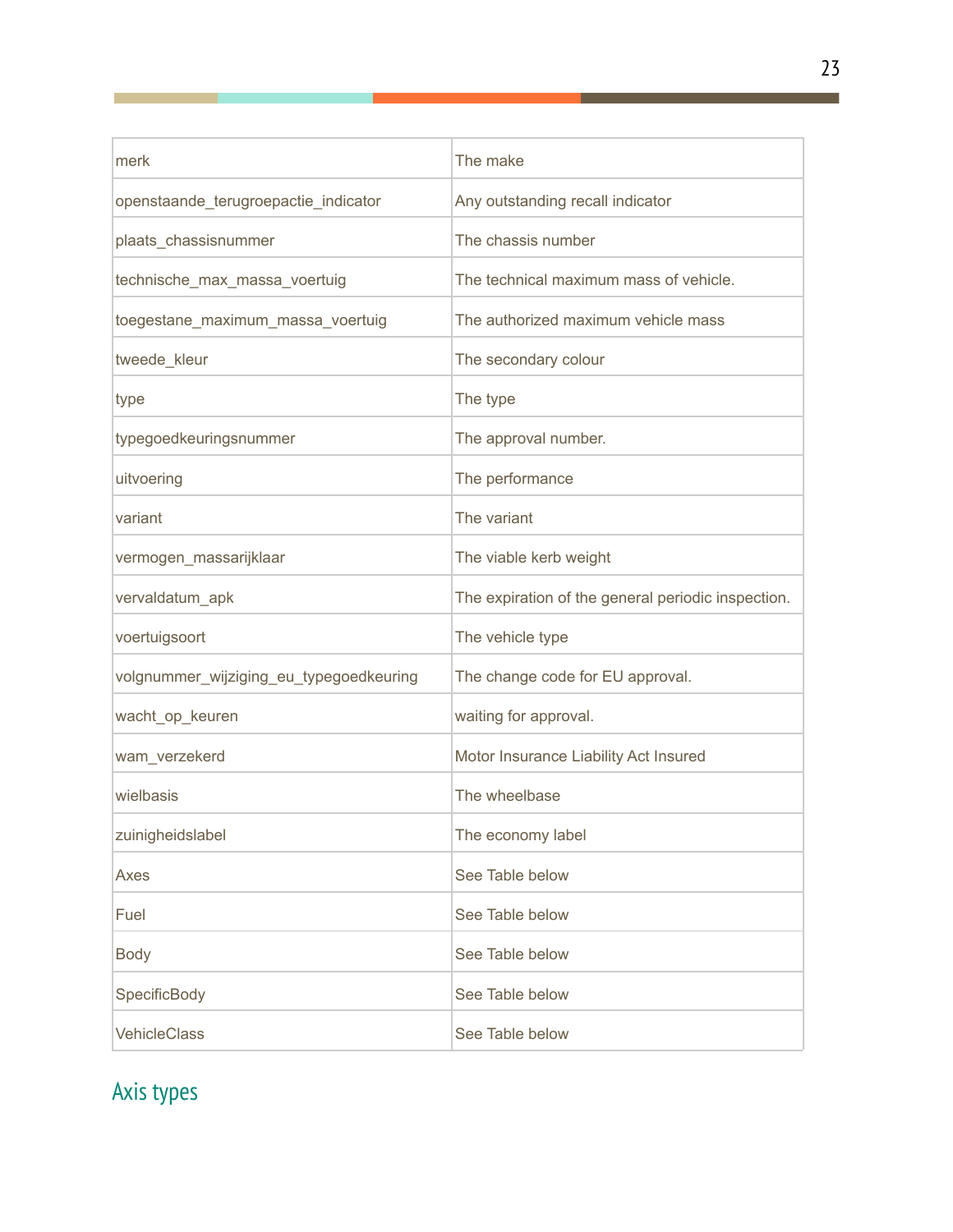| Field                               | <b>Meaning</b>                                |
|-------------------------------------|-----------------------------------------------|
| aantal_assen                        | The number of axes                            |
| as nummer                           | The axis number                               |
| spoorbreedte                        | The guage                                     |
| technisch toegestane maximum aslast | The technically permissible maximum axle load |
| wettelijk_toegestane_maximum_aslast | The legal maximum axle load                   |

# Fuel types

| <b>Field</b>                      | <b>Meaning</b>                        |
|-----------------------------------|---------------------------------------|
| brandstof_omschrijving            | The fuel definition                   |
| brandstofverbruik_buiten          | The fuel economy (highway)            |
| brandstofverbruik_gecombineerd    | The fuel economy (mixed)              |
| brandstofverbruik_stad            | The fuel economy (city)               |
| co2_uitstoot_gecombineerd         | The CO2 emissions combined.           |
| emissiecode_omschrijving          | The emission code description         |
| geluidsniveau_rijdend             | The noise level while moving          |
| geluidsniveau_stationair          | The noise level while stationary      |
| milieuklasse_eg_goedkeuring_licht | The environmental class               |
| nettomaximumvermogen              | The maximum net power                 |
| toerental_geluidsniveau           | The noise level while moving at speed |
| uitstoot deeltjes licht           | The emission of light particles       |

# Body types

| <b>Field</b> | - - |
|--------------|-----|
|              |     |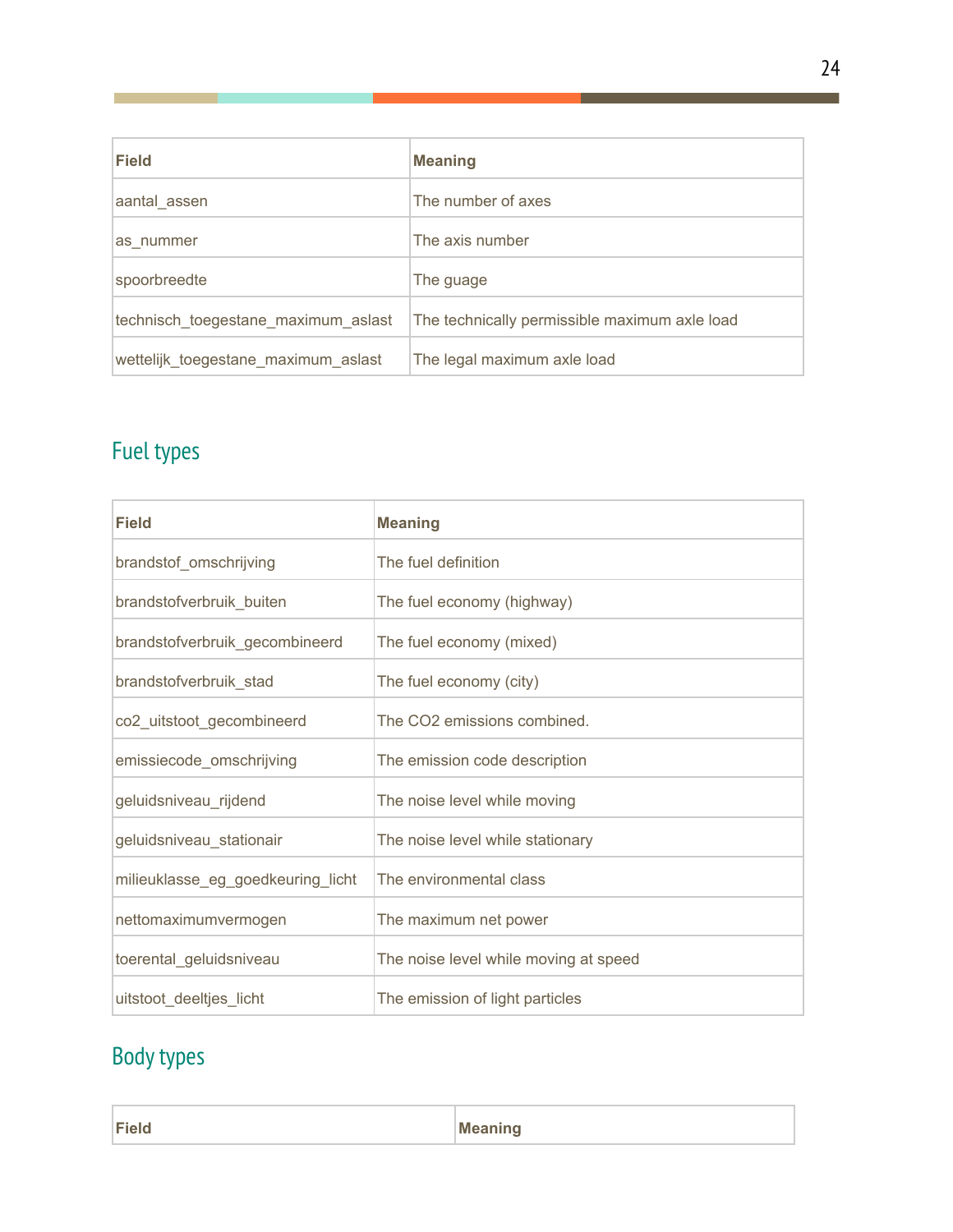| carrosserie volgnummer                 | The body number                          |
|----------------------------------------|------------------------------------------|
| carrosserietype                        | The body type                            |
| type carrosserie europese omschrijving | The type of bodywork European definition |

# Specific body types

| Field                                             | <b>Meaning</b>                                 |
|---------------------------------------------------|------------------------------------------------|
| carrosserie voertuig nummer code volgnummer       | The vehicle body serial number code            |
| carrosserie_voertuig_nummer_europese_omschrijving | The vehicle body number-European<br>definition |
| carrosserie_volgnummer                            | The body number                                |
| carrosseriecode                                   | The body code                                  |

# Vehicle Class types

| Field                         | <b>Meaning</b>               |
|-------------------------------|------------------------------|
| carrosserie_klasse_volgnummer | The body class number        |
| carrosserie_volgnummer        | The body number.             |
| voertuigklasse                | The vehicle class            |
| voertuigklasse_omschrijving   | The vehicle class definition |

### **Sample Registration Number:**

Xx-lr-34

### **Sample Json:**

```
{
 "ABICode": "",
"Description": "BMW 1ER REIHE",
"RegistrationYear": 2009,
 "CarMake": {
  "CurrentTextValue": "BMW"
 },
 "CarModel": {
```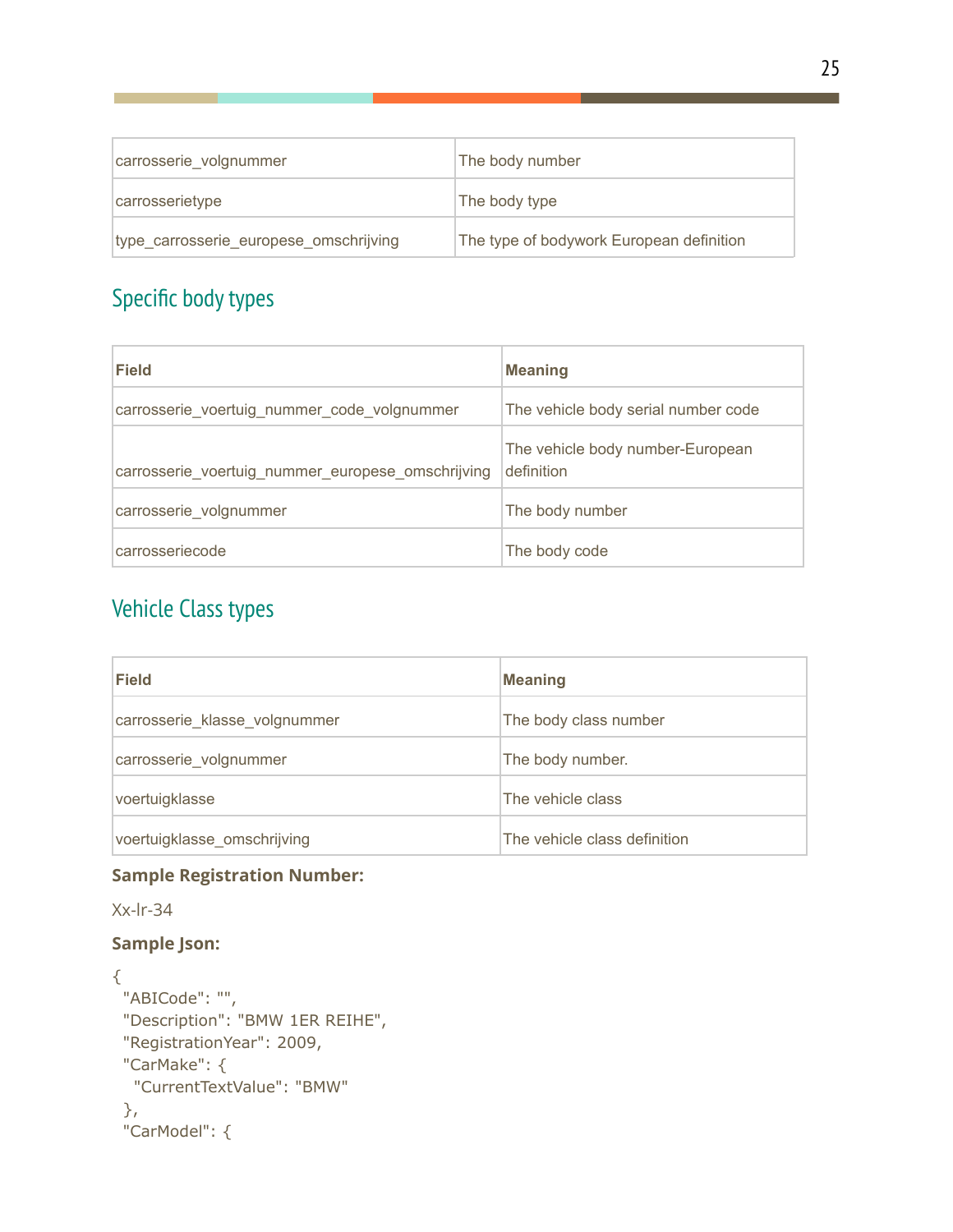```
"CurrentTextValue": "1ER REIHE"
},
"EngineSize": {
 "CurrentTextValue": "1599"
},
"FuelType": {
 "CurrentTextValue": "Benzine"
},
"MakeDescription": {
 "CurrentTextValue": "BMW"
},
"ModelDescription": {
 "CurrentTextValue": "1ER REIHE"
},
"Immobiliser": {
 "CurrentTextValue": ""
},
"NumberOfSeats": {
 "CurrentTextValue": "4"
},
"IndicativeValue": {
 "CurrentTextValue": 0
},
"DriverSide": {
 "CurrentTextValue": ""
},
"CatalogPrice": 0,
"Colour": "ZWART",
"ImageUrl": "http:\/\/kentekenapi.com\/image.aspx\/@Qk1XIDFFUiBSRUlIRQ==",
"Extended": {
 "aantal_cilinders": "4",
 "aantal_deuren": "2",
 "aantal_wielen": "4",
 "aantal_zitplaatsen": "4",
 "afstand_hart_koppeling_tot_achterzijde_voertuig": "0",
 "afstand_voorzijde_voertuig_tot_hart_koppeling": "0",
 "api_gekentekende_voertuigen_assen": "",
 "api_gekentekende_voertuigen_brandstof": "",
 "api_gekentekende_voertuigen_carrosserie": "",
 "api_gekentekende_voertuigen_carrosserie_specifiek": "",
 "api_gekentekende_voertuigen_voertuigklasse": "",
 "breedte": "0",
 "bruto_bpm": "1606",
 "catalogusprijs": null,
 "cilinderinhoud": "1599",
```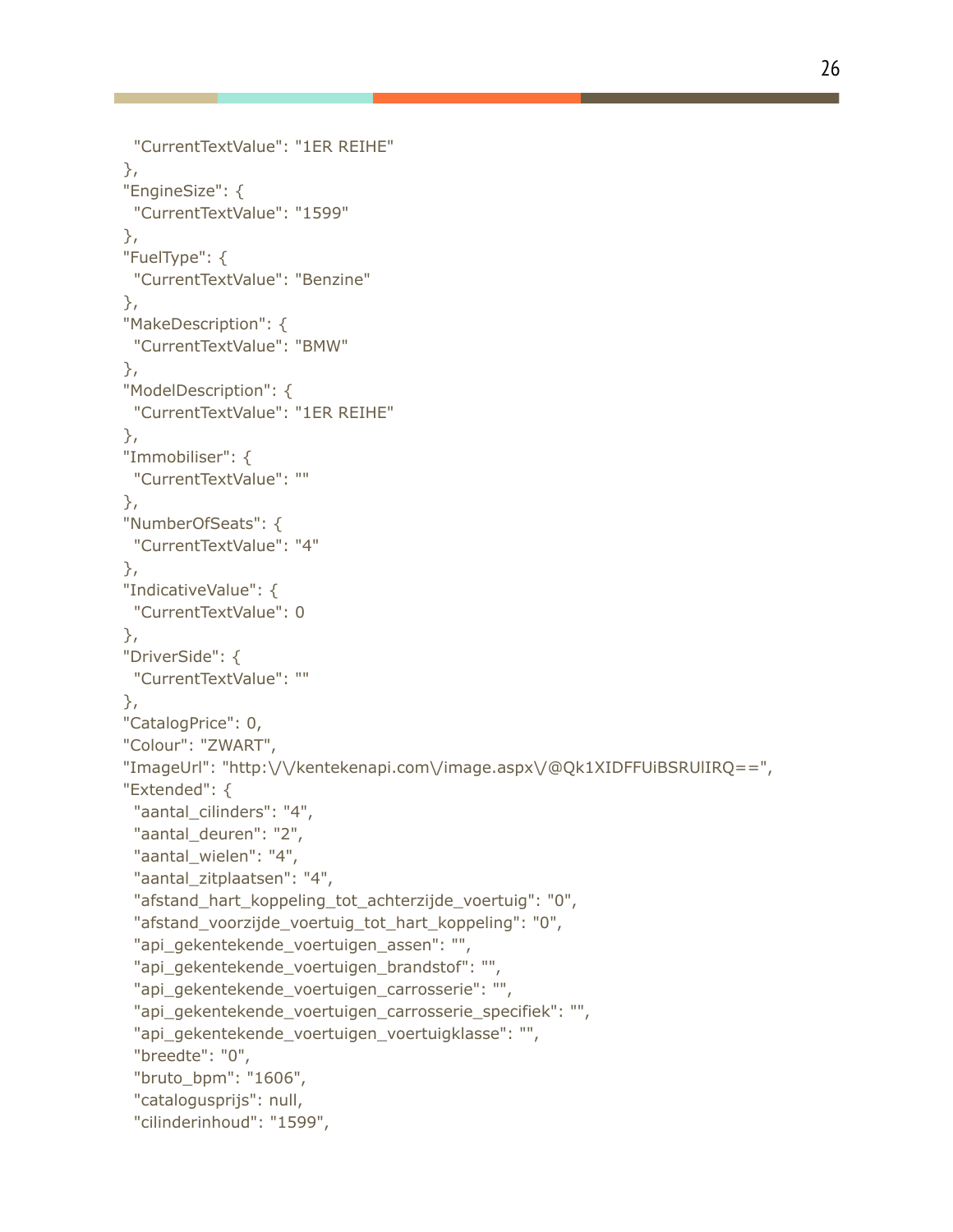"datum\_eerste\_afgifte\_nederland": "10\/02\/2010", "datum\_eerste\_toelating": "22\/01\/2009", "datum\_tenaamstelling": "07\/01\/2011", "eerste\_kleur": "ZWART", "europese\_voertuigcategorie": "M1", "export\_indicator": "Nee", "handelsbenaming": "1ER REIHE", "inrichting": "hatchback", "kenteken": "14KVB9", "lengte": "424", "massa\_ledig\_voertuig": "1230", "massa\_rijklaar": "1330", "maximum\_massa\_trekken\_ongeremd": "650", "maximum\_trekken\_massa\_geremd": "1200", "merk": "BMW", "openstaande\_terugroepactie\_indicator": "Nee", "plaats\_chassisnummer": "r. schroefveerkoker onder motorkap", "technische\_max\_massa\_voertuig": "1755", "toegestane\_maximum\_massa\_voertuig": "1755", "tweede\_kleur": "Niet geregistreerd", "type": "187", "typegoedkeuringsnummer": "e1\*2001\/116\*0287\*13", "uitvoering": "AI", "variant": "UB71", "vermogen\_massarijklaar": "0.07", "vervaldatum\_apk": "22\/01\/2017", "voertuigsoort": "Personenauto", "volgnummer\_wijziging\_eu\_typegoedkeuring": "0", "wacht op keuren": "Nee", "wam\_verzekerd": "Ja", "wielbasis": "266", "zuinigheidslabel": "B", "Axes": [ ], "Fuel": [ { "brandstof\_omschrijving": "Benzine",

"brandstof\_volgnummer": "1",

"brandstofverbruik\_buiten": null,

"brandstofverbruik\_gecombineerd": null,

"brandstofverbruik\_stad": null,

"co2\_uitstoot\_gecombineerd": "139",

"emissiecode\_omschrijving": null,

"geluidsniveau rijdend": null,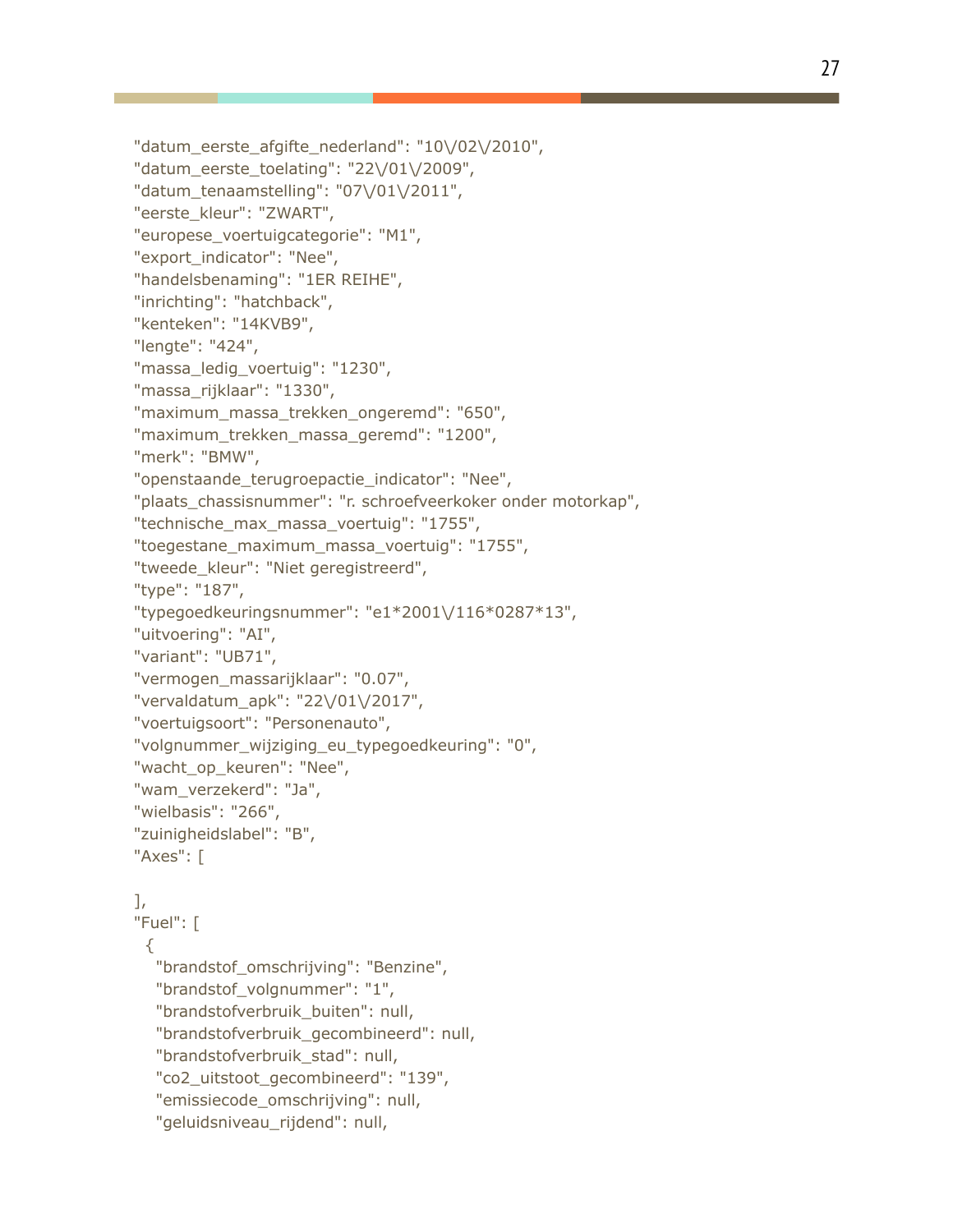```
"geluidsniveau_stationair": "77",
     "kenteken": "14KVB9",
     "milieuklasse_eg_goedkeuring_licht": null,
     "nettomaximumvermogen": "90.00",
     "toerental_geluidsniveau": "4500",
     "uitstoot deeltjes licht": null
   }
  ],
  "Body": [
   \{"carrosserie_volgnummer": "1",
     "carrosserietype": "AB",
     "kenteken": "14KVB9",
     "type_carrosserie_europese_omschrijving": "Hatchback"
   }
  ],
  "SpecificBody": [
  ],
  "VehicleClass": [
  ]
 }
}
```
# **Norway support**

### **Offline data available**

Car registration plates in Norway use the /[CheckNorway](http://no.registreringsnummerapi.com/api/reg.asmx?op=CheckNorway) endpoint and returns the following information:

- Make and Model
- Year of Registration
- Engine size
- VIN number

### **Sample Registration Number:**

Zt49510

**Sample Json:**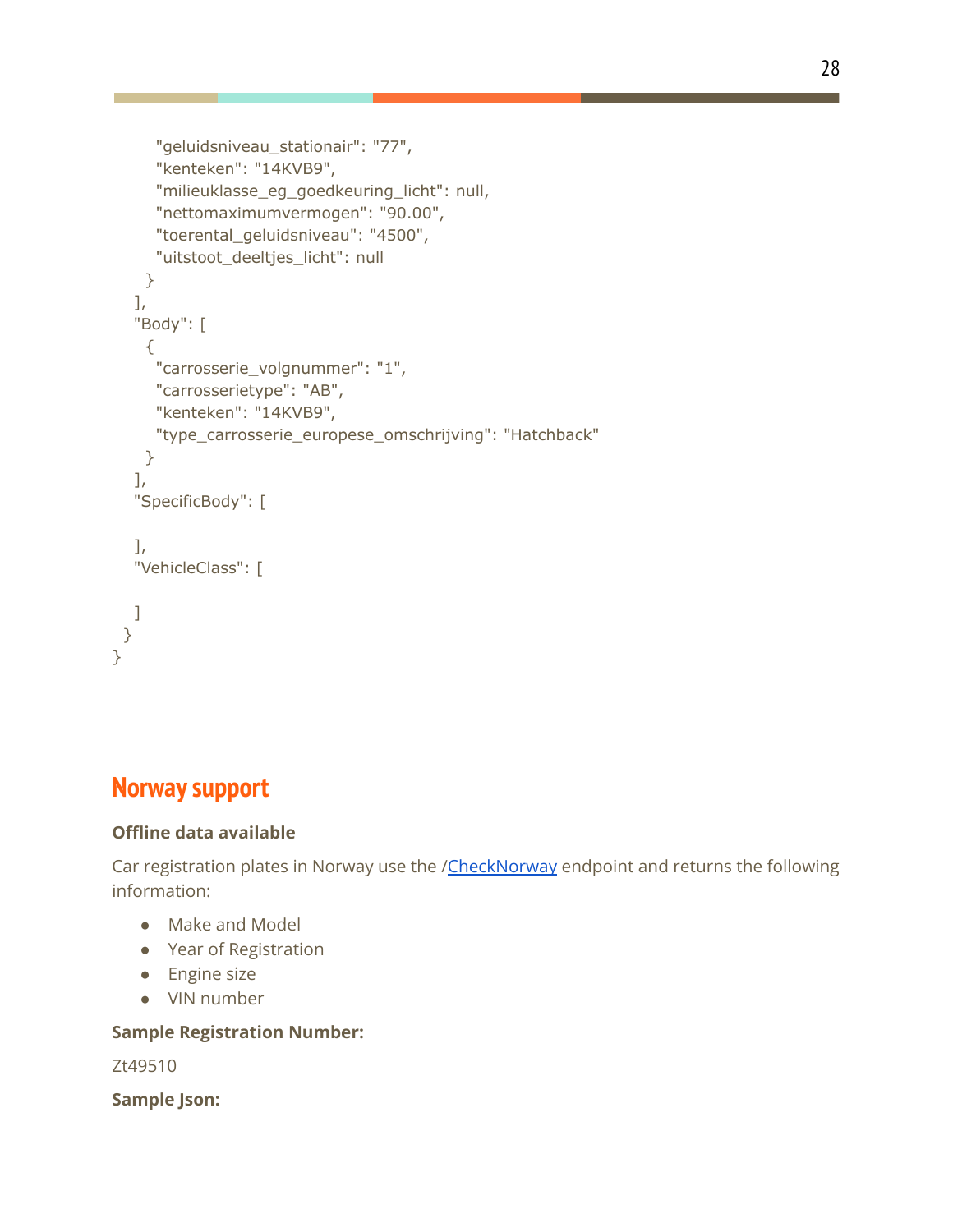{

```
"Description": "FERRARI F 355 F1 SPIDER",
"RegistrationYear": 1998,
"CarMake": {
"CurrentTextValue": "FERRARI"
},
"CarModel": {
"CurrentTextValue": "F 355 F1 SPIDER"
},
"EngineSize": {
"CurrentTextValue": "3496"
},
"MakeDescription": {
"CurrentTextValue": "FERRARI"
},
"ModelDescription": {
"CurrentTextValue": "F 355 F1 SPIDER"
},
"IndicativeValue": {
"CurrentTextValue": "0"
},
"Power": 280,
"Region": "Oslo\tOslo",
"ImageUrl":
"http://no.registreringsnummerapi.com/image.aspx/@RkVSUkFSSSBGIDM1NSBGMSBT
UElERVI=",
"ExtendedInformation": {
```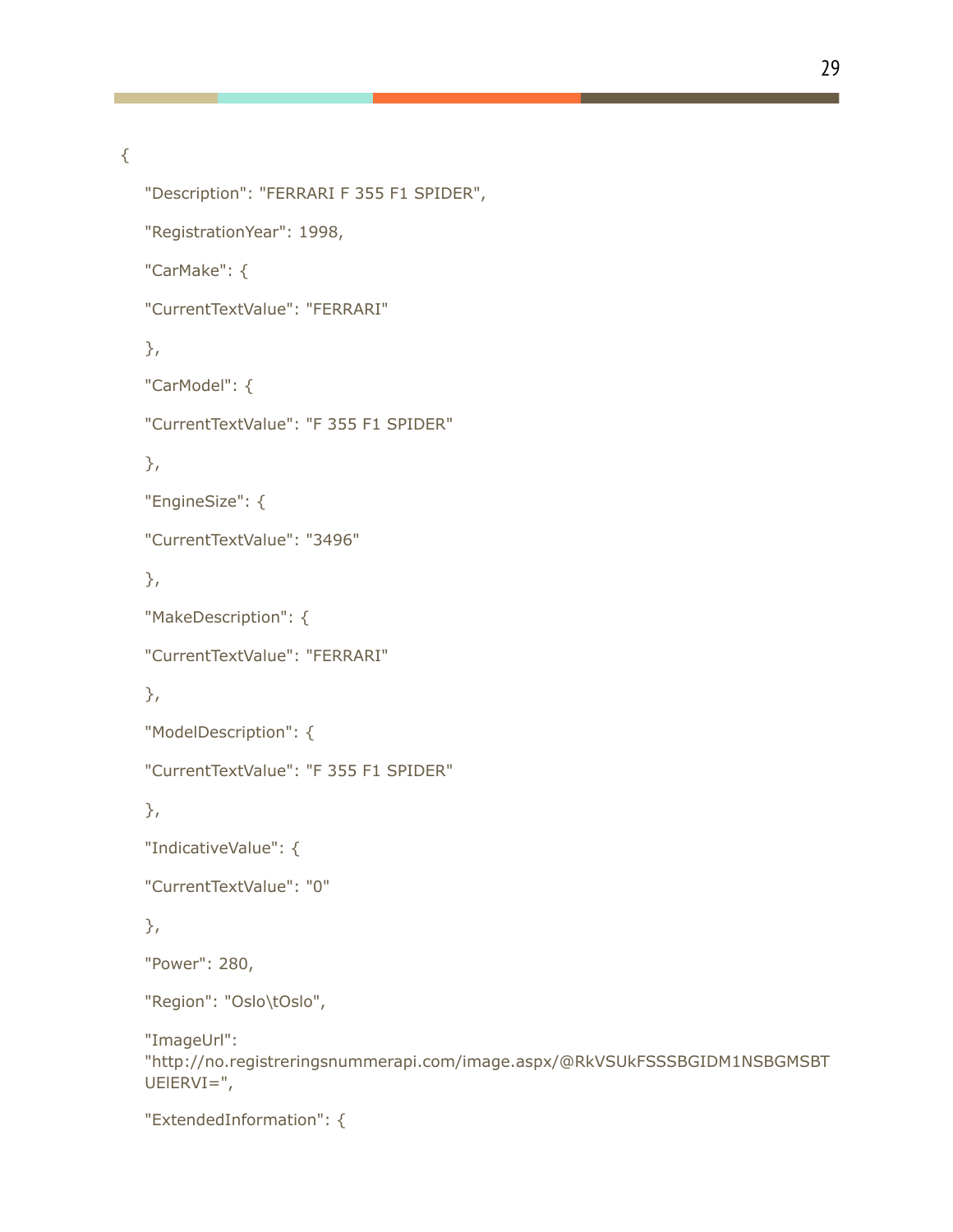"kjm": "DJ39355",

"unr": "ZFFXR48B000112213",

"reg-aar": "1998",

"typeg": "51300061998",

"f-g-n": "19980507",

"bruktimp": "0",

"avreg-dato": "00000000",

"farge": "SØLV",

"siste-pkk": "20160705",

"neste-pkk": "20180531",

"reg-dato": "20160727",

"reg-mnd": "00",

"godkjnr": "5130",

"variant": "006",

"godkjaar": "1998",

"eu-hovednr": "e3\*96/79\*0035\*00",

"merke": "2400",

"modell": "F 355 F1 SPIDER",

"type": "F 129",

"kjgr": "101",

"ramme-karr": "SELVBÆRENDE, ÅPEN MED 2 DØRER",

"motorytelse": "0028000",

"slagvolum": "003496",

"drivst": "01",

"lengde": "0425",

"bredde": "190",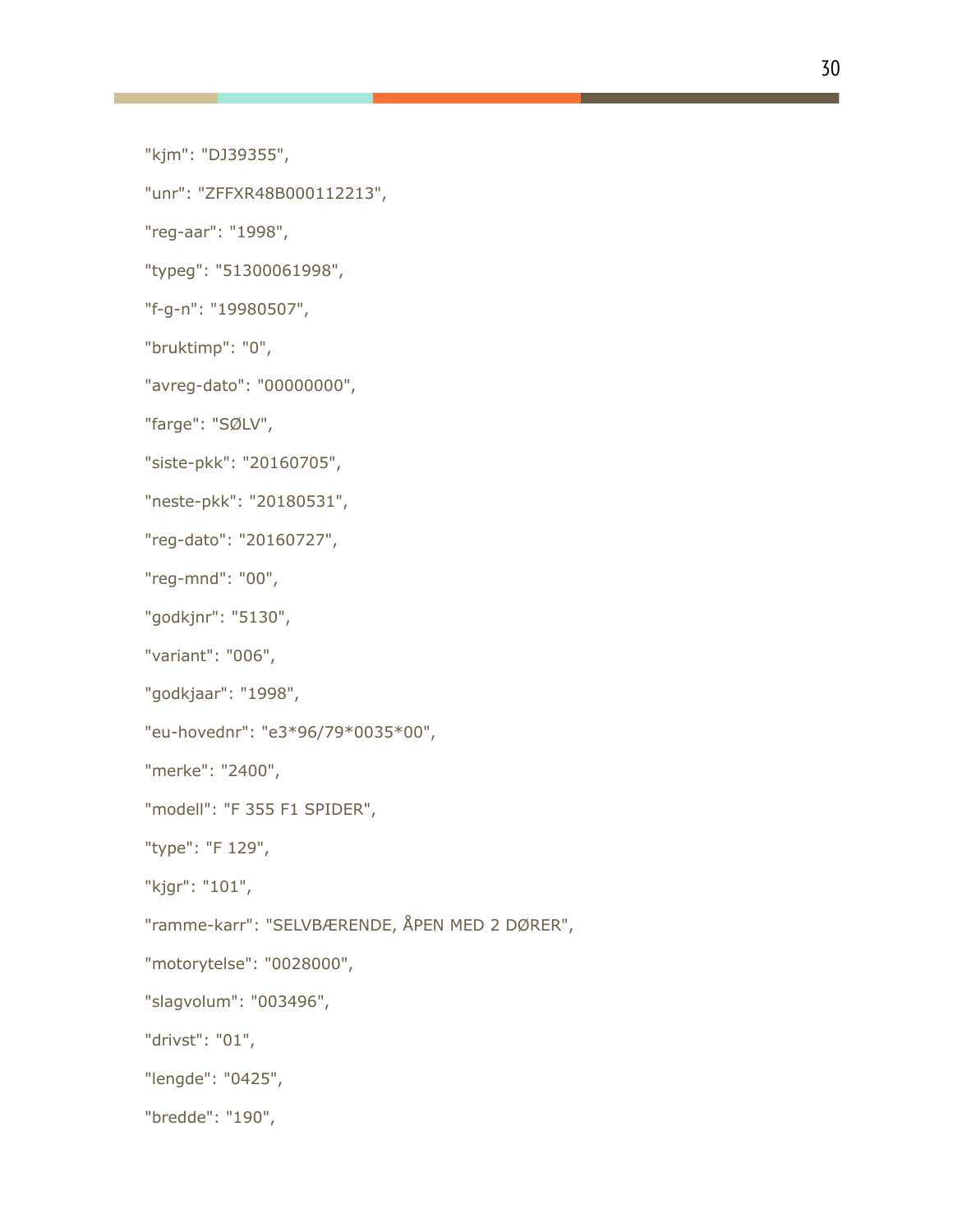"dekk-f": "P225/40 ZR 18",

"dekk-b": "P265/40 ZR 18",

"felg-f": "7.5 J",

"felg-b": "10.0 J",

"mili-f": "84",

"mili-b": "84",

"hast-f": "Z",

"hast-b": "",

"innp-f": "0002",

"innp-b": "0002",

"spor-f": "1514",

"spor-b": "1615",

"motormerk": "F 129 C",

"girkasse": "HALV-AUTOMAT F1 GIR",

"dba": "098",

"omdreininger": "6150",

"totalvekt": "001700",

"egenvekt": "01490",

"for-last": "00750",

"bak-last": "000980",

"eu-variant": "AD",

"eu-versjon": "E",

"gyldig-fra": "ZFF??48??????????",

"drivende-hjul": "BAK",

"vognk-anm": "EGENVEKT OG NYTTELAST ER VEILEDENDE-AVHENGIG AV UTSTYRSNIVÅ",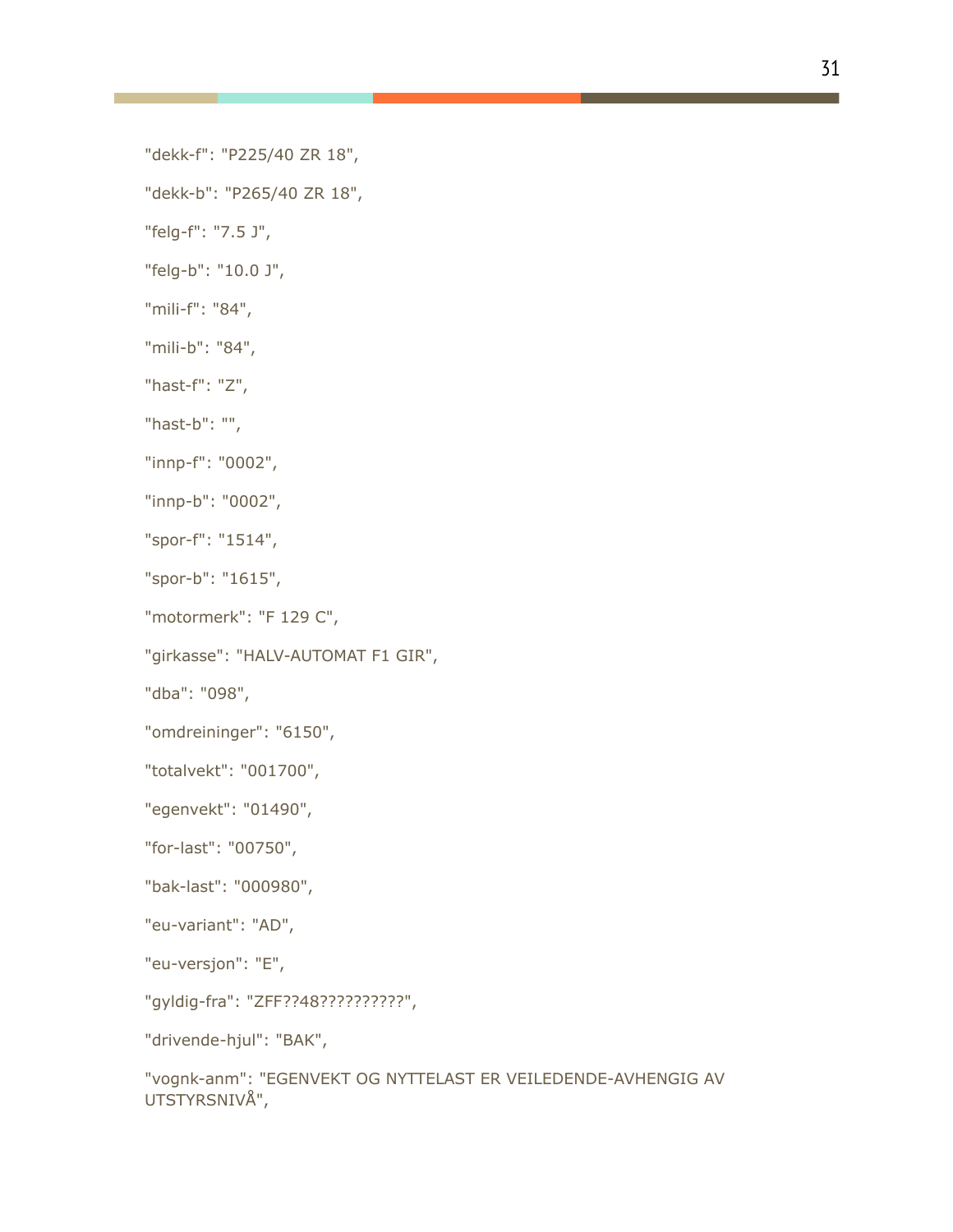"ident-anm": "",

"aksler": "02",

"aksler-drift": "1",

"tilhv-brems": "00000",

"tilhv-ubrems": "00000",

"tilh-kobling": "0000",

"hengerfeste": "00000",

"max-taklast": "0000",

"vogntogvekt": "000000",

"ytelsesmaal": "1",

"co2-utslipp": "0000",

"sitteplasser-totalt": "02",

"typg": "51300061998",

"Kode": "2400",

"Name": "FERRARI"

}

}

### **Sweden support**

### **Offline data available**

Car registration plates in Sweden use the /[CheckSweden](http://se.registreringsnummerapi.com/api/reg.asmx?op=CheckSweden) endpoint and returns the following information:

- Make and Model
- Year of Registration
- Engine Size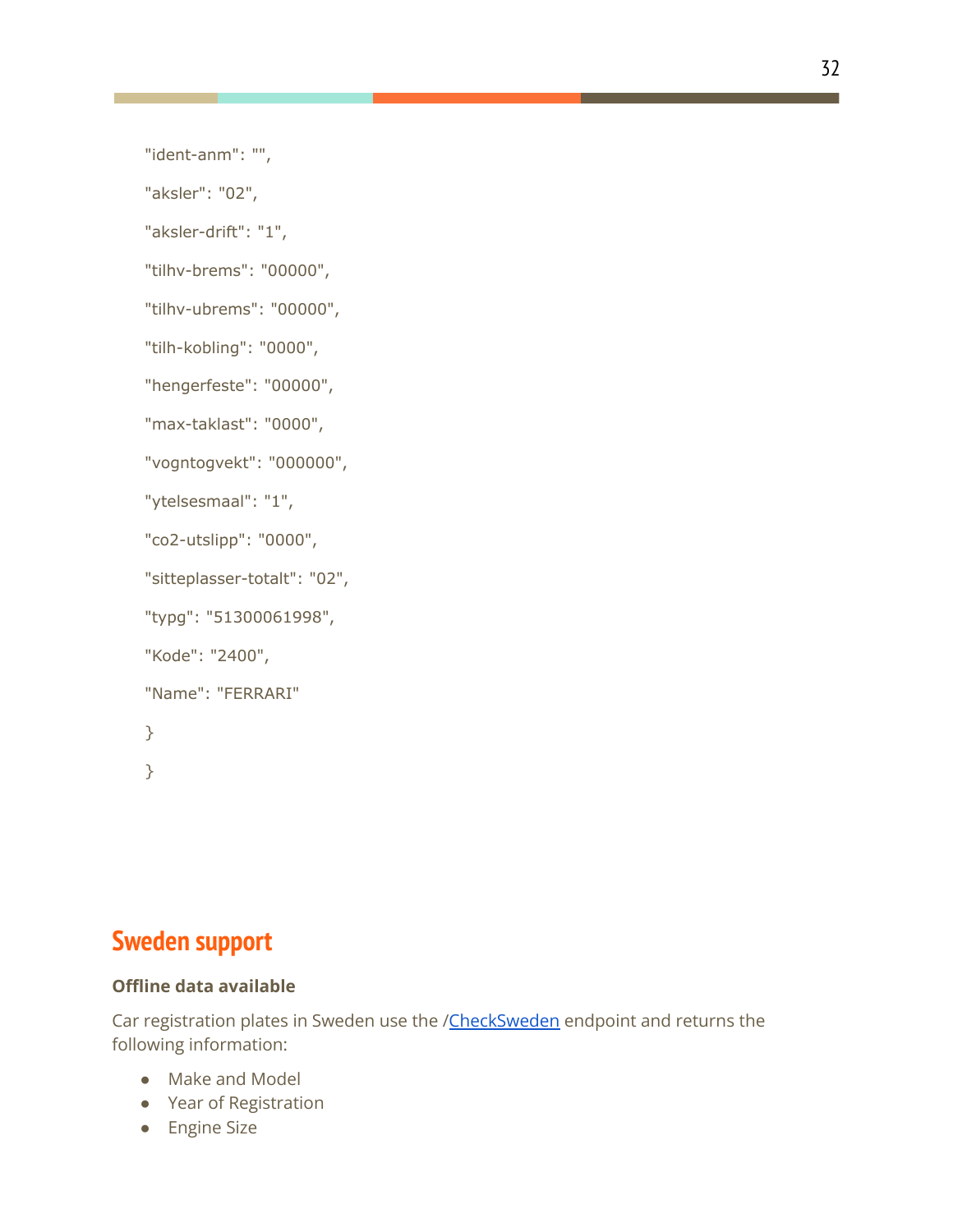- Fuel Type
- Body Style
- Colour
- Date of Registration

### **Sample Registration Number:**

#### xzz268

### **Sample Json:**

### {

"ABICode": "",

"Description": "Toyota RAV4",

"RegistrationYear": "2019",

"CarMake": {

"CurrentTextValue": "Toyota "

},

"CarModel": {

"CurrentTextValue": "RAV4"

### },

"EngineSize": {

"CurrentTextValue": "2487 cm"

### },

"FuelType": {

"CurrentTextValue": "Bensin / El"

### },

"MakeDescription": {

"CurrentTextValue": "Toyota "

### },

"ModelDescription": {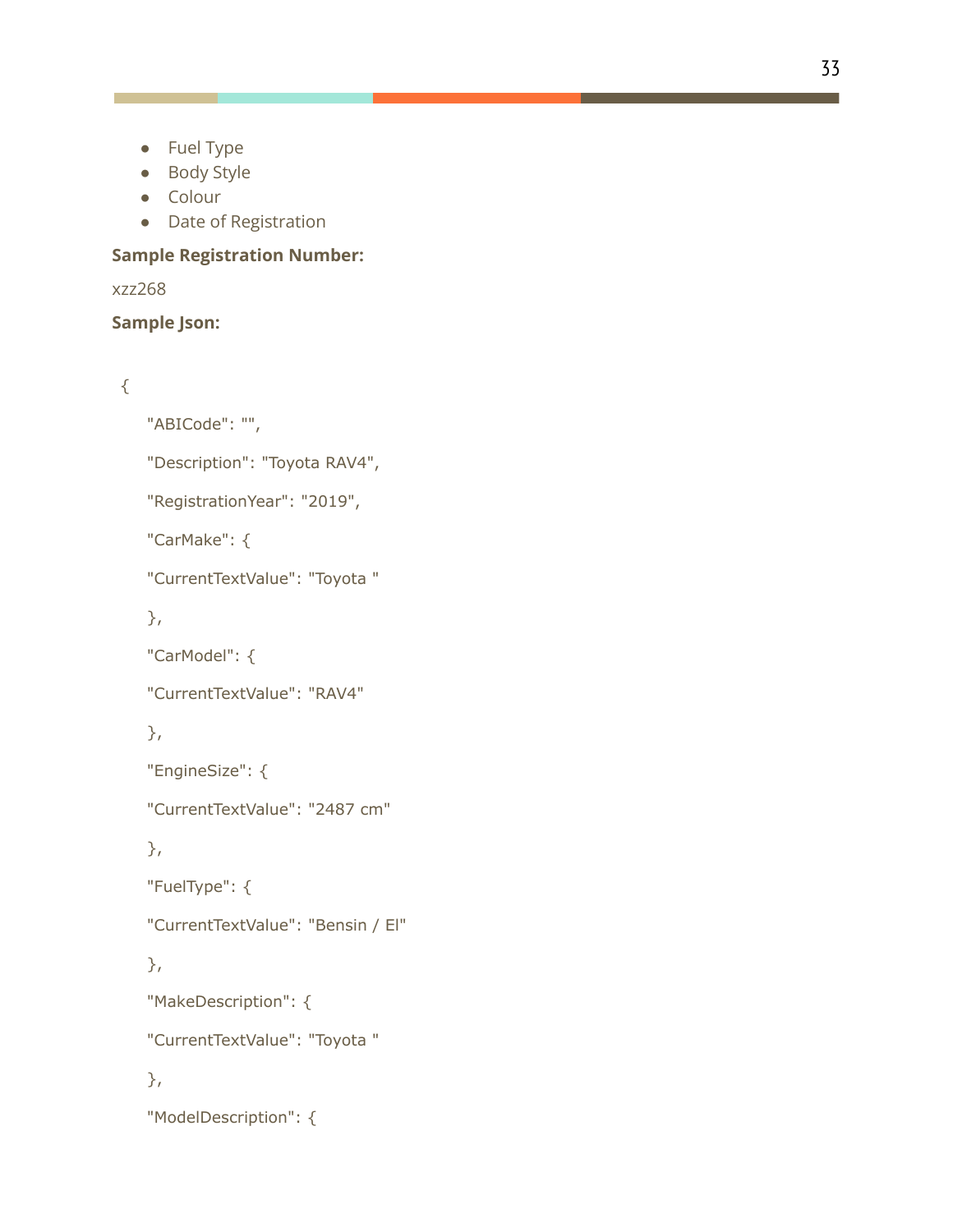```
"CurrentTextValue": "RAV4"
},
"Immobiliser": {
"CurrentTextValue": ""
},
"NumberOfSeats": {
"CurrentTextValue": ""
},
"DriverSide": {
"CurrentTextValue": ""
},
"BodyStyle": {
"CurrentTextValue": "Herrgårdsvagn"
},
"Colour": "Vit",
"RegistrationDate": "2019",
"VechileIdentificationNumber": "JTMRW3FV50J002475",
"ImageUrl":
"http://se.registreringsnummerapi.com/image.aspx/@VG95b3RhICBSQVY0"
}
```
# **Portugal support**

Car registration plates in Portugal use the [/CheckPortugal](http://www.matricula.co.pt/api/reg.asmx?op=CheckPortugal) endpoint and returns the following information: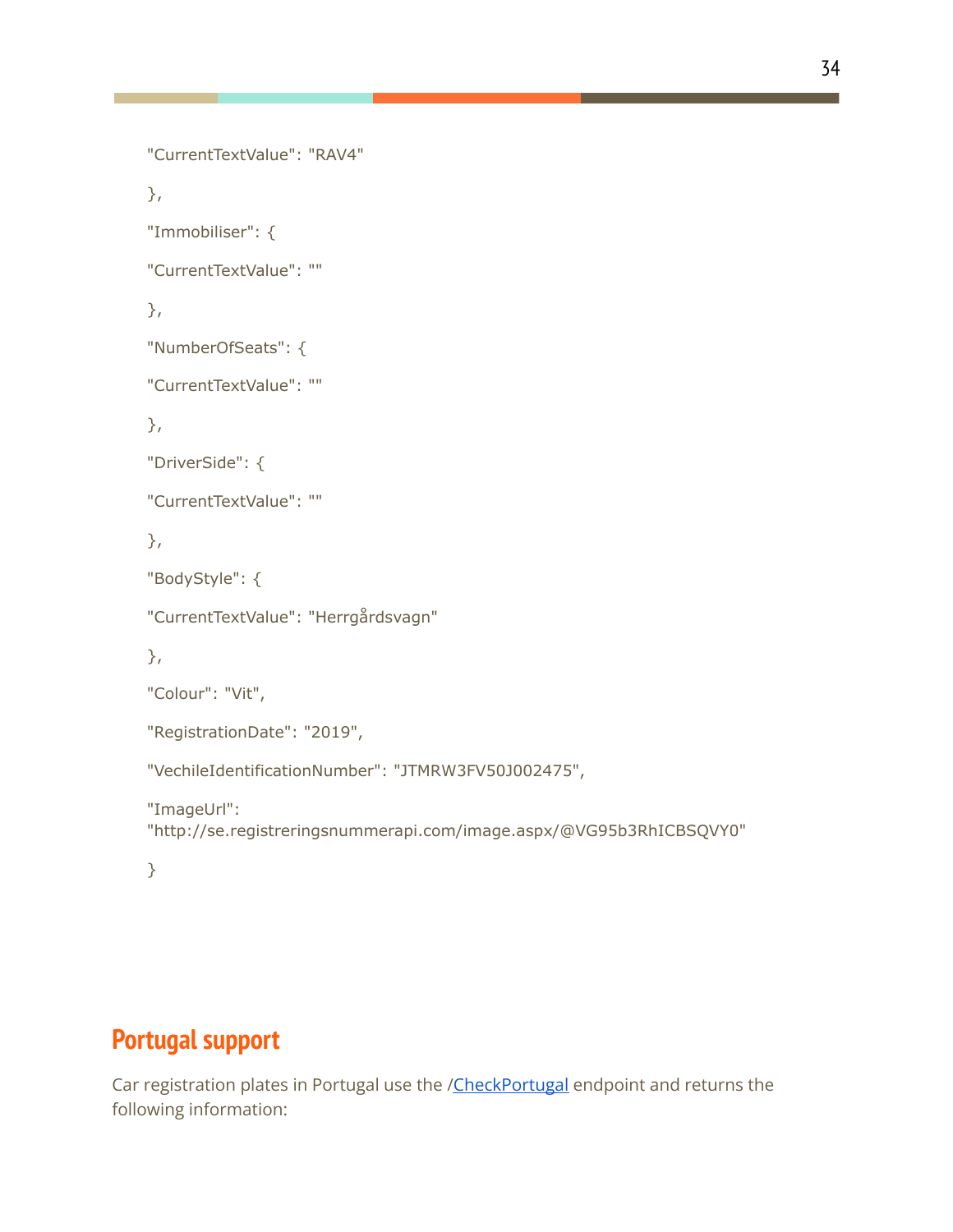- Make and Model
- Registration Year
- Engine Size
- Fuel Type
- Number of Seats
- Weight (Gross and Net)

### **Sample Registration Number:**

90-27-QL

### **Sample Json:**

### {

```
"ABICode": "",
```
"Description": "MITSUBISHI PAJERO DIESEL",

"RegistrationYear": "2000",

"CarMake": {

"CurrentTextValue": "MITSUBISHI"

### },

"CarModel": {

```
"CurrentTextValue": "PAJERO DIESEL"
```
### },

```
"EngineSize": {
```
"CurrentTextValue": "3200"

### },

```
"FuelType": {
```
"CurrentTextValue": "DIESEL"

### },

```
"MakeDescription": {
```
"CurrentTextValue": "MITSUBISHI"

### },

```
"ModelDescription": {
 "CurrentTextValue": "PAJERO DIESEL"
```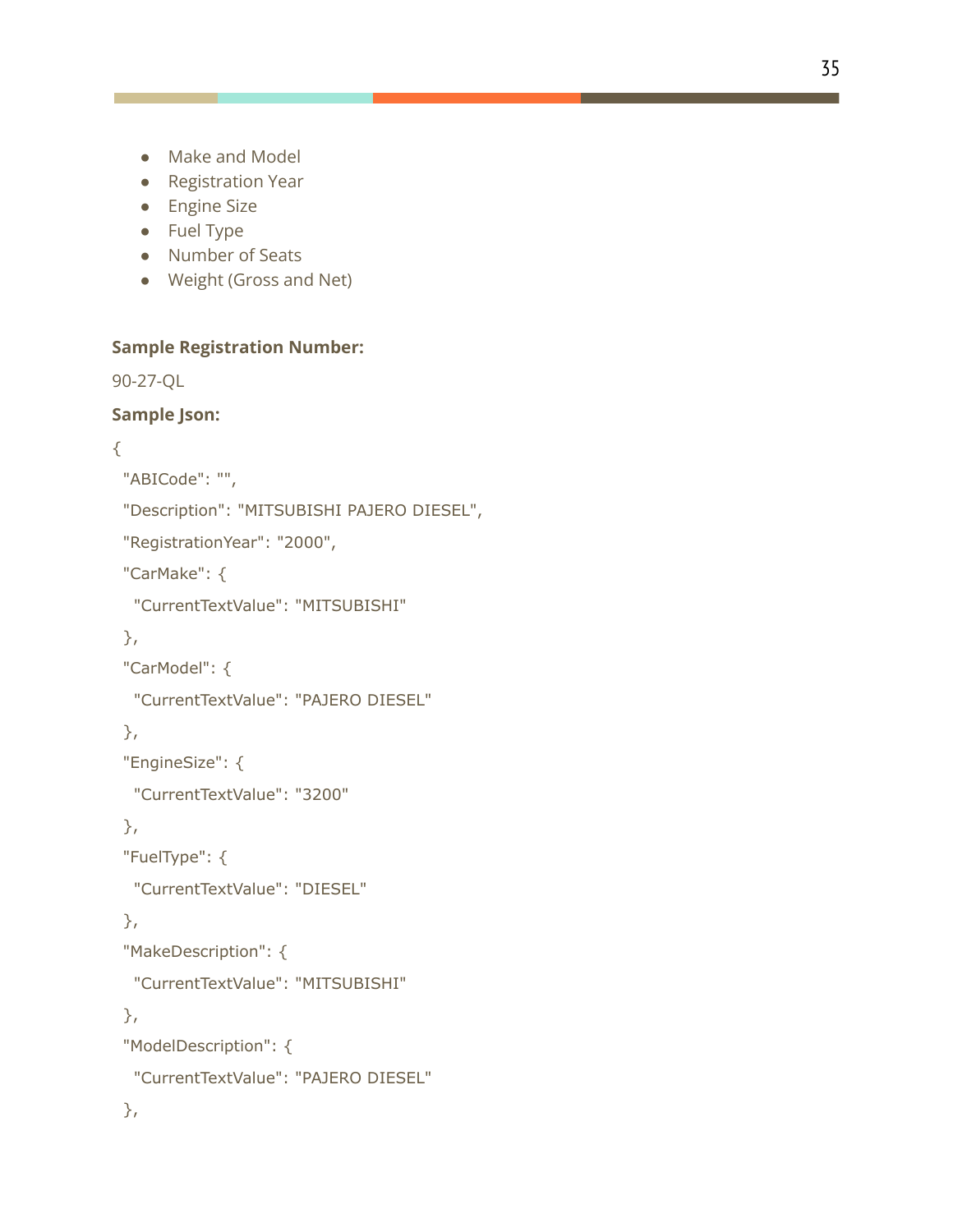```
"Immobiliser": {
  "CurrentTextValue": ""
 },
 "NumberOfSeats": {
  "CurrentTextValue": "7"
 },
 "IndicativeValue": {
  "CurrentTextValue": "0"
 },
 "DriverSide": {
  "CurrentTextValue": ""
 },
 "Version": "",
 "Colour": "",
 "VechileIdentificationNumber": "",
 "GrossWeight": "2810",
 "NetWeight": "2155",
 "ImageUrl":
"http://matricula.co.pt/image.aspx/@TUlUU1VCSVNISSBQQUpFUk8gRElFU0VM"
}
```
## Related: Car Insurance Support in Portugal

You can also find the current insurer of a car in Portugal, by calling the following API; **CheckInsuranceStatusPortugal** at <http://matricula.co.pt/api/bespokeapi.asmx> , passing the number plate and your username.

The response is in XML as follows;

```
<Insurance xmlns:xsi="http://www.w3.org/2001/XMLSchema-instance"
xmlns:xsd="http://www.w3.org/2001/XMLSchema" xmlns="http://Regcheck.org.uk/">
<Company>Seguradoras Unidas, S.A.</Company>
<StartDate>2019-02-06T14:29:00</StartDate>
<EndDate>2020-02-05T23:59:59</EndDate>
<Policy>7010522561</Policy>
</Insurance>
```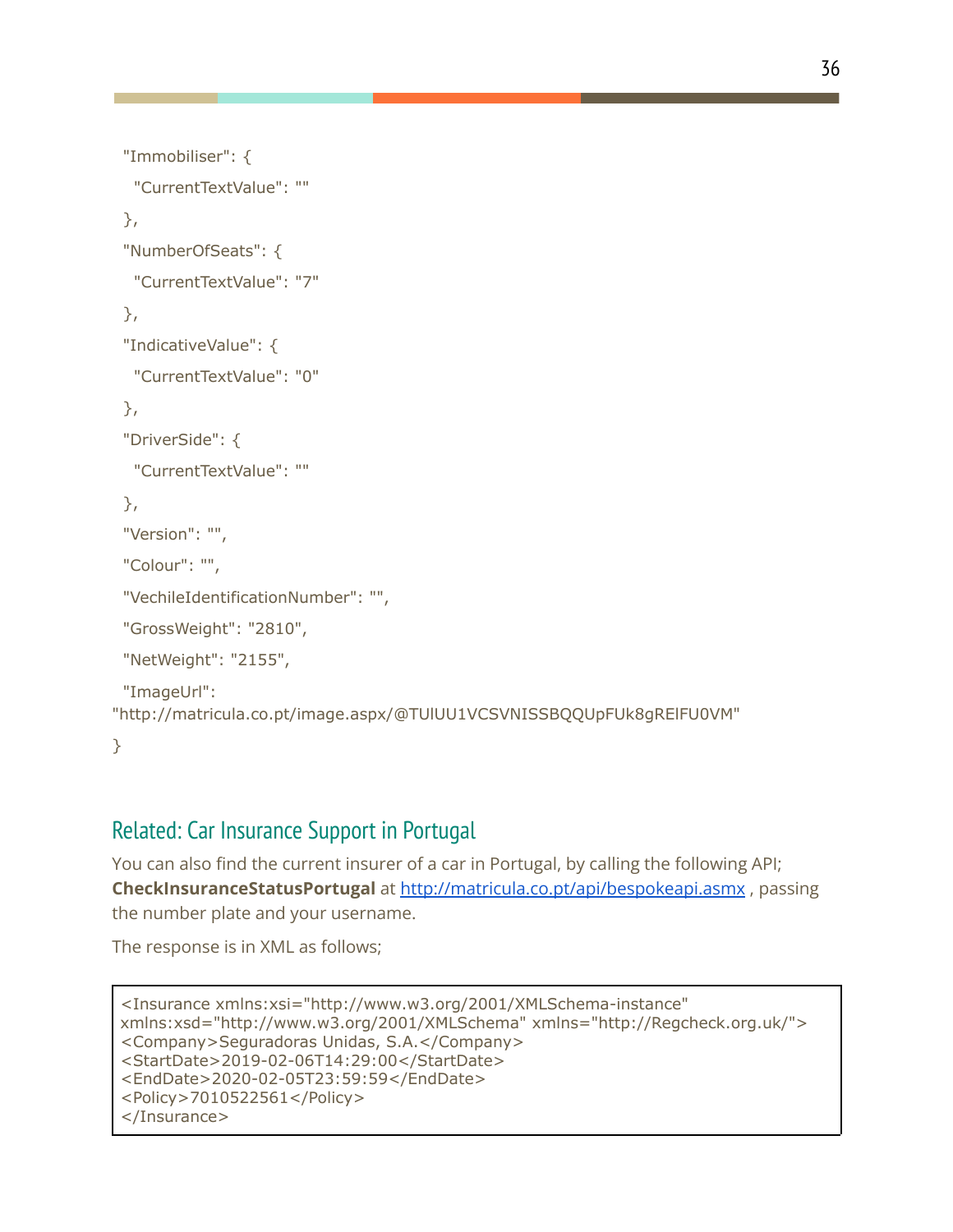# **Italy support**

Car registration plates in Italy use the /[CheckItaly](http://www.targa.co.it/api/reg.asmx?op=CheckItaly) endpoint and returns the following information:

- Make and Model
- Year of Registration
- Engine Size
- Fuel

### **Sample Registration Number:**

BN071VN

**Sample Json:**

{

```
"Description": "MINI Mini 2.0 Cooper SD Countryman ALL4 Automatica",
```

```
"RegistrationYear": "2017",
```
"CarMake": {

"CurrentTextValue": "MINI"

},

```
"CarModel": {
```
"CurrentTextValue": "Mini Countryman F60"

```
},
```

```
"EngineSize": {
```
"CurrentTextValue": "2.0"

},

"FuelType": {

"CurrentTextValue": "Diesel"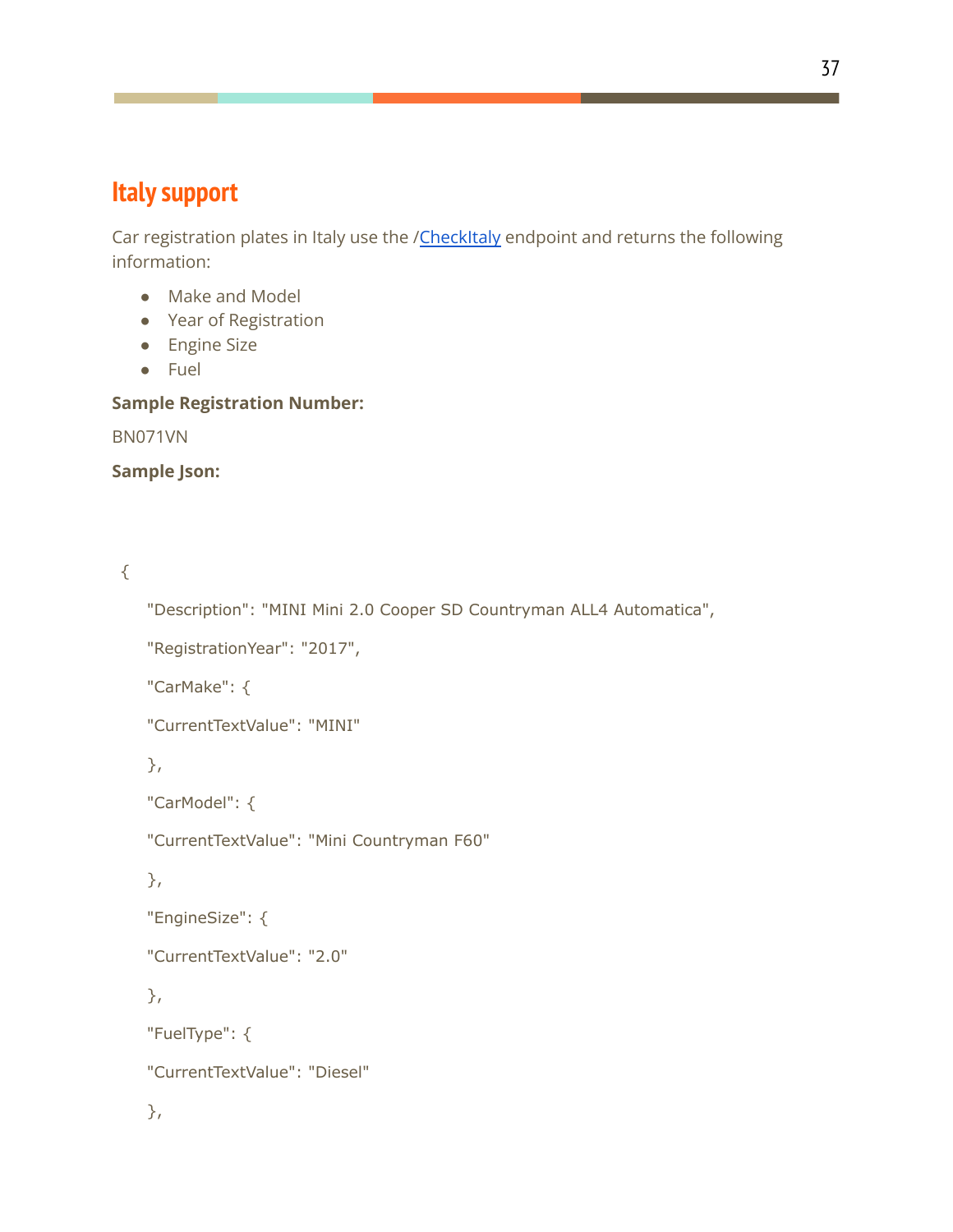```
"MakeDescription": {
"CurrentTextValue": "MINI"
},
"ModelDescription": {
"CurrentTextValue": "Mini Countryman F60"
},
"Immobiliser": {
"CurrentTextValue": ""
},
"NumberOfDoors": "5",
"Version": "Mini 2.0 Cooper SD Countryman ALL4 Automatica",
"ABS": "",
"AirBag": "",
"Vin": "",
"KType": "",
"PowerCV": "190",
"PowerKW": "140",
"PowerFiscal": "20",
"ImageUrl":
"http://www.targa.co.it/image.aspx/@TUlOSSBNaW5pIENvdW50cnltYW4gRjYw"
```
}

## Related: Motorbike Support in Italy

You can also find details of a motorbike registered in Italy, by calling the following API; **CheckItalyMotorbike** at <http://www.targa.co.it/api/bespokeapi.asmx> , passing the number plate and your username.

The response is in Json as follows;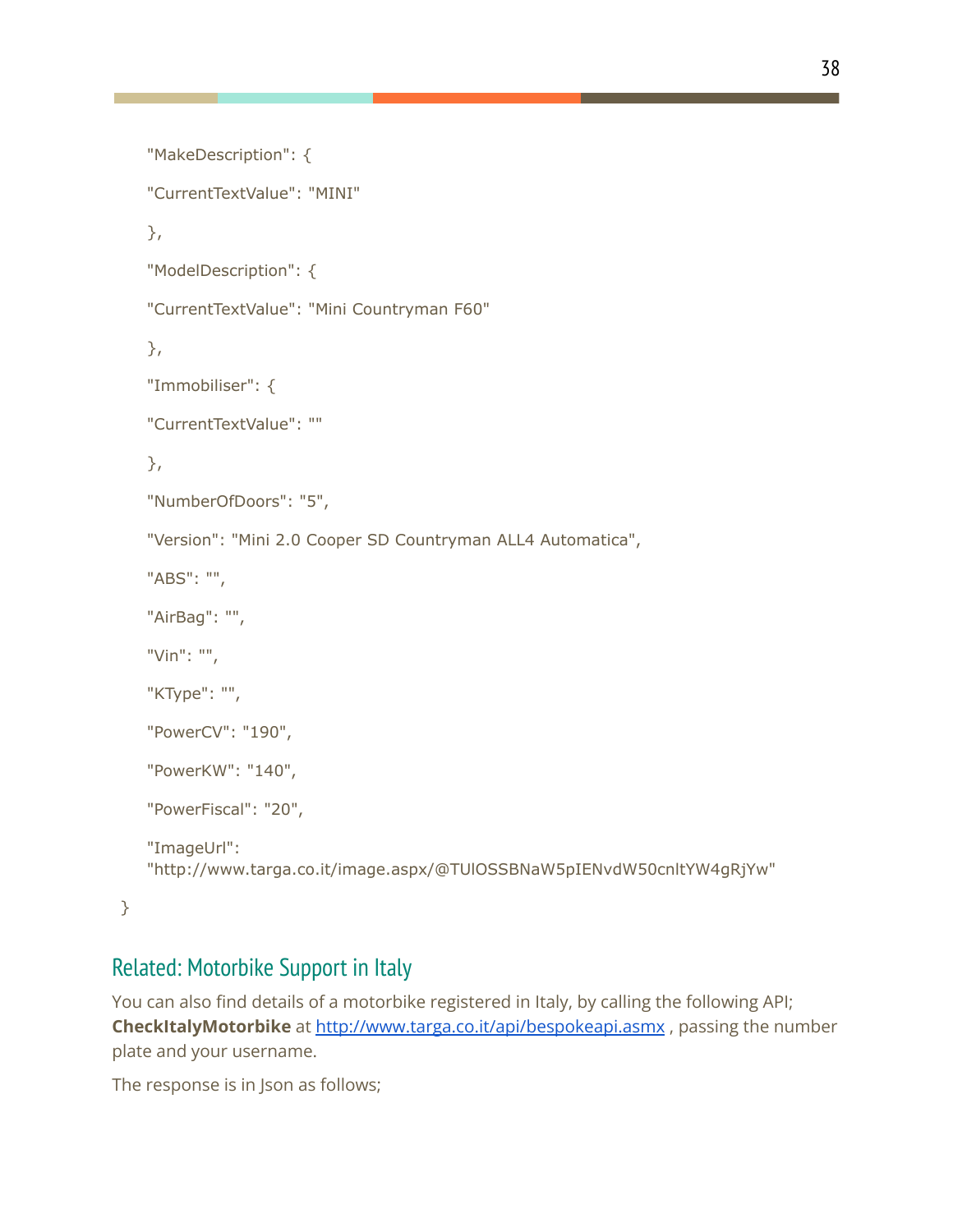```
{
 "Description": "Ducati Monster 600 25KW - 34 CV",
 "RegistrationYear": "1999",
 "CarMake": {
  "CurrentTextValue": "Ducati"
 },
 "CarModel": {
  "CurrentTextValue": "Monster 600"
 },
 "MakeDescription": {
  "CurrentTextValue": "Ducati"
 },
 "ModelDescription": {
  "CurrentTextValue": "Monster 600"
 },
 "Version": "25KW - 34 CV",
 "ImageUrl":
"http://www.targa.co.it/image.aspx/@RHVjYXRpIE1vbnN0ZXIgNjAwfG1vdG9yY3ljbGU="
}
```
## Related: Car Insurance Support in Italy

You can also find the current insurer of a car in Italy, by calling the following API;

**CheckInsuranceStatusItaly** at <http://www.targa.co.it/api/bespokeapi.asmx> , passing the number plate and your username.

The response is in XML as follows;

```
<InsuranceDetails xmlns:xsd="http://www.w3.org/2001/XMLSchema"
xmlns:xsi="http://www.w3.org/2001/XMLSchema-instance"
xmlns="http://Regcheck.org.uk/">
  <Company>GENERALI ITALIA</Company>
  <Expiry>2019-01-03T00:00:00</Expiry>
  <IsInsured>true</IsInsured>
</InsuranceDetails>
```
## **France support**

Car registration plates in France use the /[CheckFrance](http://www.immatriculationapi.com/api/reg.asmx?op=CheckFrance) endpoint and returns the following information:

- Make and Model
- Year of Registration
- Engine Size
- Fuel
- Date of Registration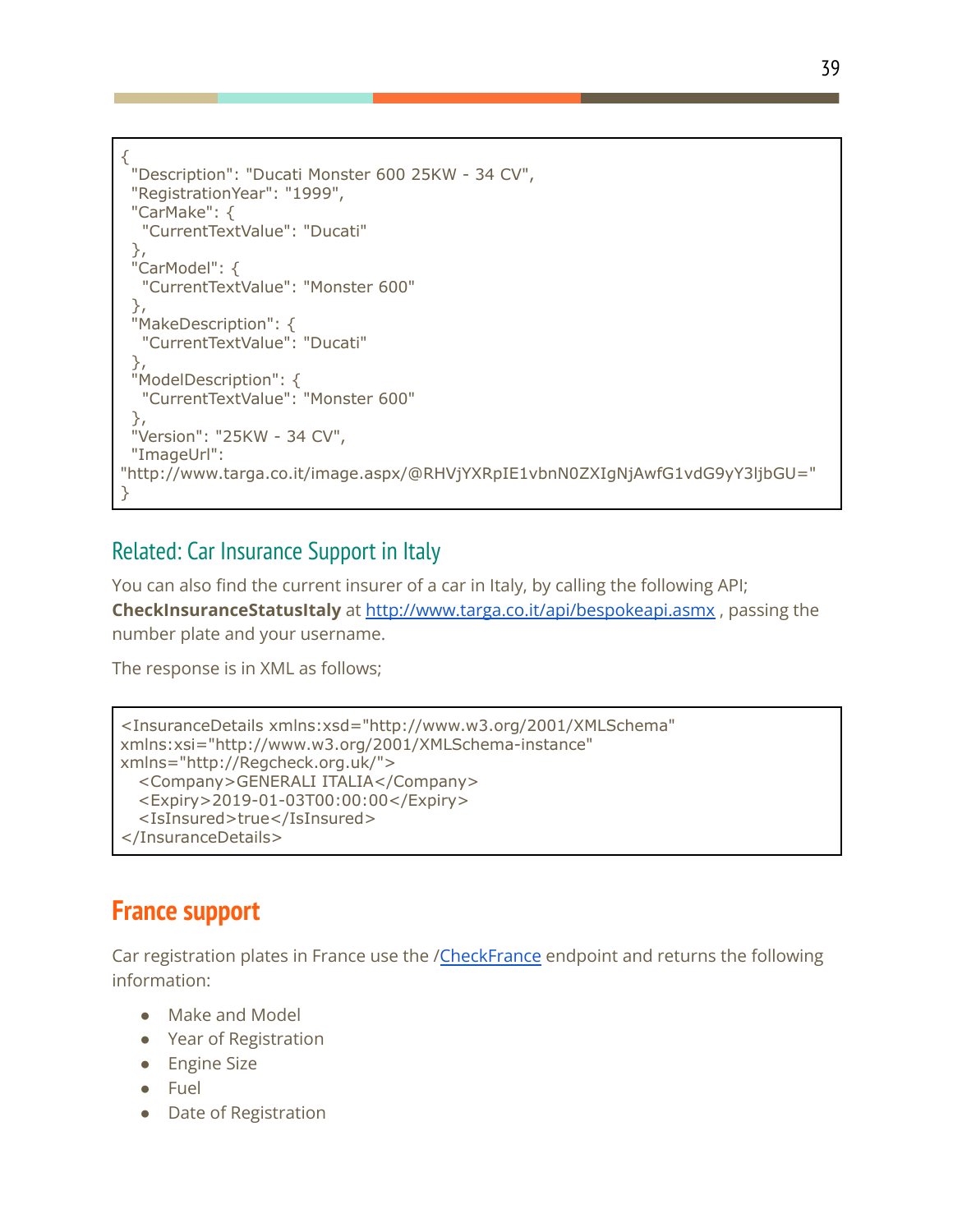| <b>Field</b>                | <b>Meaning</b>                                  |
|-----------------------------|-------------------------------------------------|
| anneeSortie                 | Year of first manufacture                       |
| boiteDeVitesse              | Transmission                                    |
| carburantVersion            | Type of fuel (Code)                             |
| carrosserieVersion          | Body Version (Code)                             |
| classeSra                   | Safety classification (http://www.sra.asso.fr/) |
| libVersion                  | Version / Trim                                  |
| libelleModele               | Model                                           |
| marque                      | Make (Code)                                     |
| modele                      | Model (Code)                                    |
| produit                     | Product (Code)                                  |
| puissance                   | Power                                           |
| version                     | version (Code)                                  |
| cleCarrosserie              | Body (Code)                                     |
| groupeSra                   | Safety classification (http://www.sra.asso.fr/) |
| nbPlace                     | Number of seats                                 |
| datePremiereMiseCirculation | Date of first registration                      |
| questionBatterie            | Any Battery issues                              |
| electrique                  | An Electric Car                                 |
| genre                       | <b>Type</b>                                     |
| <b>Type Vehicule</b>        | Vehicle Type (Code)                             |
| numSerieMoteur              | VIN number                                      |
| valeurANeufSRA              | Value as of new                                 |

The JSON also contains raw data in French, which can be interpreted as follows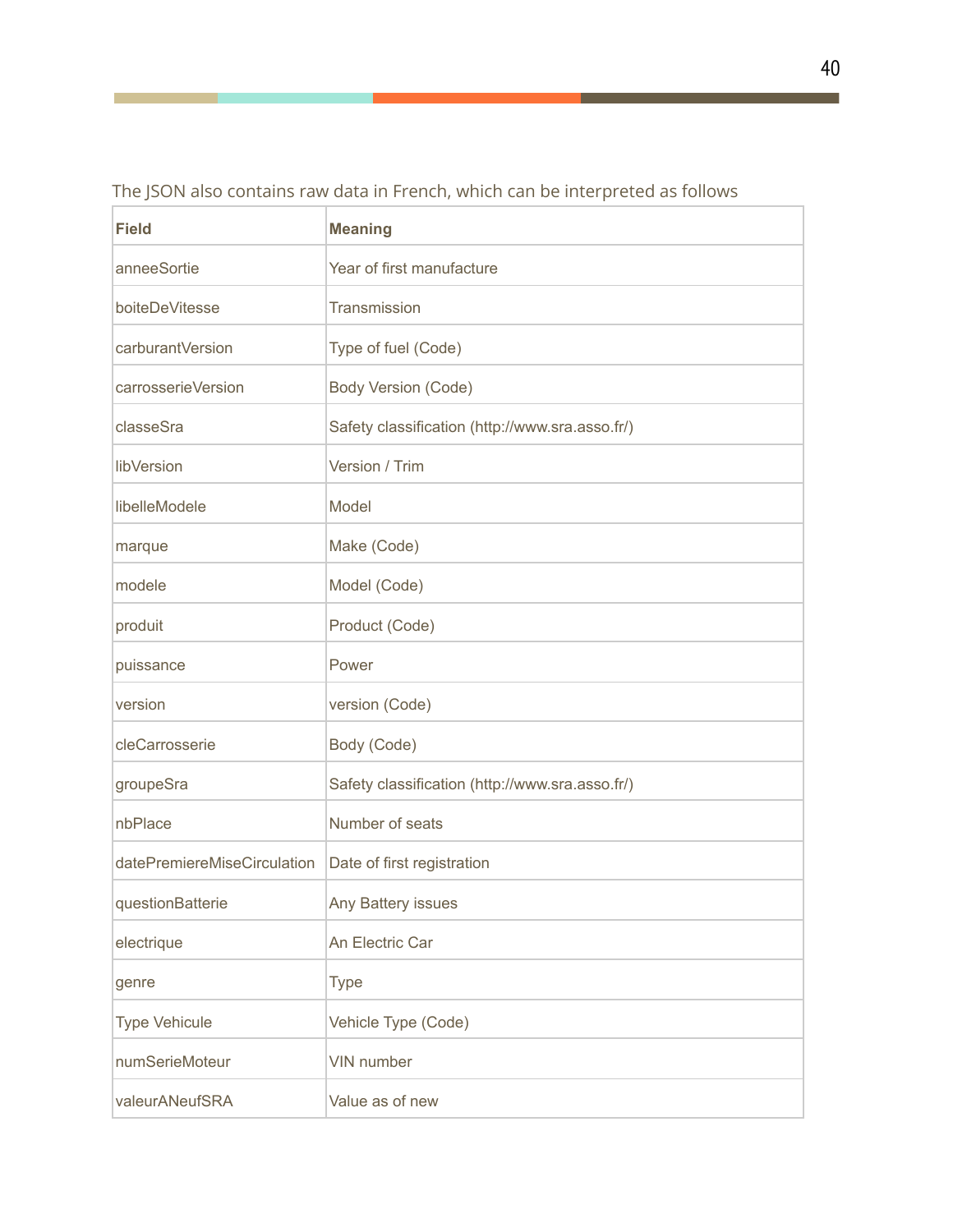| niveauRisqueVol        | Level of risk           |
|------------------------|-------------------------|
| protectionConstructeur | Manufacturer protection |
| puissanceDyn           | Dynamic power           |
| segmentVeh             | Vehicle Segment (Code)  |

### **Motorbike support:**

If the vehicle you are searching is a Motorbike, then you should query the following API: <https://www.immatriculationapi.com/api/bespokeapi.asmx?op=CheckMotorBikeFrance>

### **Sample Registration Number:**

Eg258ma

### **Sample Json:**

{

```
"Description": "RENAULT SCÉNIC III",
"RegistrationYear": "2016",
"CarMake": {
 "CurrentTextValue": "RENAULT"
},
"CarModel": {
 "CurrentTextValue": "SCÉNIC III"
},
"EngineSize": {
 "CurrentTextValue": "5"
},
"FuelType": {
 "CurrentTextValue": "DIESEL"
},
"MakeDescription": {
 "CurrentTextValue": "RENAULT"
},
```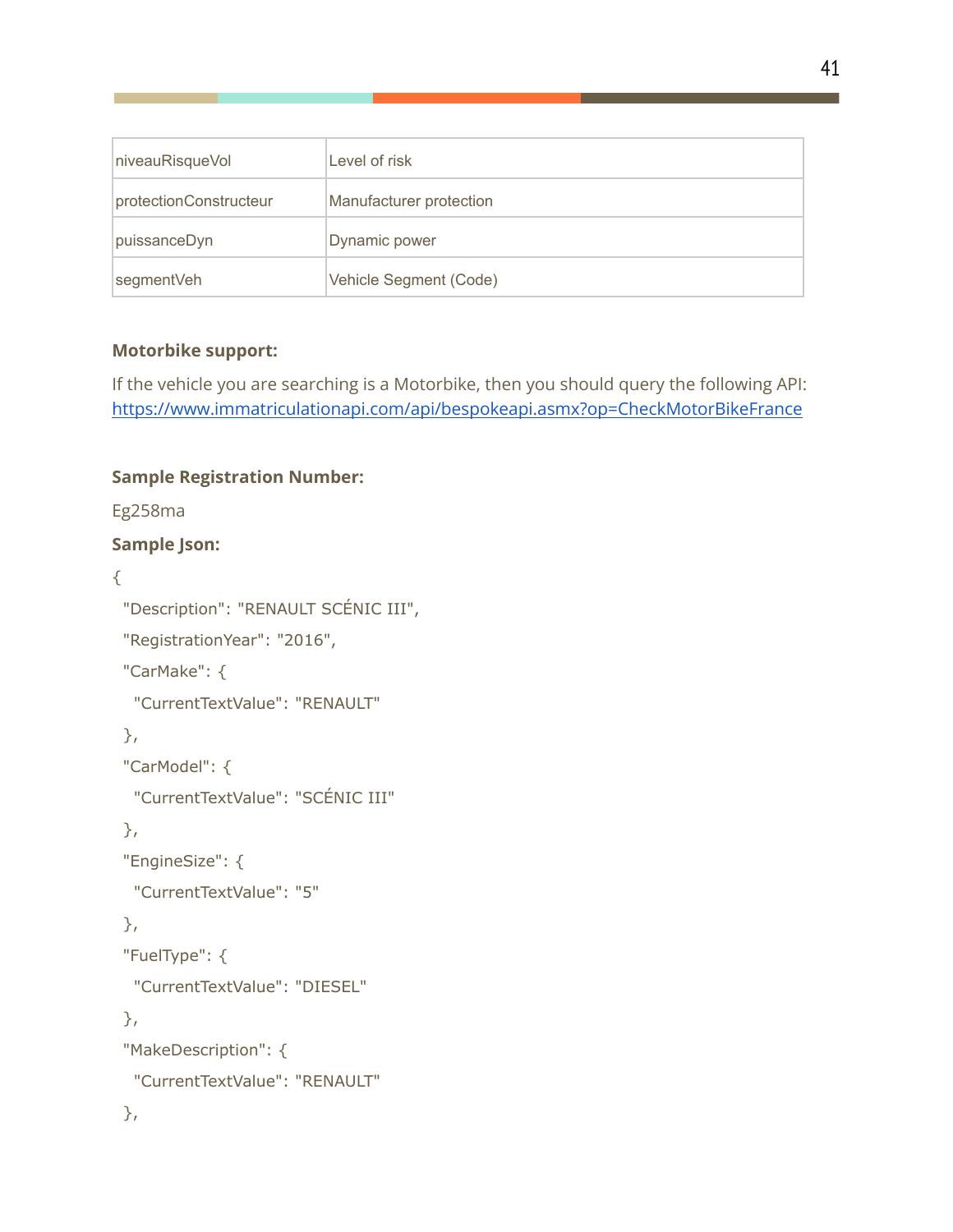```
"ModelDescription": {
  "CurrentTextValue": "SCÉNIC III"
 },
 "Immobiliser": {
  "CurrentTextValue": ""
 },
 "IndicativeValue": {
  "CurrentTextValue": 0
 },
 "DriverSide": {
  "CurrentTextValue": ""
 },
 "BodyStyle": {
  "CurrentTextValue": "MONOSPACE COMPACT"
 },
 "RegistrationDate": "2016-06-24",
 "ImageUrl":
"http://immatriculationapi.com/image.aspx/@UkVOQVVMVCBTQ8OJTklDIElJSQ==",
 "ExtendedData": {
  "anneeSortie": "2016",
  "boiteDeVitesse": "",
  "carburantVersion": "D",
  "carrosserieVersion": "",
  "classeSra": "",
  "libVersion": "1.5 dCi 1461cm3 110cv ",
  "libelleModele": "SCÉNIC III",
  "marque": "RE",
  "modele": "",
  "produit": "",
  "puissance": "5",
  "version": "",
  "cleCarrosserie": "",
```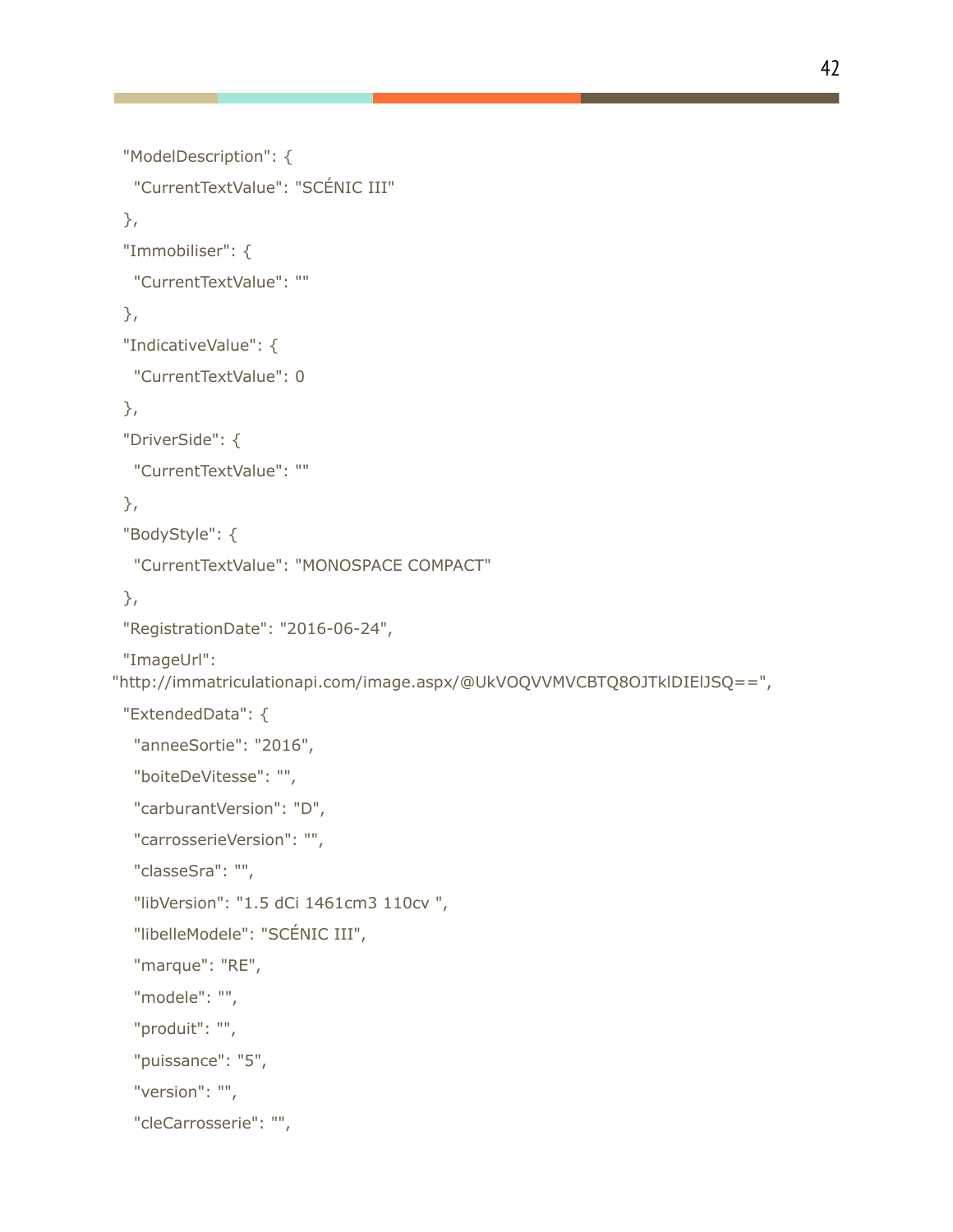```
"groupeSra": "",
```
"nbPlace": "5",

"datePremiereMiseCirculation": "24062016",

"questionBatterie": "",

"electrique": "",

"genre": "",

```
"typeVehicule": "",
```
"numSerieMoteur": "VF1JZ890H55864144",

```
"valeurANeufSRA": "",
```

```
"niveauRisqueVol": "",
```

```
"protectionConstructeur": "",
```

```
"puissanceDyn": "110",
```

```
"segmentVeh": "",
```

```
"KtypeId": "5853",
```

```
"EngineCC": "1461",
```

```
"Co2": "105",
```

```
"Cylinders": "4",
```

```
"CNIT": "M10RENVP472E768"
```

```
}
}
```
# **Spain support**

Car registration plates in Spain use the /[CheckSpain](http://www.matriculaapi.com/api/reg.asmx?op=CheckSpain) endpoint and returns the following information:

- Make and Model
- Year of Registration
- Fuel type

If the vehicle is impounded by the police (i.e. stolen), then the "Stolen" node will be populated. Normally, this will be null.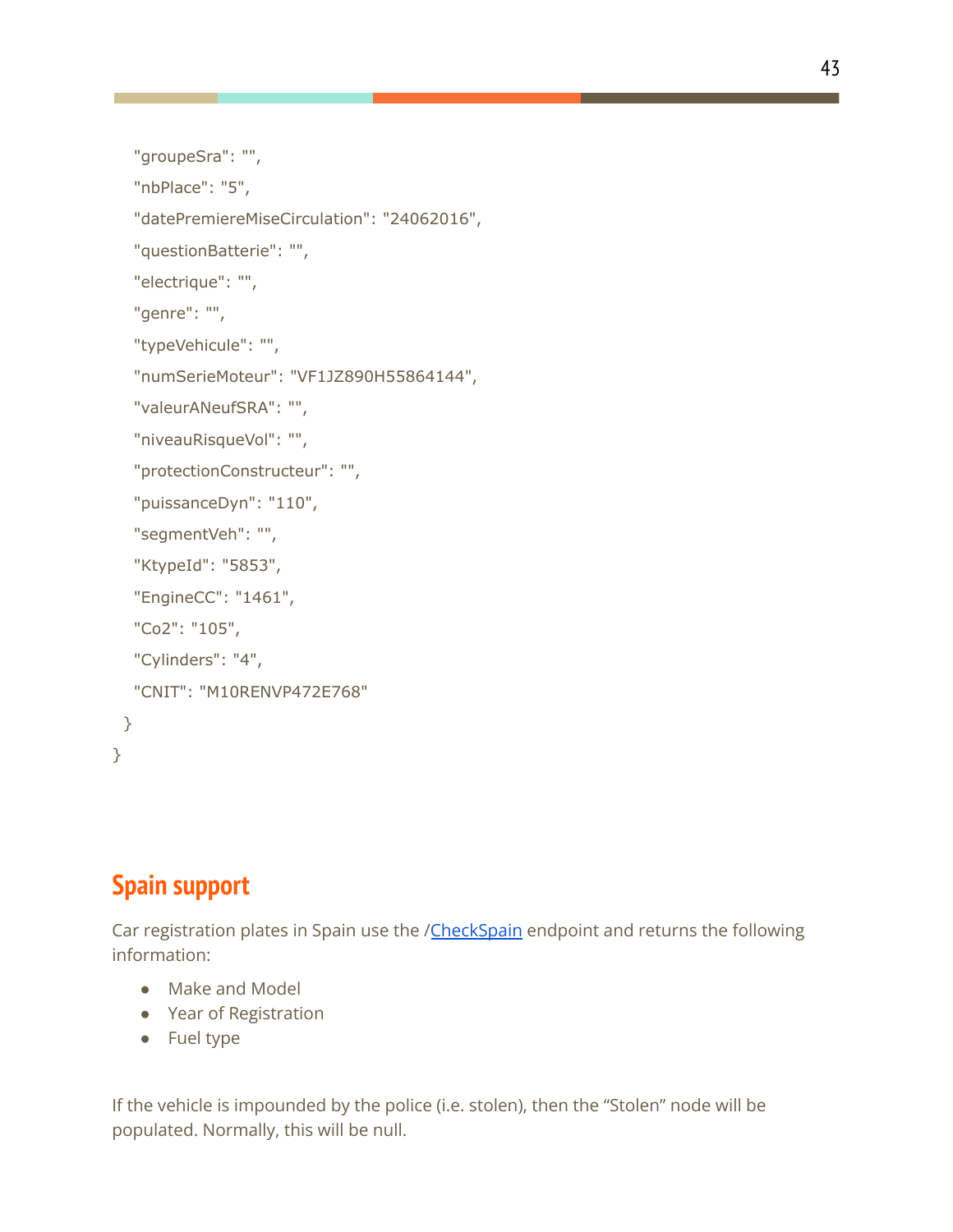#### **Sample Registration Number:**

5428GXS

### **Sample Json:**

```
{
```

```
"Description": "CITROEN SAXO",
"CarMake": {
 "CurrentTextValue": "CITROEN"
},
"CarModel": {
 "CurrentTextValue": "SAXO"
},
"MakeDescription": {
 "CurrentTextValue": "CITROEN"
},
"ModelDescription": {
 "CurrentTextValue": "SAXO"
},
"EngineSize": "1360",
"VehicleIdentificationNumber": null,
"RegistrationYear": "2000",
"RegistrationDate": "01/01/2000",
"Variation": "1.4 SX",
"Seats": null,
"VariantType": "Gasolina 1360 cc 3 puertas",
"VehicleType": "Car",
"Fuel": "Gasolina",
"IndicativePrice": null,
"Doors": "3",
"AllTerain": null,
"KType": null,
"ImageUrl": "http://matriculaapi.com/image.aspx/@Q0lUUk9FTiBTQVhP",
```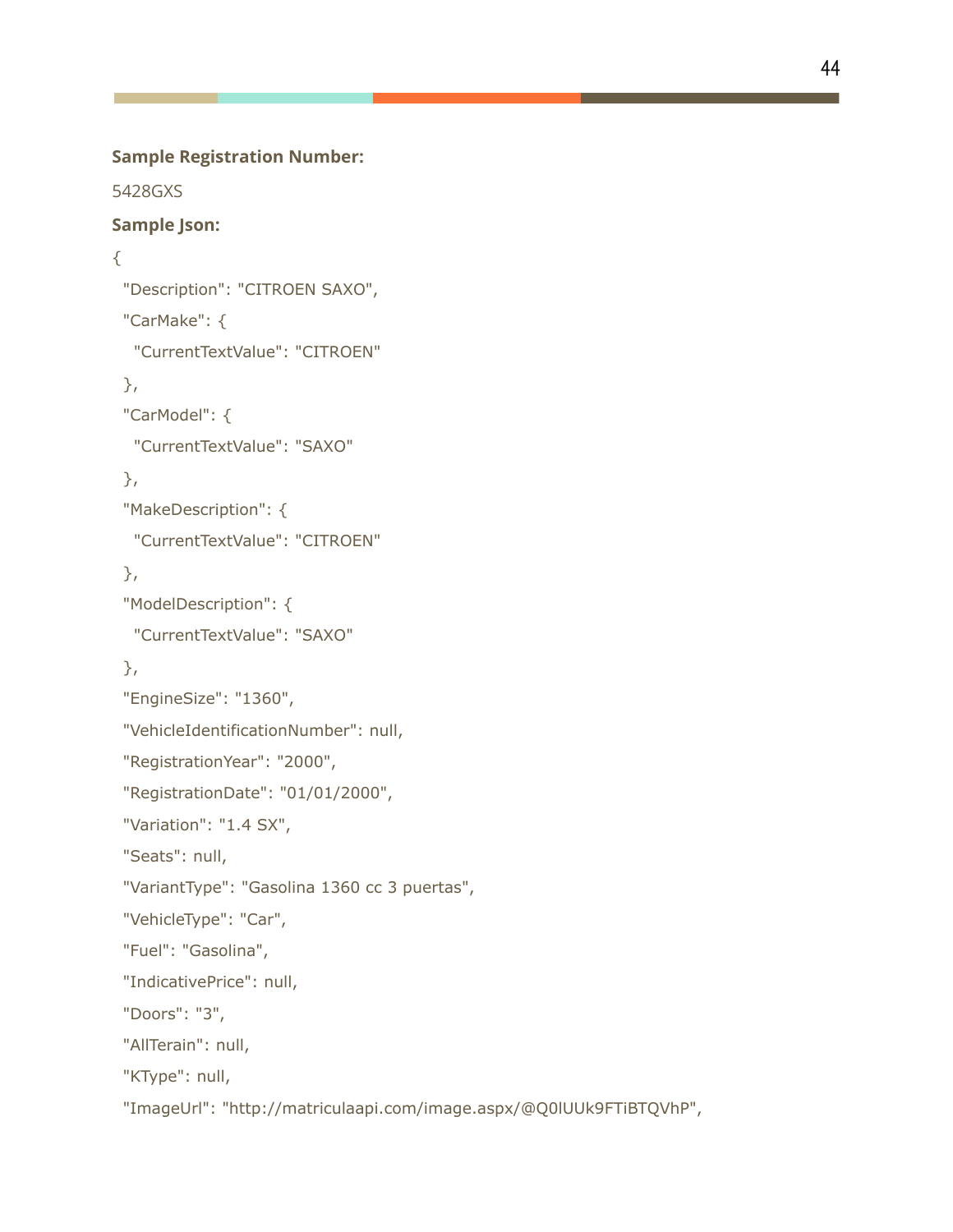```
"Stolen": null
```
}

### **Note:**

If the vehicle being searched is a motorcycle, then you should use an alternative API endpoint, as follows;

<http://www.matriculaapi.com/api/bespokeapi.asmx?op=CheckMotorBikeSpain>

Which returns data in the following format:

```
{
 "Description": "SUZUKI DL 650 V-STROM",
 "CarMake": {
  "CurrentTextValue": "SUZUKI"
 },
 "CarModel": {
  "CurrentTextValue": "DL 650"
 },
 "MakeDescription": {
  "CurrentTextValue": "SUZUKI"
 },
 "ModelDescription": {
  "CurrentTextValue": "DL 650"
 },
 "EngineSize": "645",
 "VehicleIdentificationNumber": "",
 "RegistrationYear": "2003",
 "RegistrationDate": "01/11/2003",
 "Variation": "V-STROM",
 "Seats": 1,
 "VariantType": "",
 "VehicleType": "MOTOCICLETA",
 "Fuel": "GASOLINA",
 "IndicativePrice": "7909.79",
```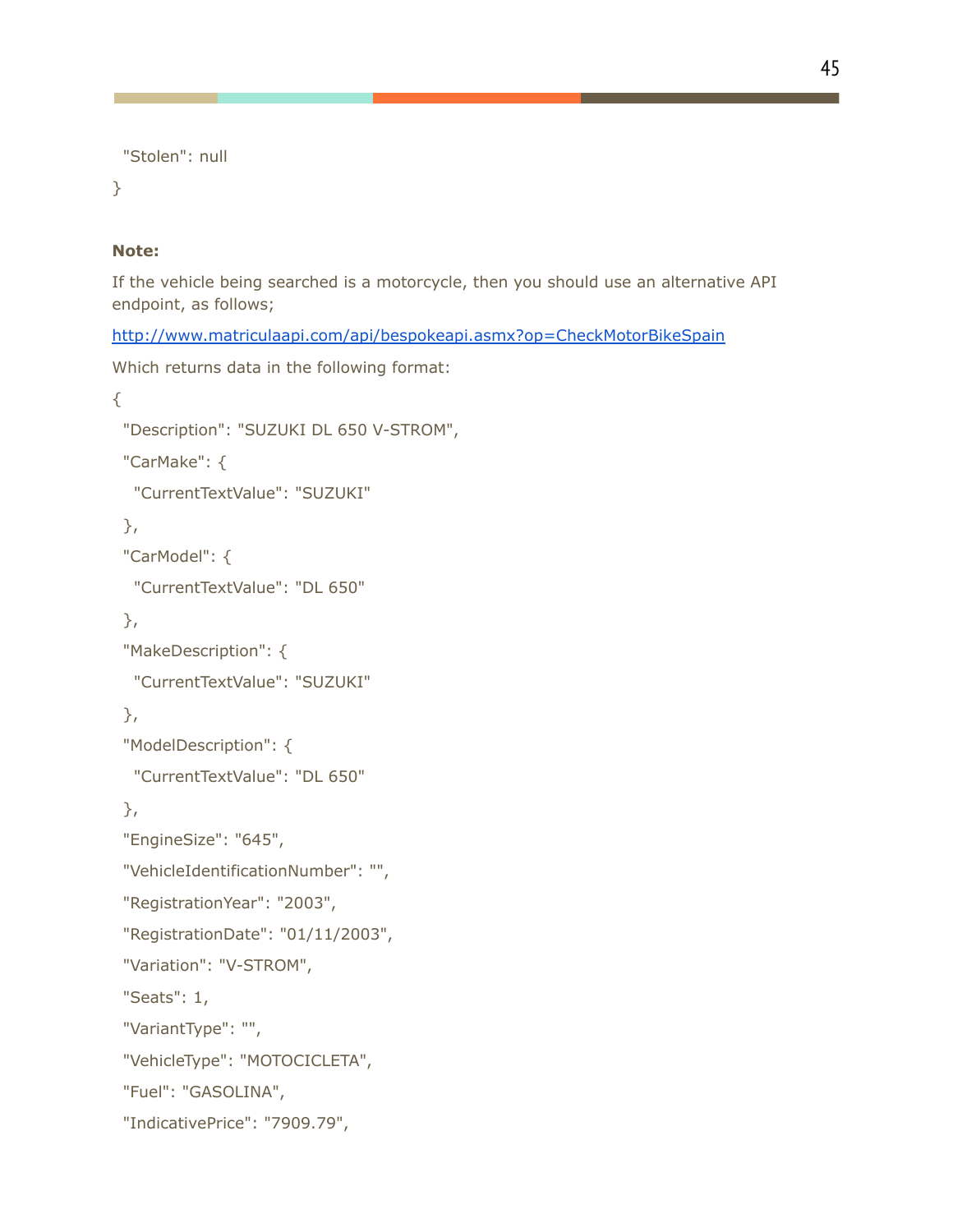```
"Doors": 0,
 "AllTerain": 0,
 "KType": 0,
 "ImageUrl":
"http://matriculaapi.com/image.aspx/@U1VaVUtJIERMIDY1MHxtb3RvcmN5Y2xl",
 "Transmission": "MANUAL",
 "DynamicPower": "68",
 "Stolen": null
}
```
# **Australia support**

Vehicles in Australia use the /[CheckAustralia](http://www.carregistrationapi.com/api/reg.asmx?op=CheckAustralia) api endpoint.

Unlike the other countries, Australia offers a third parameter, which is State. This parameter should contain the 2-3 letter abbreviation of the australian state to where the vehicle is registered, those are NSW (New South Wales) and VIC (Victoria), QLD (Queensland incl. North Queensland), SA (South Australia), ACT (Canberra), NT (Northern Territory), WA (Western Australia) and TAS (Tasmania).

The data returned from each state varies, and you can expect the following data from each State:

## NSW (New South Wales)

- Description
- Make
- Model
- Registration Year
- Colour
- Body Style
- Nevdis code
- Engine size
- NVIC (National Vehicle Identification Code)
- Transmission

### **Sample Registration Number:**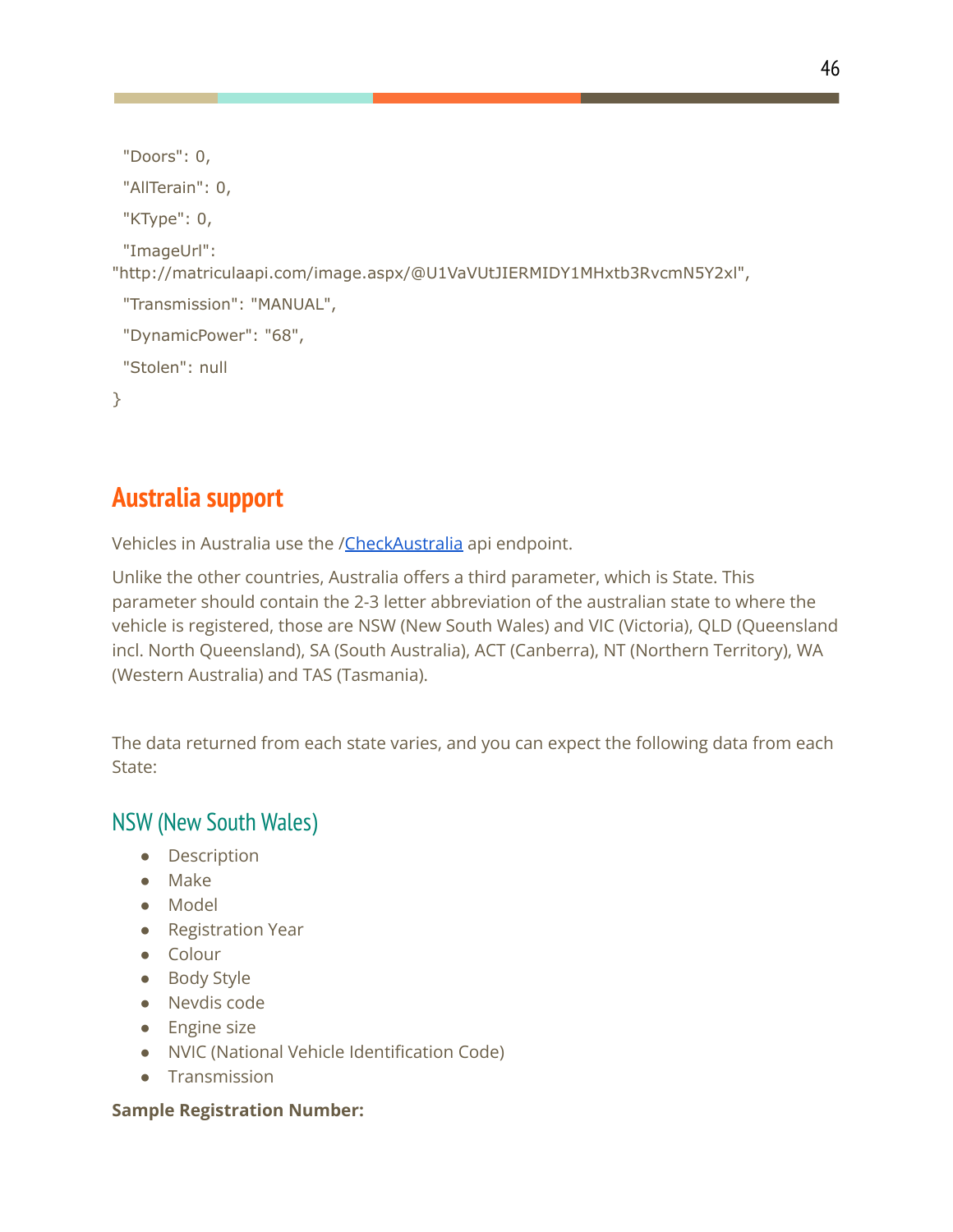BEW76P

#### **Sample Json**

```
{
 "Description": "FORD Fairmont 4D Sedan ",
 "RegistrationYear": "1994",
 "CarMake": {
  "CurrentTextValue": "FORD"
 },
 "MakeDescription": {
  "CurrentTextValue": "FORD"
 },
 "ModelDescription": {
  "CurrentTextValue": "Fairmont 4D Sedan"
 },
 "BodyStyle": {
  "CurrentTextValue": "4-Speed Auto"
 },
 "Colour": "",
 "VechileIdentificationNumber": "FORFMT---7402E01994A",
 "Engine": "4.0 litre, 6 cyl, EF",
 "extended": {
  "nvic": "OP5",
  "driveType": "4D SEDAN",
  "family": "FAIRMONT",
  "variant": "",
  "model": "Fairmont 4D Sedan",
  "colour": "",
  "code": "FORFMT---7402E01994A",
  "make": "FORD",
  "fuelType": "",
  "capacityValue": "4.0",
  "series": "EF",
  "engineDescription": "4.0 litre, 6 cyl, EF",
  "bodyDescription": "",
  "bodyType": "4-Speed Auto",
  "cylinders": "6",
  "year": "1994",
  "capacityUnit": "L",
  "transmissionType": "4-Speed Auto"
 },
 "ImageUrl":
"http:\/\/www.carregistrationapi.com\/image.aspx\/@Rk9SRCBGYWlybW9udCA0RCBTZWRh
bg==",
```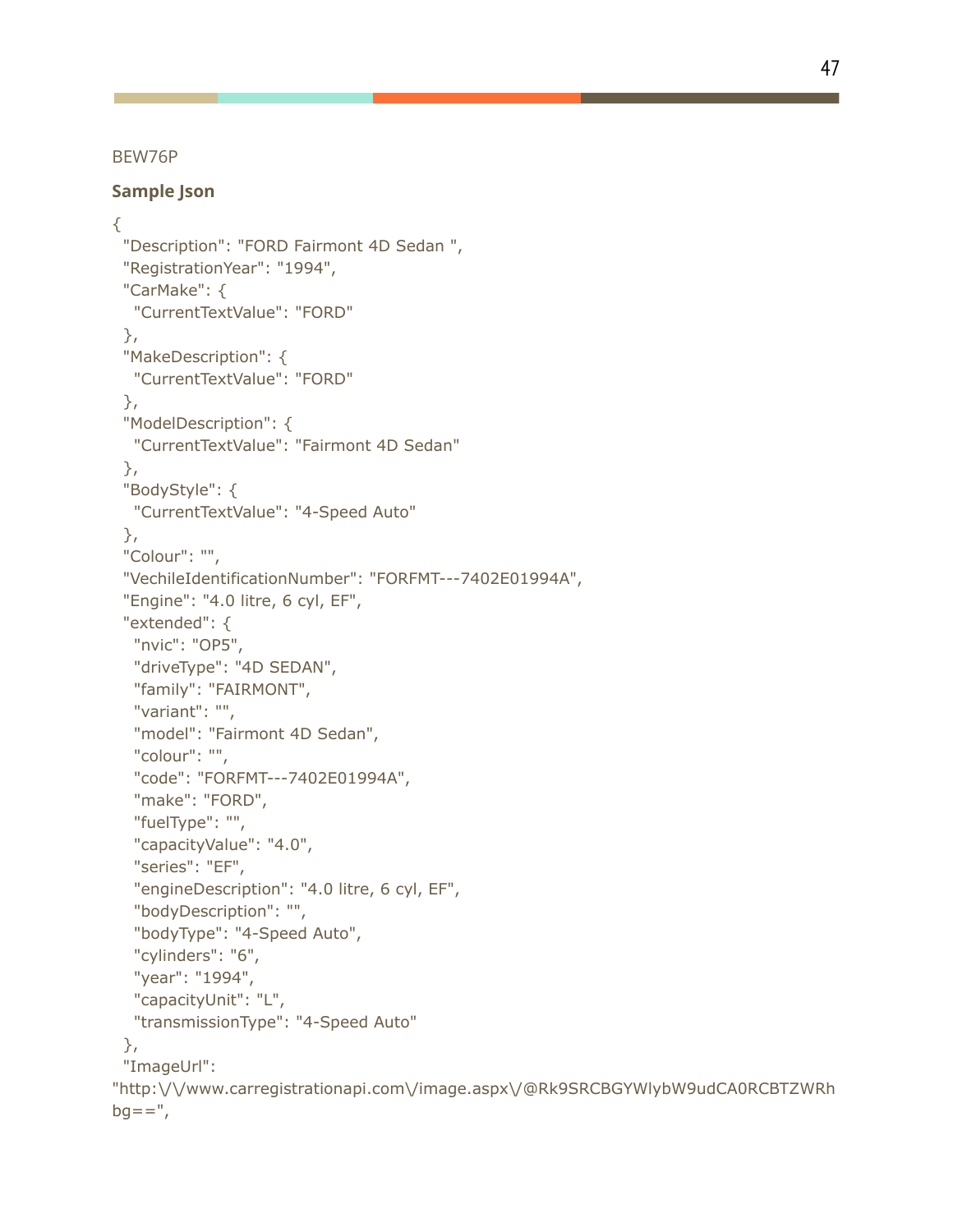```
"State": "NSW"
}
```
#### **Motorcycle support:**

In NSW, a search for a motorbike will return slightly less information than a car. A sample response would be as follows:

```
{
 "Description": "YAMAHA XVS650 MOTORCYCLE V",
 "RegistrationYear": "2014",
 "CarMake": {
  "CurrentTextValue": "YAMAHA"
 },
 "MakeDescription": {
  "CurrentTextValue": "YAMAHA"
 },
 "ModelDescription": {
  "CurrentTextValue": "XVS650"
 },
 "ImageUrl":
"http:\/\/www.carregistrationapi.com\/image.aspx\/@WUFNQUhBIFhWUzY1MHxtb3RvcmN5
Y2xl",
 "VehicleType": "Motorcycle",
 "State": "NSW"
}
```
## VIC (Victoria)

- Description
- Registration Year
- Car Make
- Body Style
- Colour
- Vehicle Identification Number (VIN)
- Engine
- State

#### **Sample Registration Number:**

ZZA271

**Sample Json:**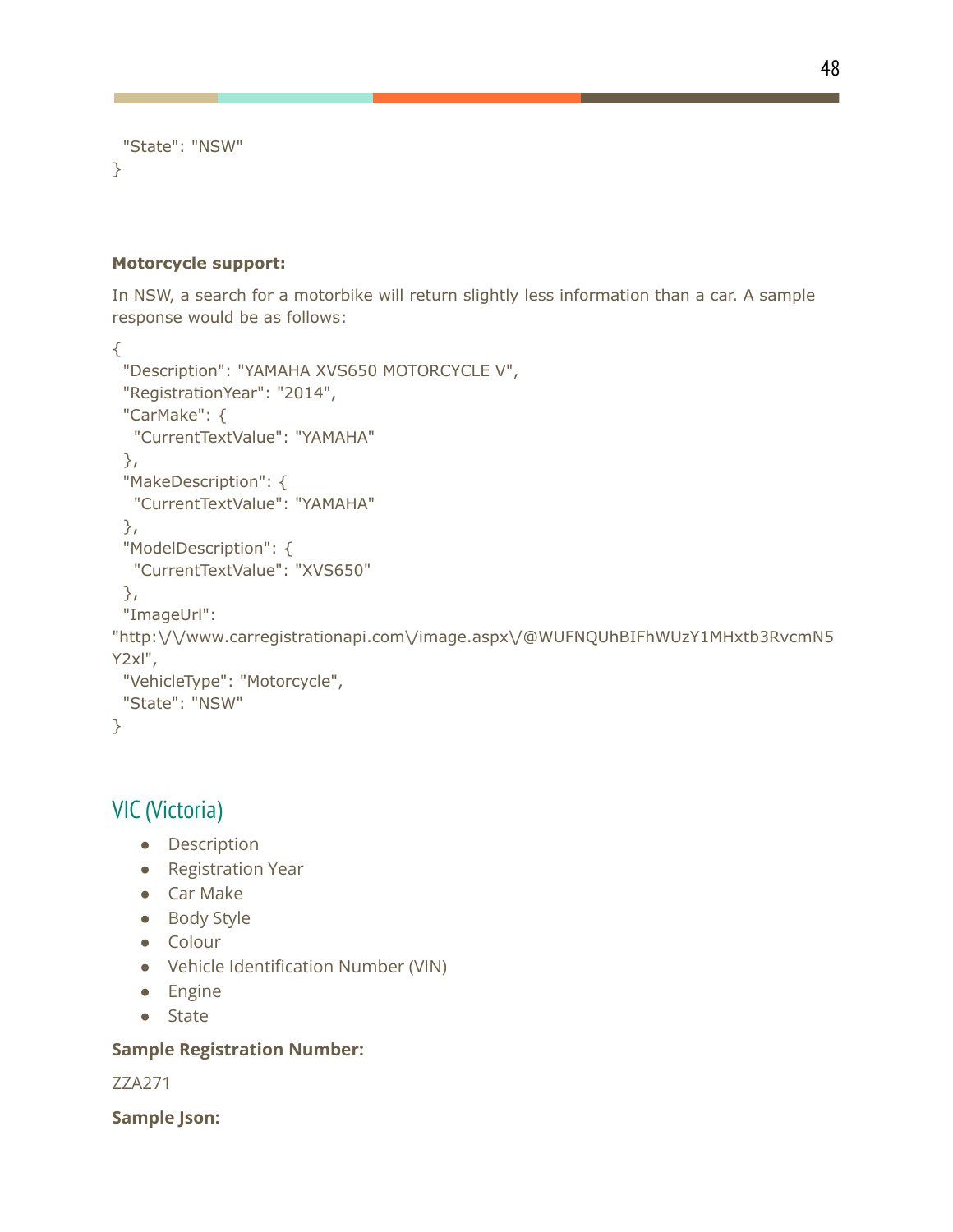{

```
"Description": "2012 WHITE HYUNDAI WAGON",
 "RegistrationYear": "2012",
 "CarMake": {
  "CurrentTextValue": "HYUNDAI"
 },
 "MakeDescription": {
  "CurrentTextValue": "HYUNDAI"
 },
 "Colour": "WHITE",
 "VechileIdentificationNumber": "KMHJU81CSCU459552",
 "Engine": "G4KECU661333",
 "Stolen": "No",
 "GoodsCarryingVehicle": "No",
 "RegistrationSerialNumber": "7112510",
 "ComplianceDate": "02\/2012",
 "ImageUrl":
"http:\/\/www.carregistrationapi.com\/image.aspx\/@SFlVTkRBSSBXQUdPTg==",
 "Expiry": "20\/02\/2018",
 "State": "VIC"
}
```
## QLD (Queensland incl. North Queensland)

- Description
- Vehicle Identification Number (VIN)
- Insurance Expiry
- State

### **Sample Registration Number:**

949RWP

### **Sample Json:**

```
{
```

```
"Description": "2011 HYUNDAI ACCENT HATCHBACK",
```
"CarMake": {

```
"CurrentTextValue": "HYUNDAI"
```
},

```
"CarModel": {
```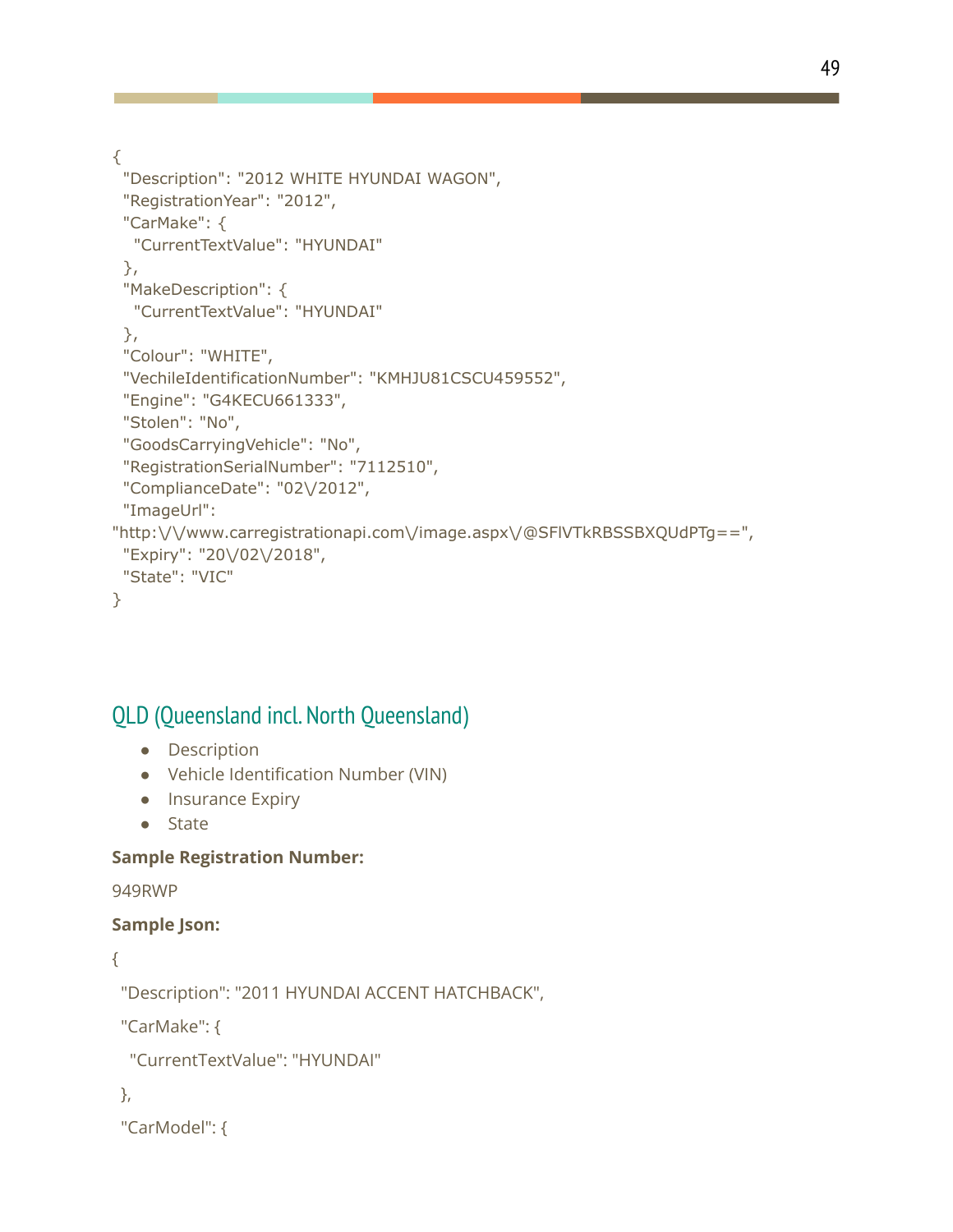"CurrentTextValue": "ACCENT HATCHBACK"

},

"RegistrationYear": "2011",

"VechileIdentificationNumber": "KMHCT51DLCU021130",

```
"InsuranceExpiry": "01/11/2019",
```
"Purpose": "PRIVATE",

"ImageUrl":

```
"http://www.carregistrationapi.com/image.aspx/@MjAxMSBIWVVOREFJIEFDQ0VOVCBIQVRD
SEJBQ0s=",
```

```
"State": "QLD"
```
}

# SA (South Australia)

- Description
- Make
- Model
- Body Style
- Colour
- Year
- State
- Expiry Date
- Insurance Company
- Vehicle Identification Number (VIN)

## **Sample Registration Number:**

YY819H

### **Sample Json:**

{

"Description": "WHITE MITSUBISHI STATION WAGON",

```
"CarMake": {
```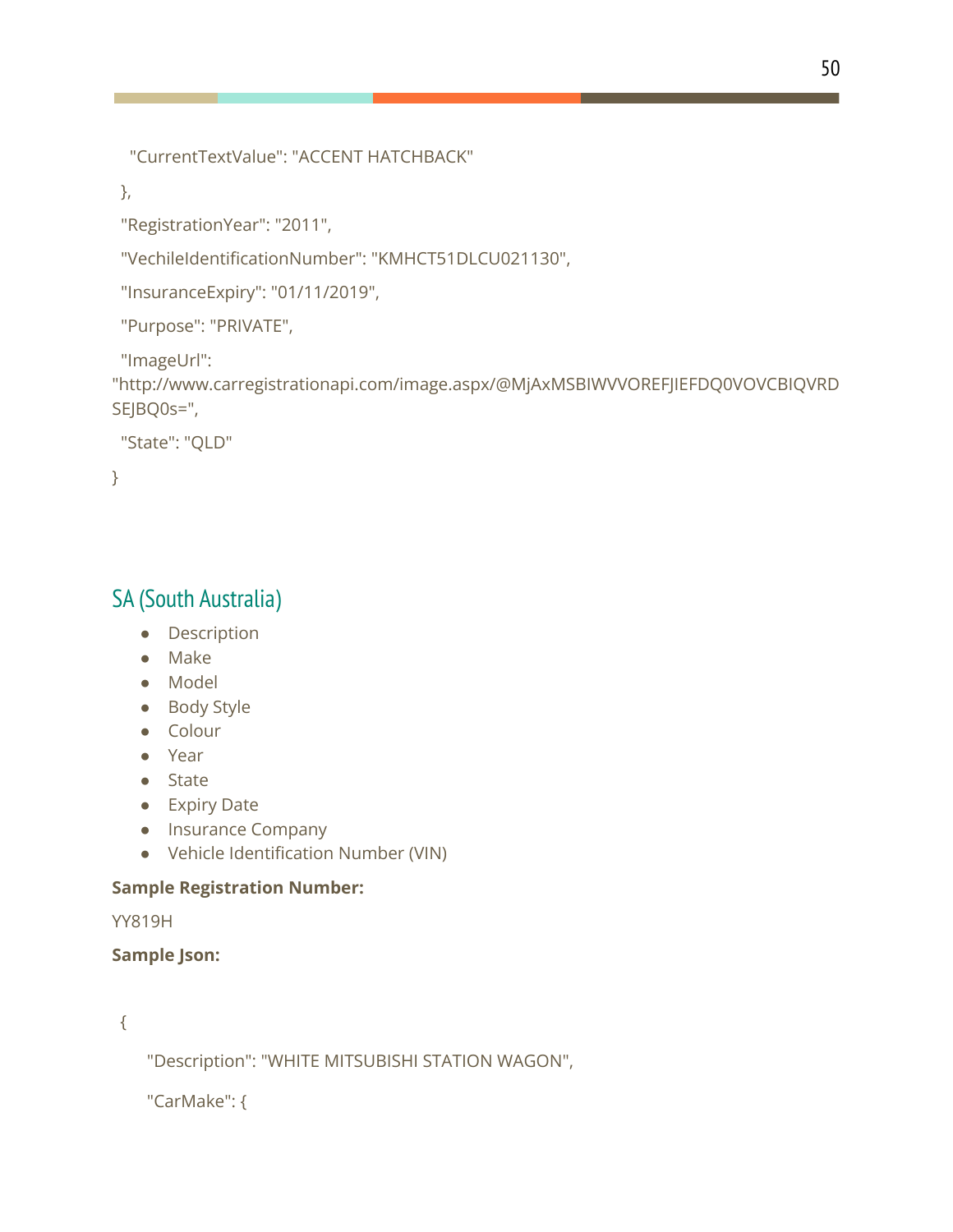```
"CurrentTextValue": "MITSUBISHI"
```
},

```
"CarModel": {
```
"CurrentTextValue": "Pajero"

},

```
"RegistrationYear": "2015",
```
"BodyStyle": {

"CurrentTextValue": "STATION WAGON"

},

"Colour": "WHITE",

"Expiry": "05/09/2022",

"VechileIdentificationNumber": "JMFLYV98WGJ003504",

```
"InsuranceCompany": "AAMI",
```
"ImageUrl":

"http://www.carregistrationapi.com/image.aspx/@TUlUU1VCSVNISSBQYWplcm8=",

"State": "SA"

}

# ACT (Canberra)

- Description
- Make
- Model
- Registration Year
- Colour
- Registration Expiry
- Engine Number
- Stolen indicator
- Weight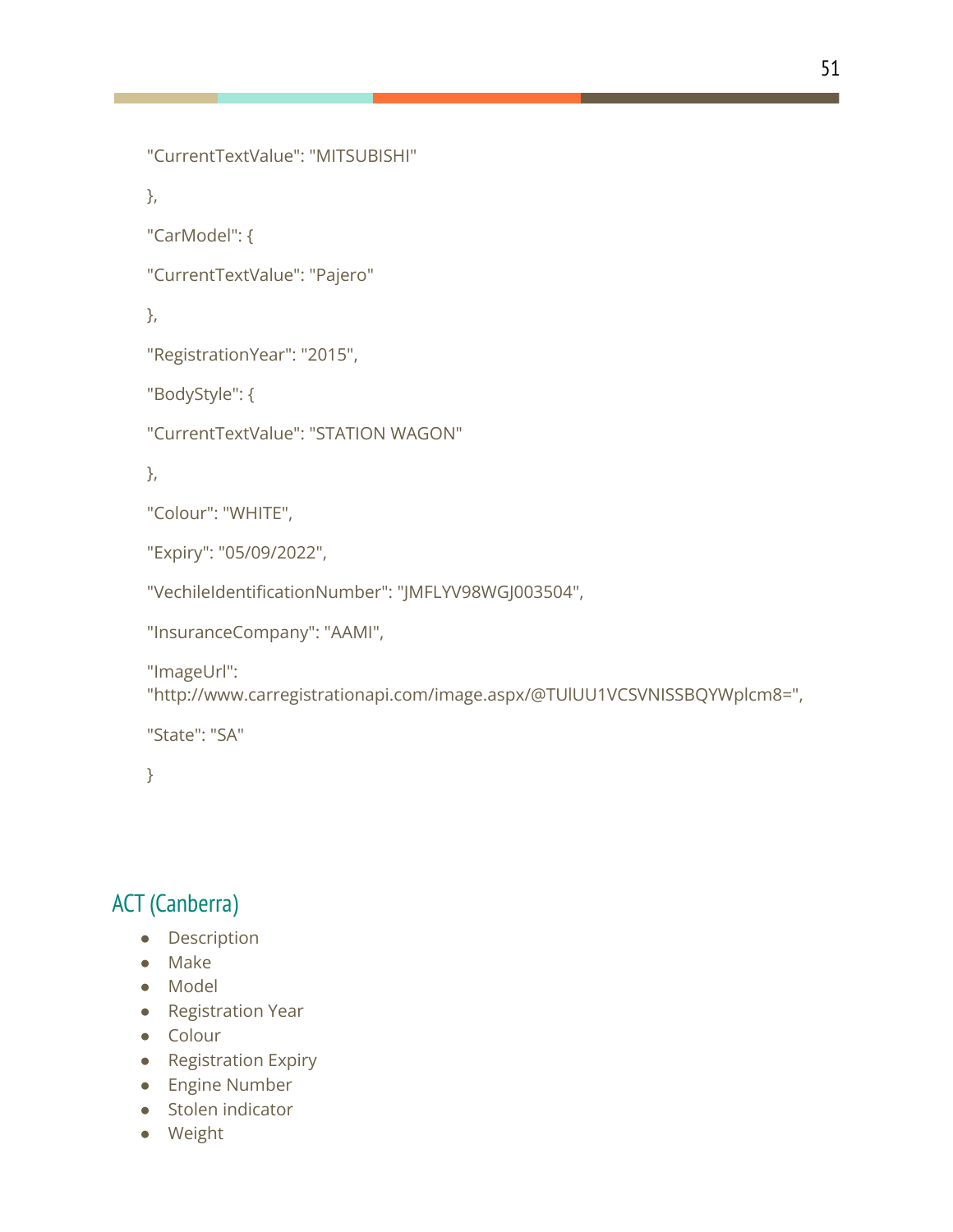```
● Insurance company
```
### **Sample Registration Number:**

```
Yyf447
```
### **Sample Json:**

```
{
 "Description": "Black MERCEDES 204 C CLASS (2010)",
 "CarMake": {
  "CurrentTextValue": "MERCEDES"
 },
 "CarModel": {
  "CurrentTextValue": "MERCEDES"
 },
 "RegistrationYear": 2010,
 "Colour": "Black",
 "Expiry": "27\/05\/2017",
 "EngineNumber": "2420",
 "Stolen": "N",
 "NetWeight": "1436",
 "InsuranceCompany": "NRMA INSURANCE LIMITED",
 "Image":
"http:\/\/www.carregistrationapi.com\/image.aspx\/@TUVSQ0VERVMgMjA0IEMgQ0xBU1Mg
KDIwMTAp",
 "State": "ACT"
}
```
# NT (Northern Territory)

- Description
- Make
- Model
- Colour
- Insurance Class
- Next Inspection date
- Plate type

### **Sample Registration Number:**

cb78mh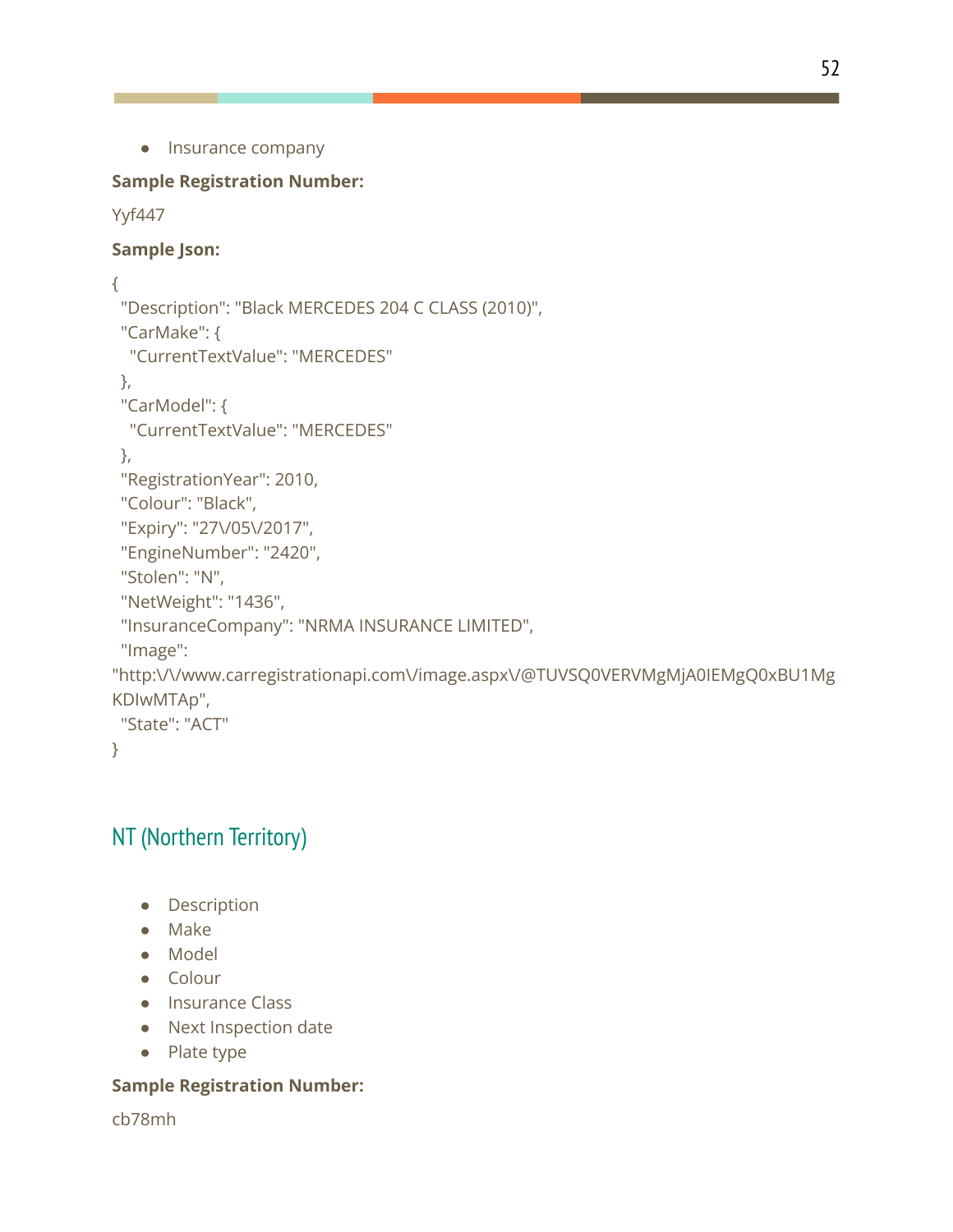### **Sample Json:**

```
{
 "Description": "BLACK TOYOTA PRADO 2012",
 "CarMake": {
  "CurrentTextValue": "TOYOTA"
 },
 "CarModel": {
  "CurrentTextValue": "PRADO"
},
 "RegistrationYear": 2012,
 "Colour": "BLACK",
 "RegistrationPlate": {
  "can_register": true,
  "plate": "CA71JS",
  "can_inspect": true,
  "insurance_class": "A",
  "insurance_class_desc": "Vehicle not exceeding 4.5 tonne GVM or bus used for private or
business.",
  "date_inspection": 1516579200000,
  "plate_type": "C",
  "class_code": "",
  "can_remind": true,
  "status": "REGISTERED",
  "date_expired": 1490227200000
 },
 "ImageUrl": "http:\/\/www.carregistrationapi.com\/image.aspx\/@VE9ZT1RBIFBSQURP",
 "State": "NT"
```

```
}
```
## TAS (Tasmania)

- Description
- Make
- Model
- Registration Year
- Colour
- Body Style
- NEVDIS number
- Engine size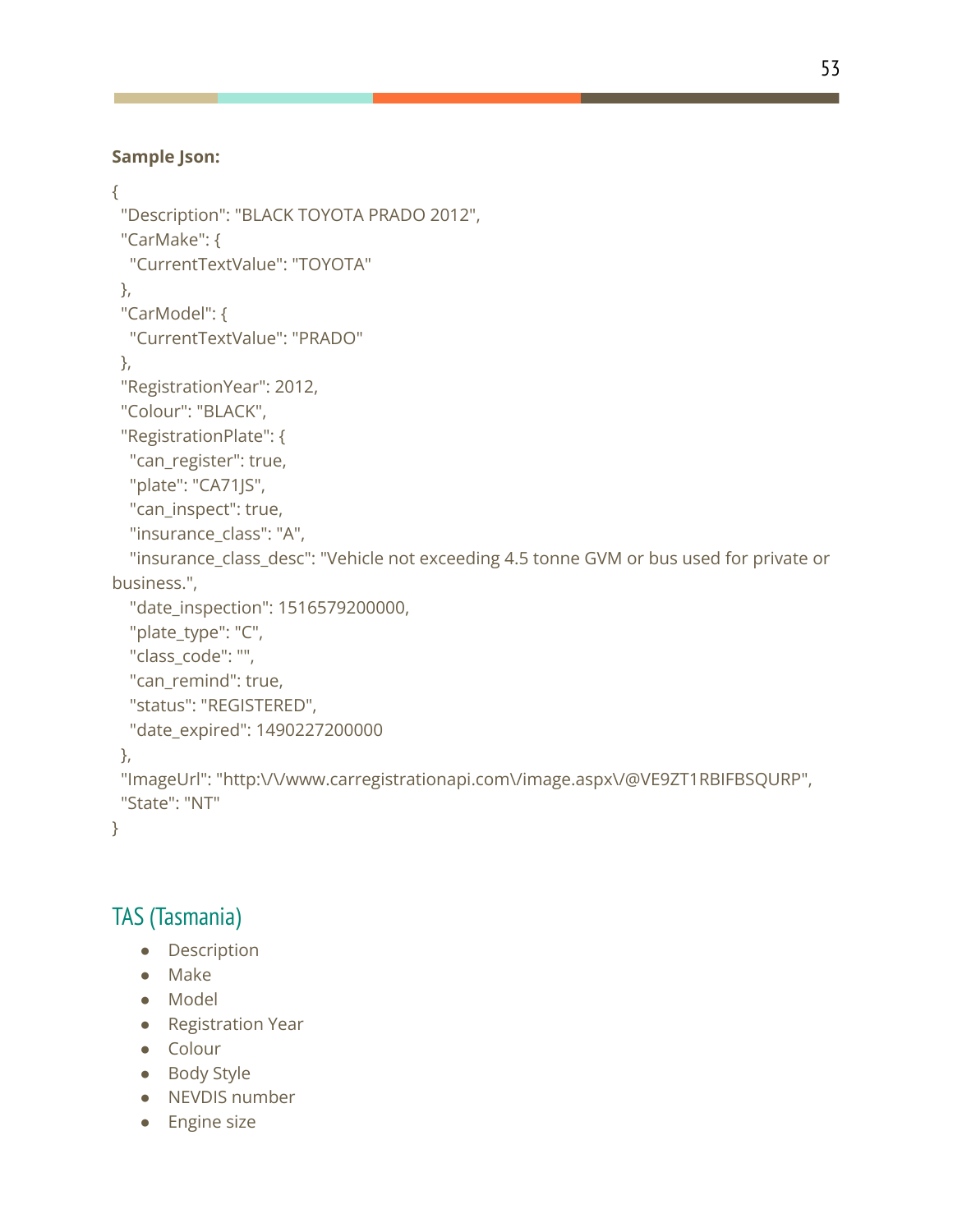- NVIC (National Vehicle Identification Code)
- Transmission
- State

#### **Sample Registration Number:**

E09FK

#### **Sample Json:**

#### {

```
"Description": "MAZDA Cx-5 4D Wagon MAXX (4x2)",
"RegistrationYear": "2012",
"CarMake": {
 "CurrentTextValue": "MAZDA"
},
"MakeDescription": {
 "CurrentTextValue": "MAZDA"
},
"ModelDescription": {
 "CurrentTextValue": "Cx-5 4D Wagon"
},
"BodyStyle": {
 "CurrentTextValue": "Maxx (4X2) 6-Speed Manual"
},
"Colour": "",
"VechileIdentificationNumber": "MAZCX5M2--20NHI2012B",
"Engine": "2.0 litre, 4 cyl",
```
"extended": {

"nvic": "NHI12B",

```
"driveType": "4D WAGON",
```
"family": "CX-5",

```
"variant": "MAXX (4x2)",
```

```
"model": "Cx-5 4D Wagon",
```

```
"colour": "",
```

```
"code": "MAZCX5M2--20NHI2012B",
```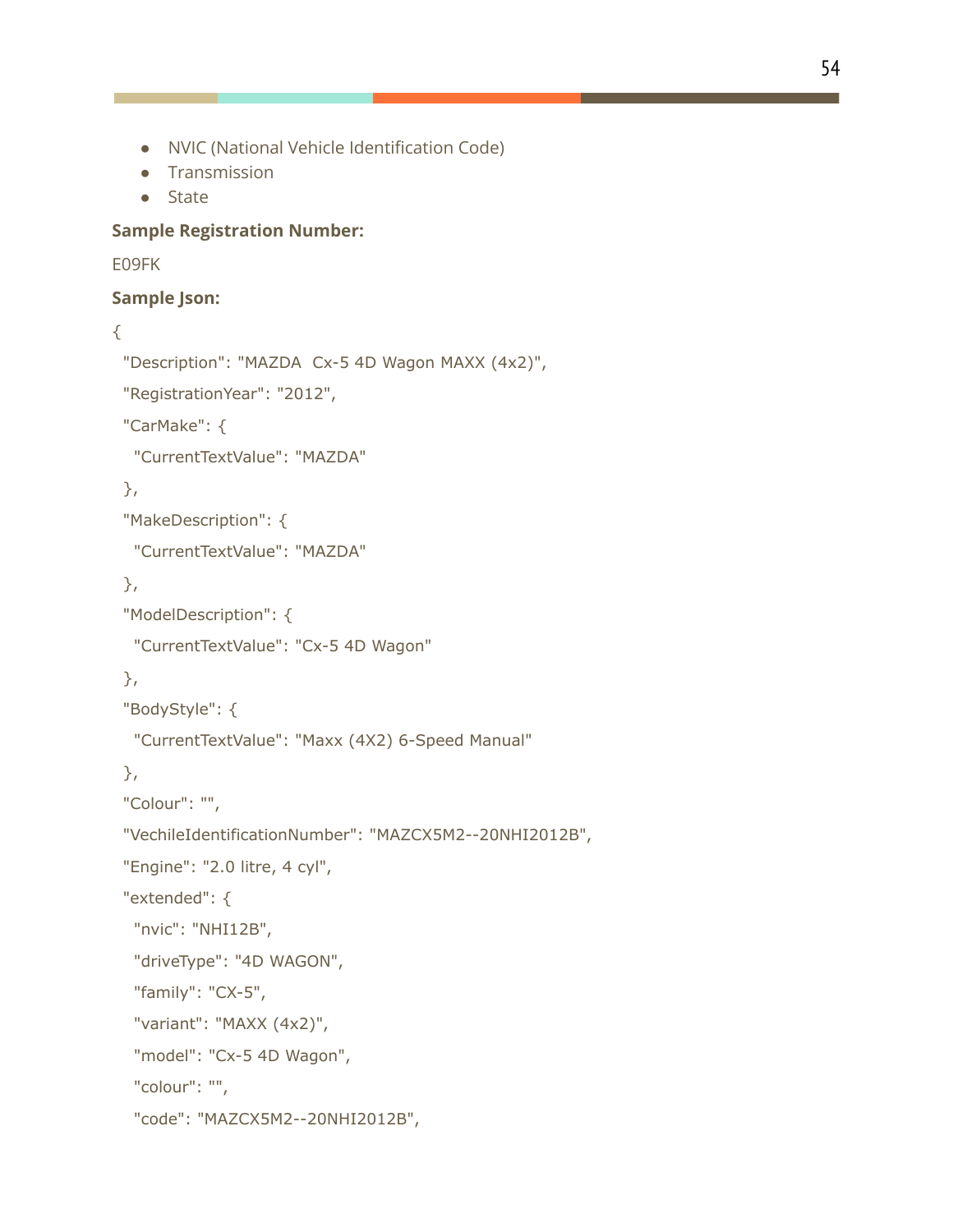```
"make": "MAZDA",
```
"fuelType": "",

"capacityValue": "2.0",

"series": "",

"engineDescription": "2.0 litre, 4 cyl",

"bodyDescription": "",

"bodyType": "Maxx (4X2) 6-Speed Manual",

"cylinders": "4",

"year": "2012",

"capacityUnit": "L",

"transmissionType": "Manual"

### },

"ImageUrl":

"http://www.carregistrationapi.com/image.aspx/@TUFaREEgQ3gtNSA0RCBXYWdvbg==",

```
"Expiry": "",
```

```
"State": "TAS"
```
}

# WA (Western Australia)

- Description
- Make
- Model
- Registration Year
- Colour
- Body Style
- NEVDIS number
- Engine size
- NVIC (National Vehicle Identification Code)
- Transmission

### **Sample Registration Number:**

ZM06WA

**Sample Json:**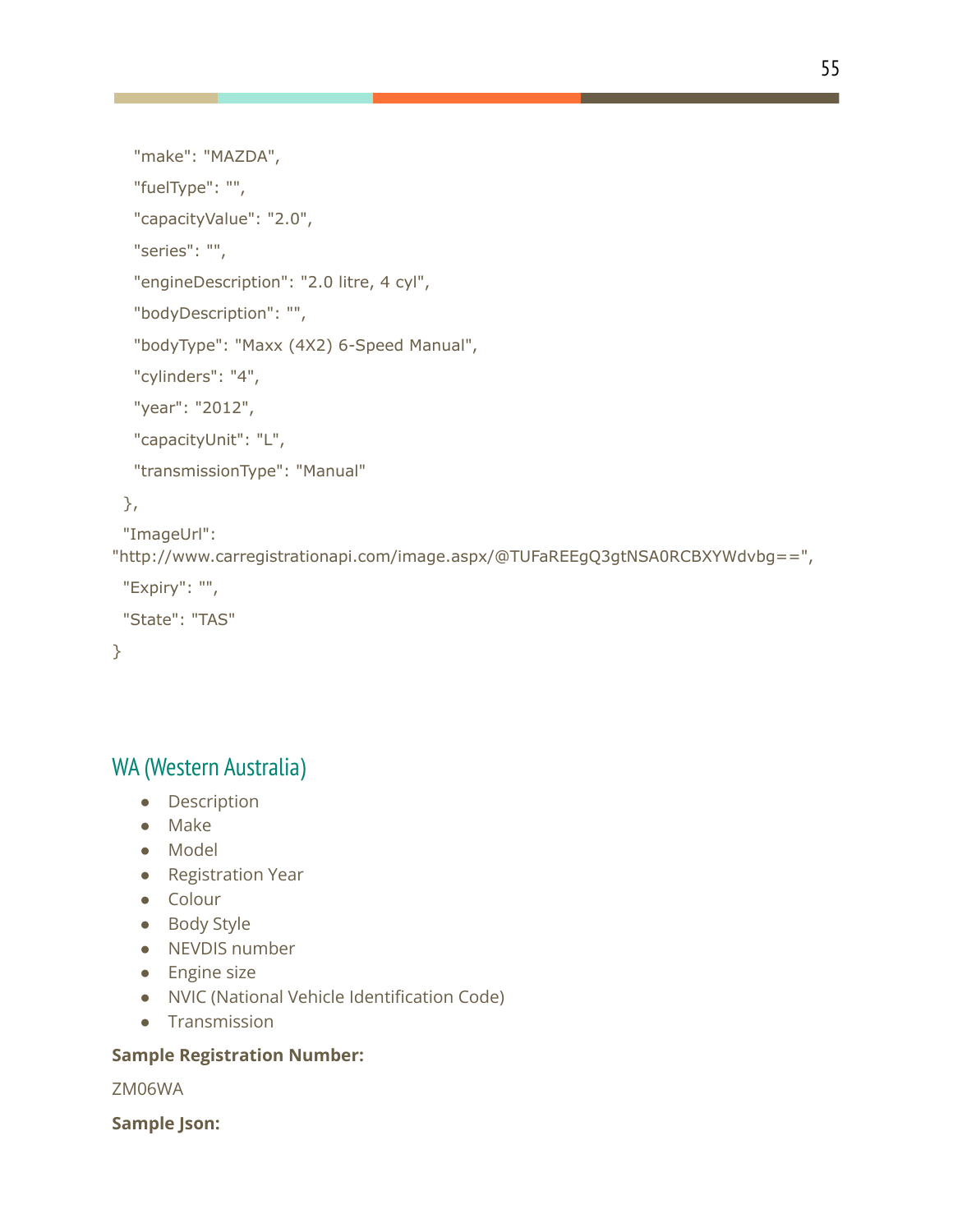{

```
"Description": "MAZDA Mazda6 4D Sedan CLASSIC",
 "RegistrationYear": "2008",
 "CarMake": {
  "CurrentTextValue": "MAZDA"
 },
 "MakeDescription": {
  "CurrentTextValue": "MAZDA"
 },
 "ModelDescription": {
  "CurrentTextValue": "Mazda6 4D Sedan"
 },
 "BodyStyle": {
  "CurrentTextValue": "Classic 6-Speed Manual"
 },
 "Colour": "",
 "VechileIdentificationNumber": "MAZ--6CLGH25HV92008B",
 "Engine": "2.5 litre, 4 cyl, GH",
 "extended": {
  "nvic": "HV908B",
  "driveType": "4D SEDAN",
  "family": "MAZDA6",
  "variant": "CLASSIC",
  "model": "Mazda6 4D Sedan",
  "colour": "",
  "code": "MAZ--6CLGH25HV92008B",
  "make": "MAZDA",
  "fuelType": "",
  "capacityValue": "2.5",
  "series": "GH",
  "engineDescription": "2.5 litre, 4 cyl, GH",
  "bodyDescription": "",
  "bodyType": "Classic 6-Speed Manual",
  "cylinders": "4",
  "year": "2008",
  "capacityUnit": "L",
  "transmissionType": "Manual"
 },
 "ImageUrl":
"http:\/\/www.carregistrationapi.com\/image.aspx\/@TUFaREEgTWF6ZGE2IDREIFNlZGFu",
 "Expiry": "16\/12\/2017",
 "State": "WA"
}
```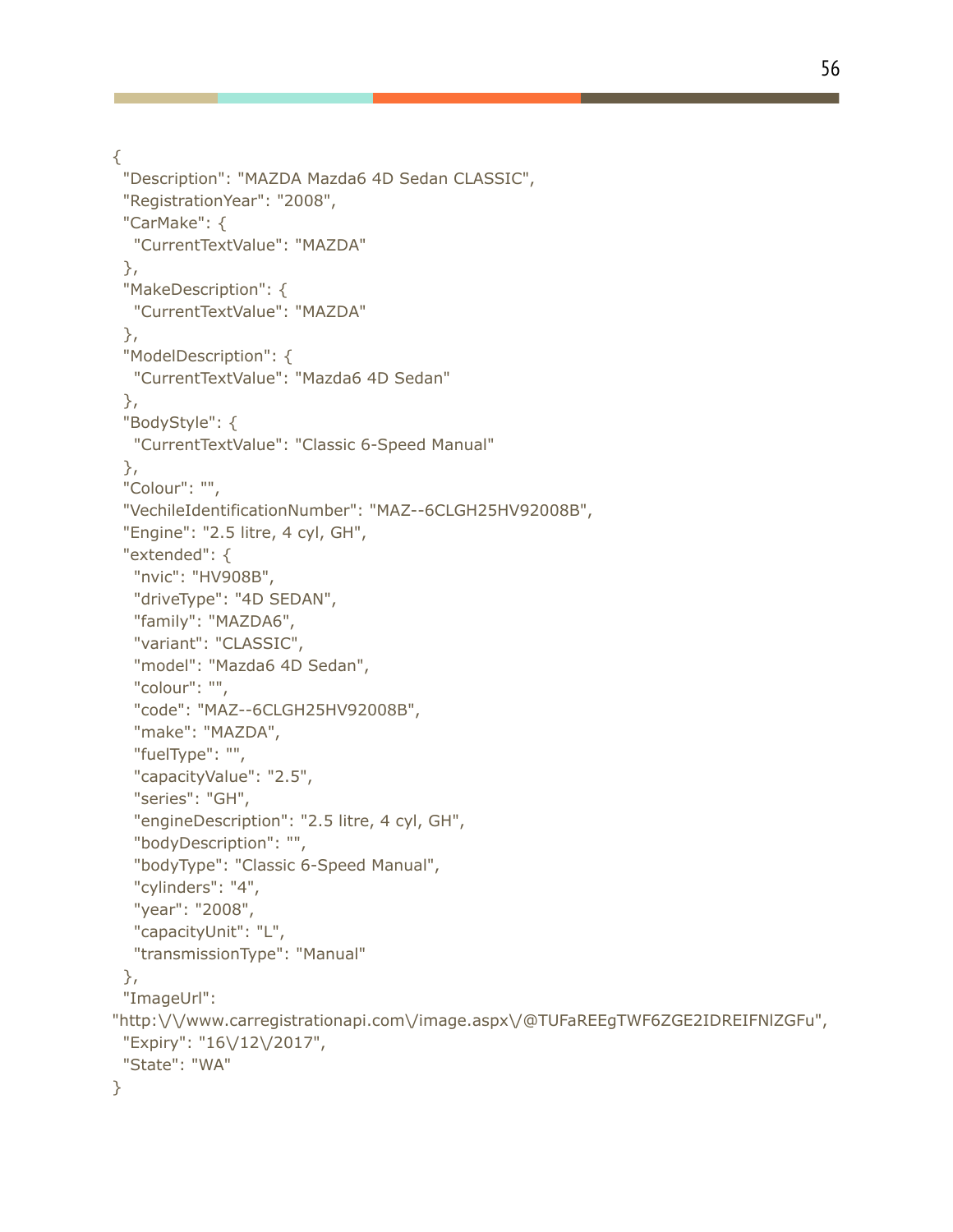#### **Motorcycle support:**

In WA, a search for a motorbike will return slightly less information than a car. A sample response would be as follows:

```
{
 "Description": "YAMAHA XVS650 MOTORCYCLE V",
 "RegistrationYear": "2014",
 "CarMake": {
  "CurrentTextValue": "YAMAHA"
 },
 "MakeDescription": {
  "CurrentTextValue": "YAMAHA"
 },
 "ModelDescription": {
  "CurrentTextValue": "XVS650"
 },
 "ImageUrl":
"http:\/\/www.carregistrationapi.com\/image.aspx\/@WUFNQUhBIFhWUzY1MHxtb3RvcmN5
Y2xl",
 "VehicleType": "Motorcycle",
 "State": "WA"
}
```
# **USA support**

The USA requires two parameters, the registration number, and the state where the vehicle was registered. The state is a two letter abbreviation of one of the 50 states, or DC (District of Columbia), GU (Guam), PR (Puerto Rico) or VI (Virgin Islands). You use the [/CheckUSA](http://www.vehicleregistrationapi.com/api/reg.asmx?op=CheckUSA) endpoint.

It returns the following information about the vehicle

- Description
- Body Style
- VIN
- Engine Size
- Country of Assembly

### **Sample Registration Number:**

Zzz9999 / NC

**Sample Json:**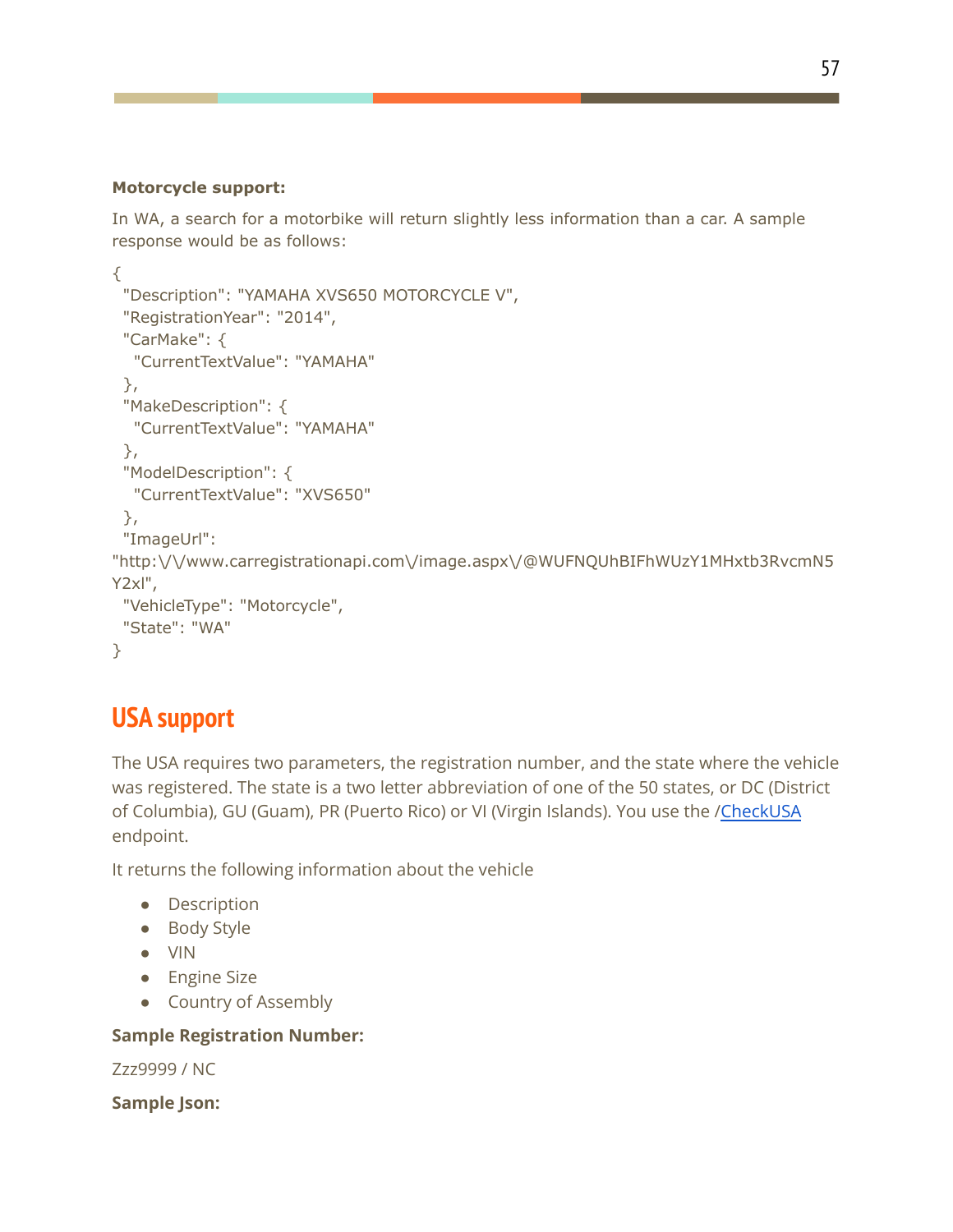{

```
"Description": "2004 Dodge Durango Limited",
 "BodyStyle": {
  "CurrentTextValue": "SUV 4D"
 },
 "VechileIdentificationNumber": "1D8HB58D04F177301",
 "Assembly": "United States",
 "EngineSize": {
  "CurrentTextValue": "5.7L V8 MPI"
 },
 "RegistrationYear": "2004",
 "CarMake": {
  "CurrentTextValue": "Dodge"
 },
 "CarModel": {
  "CurrentTextValue": "Durango Limited"
 },
 "MakeDescription": {
  "CurrentTextValue": "Dodge"
 },
 "ModelDescription": {
  "CurrentTextValue": "Durango Limited"
 },
 "ImageUrl":
"http:\/\/vehicleregistrationapi.com\/image.aspx\/@RG9kZ2UgRHVyYW5nbyBMaW1pdGVk"
}
```
# **New Zealand support**

Car registration plates in New Zealand use the /[CheckNewZealand](http://carregistrationapi.nz/api/reg.asmx?op=CheckNewZealand) endpoint and return the following information:

- Make
- Model
- Engine Size
- Fuel Type
- Body Style
- VIN number
- Engine Code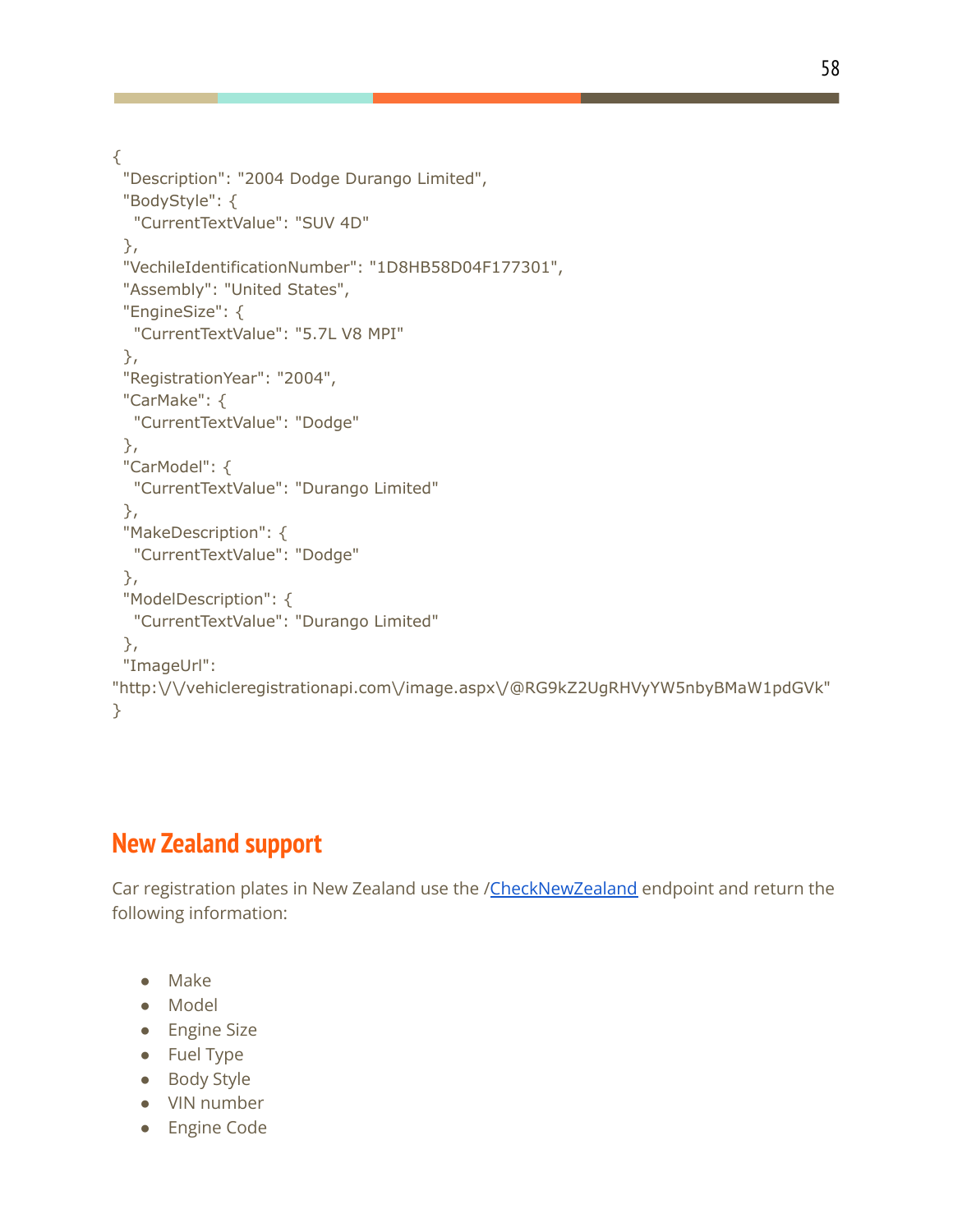- Number of seats
- Colour
- Country of assembly
- Stolen indicator

### **Sample Registration Number:**

HGE60

### **Sample Json:**

## {

```
"Description": "2010 Audi A4",
"RegistrationYear": "2010",
"CarMake": {
"CurrentTextValue": "Audi"
},
"CarModel": {
"CurrentTextValue": "A4"
},
"EngineSize": {
"CurrentTextValue": 1984
},
"FuelType": {
"CurrentTextValue": "Petrol"
},
"MakeDescription": {
"CurrentTextValue": "Audi"
},
```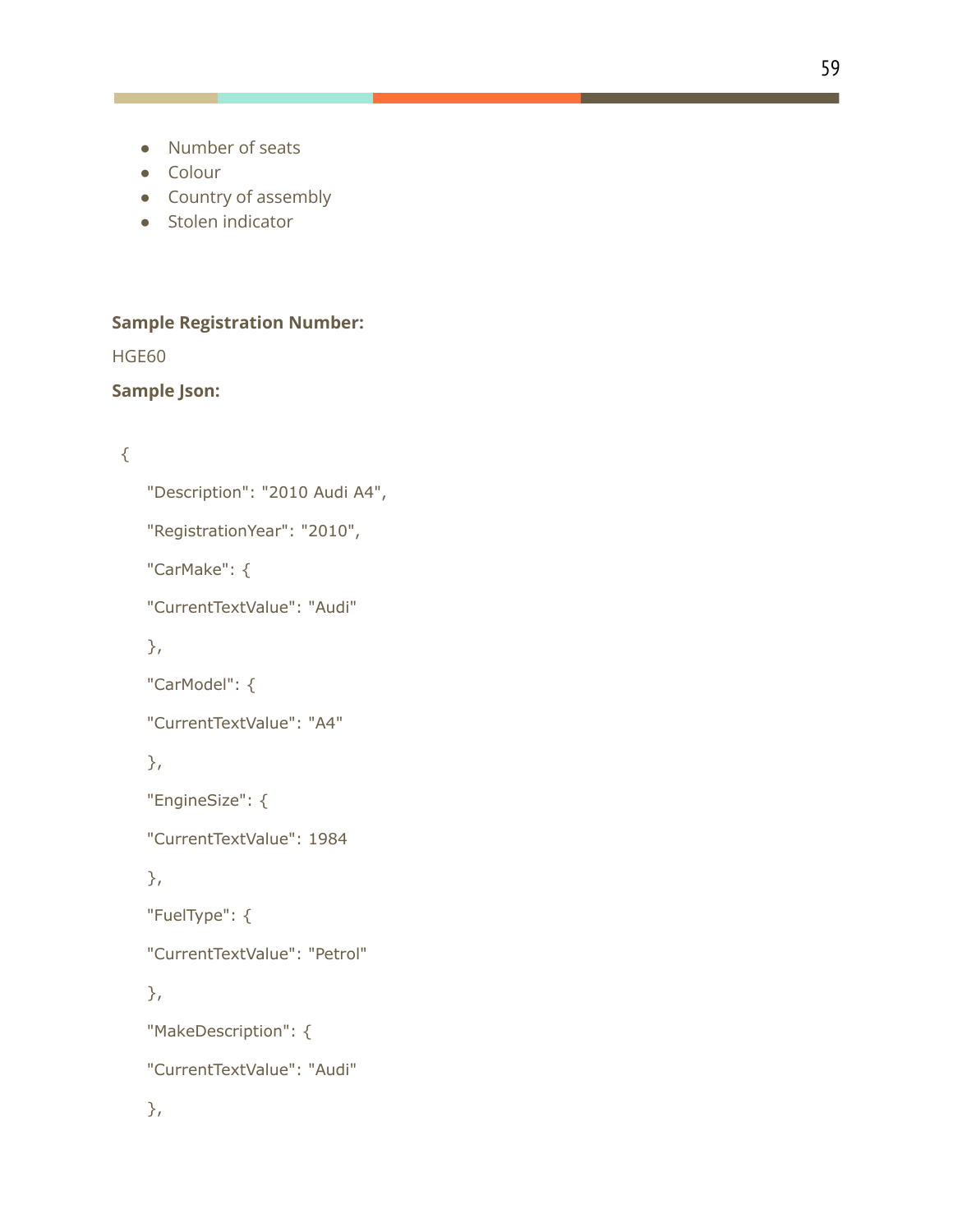```
"ModelDescription": {
"CurrentTextValue": "A4"
},
"BodyStyle": {
"CurrentTextValue": "SEDAN"
},
"VechileIdentificationNumber": "WAUZZZ8K4BA015618",
"Chassis": "NZVAUDI2010AEA7",
"EngineNumber": "CDN133445",
"Colour": "RED",
"NumberOfSeats": {
"CurrentTextValue": "5"
},
"Assembly": "IMPORTED BUILT-UP",
"Stolen": "N",
"EstimatedCurrentOdometer": "0",
"LastOdometerReading": "",
"WarrantOfFitness": "",
"PlateType": "",
"Origin": "GERMANY",
"VehiclePurpose": "PRIVATE PASSENGER",
"ReasonLatestRegistration": "",
"FirstLocalRegistration": "01/8/2010",
"Imported": "NEW",
"ImageUrl":
"http://nz.carregistrationapi.com/image.aspx/@QXVkaSBBNA=="
```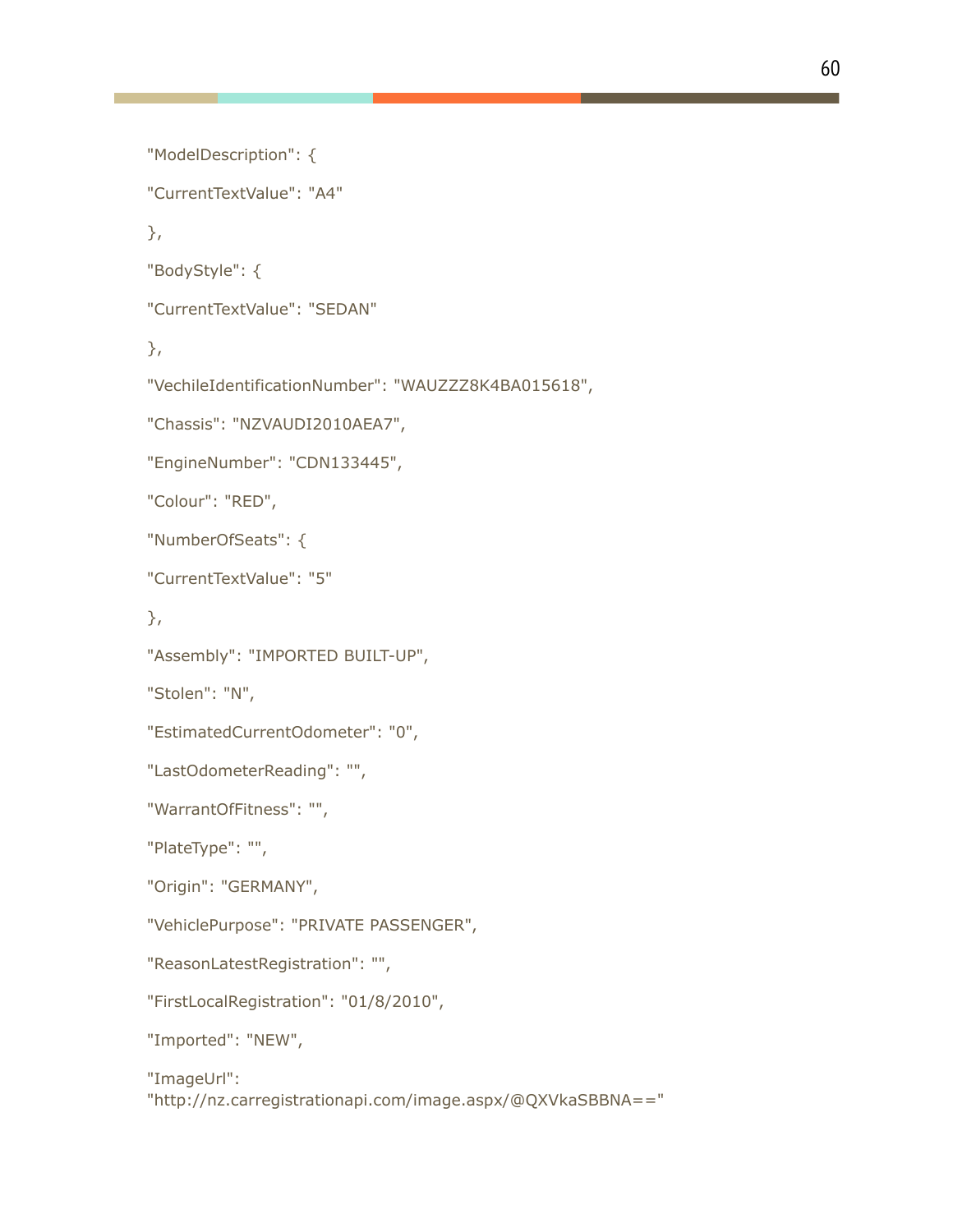# **Ireland support**

}

Car registration plates in Ireland use the [/CheckIreland](http://www.carregistrationapi.ie/api/reg.asmx?op=CheckIreland) endpoint and return the following information:

- Make & Model
- Style
- Year of Registration
- Transmission
- Fuel Type
- Number of Seats

#### **Sample Registration Number:**

04MH8917

**Sample JSON:**

{

"ABICode": "90309233",

"Description": "FORD TRANSIT 2.0 (1998cc - 4 door ) ",

"RegistrationYear": "2019",

"CarMake": {

"CurrentTextValue": "FORD"

},

"CarModel": {

"CurrentTextValue": "TRANSIT"

61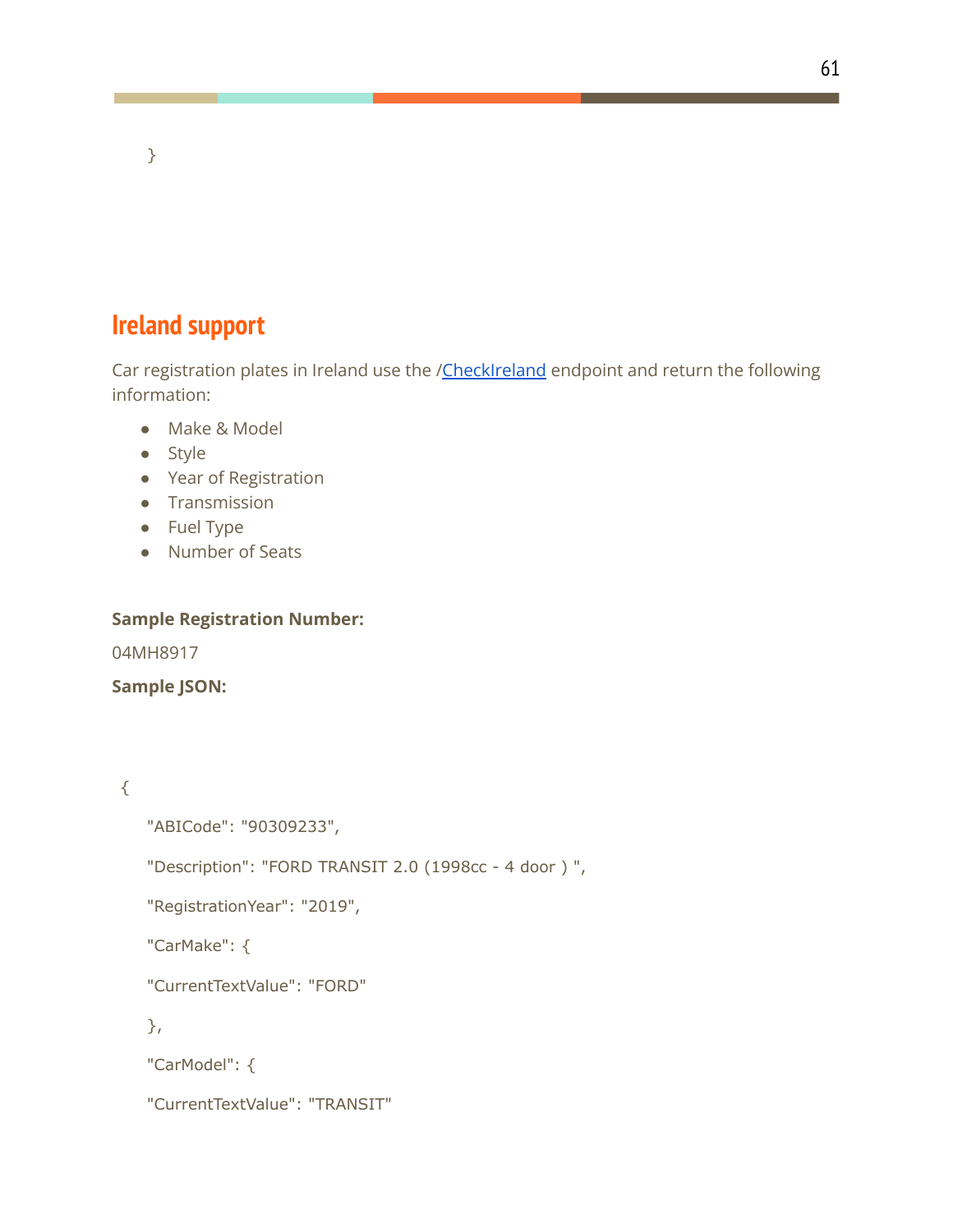```
},
"BodyStyle": {
"CurrentTextValue": "Van"
},
"Transmission": {
"CurrentTextValue": "M"
},
"FuelType": {
"CurrentTextValue": "P"
},
"MakeDescription": {
"CurrentTextValue": "FORD"
},
"ModelDescription": {
"CurrentTextValue": "TRANSIT"
},
"NumberOfSeats": {
"CurrentTextValue": "0"
},
"NumberOfDoors": {
"CurrentTextValue": "4"
},
"EngineSize": {
"CurrentTextValue": "1998"
},
```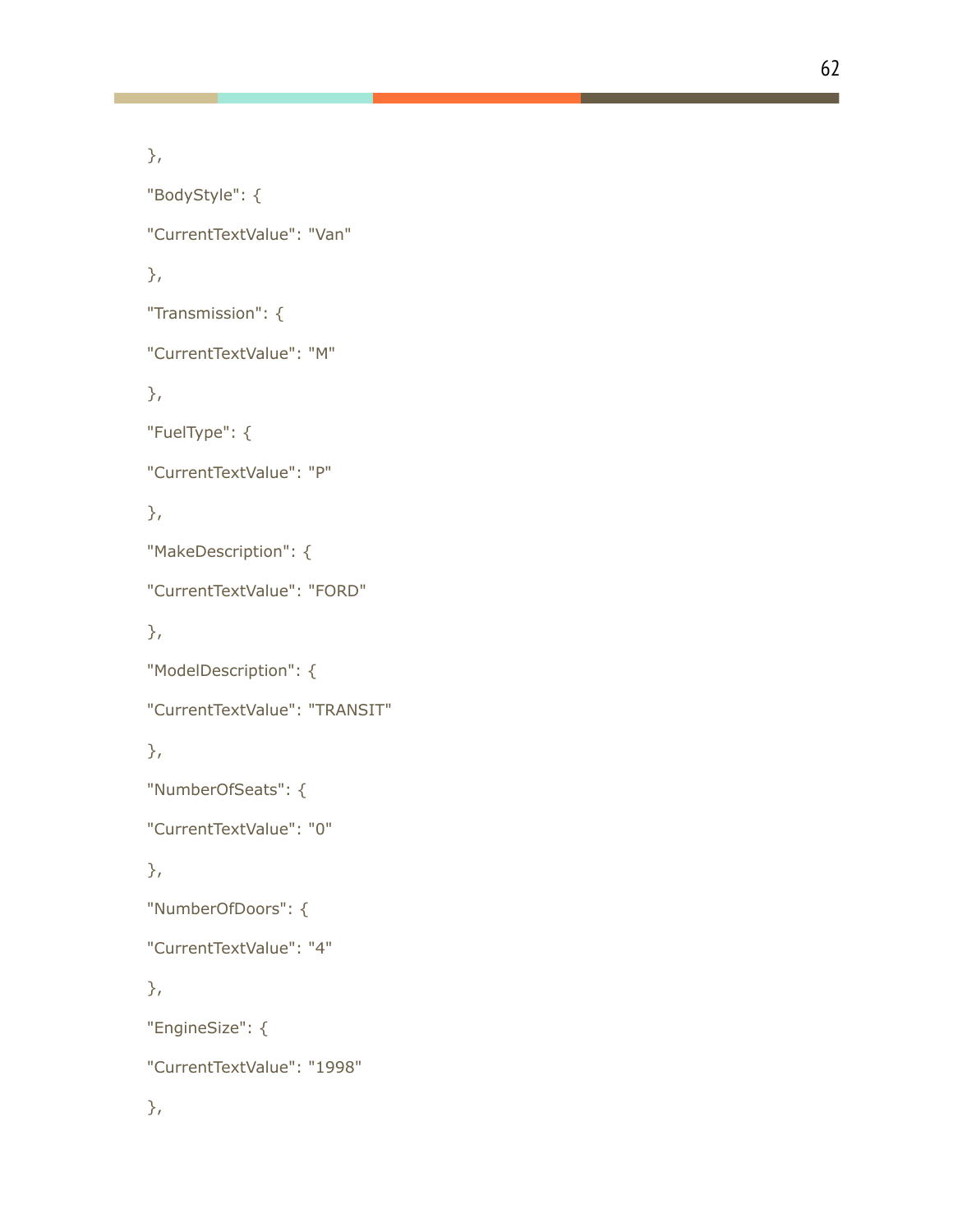"ImageUrl": "http://ie.carregistrationapi.com/image.aspx/@Rk9SRCBUUkFOU0lU", "County": "Dublin"

}</vehicleJson>

# **India support**

Unlike many european countries, not all cars in India are digitally registered, and in order for a car to be returned by this API it must be registered with VAHAN (<http://vahan.nic.in>), of which there are almost 290 million vehicles registered. Furthermore, some imported cars from non-indian manufacturers may have very limited technical information about the car.

In order to call the API you should call the [/CheckIndia](http://www.carregistrationapi.in/api/reg.asmx?op=CheckIndia) endpoint, and you can expect the following information back in the JSON

- Make
- Model
- Engine Size
- Year of first registration
- VIN (Chassis Number)
- Location

### **Sample Registration Number:**

WB24AE4770

### **Sample JSON:**

{

"Description": "HYUNDAI GRAND I-10 MAGNA 1.2",

"RegistrationYear": "2016",

```
"CarMake": {
```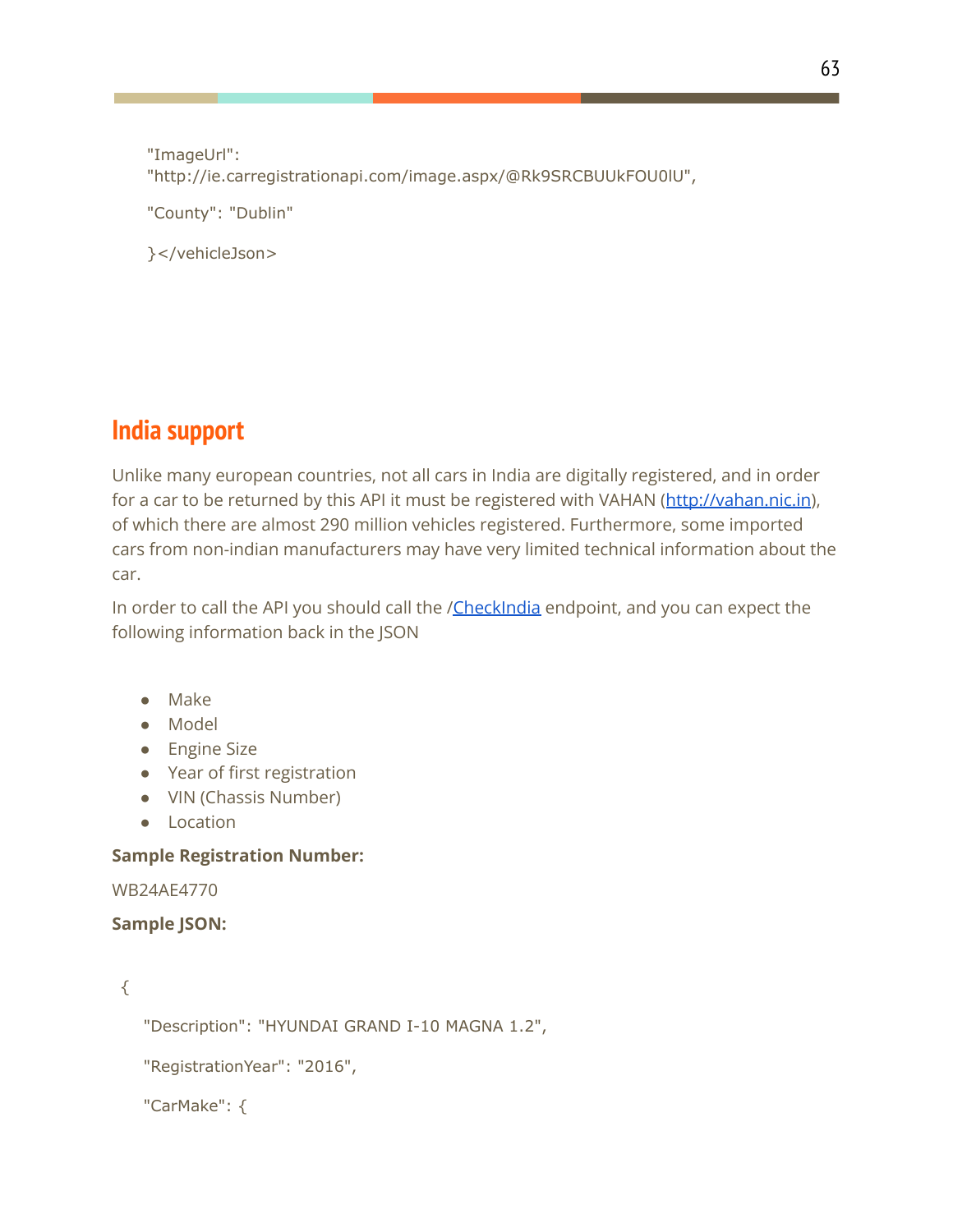```
"CurrentTextValue": "HYUNDAI"
},
"CarModel": {
"CurrentTextValue": "GRAND I-10 MAGNA 1.2"
},
"Variant": "1.2 Magna U2 Diesel 1186.0",
"EngineSize": {
"CurrentTextValue": "1197.0"
},
"MakeDescription": {
"CurrentTextValue": "HYUNDAI"
},
"ModelDescription": {
"CurrentTextValue": "GRAND I-10 MAGNA 1.2"
},
"NumberOfSeats": {
"CurrentTextValue": "5"
},
"VechileIdentificationNumber": "MALA851CLGM431431*C",
"EngineNumber": "G4LAGM982033",
"FuelType": {
"CurrentTextValue": "PETROL"
},
"RegistrationDate": "07/06/2016",
"Owner": "RATHINDRA NATH SINGHA RAY",
```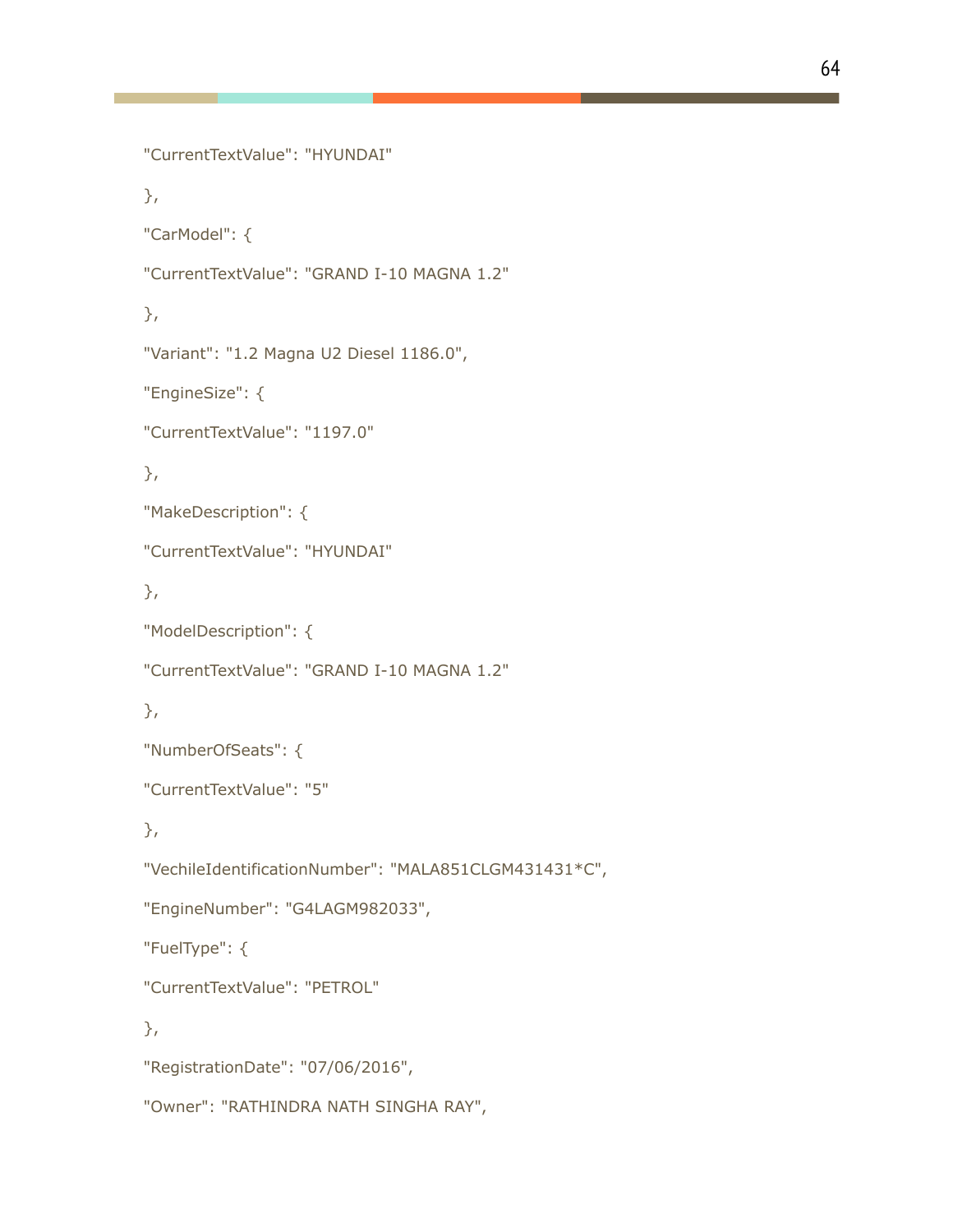```
"Fitness": "",
```
"Insurance": "2021-05-27",

"PUCC": "2021-06-26",

"VehicleType": "MOTOR CAR(LMV)",

```
"Location": "Barrackpore ",
```
"ImageUrl":

"http://www.carregistrationapi.in/image.aspx/@SFlVTkRBSSBHUkFORCBJLTEwIE1BR05  $BIDEuMq = = "$ 

}

# **South Africa support**

Car registration plates in South Africa use the [/CheckSouthAfrica](http://www.carregistrationapi.co.za/api/reg.asmx?op=CheckSouthAfrica) endpoint and return the following information:

- Make, Model & Variant
- Registration date
- Engine Number
- HPI asset number
- Introduction date
- Number of Axles
- Engine CC
- Engine Cylinders
- Number of Doors
- Gross Combination Mass
- Gross Vehicle Mass
- Engine Power in Kilowatts
- Tare
- Tyre size (Front & Rear)
- Wheel base
- Vehicle identification number

#### **Sample Registration Number:**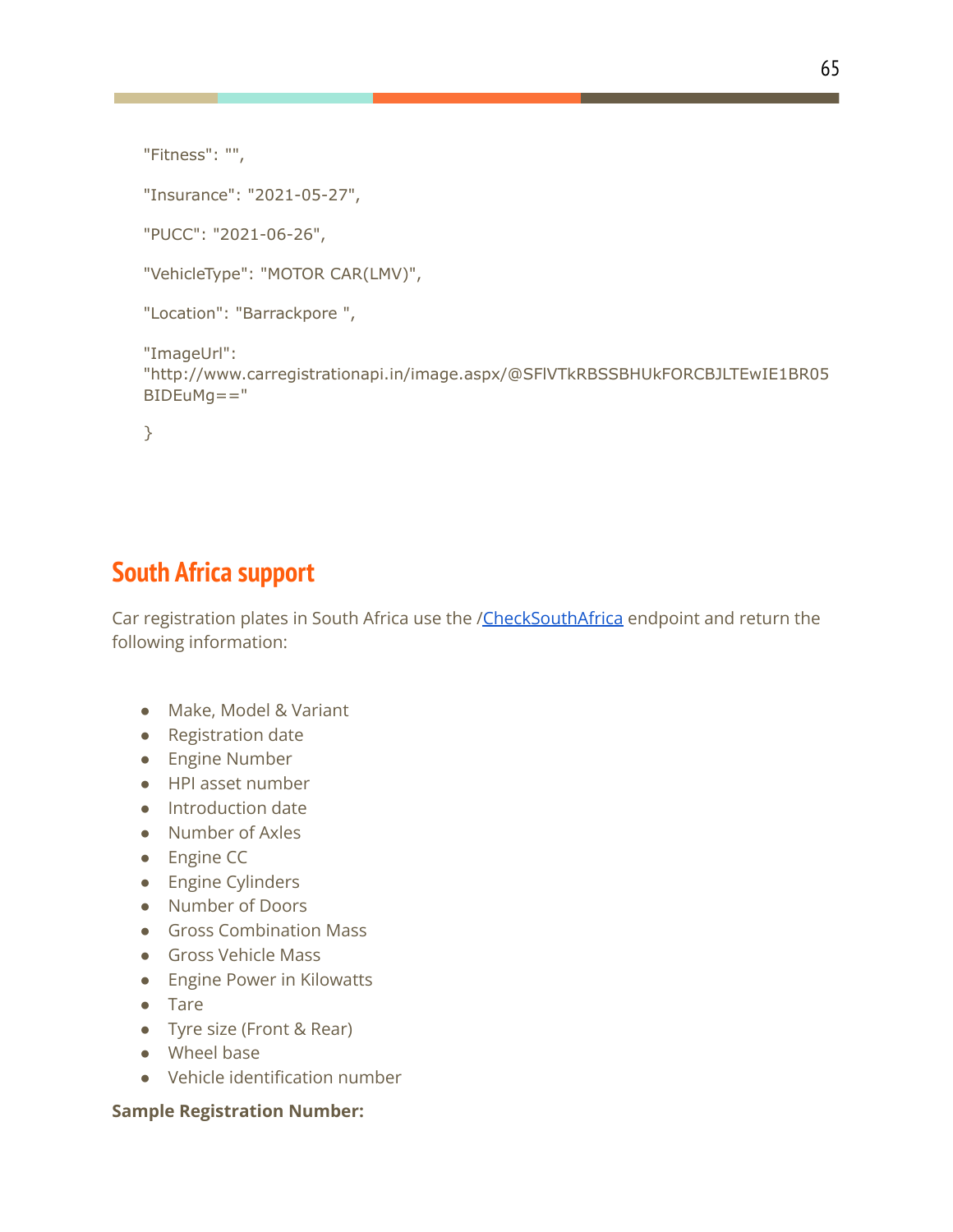66

#### ZXN279GP

**Sample Json:**

```
{
 "Description": "KIA PICANTO",
 "RegistrationYear": "2008",
 "CarMake": {
  "CurrentTextValue": "KIA"
 },
 "CarModel": {
  "CurrentTextValue": "PICANTO"
 },
 "MakeDescription": {
  "CurrentTextValue": "KIA"
 },
 "ModelDescription": {
  "CurrentTextValue": "PICANTO"
 },
 "VechileIdentificationNumber": "KNABA24325T180987",
 "ImageUrl": "http:\/\/za.carregistrationapi.com\/image.aspx\/@S0lBIFBJQ0FOVE8=",
 "Region": "Paarl",
 "Extended": [
  \lceil"Make",
   "KIA"
  ],
  \Gamma"Model",
   "PICANTO"
  ],
  \Gamma"Derivative",
   "PICANTO 1.1"
  ],
  \Gamma"Intro date",
   "2004-05-01 12:00:00 AM"
  ],
  \Gamma"Discontinued Date",
   "2008-02-25 12:00:00 AM"
  ],
  \Gamma"Axle Configuration",
    "4X2"
```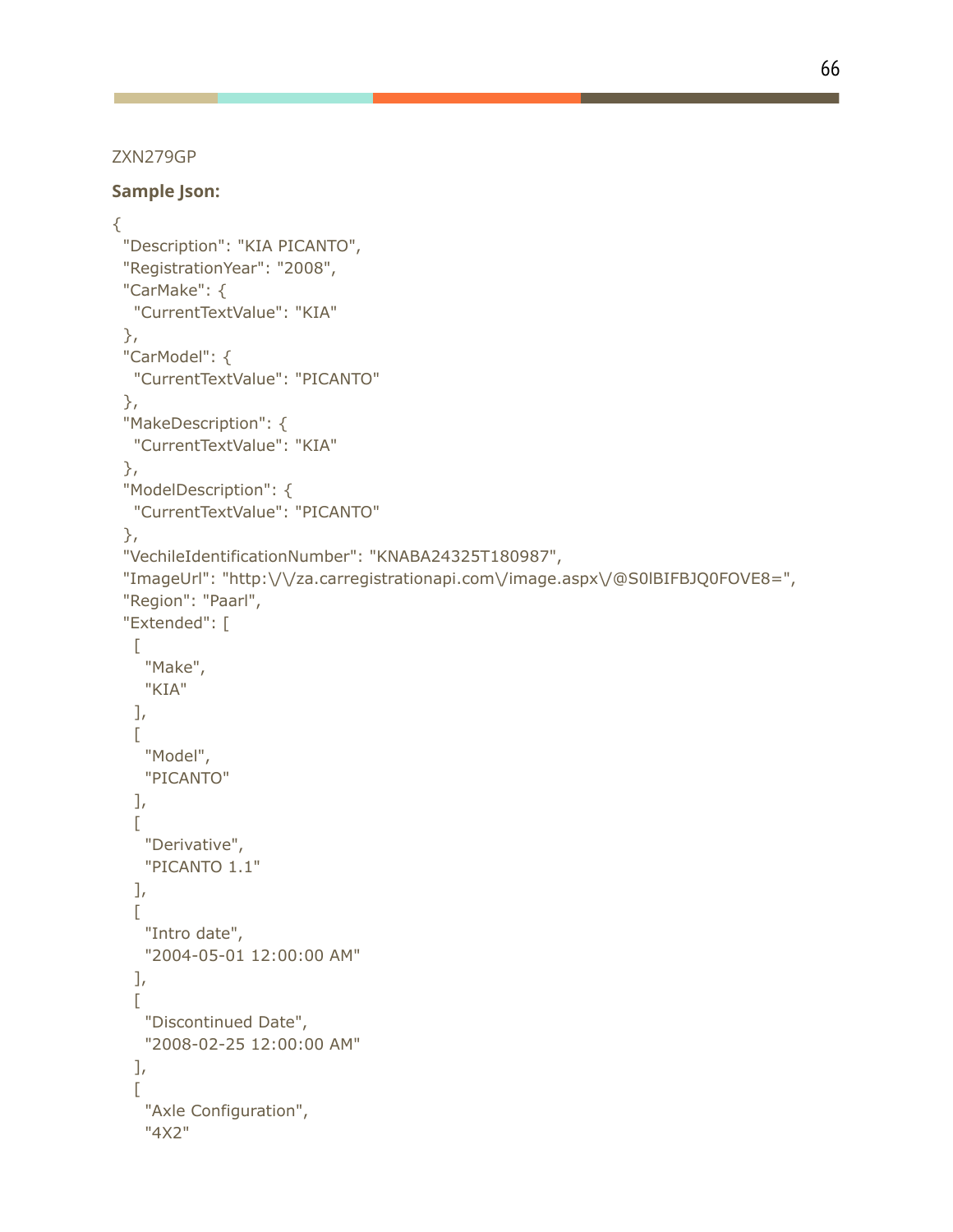```
]
,
\overline{L}"Body Type",
   "H \vee B"
]
,
\overline{L}"Cubic capacity",
   "1086"
]
,
\overline{L}"Doors",
   "
5
"
]
,
\mathbb{R}"Front Tyre Size",
   "165\/60 R14"
]
,
\mathbb{R}"
G
C
M
"
,
   "
0
"
]
,
\mathbb{L}"
G
V
M
"
,
   "
0
"
]
,
\Gamma"Kilowatts",
   "
4
8
"
]
,
\mathbb{R}"No of cylinders",
   "
4
"
]
,
\mathbb{I}"Rear Tyre Size",
   "165\/60 R14"
]
,
\mathbb{R}"Tare",
   "880"
]
,
\overline{L}"Wheelbase",
   "2370"
]
,
```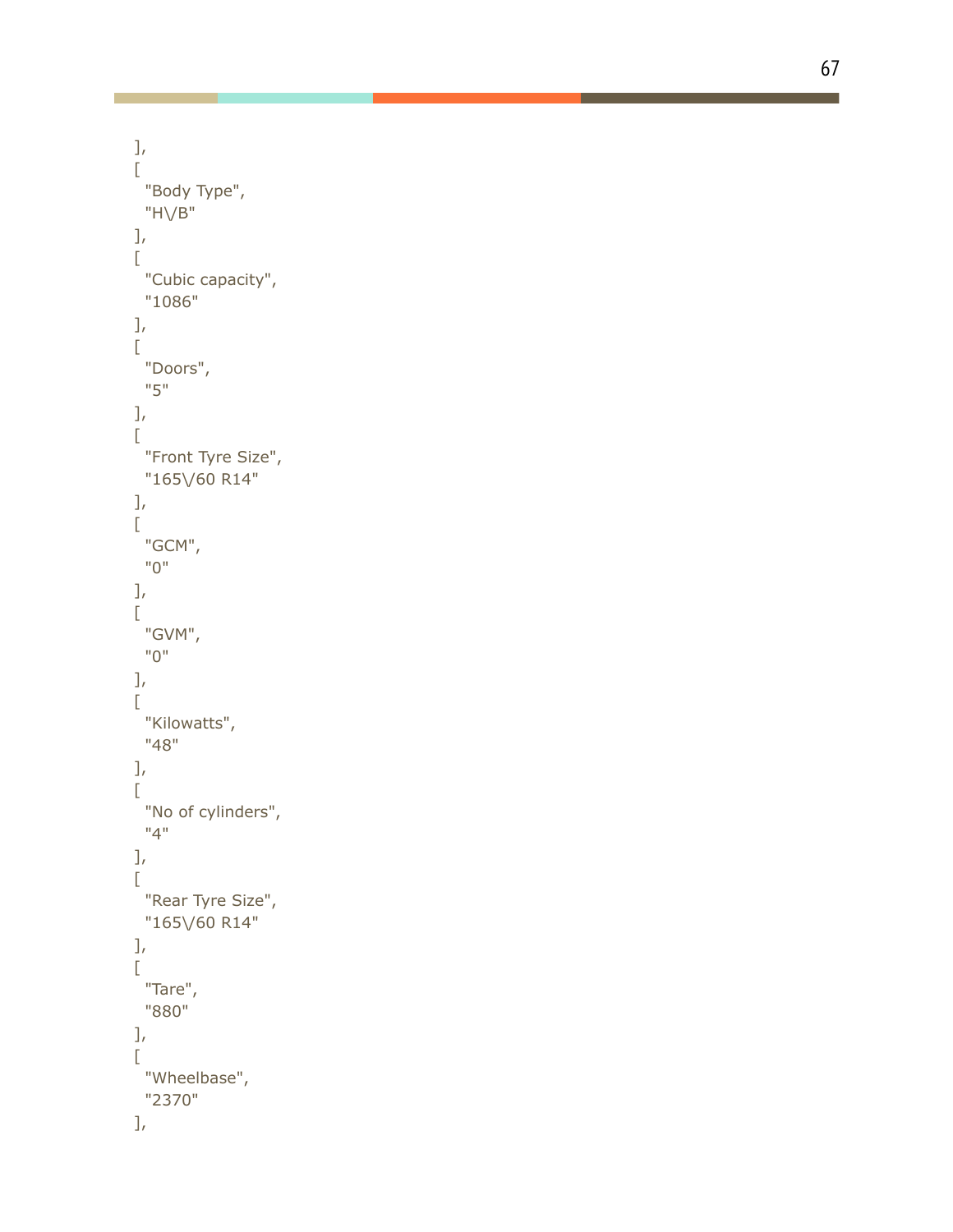```
\overline{\mathbb{L}}"Cooling",
   "
W
"
]
,
\overline{L}"Cylinder Configuration",
   "
I
"
]
,
\overline{[}"Drive",
   "
F
"
]
,
\overline{[}"Engine Cycle",
   "
4
"
]
,
\Gamma"ETC \vee ORT Flag",
   "
A
2
"
]
,
\mathbb{R}"Front No Tyres",
   "
2
"
]
,
\mathbf{r}"Fuel Tank Size",
   "
3
5
"
]
,
\overline{\mathbb{L}}"FuelType",
   "
P
"
]
,
\mathbb{R}"Height",
   "1480"
]
,
\mathbb{L}"Length",
   "3495"
]
,
\Gamma"Manual Or Auto",
   "
M
"
]
,
\overline{[}
```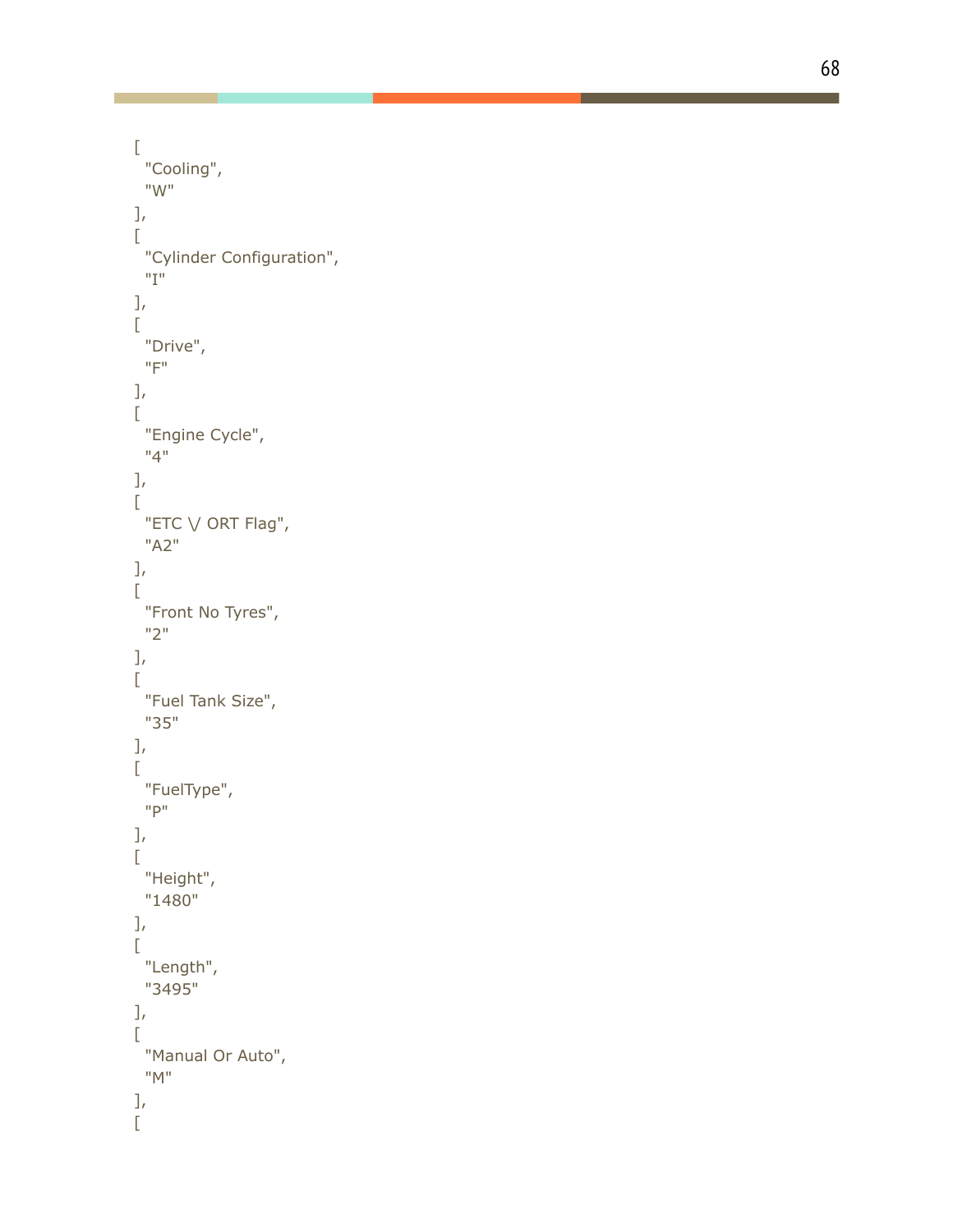```
"Model Master",
    "PICANTO"
   ],
   \Gamma"No of Gears",
    "5"
   ],
   \Gamma"Origin",
    "I"
   ],
   \Gamma"Rear No Tyres",
    "2"
   ],
   \overline{[}"Seats",
    "4"
   ],
   \Gamma"Use",
    "GEN"
   ],
   \Gamma"Width",
    "1595"
   ]
 ]
}
```
# **Estonia support**

Car registration plates in Estonia use the /[CheckEstonia](http://www.xn--siduk-dua.com/api/reg.asmx?op=CheckEstonia) endpoint and return the following information:

- Make & Model
- Year of Manufacture
- Weight
- Power
- Indicative Image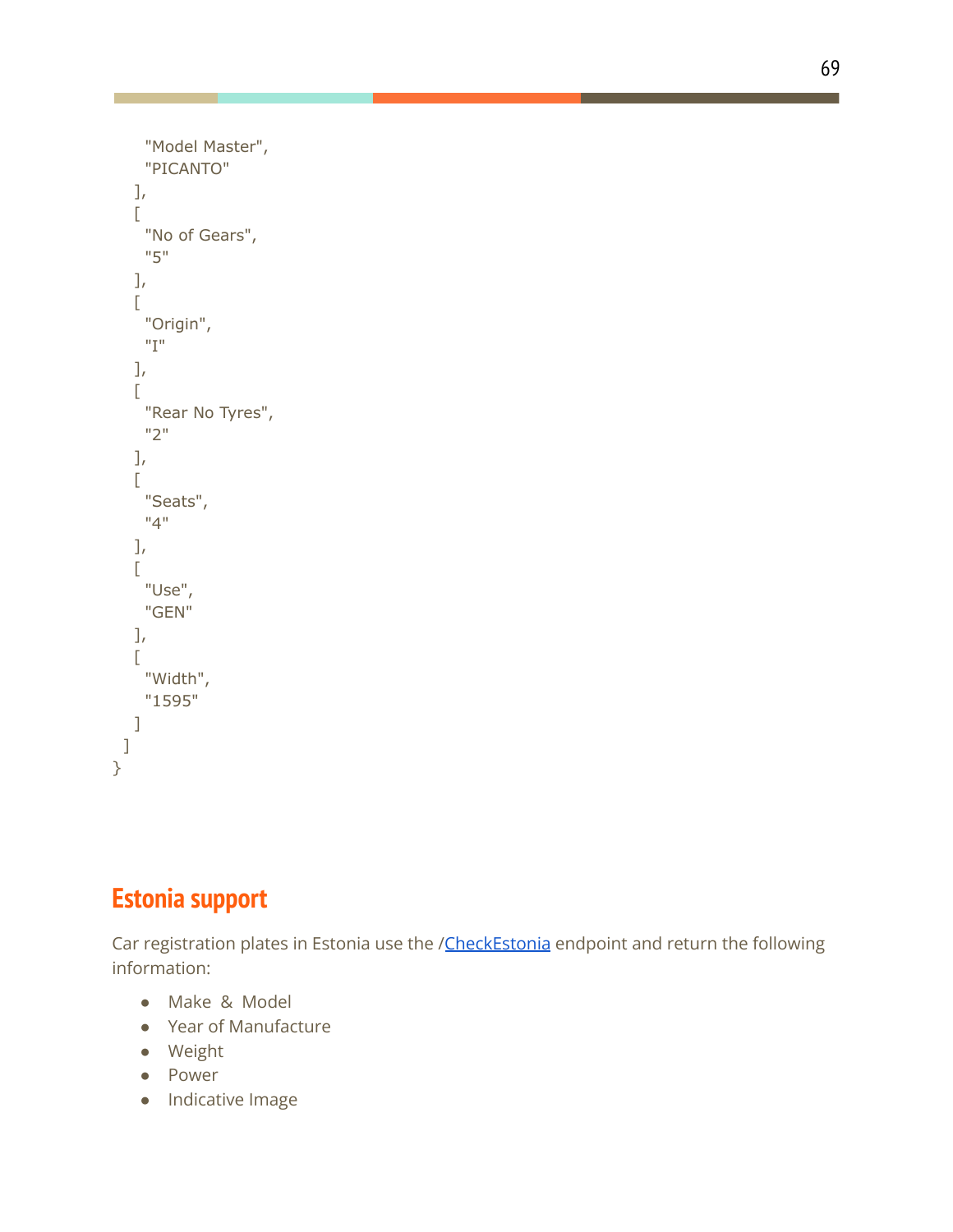834mdf

### **Sample Json:**

```
{
 "Description": "BMW 318I T",
 "RegistrationYear": "2001",
 "CarMake": {
  "CurrentTextValue": "BMW"
 },
 "CarModel": {
  "CurrentTextValue": "318I T"
 },
 "MakeDescription": {
  "CurrentTextValue": "BMW"
 },
 "ModelDescription": {
  "CurrentTextValue": "318I T"
 },
 "NumberOfSeats": {
  "CurrentTextValue": "5"
},
 "Power": "87",
 "GrossWeight": "1905",
 "ImageUrl": "http:\/\/www.s\u00f5iduk.com\/image.aspx\/@Qk1XIDMxOEkgVA=="
}
```
# **Hungary support**

Car registration plates in Hungary use the /[CheckHungary](http://www.xn--rendszm-mwa.com/api/reg.asmx?op=CheckHungary) endpoint and return the following information:

- Make & Model
- Engine Size
- Registration Year
- Vehicle Identification Number (VIN)
- Engine power in KW

### **Sample Registration Number:**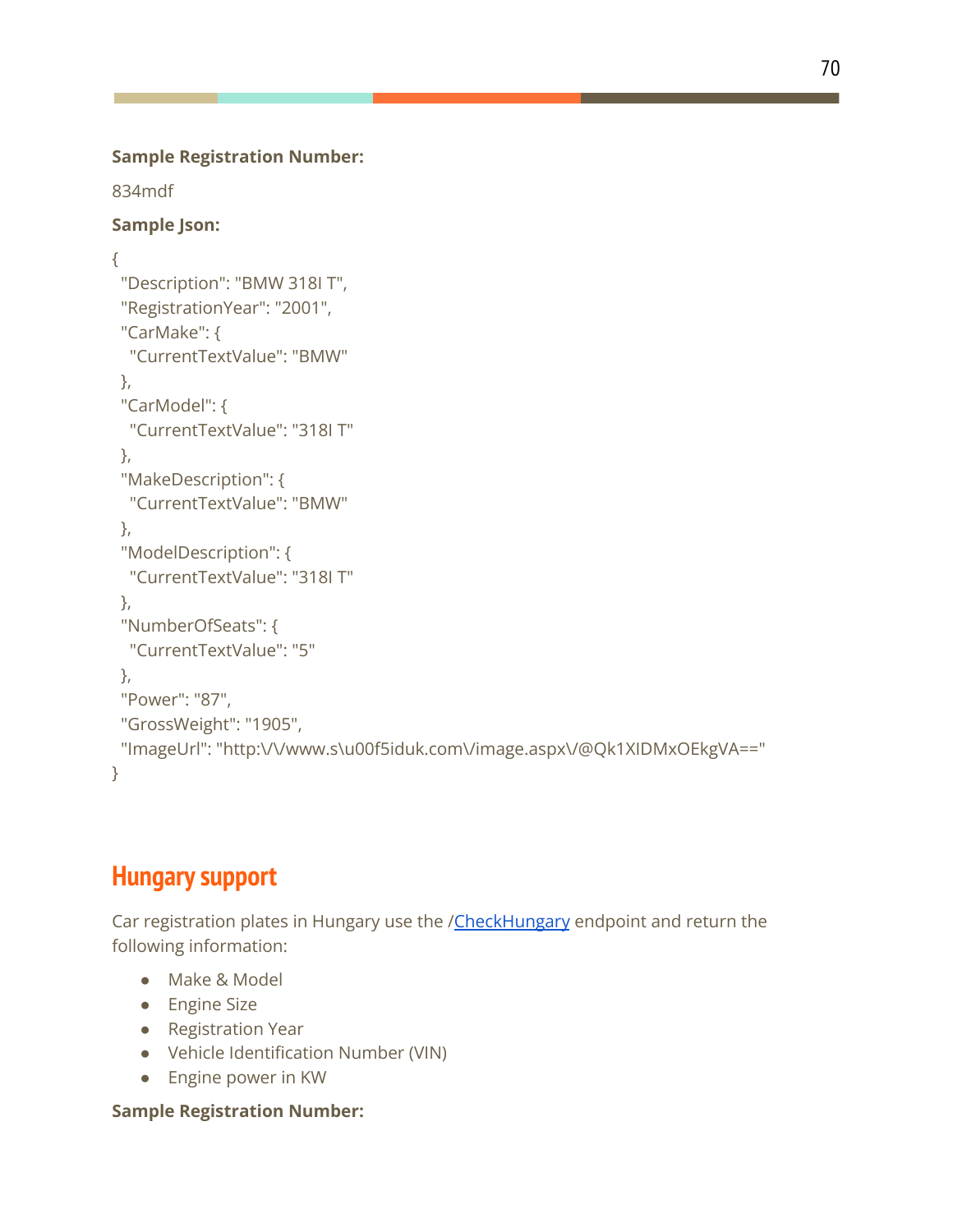UHW781

**Sample Json:**

```
{
 "Description": "SUZUKI GS 500 F ",
 "CarMake": {
  "CurrentTextValue": "SUZUKI"
 },
 "CarModel": {
  "CurrentTextValue": "GS 500 F"
 },
 "MakeDescription": {
  "CurrentTextValue": "SUZUKI"
 },
 "ModelDescription": {
  "CurrentTextValue": "GS 500 F"
 },
 "EngineSize": {
  "CurrentTextValue": "487"
 },
 "FuelType": {
  "CurrentTextValue": "BENZIN"
 },
 "RegistrationYear": 2017,
 "Power": "35",
 "GrossWeight": "380",
 "NetWeight": "193",
 "RegistrationDate": "2017-07-04",
 "VechileIdentificationNumber": "VTTBK232100104138",
 "ImageUrl": "http:\/\/rendsz\u00e1m.com\/image.aspx\/@U1VaVUtJIEdTIDUwMCBG"
}
```
# **United Arab Emirates (UAE) support**

Car registration plates in the United Arab Emirates (Dubai only) use the [/CheckUAE](http://ae.carregistrationapi.com/api/reg.asmx?op=CheckUAE) endpoint and return the following information:

● Make & Model

**Sample Registration Number:**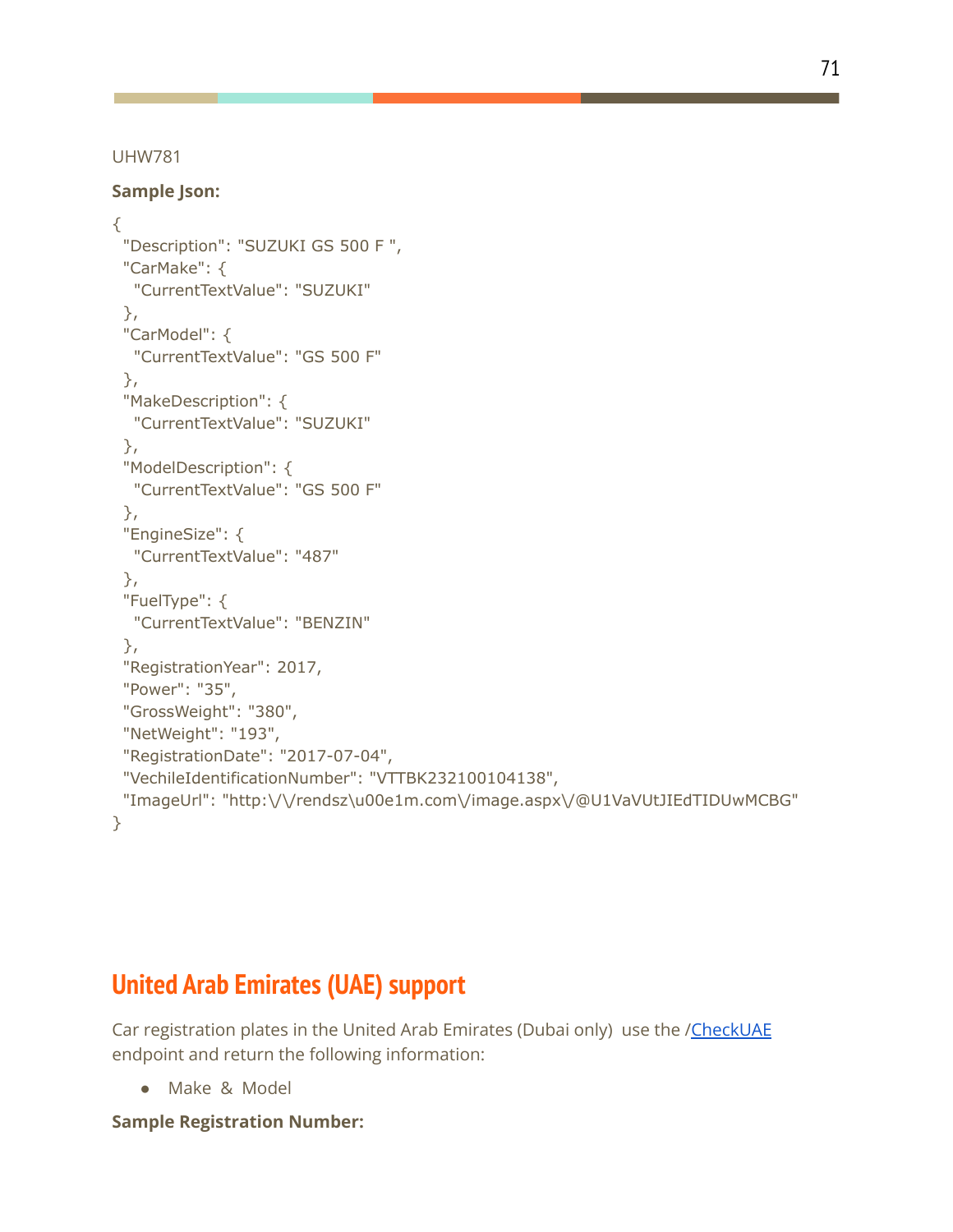Sp-fz-61

### **Sample Json:**

```
{
 "Description": "HYUNDAI SANTAFE ",
 "CarMake": {
  "CurrentTextValue": "HYUNDAI"
 },
 "CarModel": {
  "CurrentTextValue": "SANTAFE "
 },
 "MakeDescription": {
  "CurrentTextValue": "HYUNDAI"
 },
 "ModelDescription": {
  "CurrentTextValue": "SANTAFE "
 },
 "ImageUrl":
"http:\/\/ae.carregistrationapi.com\/image.aspx\/@SFlVTkRBSSBTQU5UQUZFIA=="
}
```
### **Slovakia support**

Car registration plates in Slovakia use the /[CheckSlovakia](http://www.xn--ev-ema.com/api/reg.asmx?op=CheckSlovakia) endpoint and return the following information

- Make and Model
- Engine Size
- Power in Kw
- VIN number

### **Sample Registration Number:**

ZA282BX

```
{
  "Description": "FORD Mondeo",
  "CarMake": {
```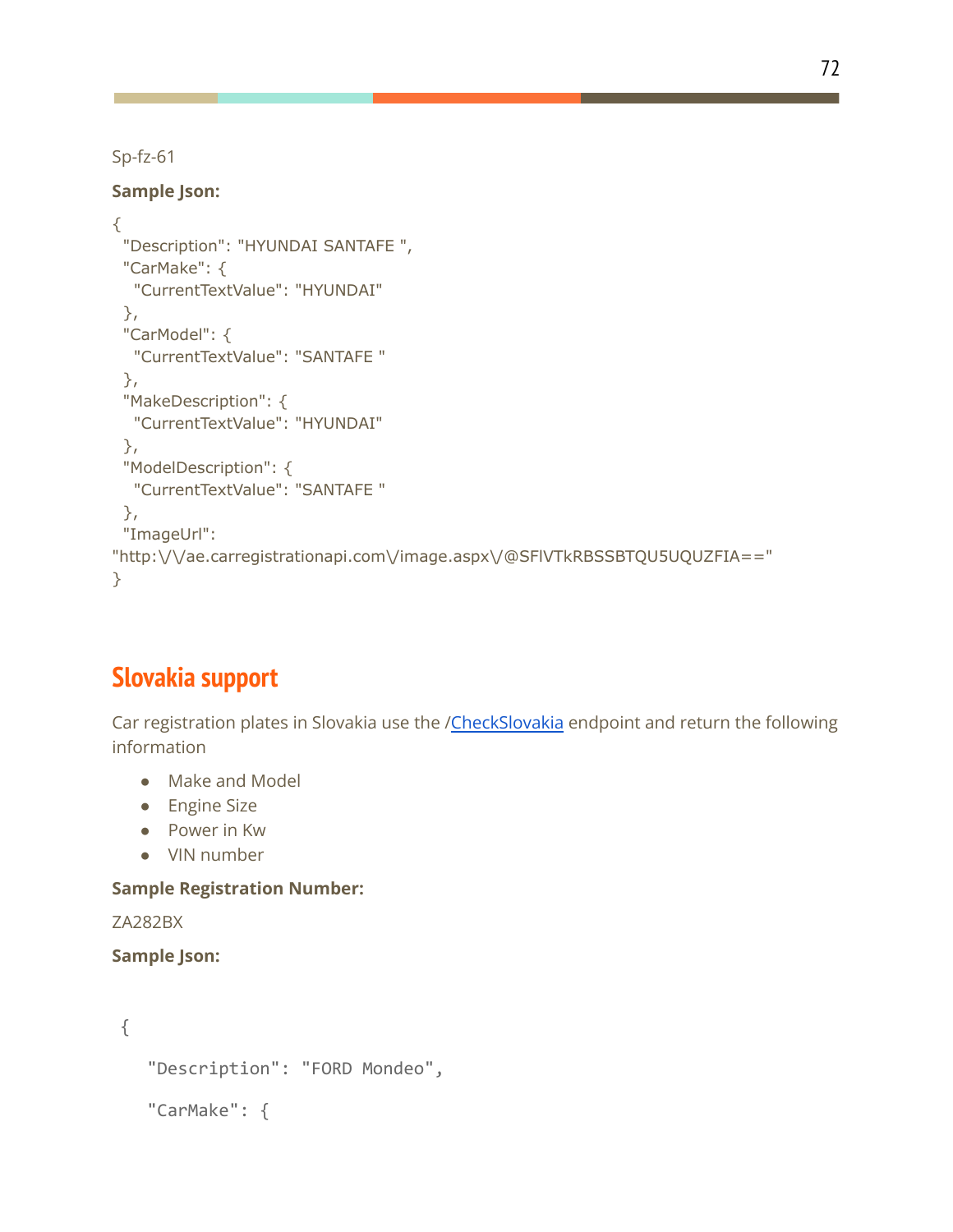```
"CurrentTextValue": "FORD"
},
"CarModel": {
"CurrentTextValue": "Mondeo"
},
"MakeDescription": {
"CurrentTextValue": "FORD"
},
"ModelDescription": {
"CurrentTextValue": "Mondeo"
},
"EngineSize": {
"CurrentTextValue": "1998"
},
"NumberOfDoors": {
"CurrentTextValue": 5
},
"NumberOfSeats": {
"CurrentTextValue": 5
},
"FuelType": {
"CurrentTextValue": "Diesel"
},
```
"Power": 85,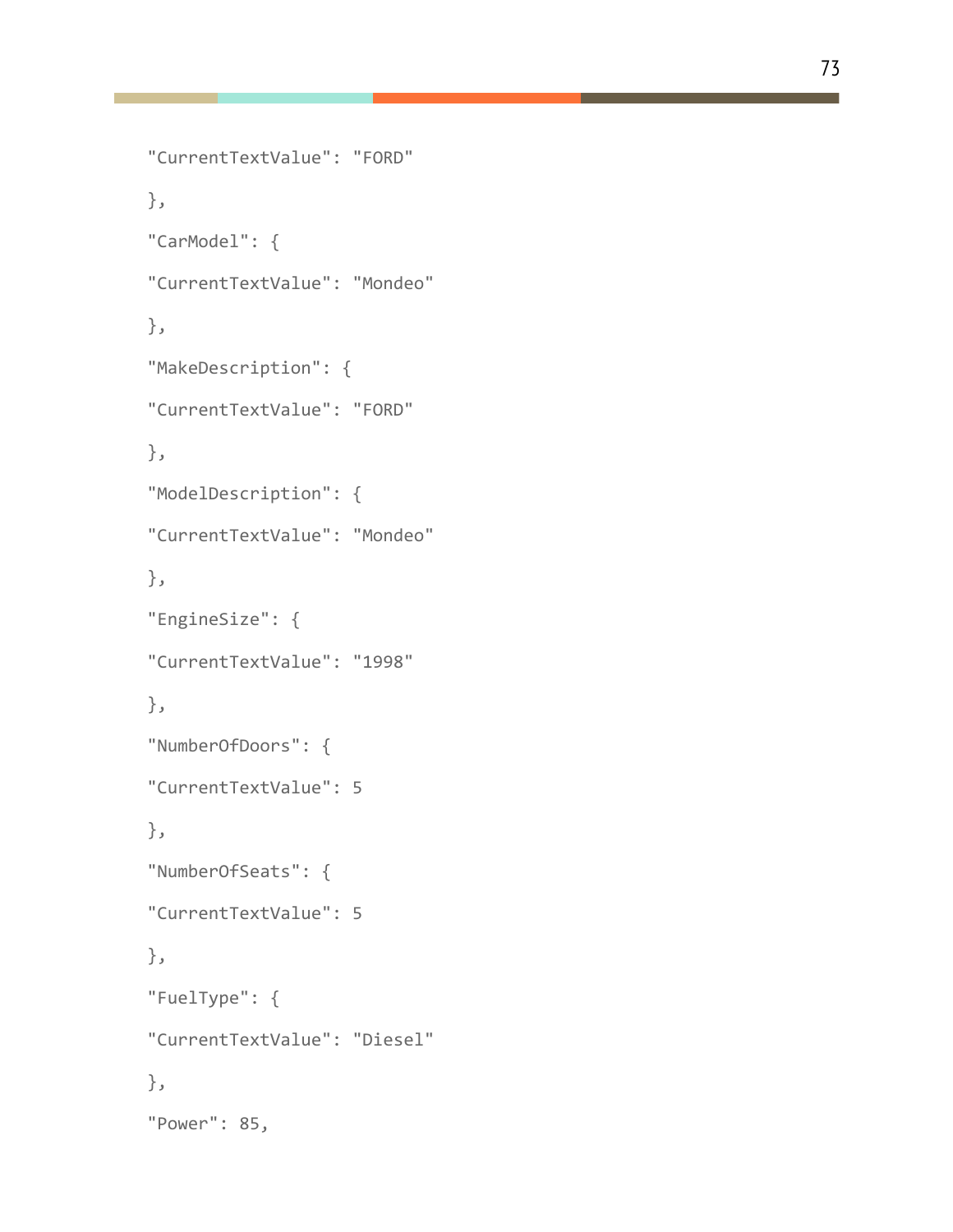```
"Colour": "",
"VechileIdentificationNumber":
"WF0WXXGBBW3U16647",
"Region": "Humenné",
"ImageUrl":
"http://ečv.com/image.aspx/@Rk9SRCBNb25kZW8="
}
```
### **Sri Lanka support**

Car registration plates in Sri Lanka use the /[CheckSriLanka](http://lk.carregistrationapi.com/api/reg.asmx?op=CheckSriLanka) endpoint and return the following information:

- Make and Model
- Registration year
- Engine code
- Owner (i.e. outstanding car loans)

#### **Sample Registration Number:**

CAR-4436

```
{
 "Description": "SUZUKI ALTO LXI 800",
 "CarMake": {
  "CurrentTextValue": "SUZUKI"
},
 "CarModel": {
  "CurrentTextValue": "ALTO LXI 800"
 },
 "MakeDescription": {
  "CurrentTextValue": "SUZUKI"
 },
 "ModelDescription": {
  "CurrentTextValue": "ALTO LXI 800"
},
```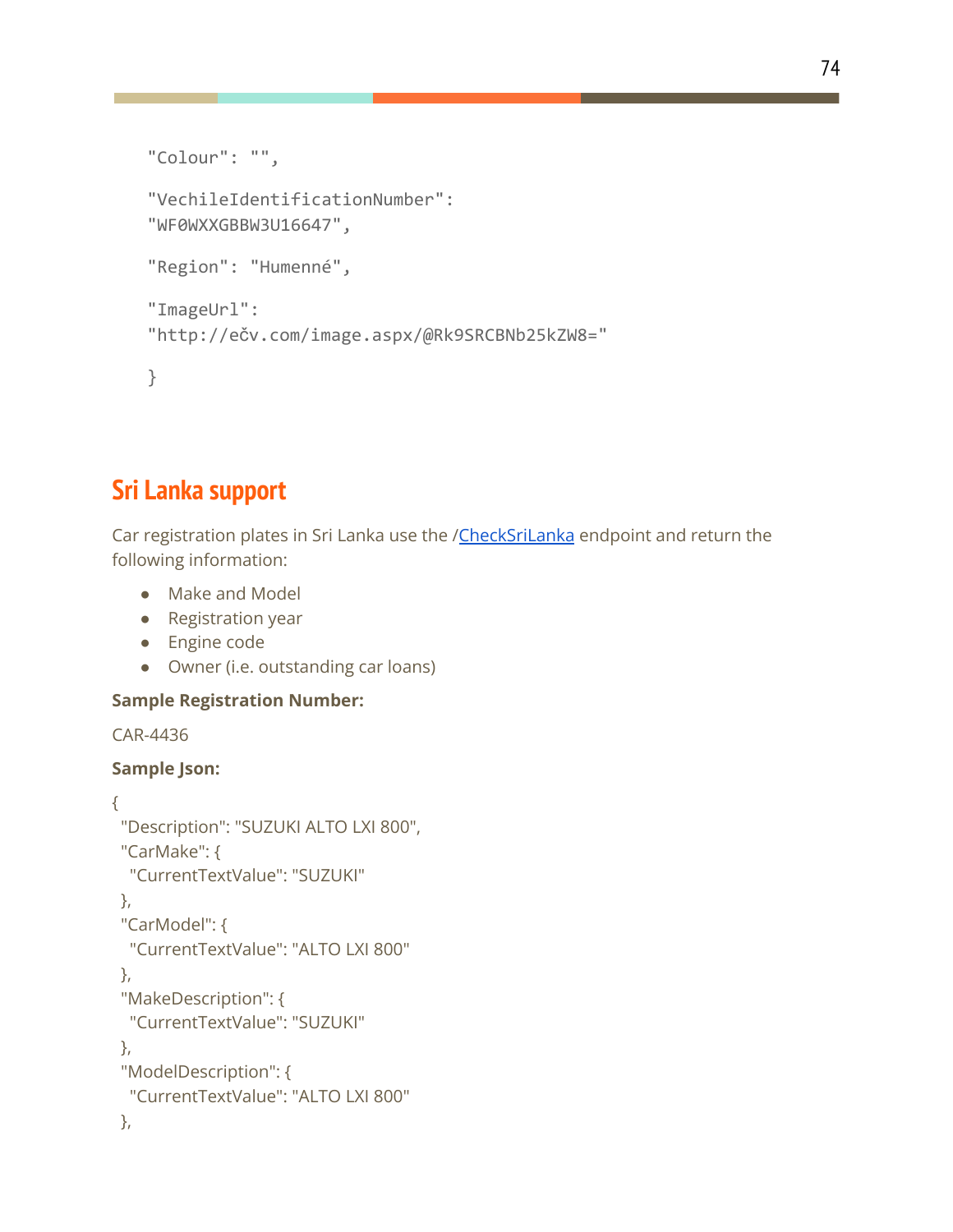```
"EngineSize": {
  "CurrentTextValue": "F8DN5403186"
 },
 "RegistrationYear": "2015",
 "Owner": "n\/a",
 "VehicleClass": "MOTOR CAR",
 "Conditions": "n\/a",
 "ImageUrl":
"http:\/\/lk.carregistrationapi.com\/image.aspx\/@U1VaVUtJIEFMVE8gTFhJIDgwMA=="
}
```
### **Czech Republic support**

Car registration plates in the Czech Republic use the /[CheckCzechRepublic](http://www.spzapi.com/api/reg.asmx?op=CheckCzechRepublic) endpoint and return the following information:

- Make
- Model
- Fuel Type
- Engine size
- VIN

#### **Sample Registration Number:**

3AV2714

```
Sample Json:
```

```
{
```

```
"Description": "ŠKODA OCTAVIA",
```
"CarMake": {

"CurrentTextValue": "ŠKODA"

},

"CarModel": {

"CurrentTextValue": "OCTAVIA"

```
},
```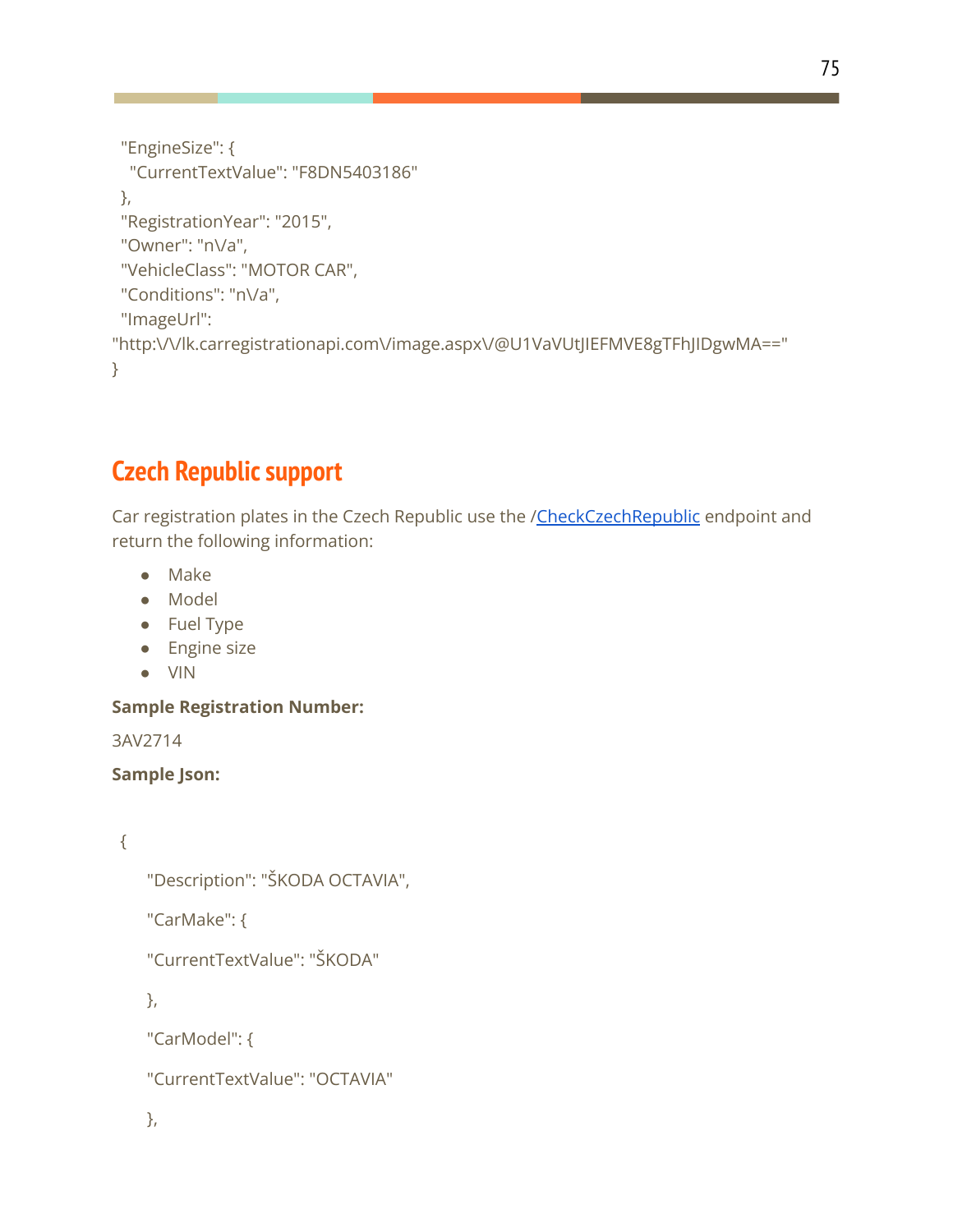```
"MakeDescription": {
"CurrentTextValue": "ŠKODA"
},
"ModelDescription": {
"CurrentTextValue": "OCTAVIA"
},
"Date": "04/10/2005",
"EngineSize": "1896",
"RegistrationYear": 2005,
"ImageUrl": "http://www.spzapi.com/image.aspx/@xaBLT0RBIE9DVEFWSUE=",
"FuelType": "D",
"BodyStyle": "sedan/limuzína",
"VIN": "TMBCS21Z262149586",
"GrossWeight": "1970",
"NetWeight": "1 385 - 1 575",
"Power": "77",
"Region": "Hlavní město Praha"
```
}

### **Croatia support**

Car registration plates in Croatia use the [/CheckCroatia](http://www.provjeraregistracije.com/api/reg.asmx) endpoint and return the following information:

- Make / Model
- VIN number
- Insurer
- Insurer website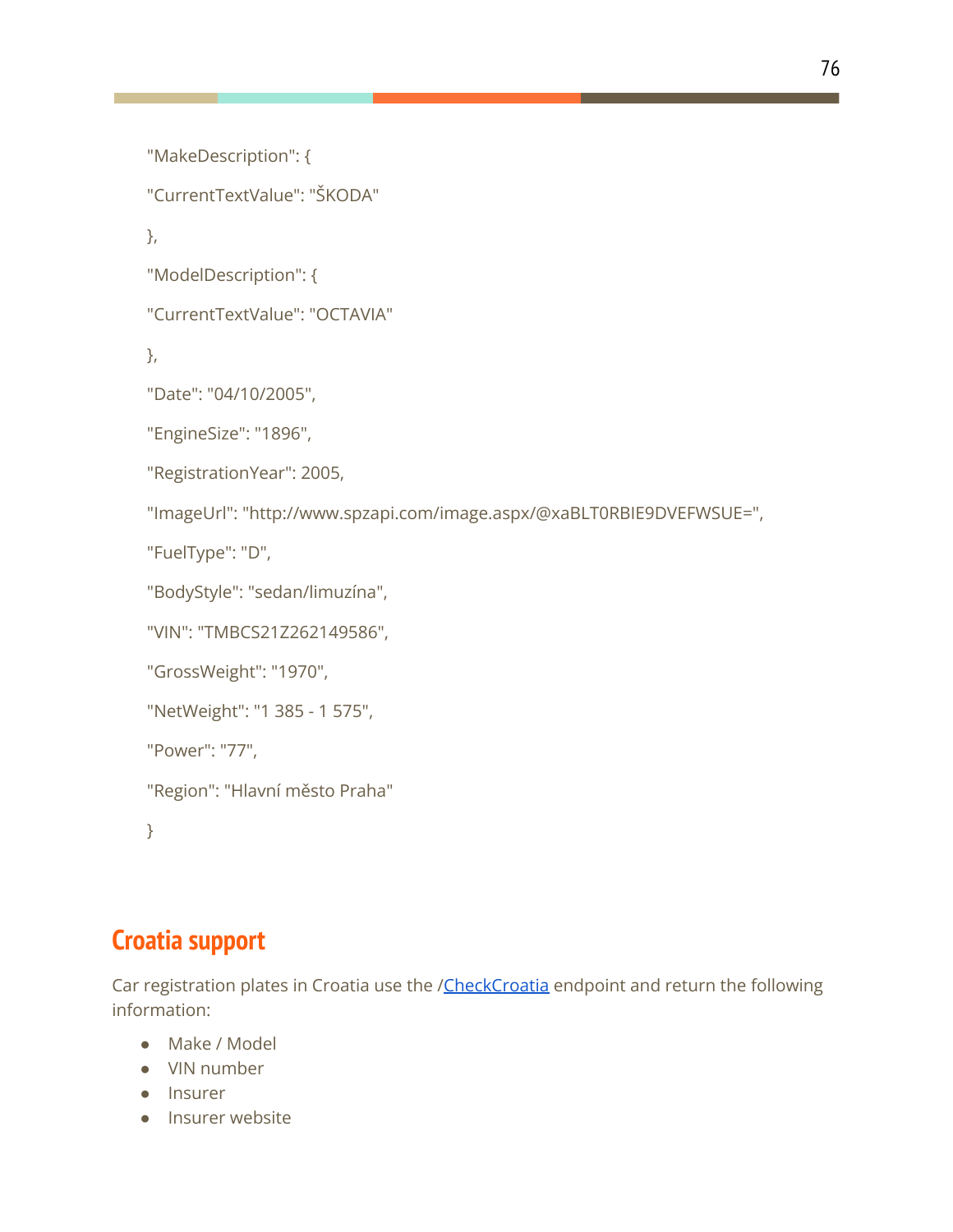```
● Insurance number
```
#### **Sample Registration Number:**

```
RI856VE
Sample Json:
{
 "Description": "BMW SERIJA 3, 316I",
 "CarMake": {
  "CurrentTextValue": "BMW"
 },
 "CarModel": {
  "CurrentTextValue": " SERIJA 3, 316I"
 },
 "MakeDescription": {
  "CurrentTextValue": "BMW"
 },
 "ModelDescription": {
  "CurrentTextValue": " SERIJA 3, 316I"
 },
 "VechileIdentificationNumber": "WBAAY31080KP02047",
 "InsuranceCompany": "SAVA OSIGURANJE D.D. Podru\u0139\u017enica Hrvatska(VELEBIT
OSIGURANJE D.D. --> SAVA OSIG.)",
 "InsuranceCompanyUrl": "http:\/\/www.sava-osiguranje.hr",
 "InsuranceCompanyNumber": "370222400",
 "City": "Rijeka",
 "ImageUrl":
"http:\/\/www.provjeraregistracije.com\/image.aspx\/@Qk1XICBTRVJJSkEgMywgMzE2SQ=
="
}
```
### **Belgium support**

Car registration plates in Belgium use the /[CheckBelgium](http://www.kentekenapi.com/api/reg.asmx?op=CheckBelgium) endpoint and return the following information:

● Date of Registration

*Due to the very limited information returned by the Belgian government, there is no charge to use the Belgian API.*

### **Sample JSON:**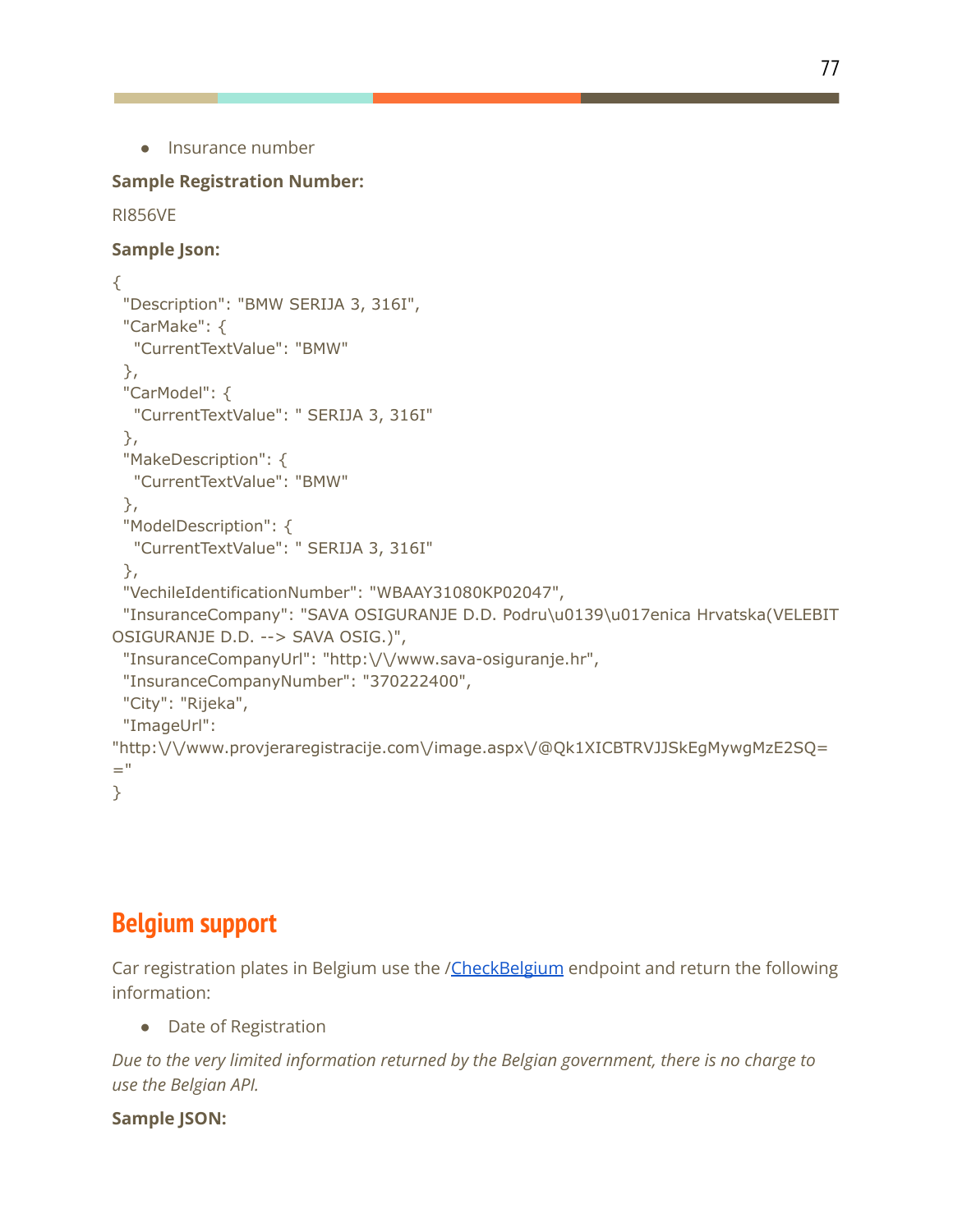{"RegistrationYear":2016,"RegistrationDate":"08-06-2016"}

### **Russia support**

Car registration plates in Russia use the [/CheckRussia](http://www.xn--c1aeudebqd.com/api/reg.asmx?op=CheckRussia) endpoint and return the following information:

- Make & Model
- Partial VIN number
- Age
- Representative image

**Sample Registration Number:**

```
T131BO199
```

```
{
  "Description": "ХЕНДЭ IХ 35 2.0 АТ",
  "EnglishDescription": "HYUNDAI IX 35 2.0 AT",
  "EnglishMake": "HYUNDAI",
  "EnglishModel": "IX 35 2.0 AT",
  "CarMake": {
    "CurrentTextValue": "ХЕНДЭ"
  },
  "CarModel": {
    "CurrentTextValue": "IХ 35 2.0 АТ"
 },
  "MakeDescription": {
    "CurrentTextValue": "ХЕНДЭ"
  },
  "ModelDescription": {
    "CurrentTextValue": "IХ 35 2.0 АТ"
```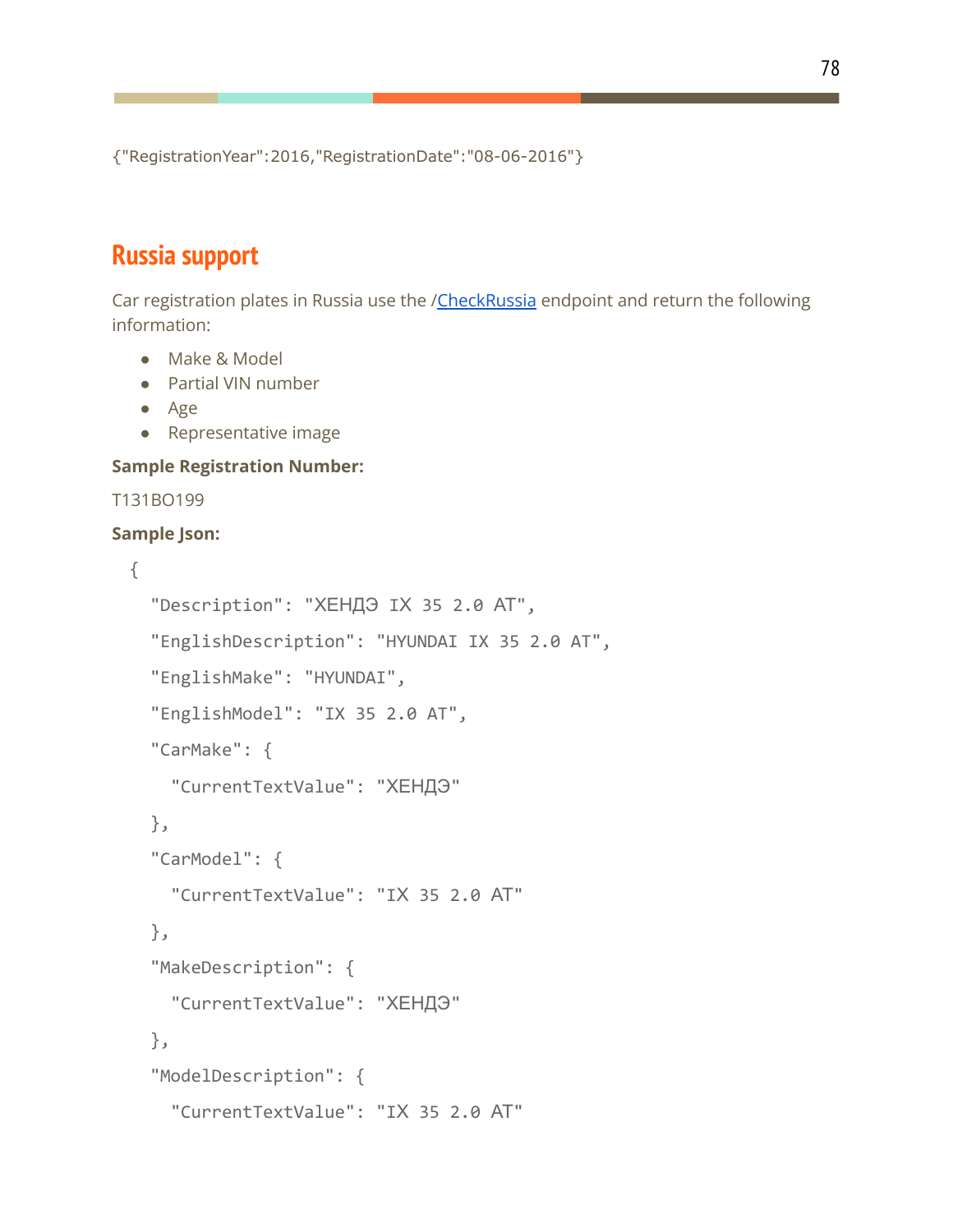```
},
```

```
"VechileIdentificationNumber": "TMAJ*********8388",
 "RegistrationYear": 2012,
 "FuelType": {
    "CurrentTextValue": "Бензиновый"
 },
 "Engine": 1998,
 "Power": 149.6,
 "GrossWeight": 1980,
 "NetWeight": 1507,
 "Wheel": "LEFT",
 "Region": "Москва Центральный",
 "Image":
"http://www.госномер.com/image.aspx/@SFlVTkRBSSBJWCAzNSAyLjAgQVQ="
}
```
#### **Soviet Union registration numbers:**

If the car registration number is pre-1991, then the format of data returned is reduced as follows. However, the image returned is of the actual car, rather than being representative. Only a small coverage of Soviet Union plates are available.

```
{
   "Description":"Izh 412ИЭ-028",
   "CarMake":{
      "CurrentTextValue":"Izh"
   },
   "CarModel":{
      "CurrentTextValue":"412ИЭ-028"
   },
```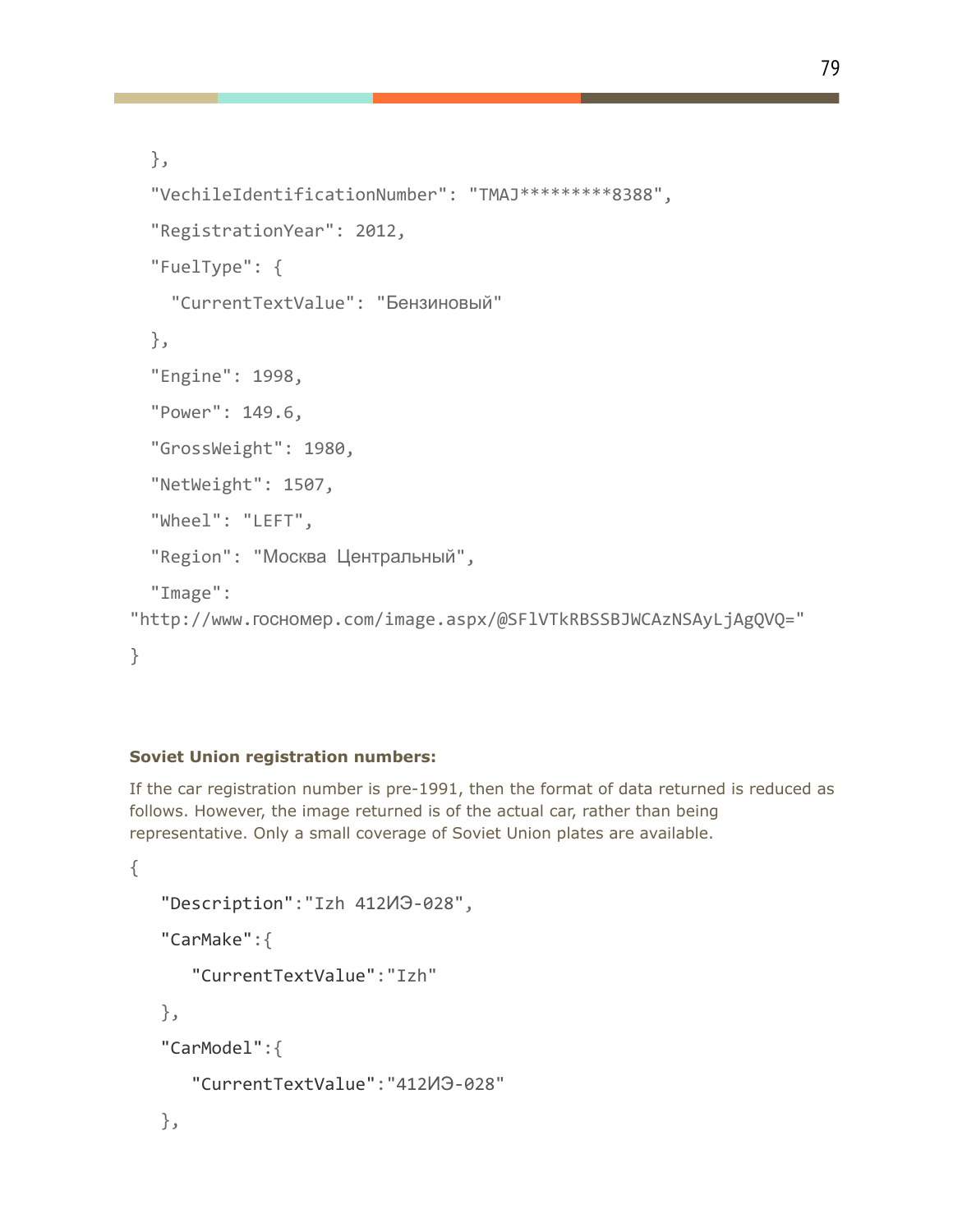```
"MakeDescription":{
   "CurrentTextValue":"Izh"
},
"ModelDescription":{
   "CurrentTextValue":"412ИЭ-028"
},
```

```
"ImageUrl":"http://www.госномер.com/image.aspx/@SXpoIDQxMtCY0K0tMDI4"
}
```
### **Pakistan support**

Car registration plates in Pakistan use the [/CheckPakistan](http://pk.carregistrationapi.com/api/reg.asmx?op=CheckPakistan) endpoint and return the following information:

- Make & Model
- VIN number
- Age
- Engine number
- Owner information
- Representative image

### **Sample Registration Number:**

STR 6006 / PB

Currently, 5 provinces of Pakistan are supported, Punjab (PB) , Khyber Pakhtunkhwa (KP), and Gilgit (GB). You must provide the province / state value as "PB" , "KP" or "GB". additionally, each province returns different data as follows

### Punjab Province (PB)

```
{
 "Description": "EXCLUSIVE",
 "CarMake": {
  "CurrentTextValue": "CHEVROLET"
 },
 "CarModel": {
```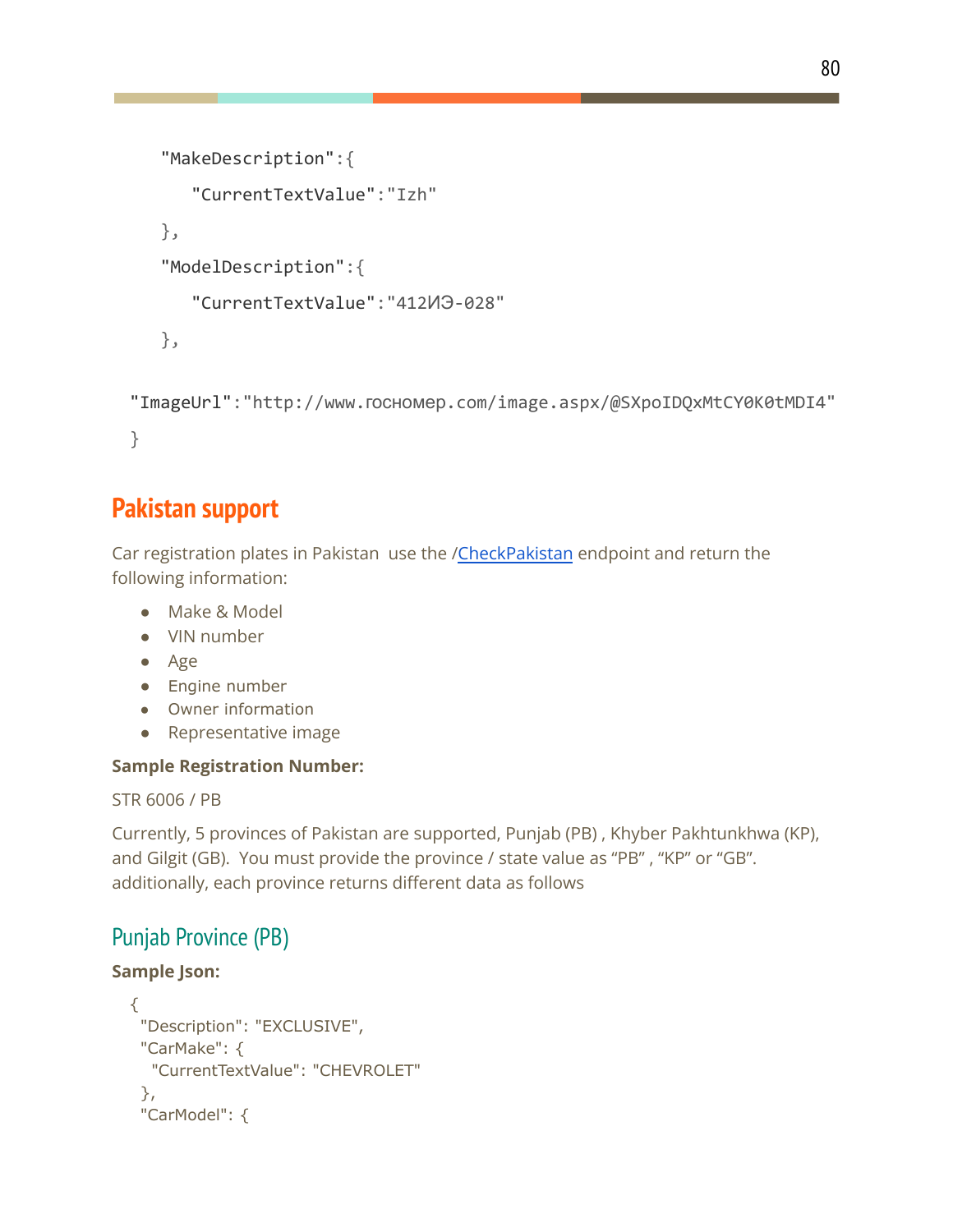```
"CurrentTextValue": "EXCLUSIVE"
 },
 "MakeDescription": {
  "CurrentTextValue": "CHEVROLET"
 },
 "ModelDescription": {
  "CurrentTextValue": "EXCLUSIVE"
 },
 "VechileIdentificationNumber": "KL14M11BE5C108055",
 "RegistrationYear": 2005,
 "Image":
"http:\/\/pk.carregistrationapi.com\/image.aspx\/@Q0hFVlJPTEVUIEVYQ0xVU0lWRQ==",
 "Extended": [
  {
   "Key": "Registration Number",
   "Value": "LZR 996"
  },
  {
   "Key": "Chassis Number",
   "Value": "KL14M11BE5C108055"
  },
  {
   "Key": "Engine Number",
   "Value": "F8CV321778K"
  },
  {
   "Key": "Make Name",
   "Value": "CHEVROLET - EXCLUSIVE-LS"
  },
  {
   "Key": "Registration Date",
   "Value": "22-Jul-2005 12:00 AM"
  },
  {
   "Key": "Model",
   "Value": "2005"
  },
  {
   "Key": "Vehicle Price",
   "Value": "555,000"
  },
  {
   "Key": "Color",
   "Value": "P.BLACK"
  },
```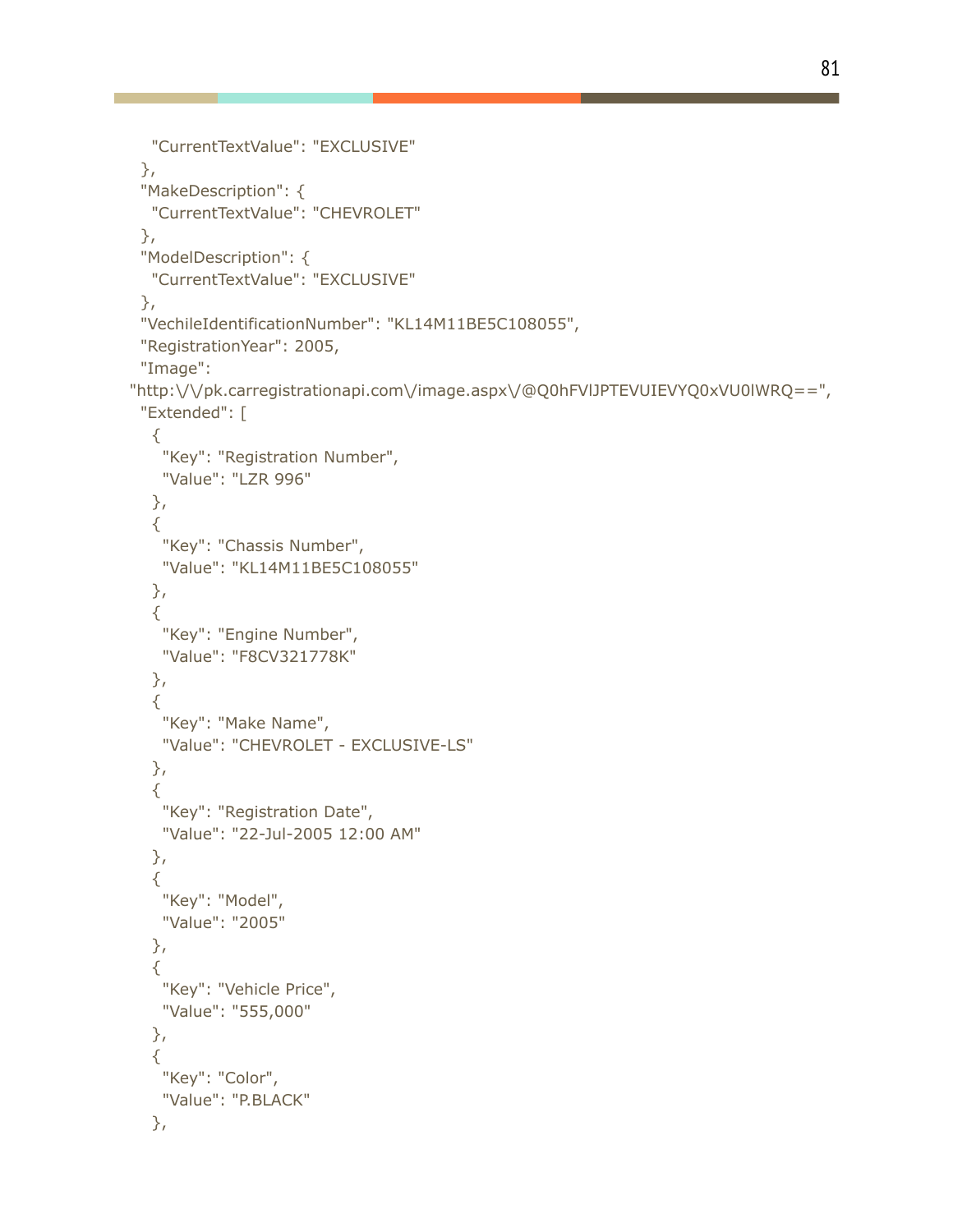```
{
   "Key": "Token Tax Paid upto",
    "Value": "LIFETIME"
  },
  {
   "Key": "Owner Name",
   "Value": "MUHAMAMD ZAHID HANIF"
  },
  {
    "Key": "Father Name",
    "Value": "MUHAMMAD HANIF"
  },
  {
   "Key": "Owner City",
   "Value": "LAHORE"
  }
 ]
}
```
### Khyber-Pakhtunkhwa province (KP)

For the Khyber-Pakhtunkhwa province "KP", you will need to also provide the district where the vehicle was registered, which can be one of; Abbottabad, Bannu, Battagram, Buner,Charsadda,Chitral,Dera Ismail Khan,Hangu,Haripur,Karak,Kohat,Kohistan,Lakki Marwat,Lower Dir (PATA), Malakand (PATA), Mansehra, Mardan, Nowshera, Peshawar,Shangla,Swabi,Swat,Tank,Tor Ghar or Upper Dir.

```
{
 "Description": "HERO RF70",
 "CarMake": {
  "CurrentTextValue": "HERO RF70"
 },
 "MakeDescription": {
  "CurrentTextValue": "HERO RF70"
 },
 "VechileIdentificationNumber": "266991",
 "RegistrationYear": "2011",
 "Image":
"http:\/\/pk.carregistrationapi.com\/image.aspx\/@SEVSTyBSRjcwfG1vdG9yY3ljbGU=",
 "Extended": [
  {
   "Key": "Vehicle Registration Number",
```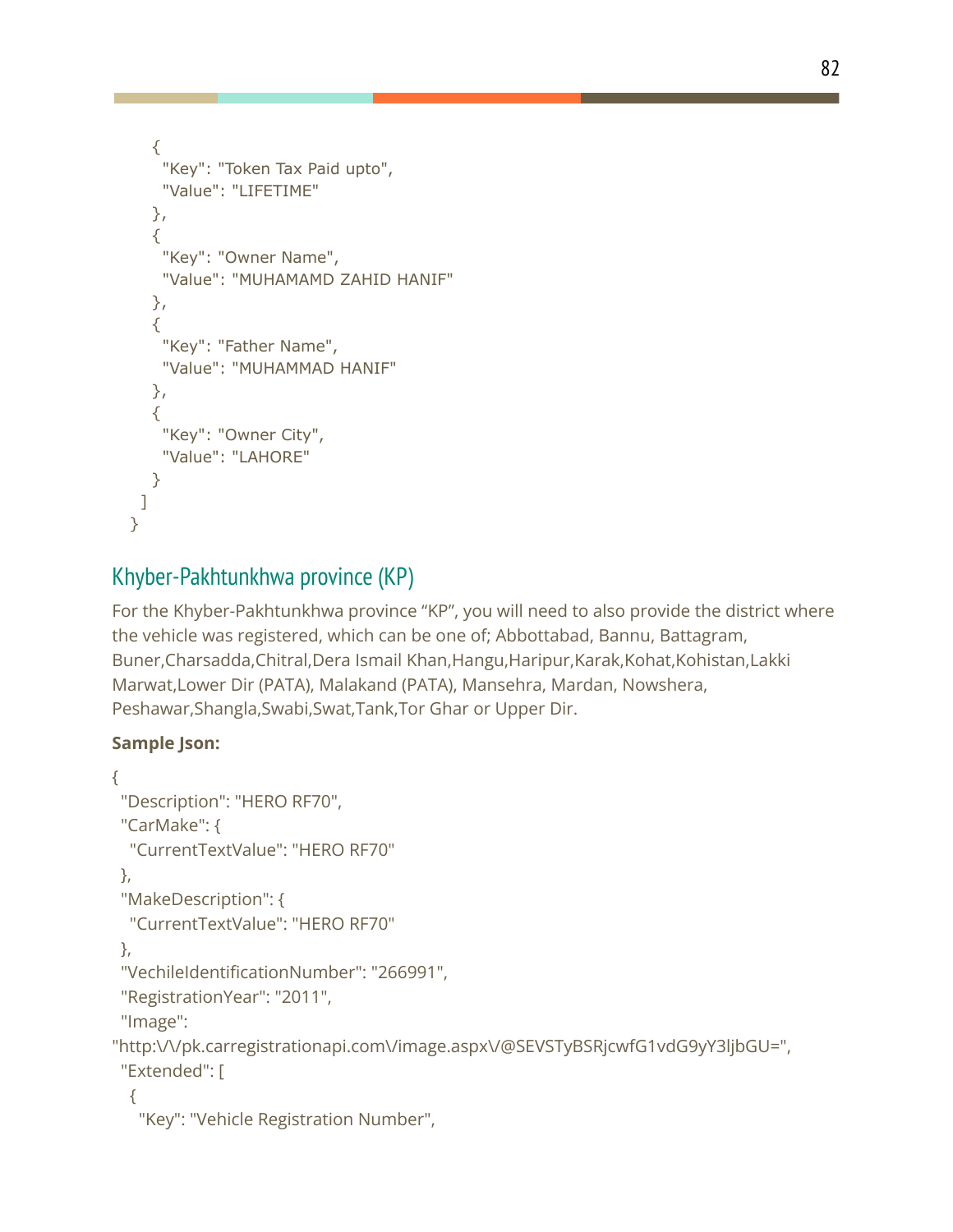```
"Value": "B 9838"
   }
,
  {
    "Key": "Maker Name",
    "Value": "HERO RF70"
   }
,
  {
    "Key": "Model",
    "Value": "2011"
   }
,
  {
    "Key": "Chasis Number",
    "Value": "266991"
   }
,
  {
    "
K
e
y
": "
E
n
gin
e
N
u
m
b
e
r
"
,
    "Value": "266991"
   }
,
  {
    "Key": "Owner Name",
    "Value": "ALI RAZA"
   }
,
  {
    "Key": "Owner Father Name",
    "Value": "ABDUR RASHEED"
   }
,
  {
    "Key": "Color",
    "Value": "Red"
  }
\mathbf{I}}
```
# Gilgit-Baltistan Province (GB)

```
{
 "Description": "Messy Farauror 1972",
```

```
"CarMake": {
```

```
"CurrentTextValue": "Messy Farauror"
```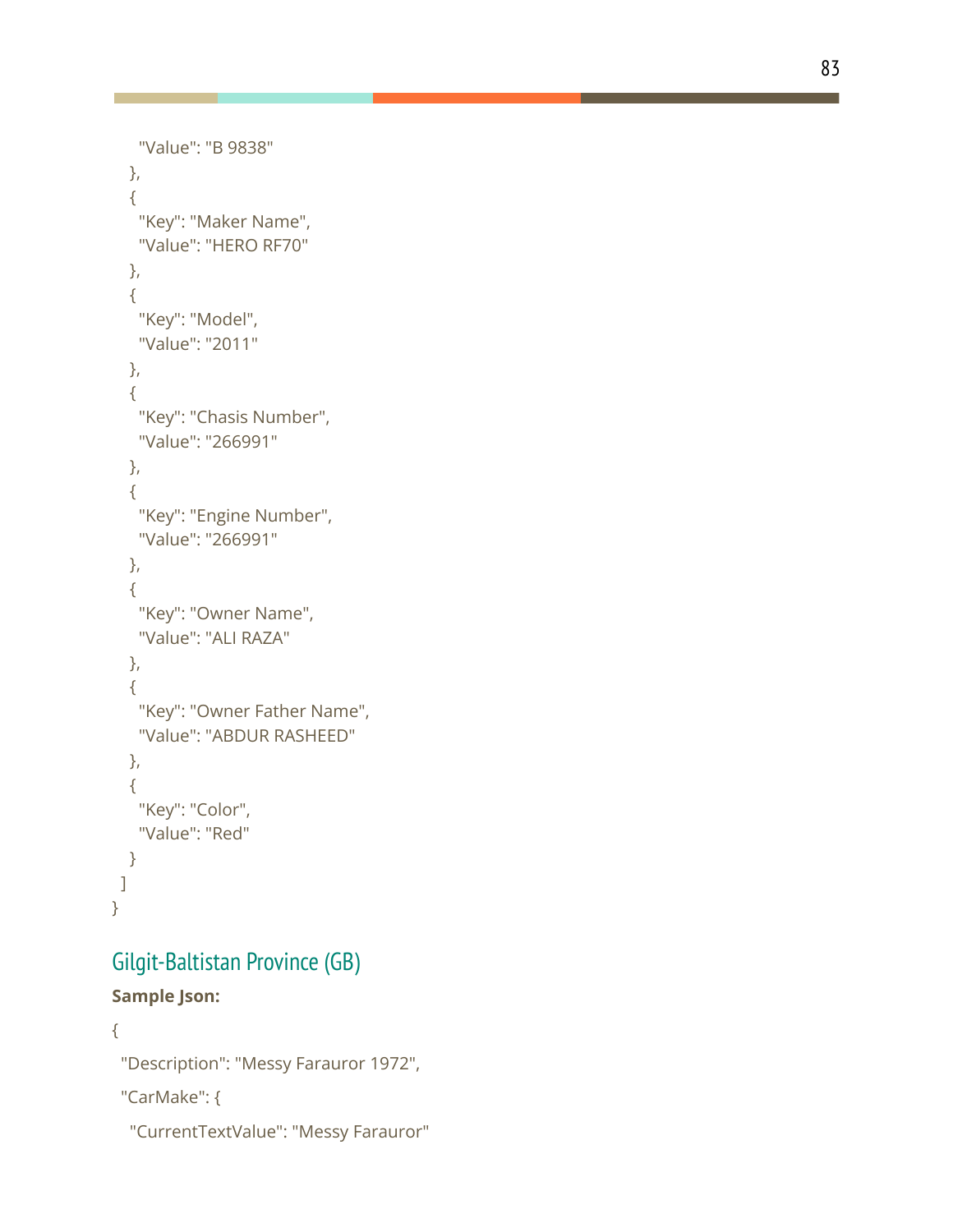```
},
 "MakeDescription": {
  "CurrentTextValue": "Messy Farauror"
 },
 "CarModel": {
  "CurrentTextValue": "1972"
},
 "ModelDescription": {
  "CurrentTextValue": "1972"
},
 "VechileIdentificationNumber": "4584-L-3",
 "RegistrationYear": 1974,
 "RegistrationDate": "22/01/1974",
 "Image":
"http://pk.carregistrationapi.com/image.aspx/@TWVzc3kgRmFyYXVyb3IgMTk3Mg==",
 "Engine": "08103",
 "Ownwer": {
  "Name": "RIASAT ALI",
  "Father": "BARKET ALI",
  "Address": "SHEIKHPURE"
 }
```

```
}
```
## **Nigeria support**

Car registration plates in Nigeria use the /[CheckNigeria](http://ng.carregistrationapi.com/api/reg.asmx?op=CheckNigeria) endpoint and return the following information:

- Make & Model
- Representative image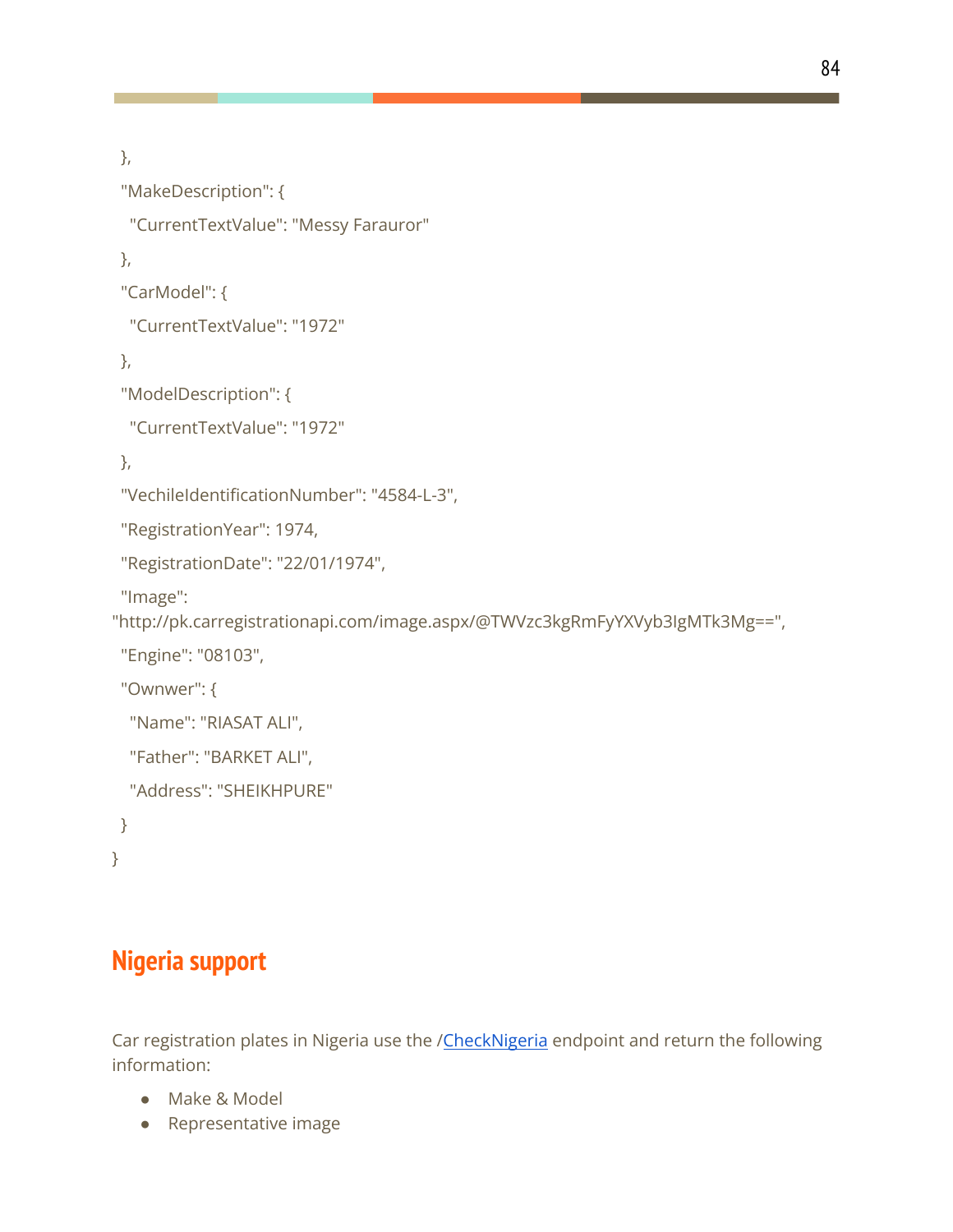#### **Sample Registration Number:**

FST962DC

### **Sample Json:**

{

```
"Description": "Toyota Highlander Jeep",
```
"CarMake": {

"CurrentTextValue": "Toyota"

},

"CarModel": {

"CurrentTextValue": "Highlander Jeep"

},

"Region": "Lagos Mainland, Lagos (Lagos Mainland)",

"Colour": "Silver",

"Image":

["http://www.carregistrationapi.com/image.aspx/@VG95b3RhIEhpZ2hsYW5kZXIgSmVlc](http://www.carregistrationapi.com/image.aspx/@VG95b3RhIEhpZ2hsYW5kZXIgSmVlcA==)  $A==$ "

}

### **Argentina support**

Car registration plates in Argentina use the [/CheckArgentina](http://ar.matriculaapi.com/api/reg.asmx?op=CheckArgentina) endpoint and return the following information: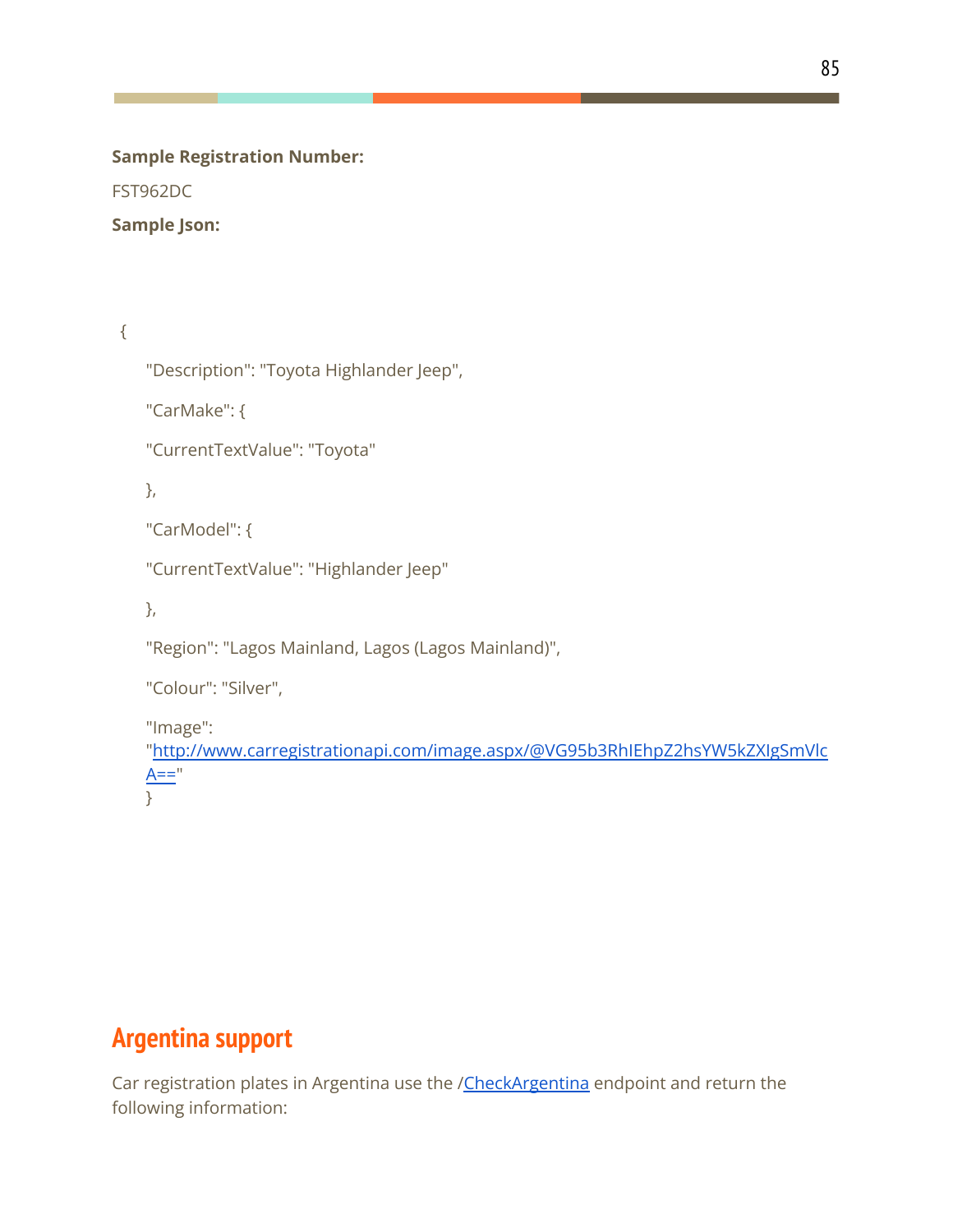- Make & Model
- Age
- Region
- Representative image

#### **Sample Registration Number:**

```
NOD441
```
### **Sample Json:**

```
{
 "Description": "FIAT PALIO ATTRACTIVE 1.4 5 P ",
 "RegistrationYear": "2014",
 "CarMake": {
  "CurrentTextValue": "FIAT"
 },
 "CarModel": {
  "CurrentTextValue": "PALIO ATTRACTIVE 1.4 5 P "
 },
 "MakeDescription": {
  "CurrentTextValue": "FIAT"
 },
 "ModelDescription": {
  "CurrentTextValue": "PALIO ATTRACTIVE 1.4 5 P "
 },
 "Region": "Ciudad de Buenos Aires",
 "ImageUrl":
"http:\/\/ar.matriculaapi.com\/image.aspx\/@RklBVCBQQUxJTyBBVFRSQUNUSVZFIDEuNCA
1IFAg"
}
```
### **Chile support**

Car registration plates in Chile use the /[CheckChile](http://cl.matriculaapi.com/api/reg.asmx?op=CheckChile) endpoint and return the following information:

- Make & Model
- Age
- VIN
- Representative image

**Sample Registration Number:**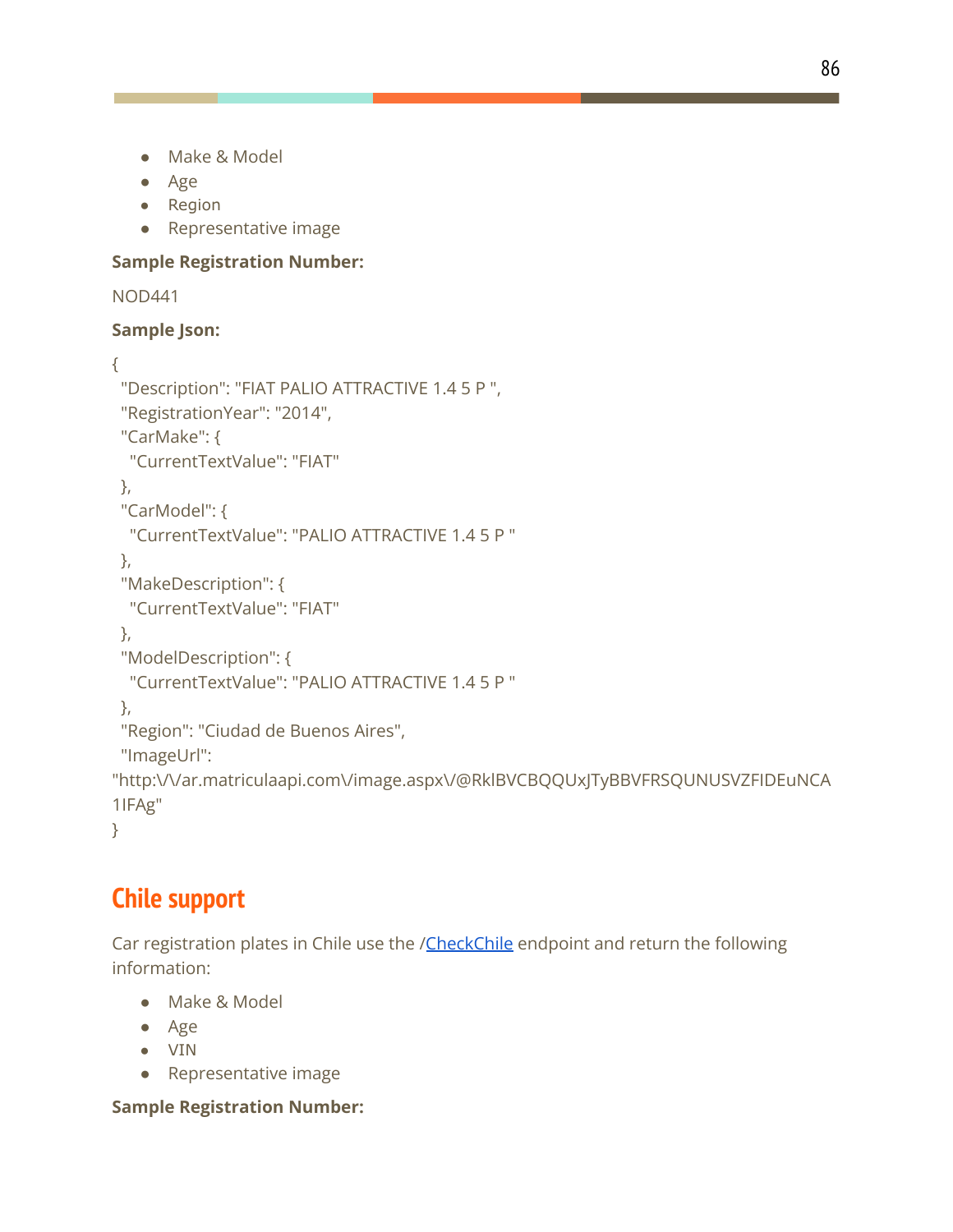DKCZ90

#### **Sample Json:**

### {

```
"Description": "CHEVROLET SAIL",
"RegistrationYear": "2013",
"CarMake": {
"CurrentTextValue": "CHEVROLET"
},
"CarModel": {
"CurrentTextValue": "SAIL"
},
"MakeDescription": {
"CurrentTextValue": "CHEVROLET"
},
"ModelDescription": {
"CurrentTextValue": "SAIL"
},
"ImageUrl": "http://cl.matriculaapi.com/image.aspx/@Q0hFVlJPTEVUIFNBSUw=",
"ValidSince": "09-11-2017",
"Expiry": "30-11-2018",
"VehicleType": "AUTOMOVIL",
"VIN": "LSGSA58M0DY023414",
"EngineCode": "LCU121930290",
"Fuel": "GASOLINA"
```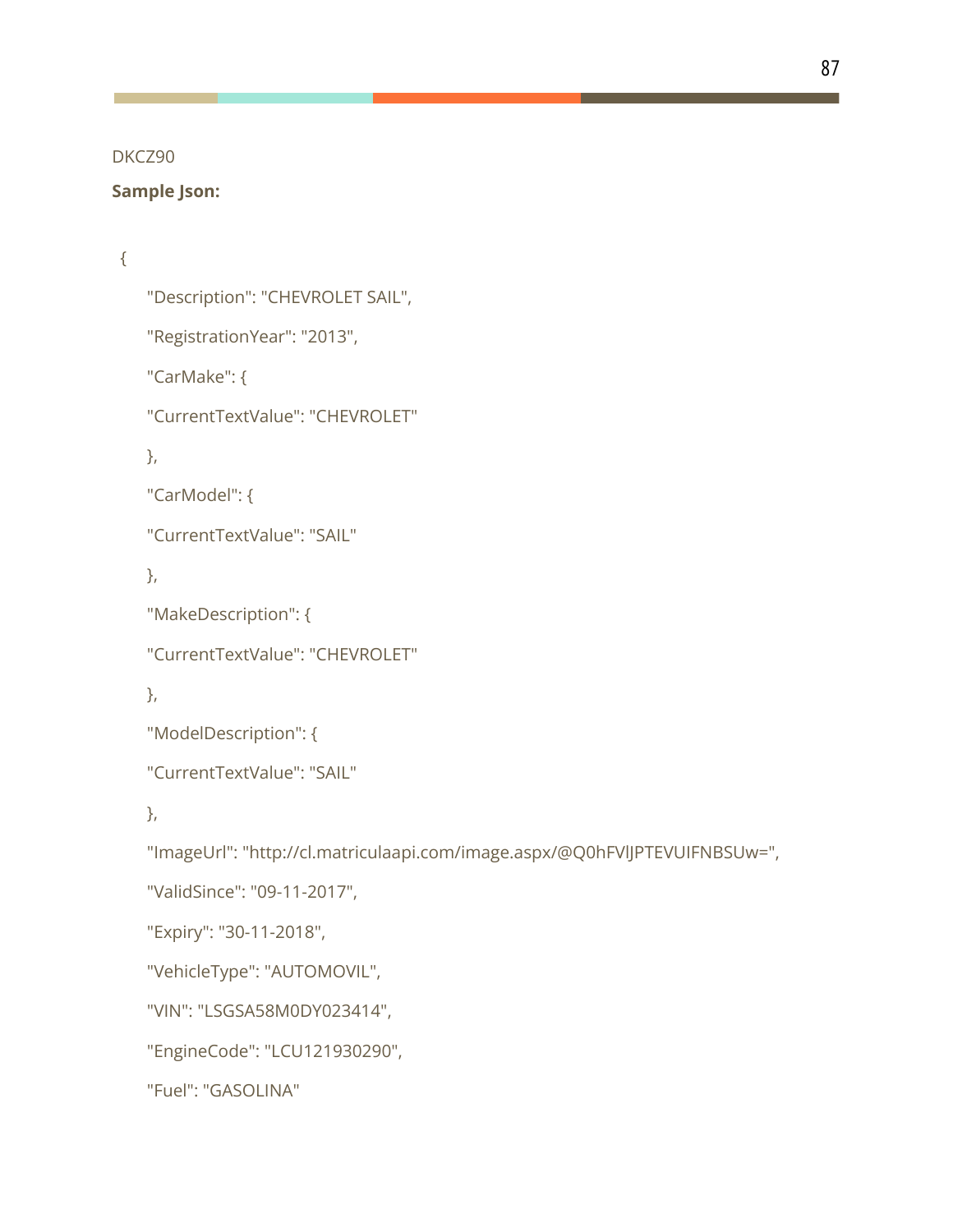### **German support**

}

Unlike other countries listed above, the German API accepts KBA numbers instead of number plates. A KBA number ("Kraftfahrt-Bundesamt") is a unique number which is registered with the Federal Motor Transport Authority. The KBA number can be found on the vehicle registration in boxes 2 and 3 or in the registration certificate Part 1 under 2.1. and 2.2.

The data can be purchase in bulk from here <https://payhip.com/b/PqsL> for import into your own database.

This API is accessed via the *[/CheckGermany](http://www.kbaapi.de/api/reg.asmx?op=CheckGermany)* endpoint, where KBANumber is in the format HSN/TSN (Herstellerschlüsselnummer / Typschlüsselnummer), it returns the following data:

- Make & Model
- Engine Size in KW and HorsePower (PS)
- Engine Capacity
- Fuel type
- Representative image

### **Sample KBA Number:**

```
4000/305
```

```
Sample Json:
{
 "Description": "ALFA GIULIETTA Spider 1.3 [196101 - 196212] (59kW 80hp Otto AR 00508)",
 "CarMake": {
  "CurrentTextValue": "alfa romeo"
 },
 "CarModel": {
  "CurrentTextValue": "GIULIETTA SPIDER"
 },
 "MakeDescription": {
  "CurrentTextValue": "alfa romeo"
 },
 "ModelDescription": {
  "CurrentTextValue": "GIULIETTA SPIDER"
 },
 "PowerKW": 59,
```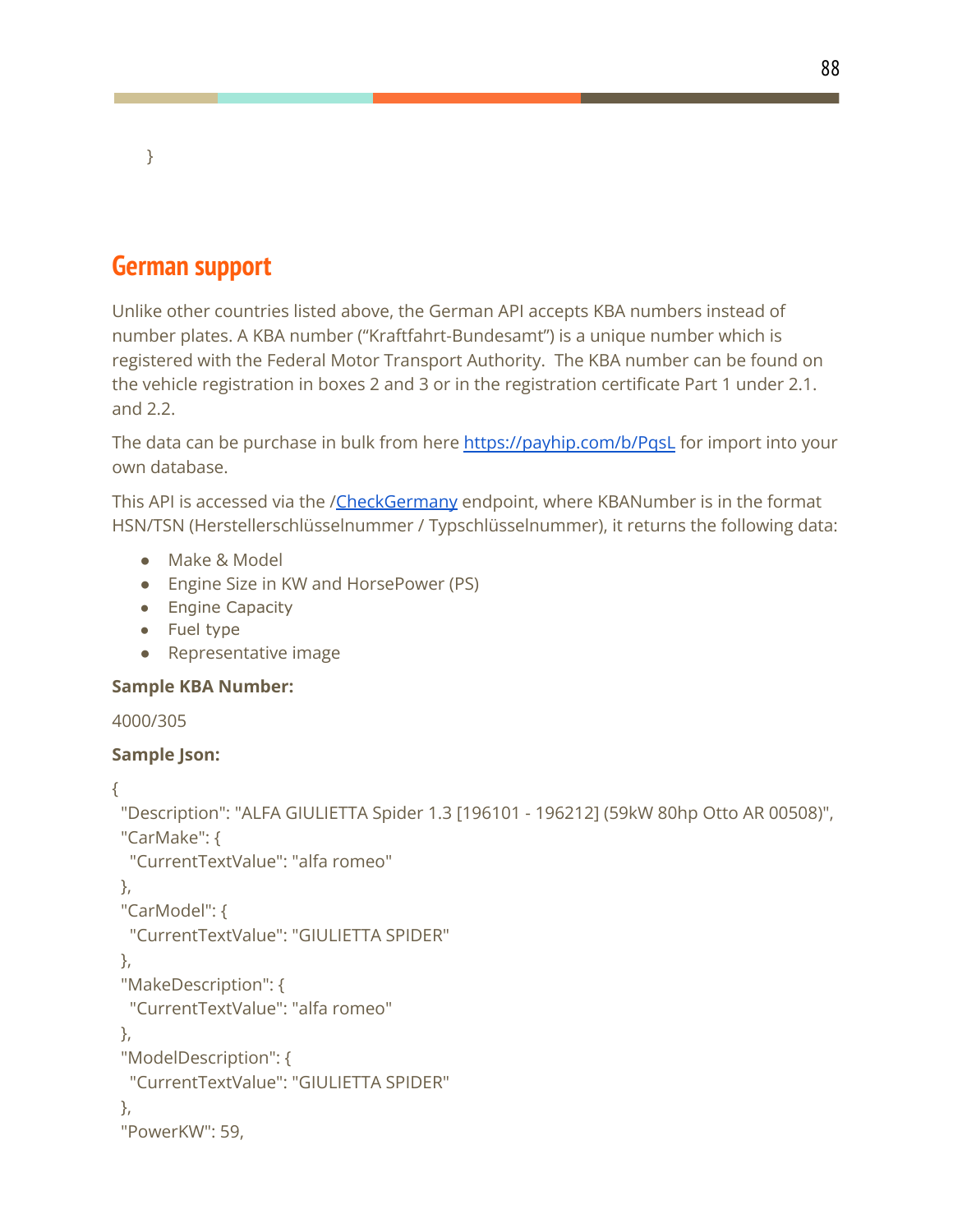```
"PowerHP": 80,
 "EngineSize": 1281,
 "Fuel": "Benzin",
 "ImageUrl":
"http://www.kbaapi.de/image.aspx/@YWxmYSByb21lbyBHSVVMSUVUVEEgU1BJREVS"
}
```
### **Singapore support**

Car registration plates in Singapore use the /[CheckSingapore](http://sg.carregistrationapi.com/api/reg.asmx?op=CheckSingapore) endpoint and return the following information:

- Make & Model
- Age
- Representative image

### **Sample Registration Number:**

SJT8954X

#### **Sample Json:**

```
{
```
"Description": "TOYOTA LEXUS IS250 AUTO STD FL",

```
"RegistrationYear": "2009",
```
"CarMake": {

"CurrentTextValue": "TOYOTA"

},

```
"CarModel": {
```
"CurrentTextValue": "LEXUS IS250 AUTO STD FL"

},

```
"MakeDescription": {
```

```
"CurrentTextValue": "TOYOTA"
```
},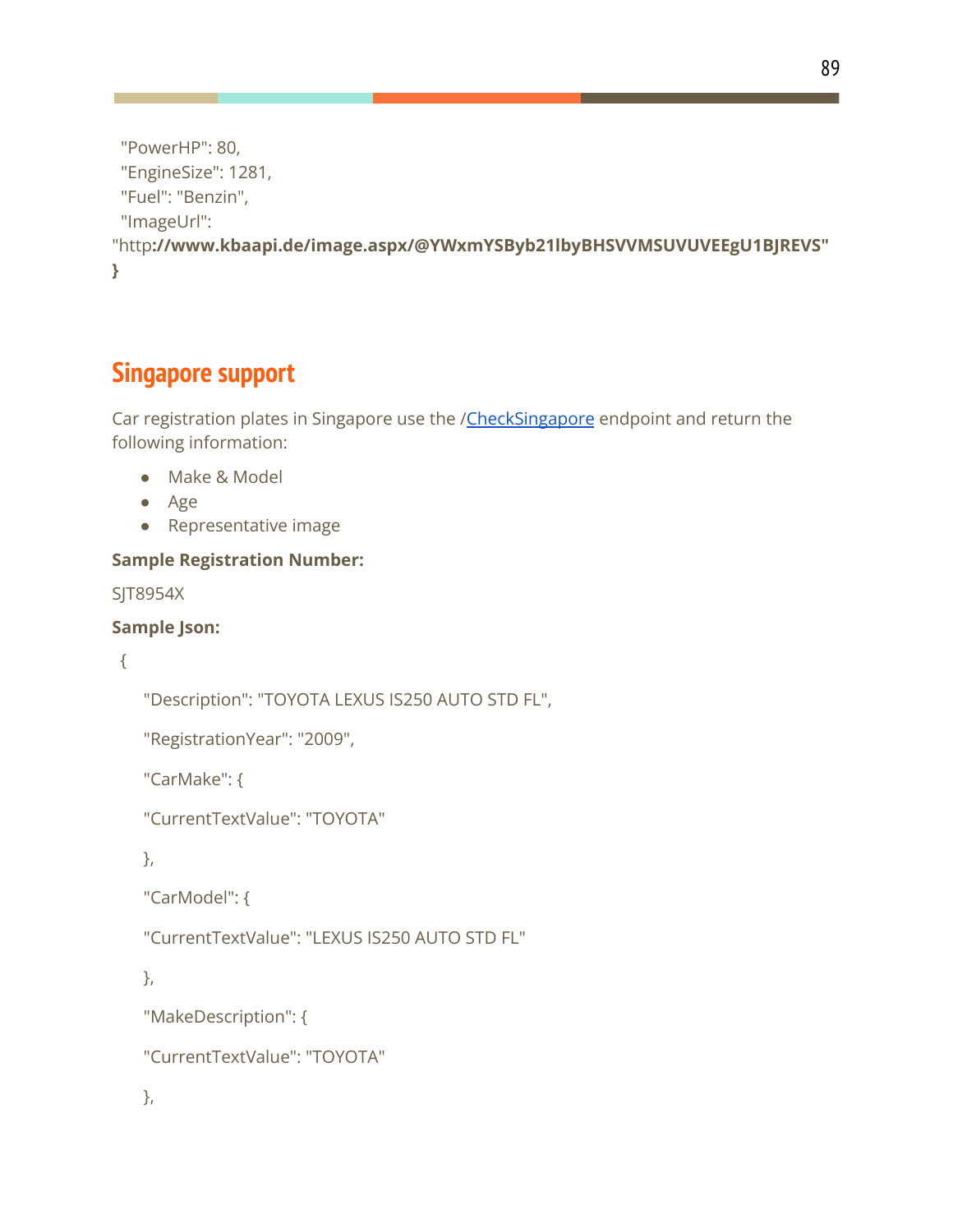```
"ModelDescription": {
```
"CurrentTextValue": "LEXUS IS250 AUTO STD FL"

},

"TaxExpiry": "05 Nov 2018",

"ImageUrl":

"http://sg.carregistrationapi.com/image.aspx/@VE9ZT1RBIExFWFVTIElTMjUwIEFVVE8g U1REIEZM"

}

### **Brazil support**

Car registration plates in Brazil use the /[CheckBrazil](http://www.placaapi.com/api/reg.asmx?op=CheckBrazil) endpoint and return the following information:

- Make & Model
- Age
- Representative image
- Colour
- Fuel
- Location
- VIN number

### **Sample Registration Number:**

KNX9595

### **Sample Json:**

```
{
```
"Description": "GM - CHEVROLET VECTRA GT 2.0 MPFI 8V FLEXPOWER MEC.",

"RegistrationYear": "2011",

"CarMake": {

"CurrentTextValue": "CHEVROLET"

},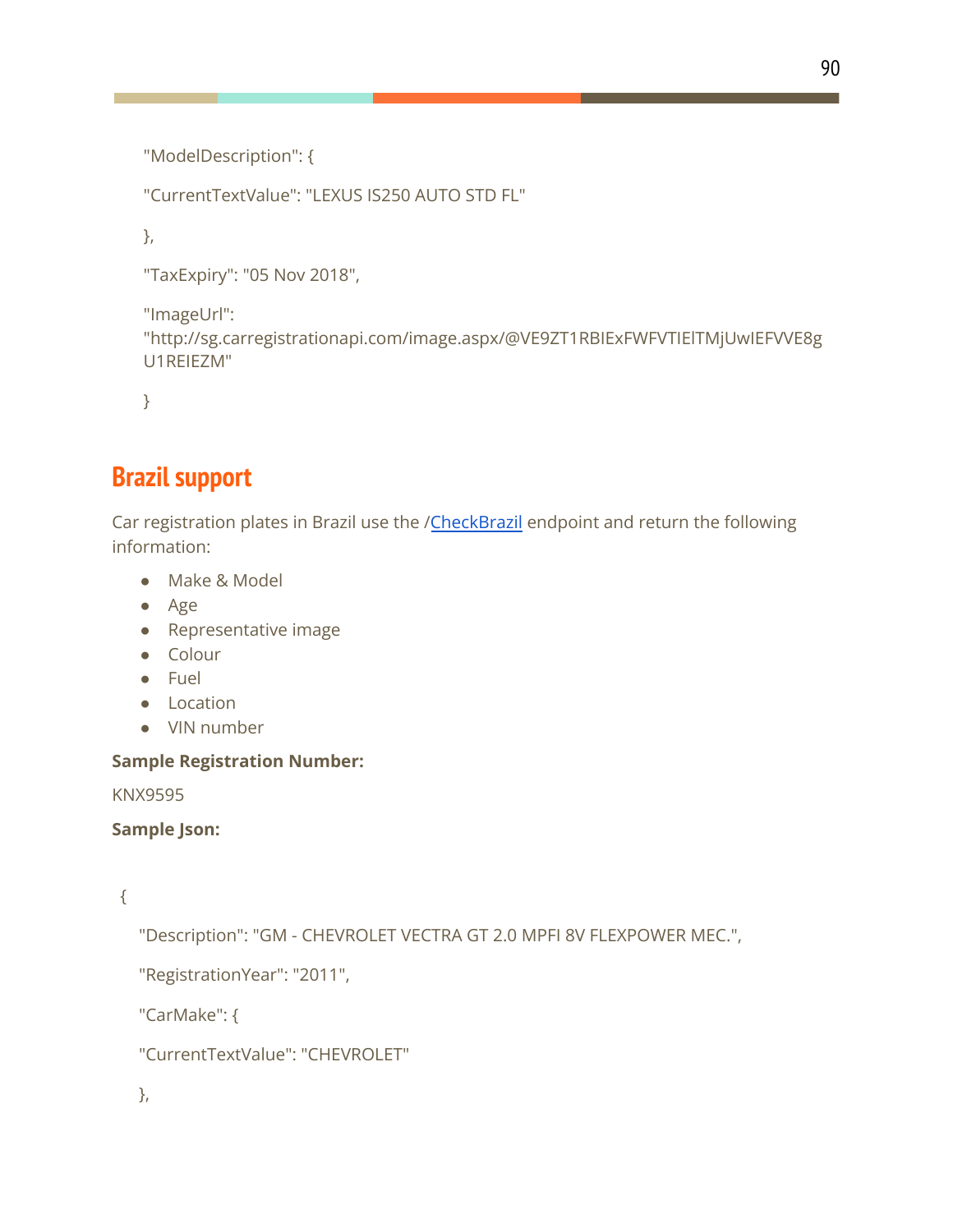"CarModel": {

"CurrentTextValue": "Vectra GT 2.0 MPFI 8V FlexPower Mec."

},

"MakeDescription": {

"CurrentTextValue": "CHEVROLET"

},

"ModelDescription": {

"CurrentTextValue": "Vectra GT 2.0 MPFI 8V FlexPower Mec."

},

"ImageUrl":

"http://www.placaapi.com/image.aspx/@Q0hFVlJPTEVUIFZlY3RyYSBHVCAyLjAgTVBGSSA 4ViBGbGV4UG93ZXIgTWVjLg==",

"Location": "SAO LUIS, MA",

"Vin": "9BGAJ48C0BB209328",

"Fuel": "ALCOOL / GASOLINA",

"Colour": "AZUL",

"Power": "140",

"EngineCC": "2000",

"Type": "PASSAGEIRO",

"Seats": "5",

"Axles": "{}",

"GrossWeight": "180",

"MaxTraction": "230"

}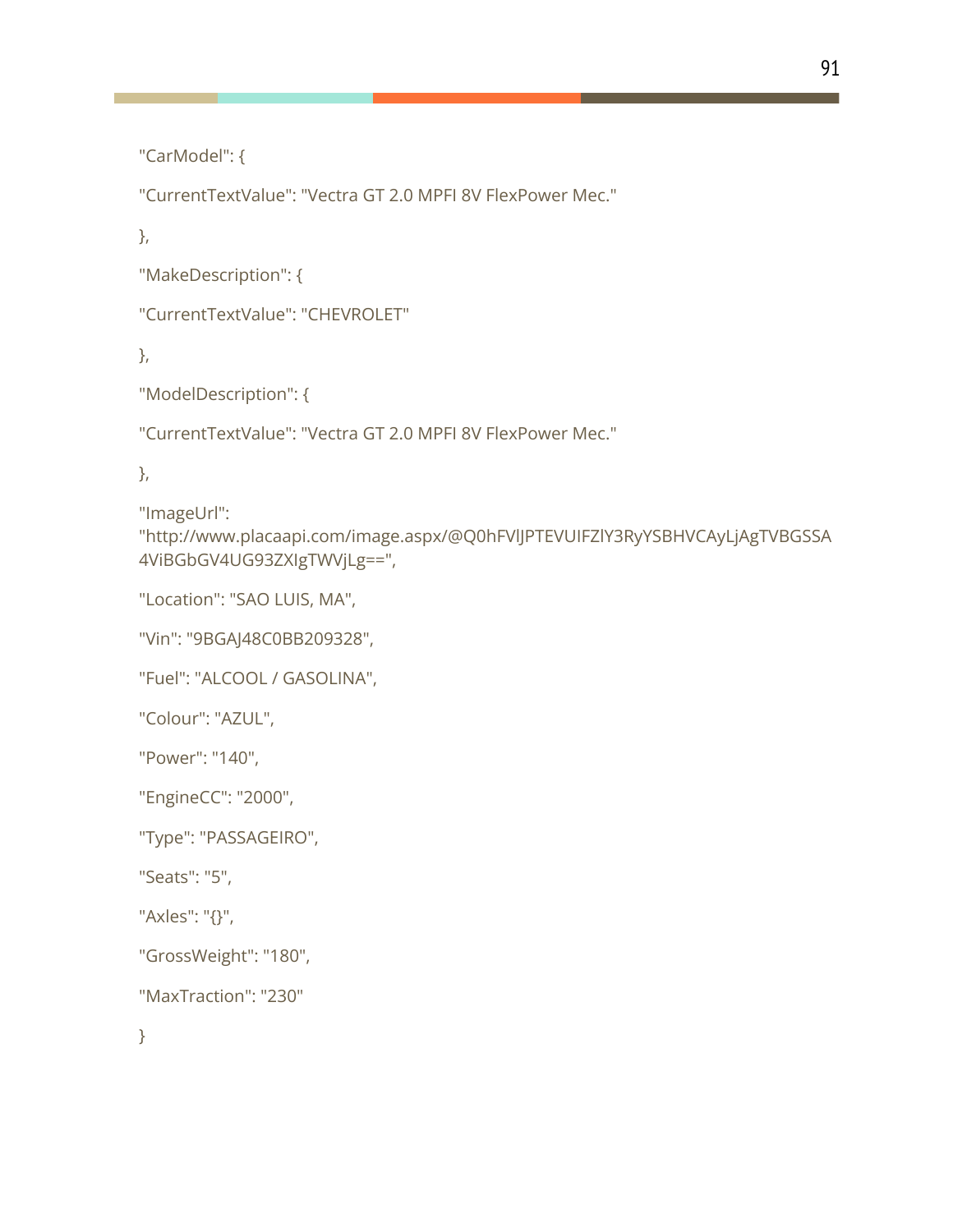### **Mexico support**

Car registration plates in Mexico use the /[CheckMexico](http://mx.placaapi.com/api/reg.asmx?op=CheckMexico) endpoint and return the following information:

- Make & Model
- Age
- Representative image
- Engine
- NCI
- VIN number

### **Sample Registration Number:**

JGS9180

### **Sample Json:**

{

```
"Description": "NISSAN SENTRA",
```
"RegistrationYear": "2007",

"CarMake": {

"CurrentTextValue": "NISSAN"

},

"CarModel": {

"CurrentTextValue": "SENTRA"

},

"MakeDescription": {

"CurrentTextValue": "NISSAN"

},

"ModelDescription": {

"CurrentTextValue": "SENTRA"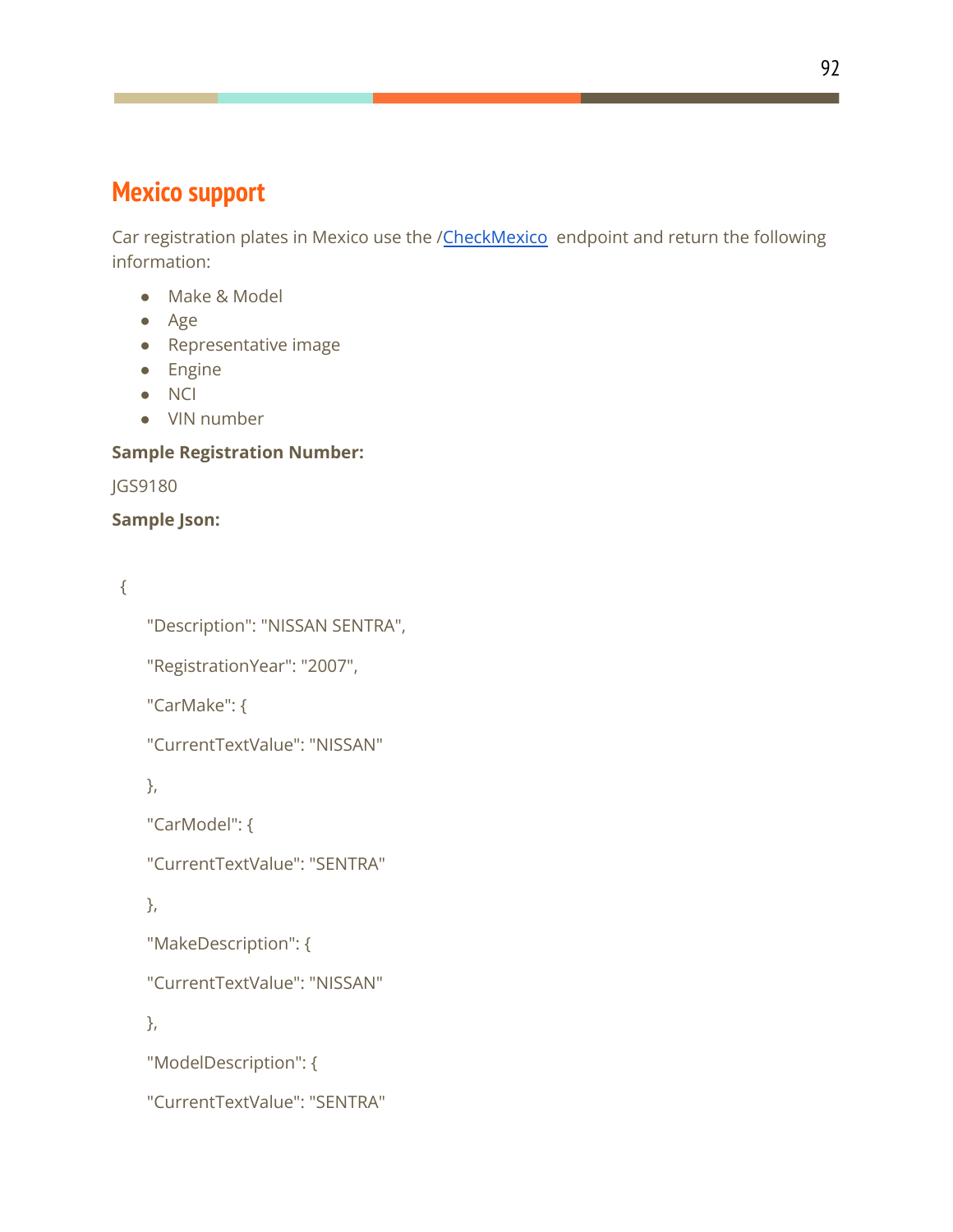},

"Class": "AUTOMOVIL",

"Type": "SEDAN",

"VIN": "3N1AB61D17L630743",

"NCI": "0A3J8GO2",

"Doors": "4",

"Country": "MEXICO",

"Version": "CUSTOM 20 TM",

"EngineSize": "2.0L",

"Cylinders": "L4",

"Axles": "",

"AssemblyPlant": "AGUASCALIENTES, MEXICO",

"Institution": "",

"RegistrationDate": "03/07/2007",

```
"IssueDate": "20/01/2012",
```

```
"LastUpdate": "12/01/2017",
```

```
"CertifiateOfRegistration": "",
```
"Observations": "",

"ImageUrl": "http://mx.placaapi.com/image.aspx/@TklTU0FOIFNFTlRSQQ=="

}

### **Peru support**

Car registration plates in Peru use the [/CheckPeru](http://pe.placaapi.com/api/reg.asmx?op=CheckPeru) endpoint and return the following information:

- Make & Model
- Age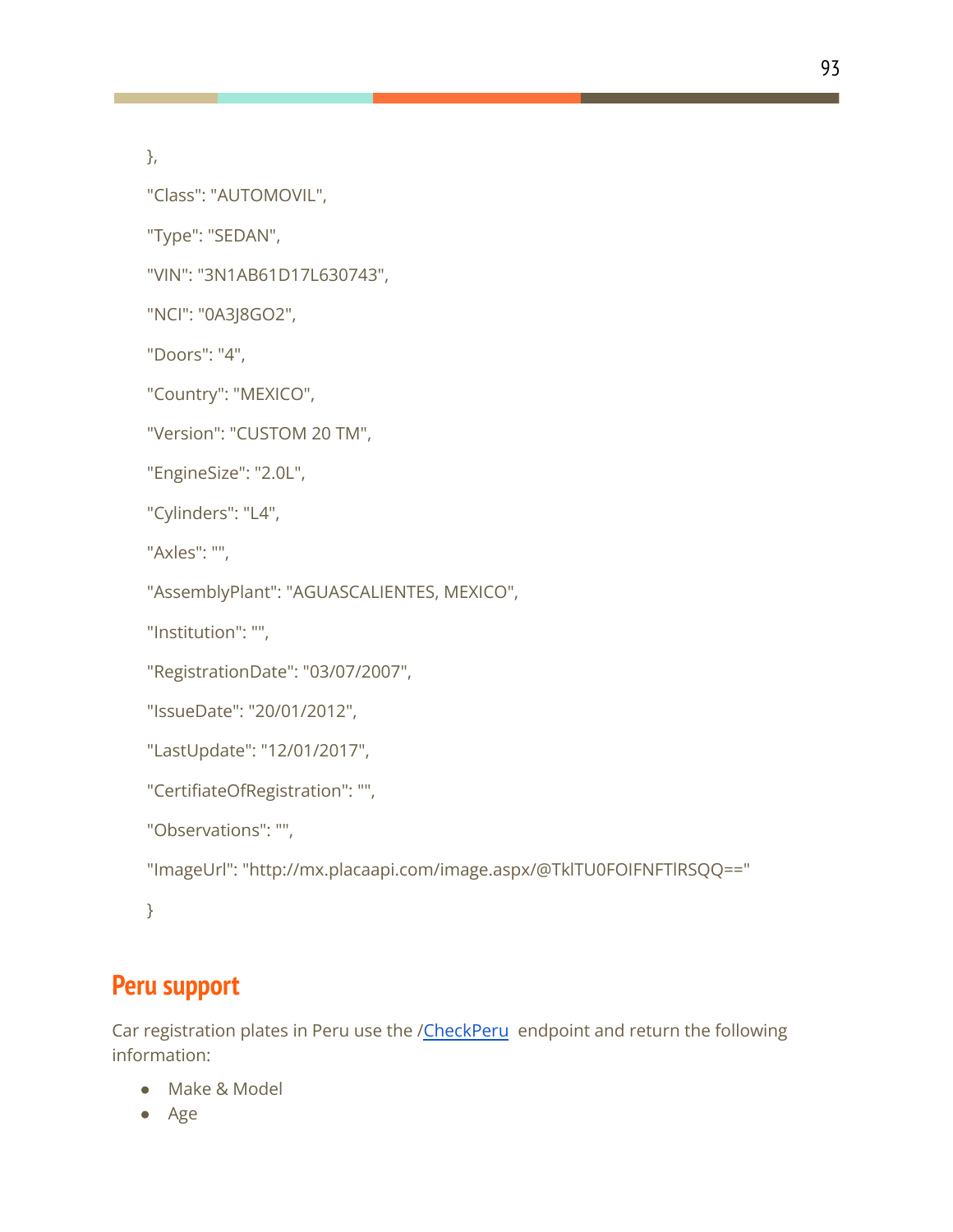- Representative image
- Owner
- VIN number

### **Sample Registration Number:**

#### B6U175

### **Sample Json:**

#### {

```
"Description": "HYUNDAI TUCSON",
```

```
"RegistrationYear": "2012",
```
"CarMake": {

"CurrentTextValue": "HYUNDAI"

### },

"CarModel": {

"CurrentTextValue": "TUCSON"

```
},
```
"MakeDescription": {

"CurrentTextValue": "HYUNDAI"

},

"ModelDescription": {

```
"CurrentTextValue": "TUCSON"
```
},

"DeliveryPoint": "ASOCIACIÓN AUTOMOTRIZ DEL PERÚ - LIMA",

"Date": "10/05/2012 16:18:48",

```
"VIN": "KMHJT81BBCU481538",
```
"Make": "HYUNDAI",

"Model": "TUCSON",

"Owner": "TOKASHIKI TOKASHIKI JENNY / CORNEJO CORRALES CARLOS ALFREDO",

"Use": "Vehiculos Particulares ( Categoria M )",

"ImageUrl": "http://pe.placaapi.com/image.aspx/@SFlVTkRBSSBUVUNTT04="

}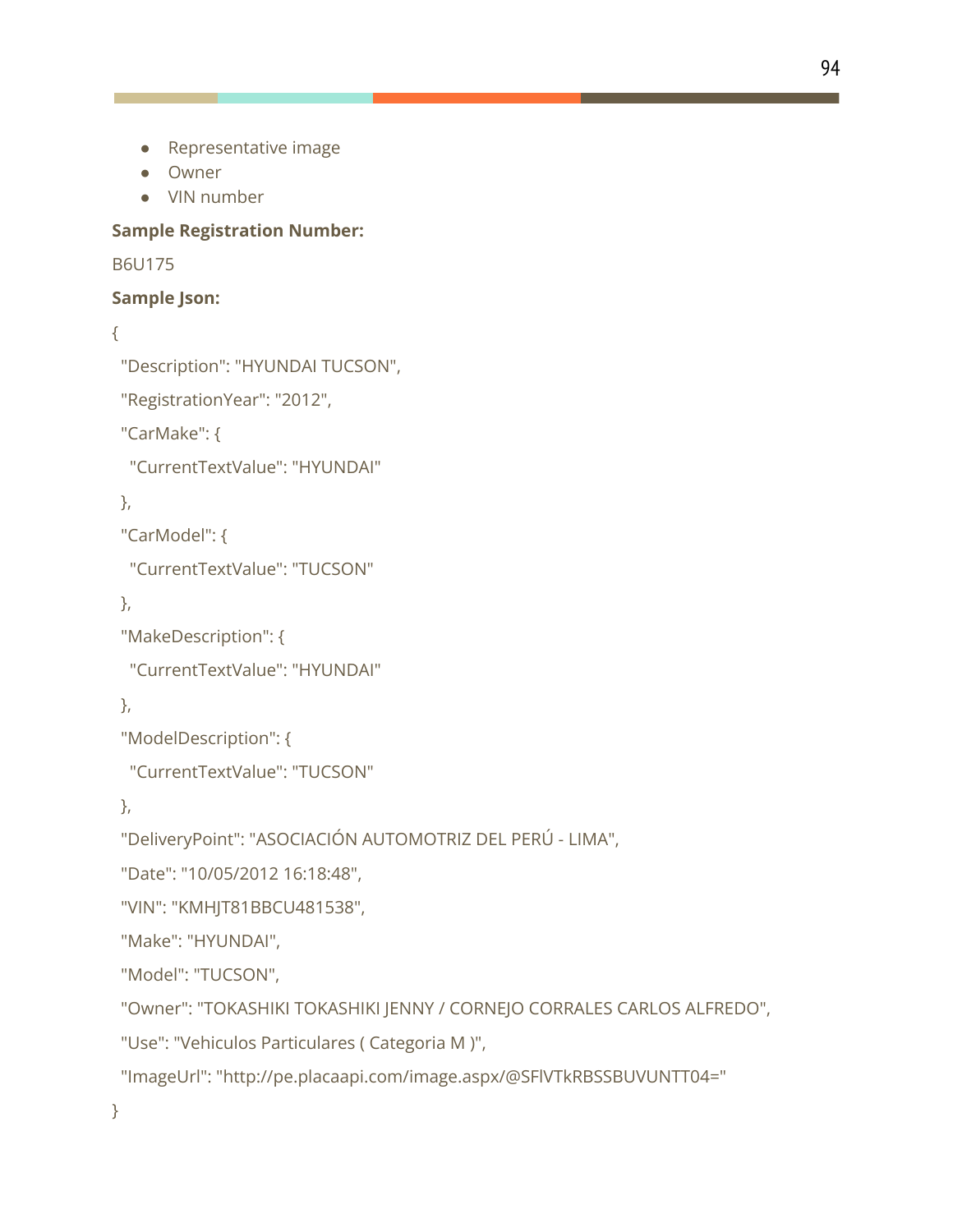### **Bolivia support**

Car registration plates in Bolivia use the /[CheckBolivia](http://bo.placaapi.com/api/reg.asmx?op=CheckBolivia) endpoint and return the following information:

**Latency warning: This API may take over a minute to return.**

- Make & Model
- Age
- Representative image
- Policy Number
- Colour

### **Sample Registration Number:**

3054SXI

### **Sample Json:**

```
{
```

```
"Description": "FORD FIESTA",
```
"RegistrationYear": "2014",

"CarMake": {

"CurrentTextValue": "FORD"

},

"CarModel": {

"CurrentTextValue": "FIESTA"

},

"MakeDescription": {

"CurrentTextValue": "FORD"

```
},
```

```
"ModelDescription": {
```
"CurrentTextValue": "FIESTA"

},

"Policy": "140447810",

```
"Class": "AUTOMOVIL",
```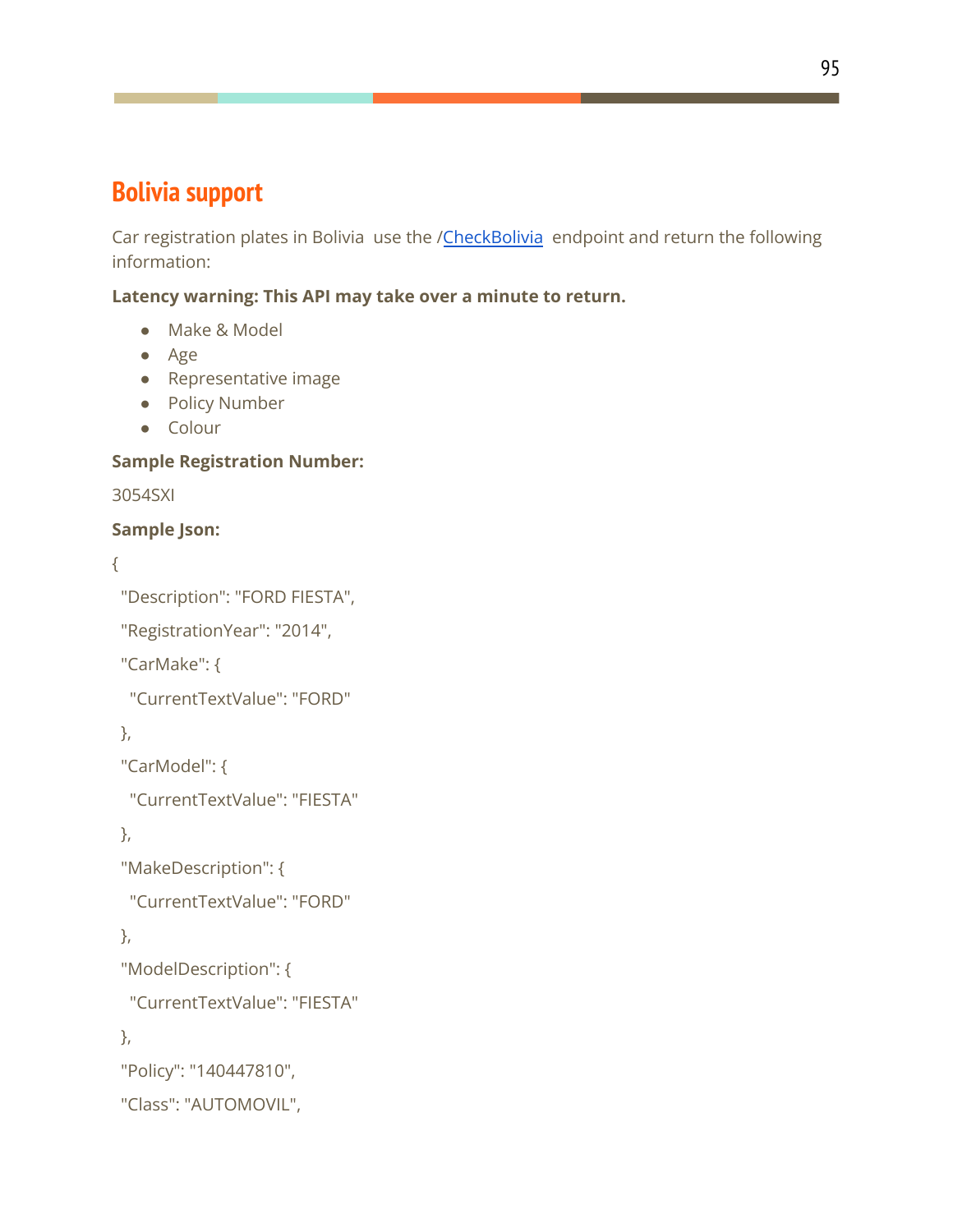```
"Country": "MEXICO",
```
"Service": "PARTICULAR",

"Drive": "4 X 2 (SIMPLE)",

"CC": "1600",

"Colour": "ROJO METALICO",

"Body": "--",

"Load": "0",

"Doors": "5",

"Location": "LA PAZ",

"VehicleType": "REEMPLACADO",

"ImageUrl": "http://bo.placaapi.com/image.aspx/@Rk9SRCBGSUVTVEE="

}

### **Ecuador support**

Car registration plates in Ecuador use the [/CheckEcuador](http://ec.placaapi.com/api/reg.asmx?op=CheckEcuador) endpoint and return the following information:

- Make & Model
- Age
- Representative image
- VIN number

### **Sample Registration Number:**

PBU2742

**Sample Json:**

{

"Description": "BMW X3 3.0SI",

"CarMake": {

"CurrentTextValue": "BMW"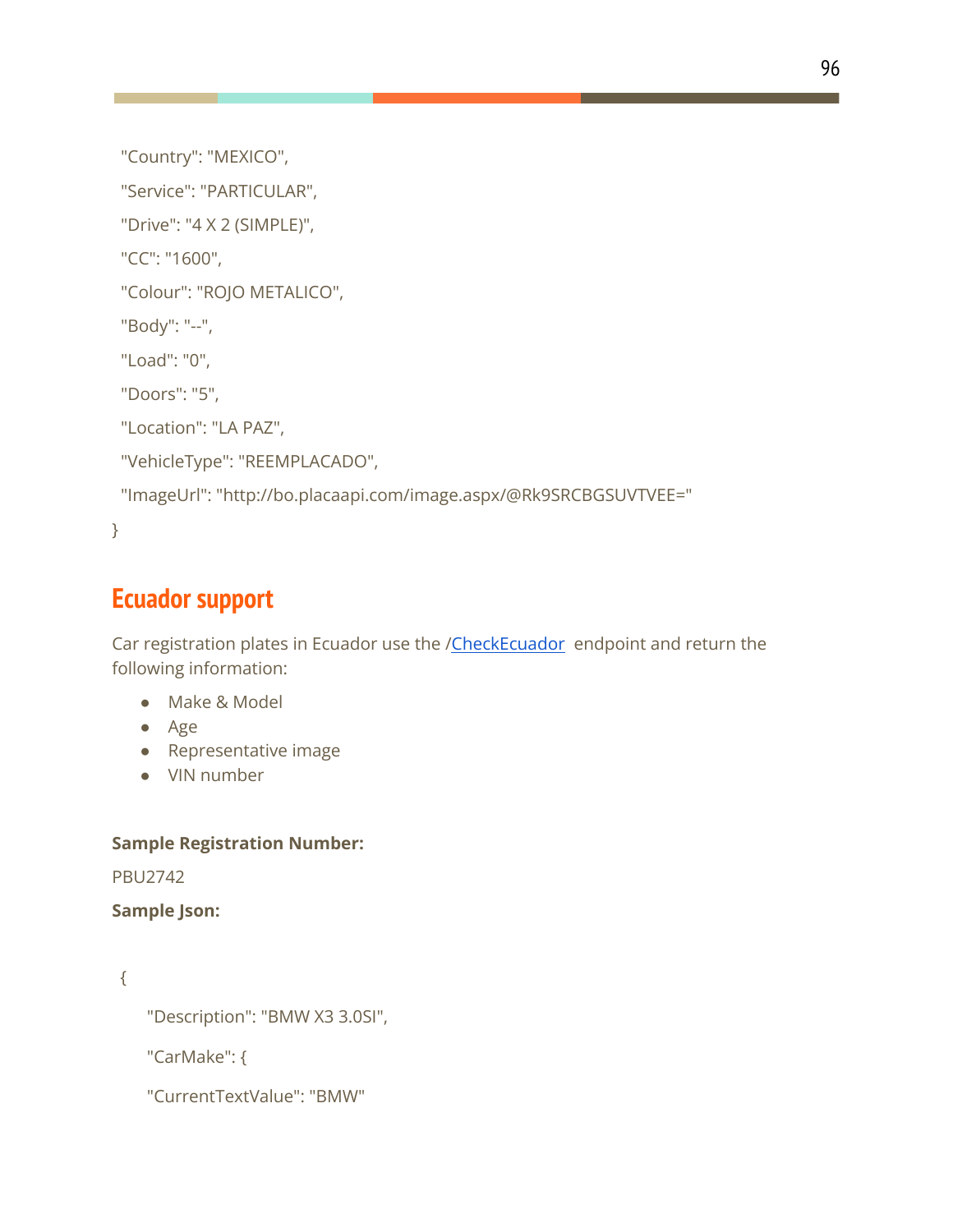```
},
"CarModel": {
"CurrentTextValue": "X3 3.0SI"
},
"MakeDescription": {
"CurrentTextValue": "BMW"
},
"ModelDescription": {
"CurrentTextValue": "X3 3.0SI"
},
"Year": "2008",
"Type": "LIVIANO",
"Subtype": "AUTOMOVIL 4 TIEMPOS",
"VehicleIdentificationNumber": "WBXPC93488WJ05373",
"ImageUrl": "http://ec.placaapi.com/image.aspx/@Qk1XIFgzIDMuMFNJ"
}
```
### **Colombia support**

Car registration plates in Colombia use the /[CheckColombia](http://co.placaapi.com/api/reg.asmx?op=CheckColombia) endpoint and return the following information:

- Make & Model
- Age

### **Sample Registration Number:**

HBK482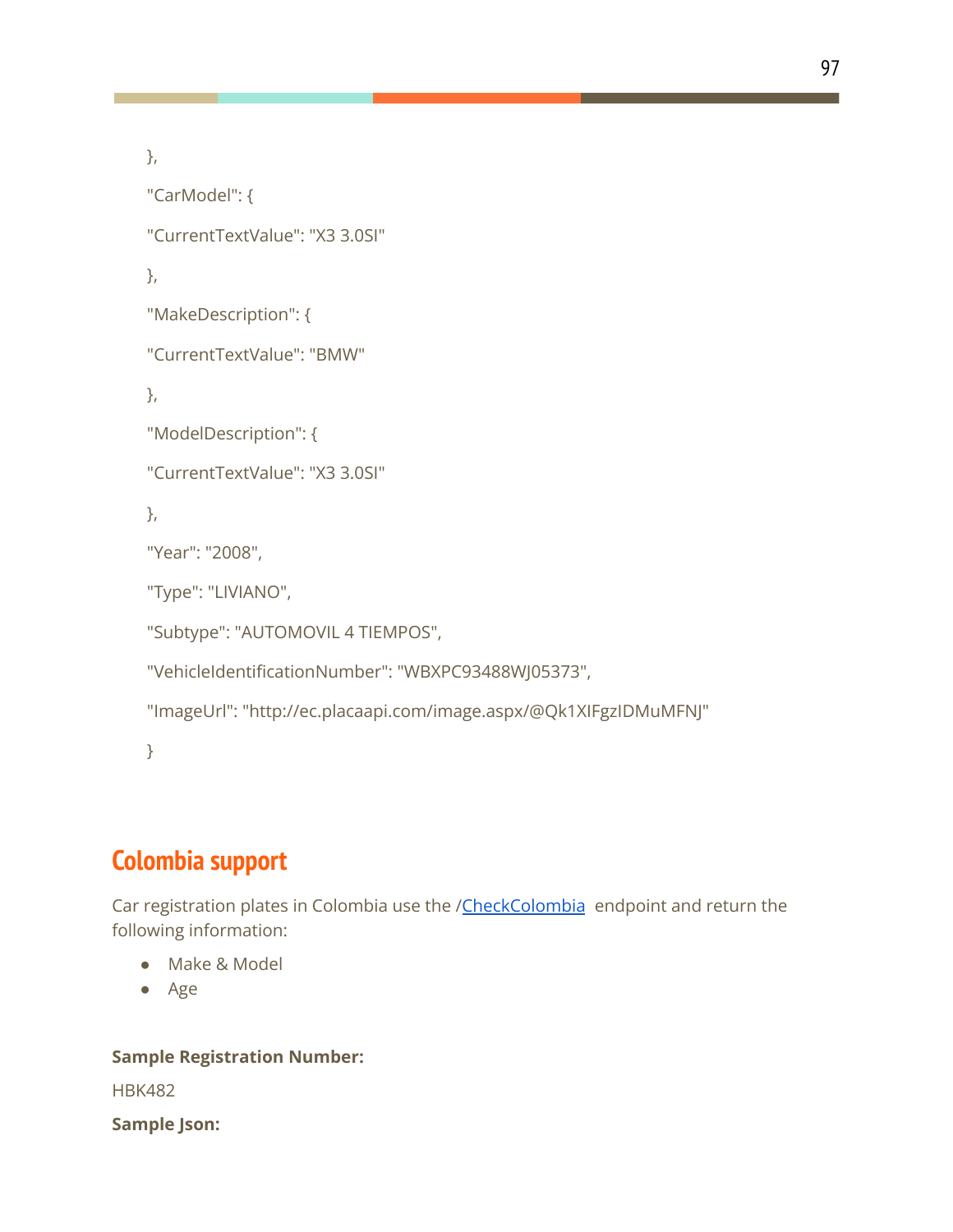{

"Description": "CHEVROLET TRAILBLAZER [2] [FL] LTZ TP 2800CC 4X4 TD",

"CarMake": "CHEVROLET",

"CarModel": "TRAILBLAZER [2] [FL] LTZ TP 2800CC 4X4 TD",

"EngineSize": "2800",

"NumberOfDoors": "",

"FuelType": "",

"Vin": "",

"VehicleType": "CAMPERO",

"MotorCode": "01608058",

"RegistrationYear": "2018",

"ImageUrl":

"http://co.placaapi.com/image.aspx/@Q0hFVlJPTEVUIFRSQUlMQkxBWkVSIFsyXSBbRkxd",

"Insurance": null

}

### **Cyprus support**

Car registration plates in Cyprus use the /[CheckCyprus](http://www.api.com.cy/api/reg.asmx?op=CheckCyprus) endpoint and return the following information:

- Make / Model
- Engine Size
- Age
- Representative image

### **Sample Registration Number:**

KXJ391

```
{
```

```
"Description": "TOYOTA Corolla",
```

```
"CarMake": {
```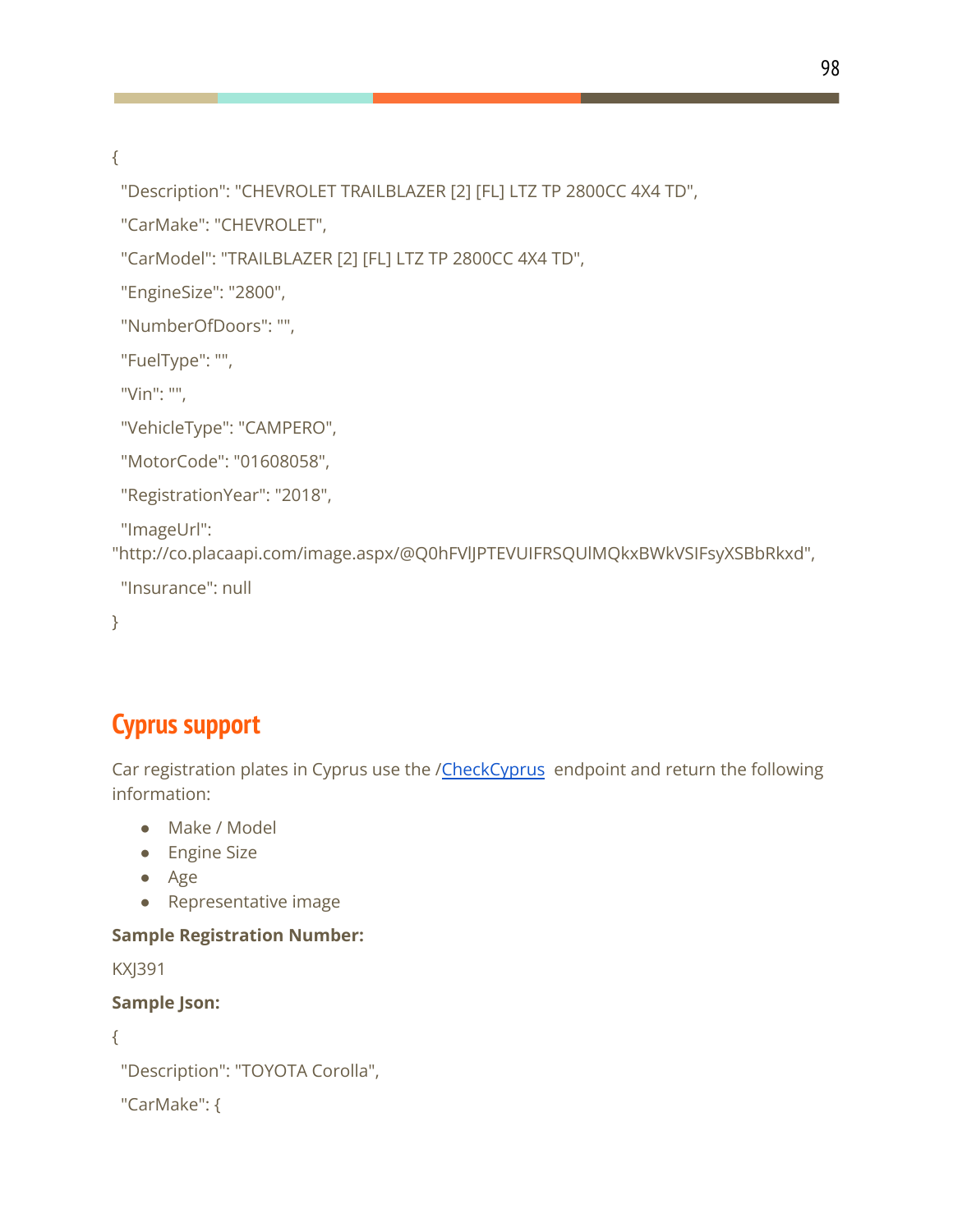```
"CurrentTextValue": "TOYOTA"
 },
 "CarModel": {
  "CurrentTextValue": "Corolla"
 },
 "MakeDescription": {
  "CurrentTextValue": "TOYOTA"
 },
 "ModelDescription": {
  "CurrentTextValue": "Corolla"
 },
 "EngineSize": {
  "CurrentTextValue": "1364"
},
 "Power": 0,
 "RegistrationDate": "01/01/2005",
 "ManufactureDate": "01/01/2005",
 "Convertible": "",
 "BodyStyle": "HATCH BACK",
 "DriverSide": "RHS",
 "Usage": "Commercial",
 "ImageUrl": "http://www.api.com.cy/image.aspx/@VE9ZT1RBIENvcm9sbGE="
}
```
### **Ukraine support**

### **Offline data available**

Car registration plates in Ukraine use the **[/CheckUkraine](http://api.dn.ua/api/reg.asmx?op=CheckUkraine)** endpoint and return the following information: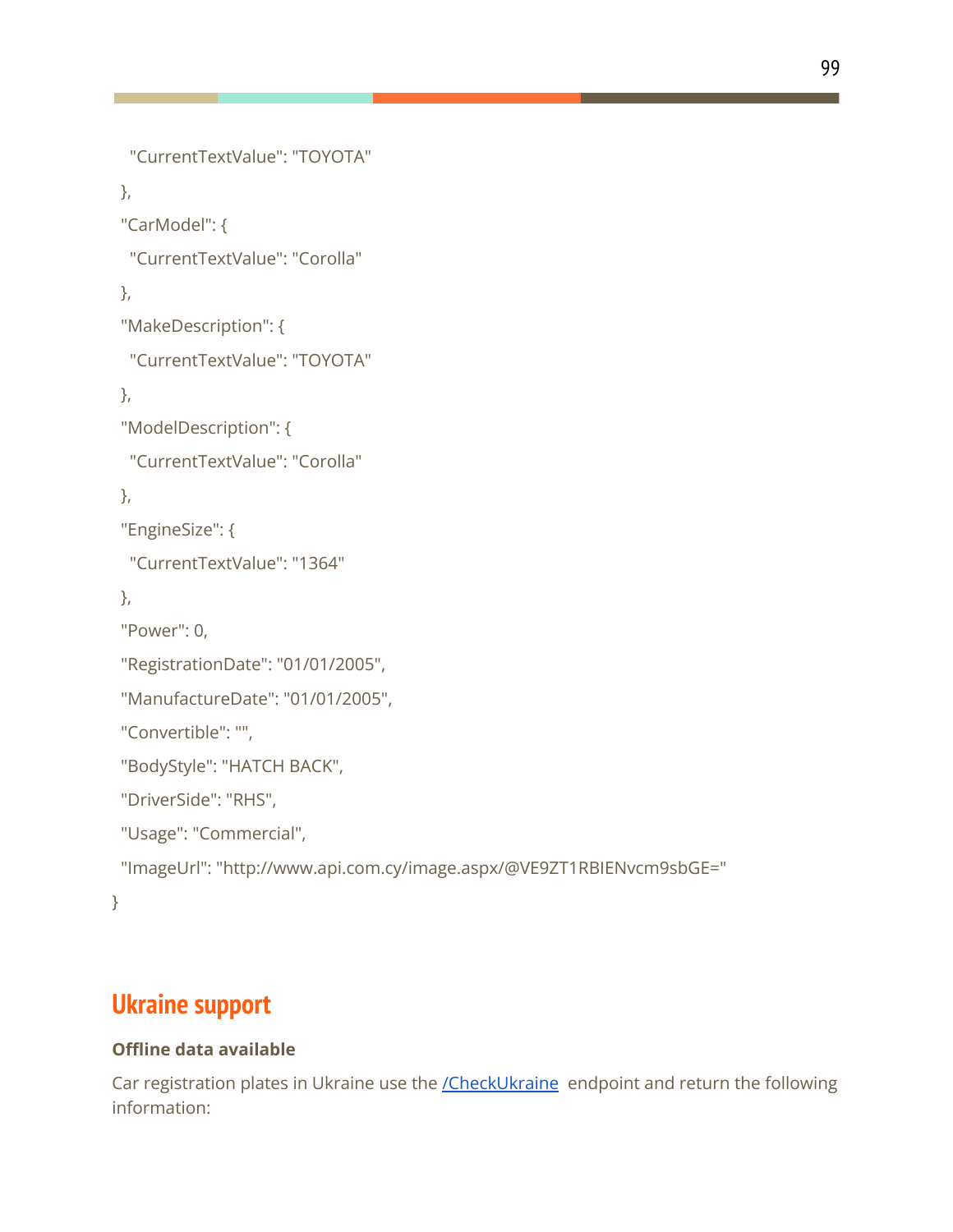- Make / Model
- Engine Size
- Age
- Fuel
- Colour
- Representative image

#### Sample Registration Number:

A A 5 8 1 6 EI

### **Sample J s o n :**

```
{
```

```
"Description": "RENAULT DUSTER",
```
"RegistrationYear": 2019,

"CarMake": {

"CurrentTextValue": "RENAULT"

} ,

"CarModel": {

```
"CurrentTextValue": "DUSTER"
```
} ,

```
"EngineSize": {
```
"CurrentTextValue": "1461"

} ,

" F u elT y p e ": {

```
"CurrentTextValue": "ДИЗЕЛЬНОЕ"
```
} ,

```
"MakeDescription": {
```
"CurrentTextValue": "RENAULT"

} ,

```
"
M
o
d
elD
e
s
c
rip
tio
n
": {
```

```
"CurrentTextValue": "DUSTER"
```
} ,

```
"
B
o
d
y
S
t
yle
": {
```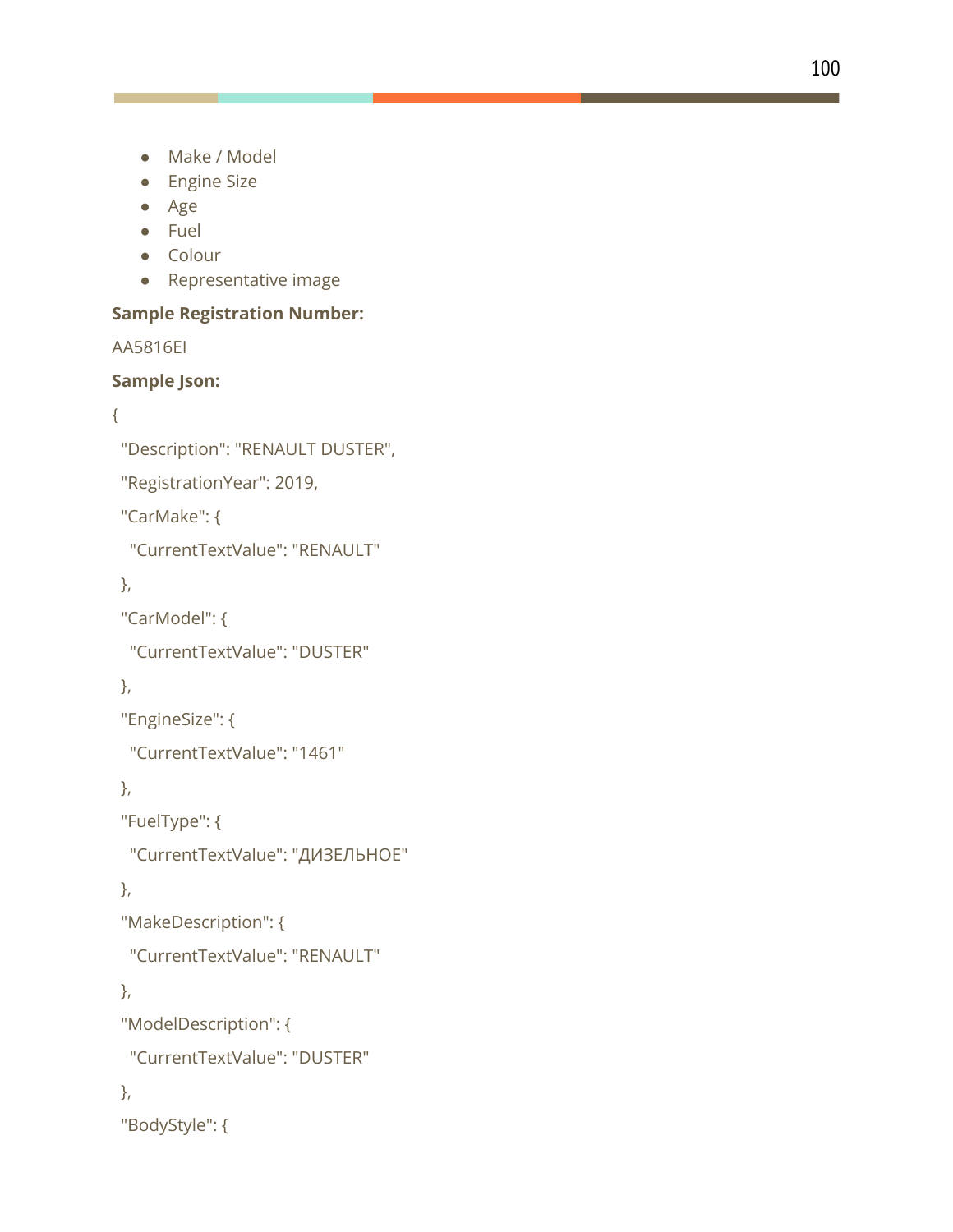```
"CurrentTextValue": "УНИВЕРСАЛ"
},
"Colour": "БІЛИЙ",
"RegistrationDate": "31/07/2019",
"Weight": {
 "Net": "1280",
 "Gross": "1819"
},
"Validity": {
 "Start": "2013-01-01",
 "End": "2019-07-31"
},
```

```
"Address": "М.КИЇВ\nДНІПРОВСЬКИЙ",
```

```
"ImageUrl": "http://api.dn.ua/image.aspx/@UkVOQVVMVCBEVVNURVI="
```
}

### **Iceland support**

Car registration plates in Iceland use the [/CheckIceland](http://www.skraningarnumer.is/api/reg.asmx?op=CheckIceland) endpoint and return the following information:

- Make / Model
- Age
- Colour
- VIN number
- Representative image

### **Sample Registration Number:**

HB355

```
{
```

```
"Description": "CHEVROLET MONZA",
```

```
"RegistrationYear": 1986,
```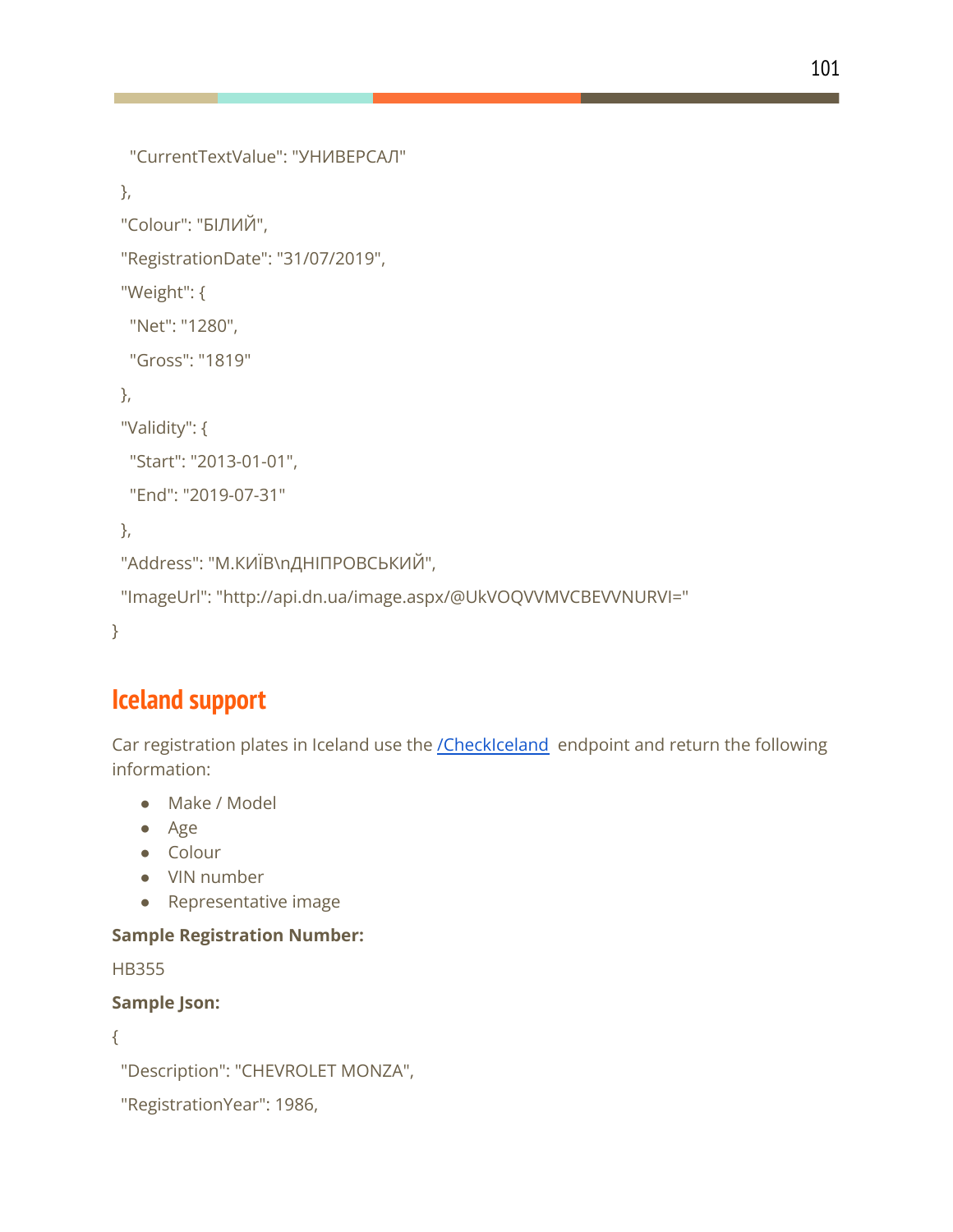```
"CarMake": {
 "CurrentTextValue": "CHEVROLET"
},
"CarModel": {
 "CurrentTextValue": "MONZA"
},
"MakeDescription": {
 "CurrentTextValue": "CHEVROLET"
},
"ModelDescription": {
 "CurrentTextValue": "MONZA"
},
"VehicleIdentificationNumber": "9BG5JK69VGB052234",
"RegistrationDate": "19/06/1986",
"NextInspectionDate": "01/10/1993",
"Weight": {
 "Gross": "1517",
 "Net": "1062"
},
"Colour": "Dökkgrár",
"ImageUrl": "http://www.skraningarnumer.is/image.aspx/@Q0hFVlJPTEVUIE1PTlpB"
```
}

### **Latvia support**

Car registration plates in Latvia use the **[/CheckLatvia](http://www.autoapi.lv/api/reg.asmx?op=CheckLatvia)** endpoint and return the following information:

- Make / Model
- Age
- VIN number
- Fuel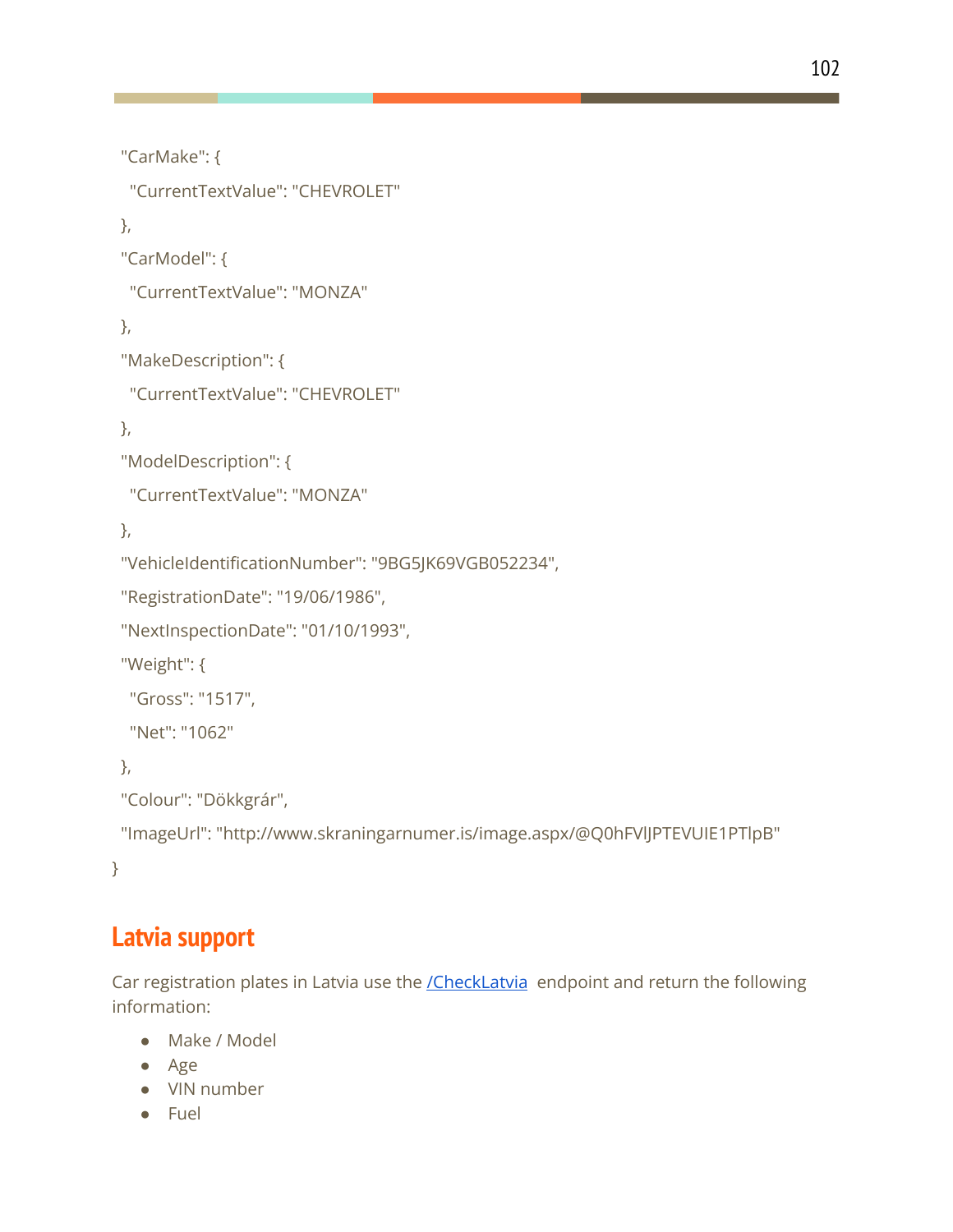- Engine size
- Representative image

#### **Sample Registration Number:**

#### GZ3425

#### **Sample Json:**

{

"Description": "VW BORA",

```
"Variant": "BORA (1J2) (98-13)",
```
"RegistrationYear": 1998,

"CarMake": {

"CurrentTextValue": "VW"

},

"CarModel": {

"CurrentTextValue": "BORA"

```
},
```

```
"MakeDescription": {
```
"CurrentTextValue": "VW"

```
},
```

```
"ModelDescription": {
```

```
"CurrentTextValue": "BORA"
```
},

"VehicleIdentificationNumber": "WVWZZZ1JZXW273563",

```
"EngineSize": 2324,
```
"Power": 110,

```
"FuelType": "Benzīns",
```

```
"ImageUrl": "http://autoapi.lv/image.aspx/@VlcgQk9SQQ=="
```
}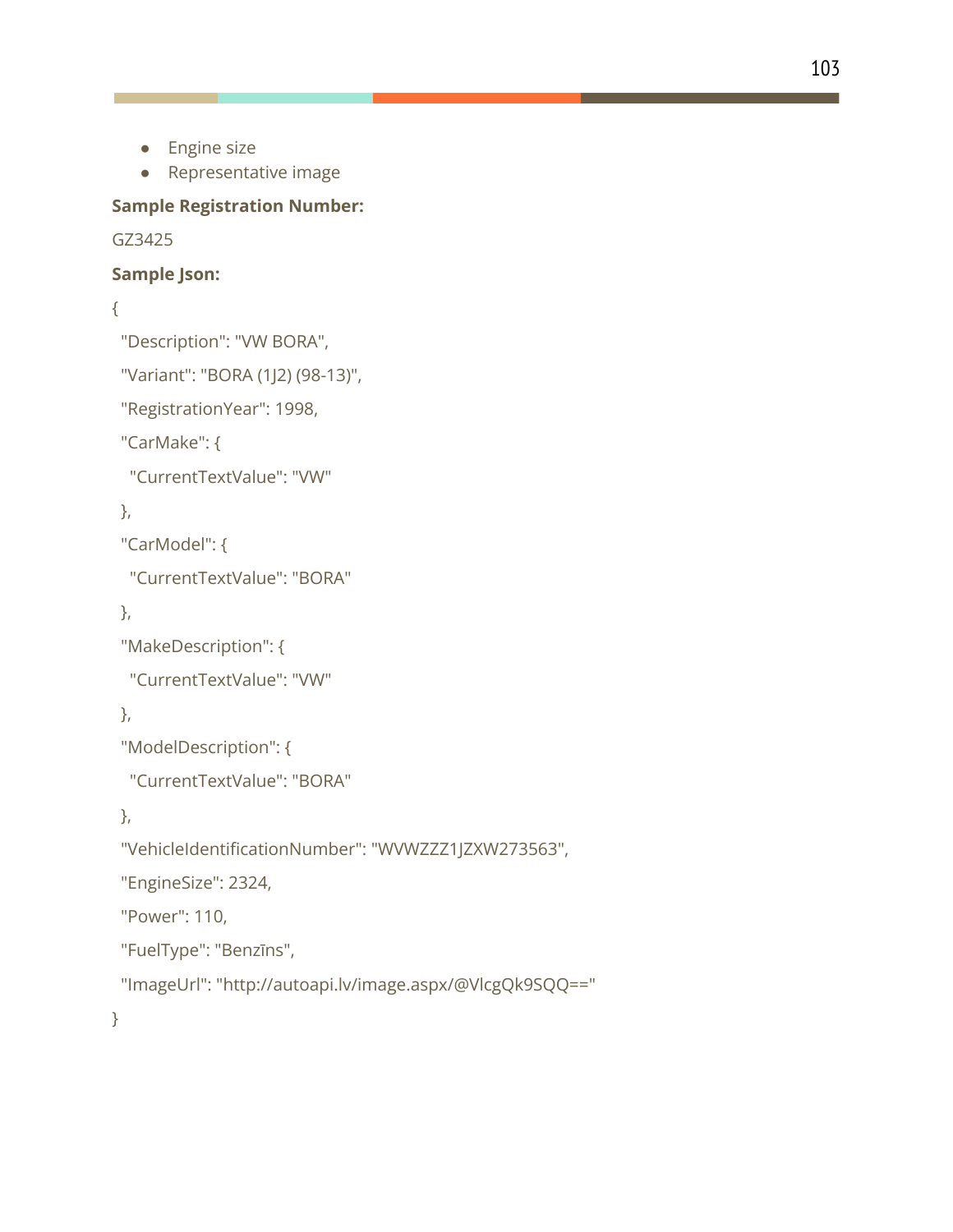### **Israel support**

### **Offline data available**

Car registration plates in Israel use the [/CheckIsrael](http://www.rechevapi.co.il/api/reg.asmx?op=CheckIsrael) endpoint and return the following information:

- Make / Model
- Age
- VIN number
- Fuel
- Engine size
- Representative image

### **Sample Registration Number:**

1011928

### **Sample Json:**

```
{
```
"Description": "Porsche CAYENNE",

"Variant": "PLATINUM",

"RegistrationYear": 2017,

"CarMake": {

"CurrentTextValue": "Porsche"

},

"CarModel": {

"CurrentTextValue": "CAYENNE"

},

```
"MakeDescription": {
```
"CurrentTextValue": "Porsche"

},

```
"ModelDescription": {
```
"CurrentTextValue": "CAYENNE"

},

"VehicleIdentificationNumber": "WP1ZZZ92ZHLA32339",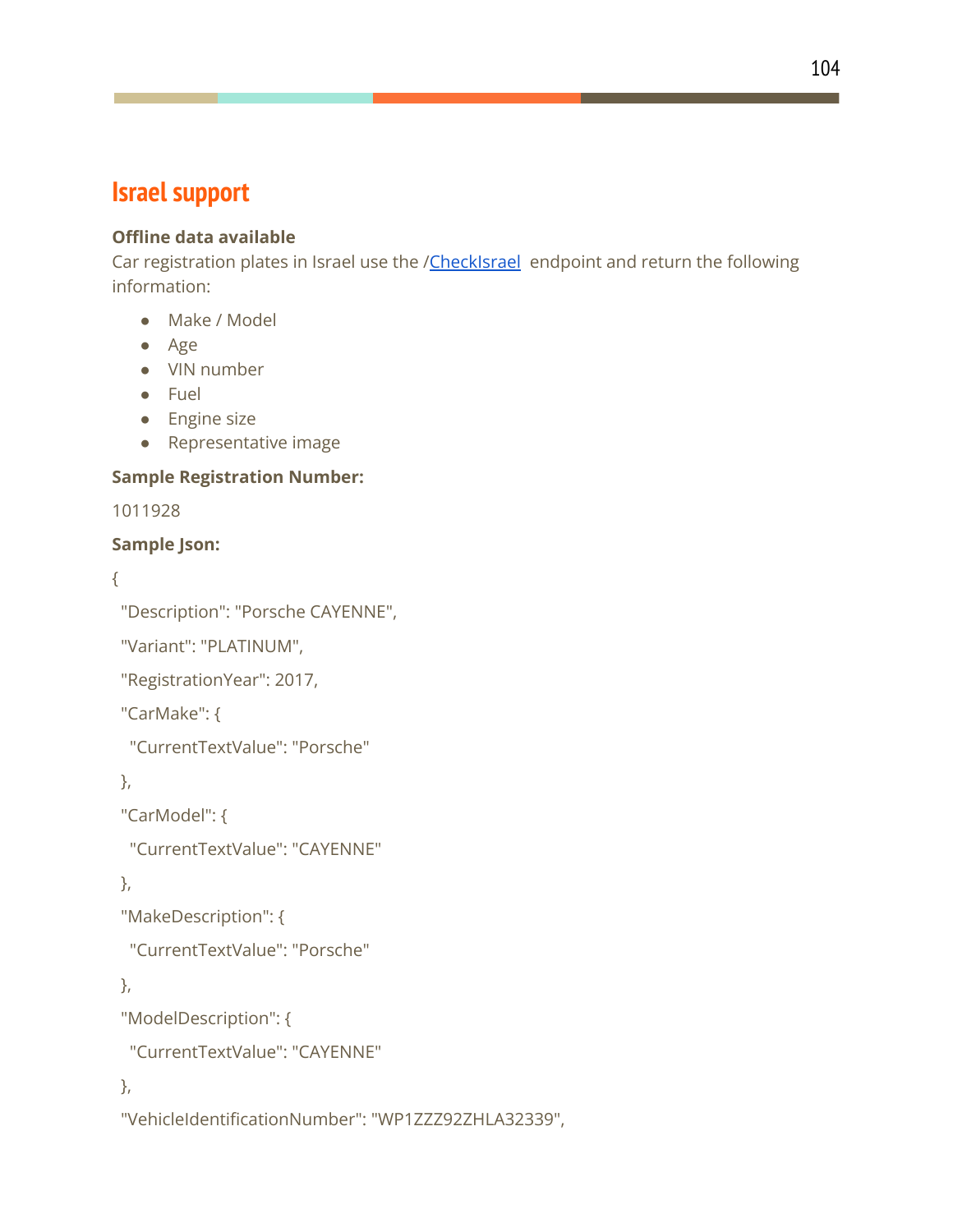"Fuel": "Diesel",

"EngineSize": "2967",

"Co2": "179",

"HorsePower": "262",

"IsAutomatic": "1",

"Doors": "5",

"Seats": "5",

"Weight": "2870",

"EngineCode": "CVVA",

"VehicleUse": "P",

"TestDate": "02/01/2020 00:00:00",

"LicenseDate": "11/01/2021 00:00:00",

,"פורשה גרמניה" :"MakeHebrew"

"VehicleType": "Car",

"ImageUrl": "http://rechevapi.co.il/image.aspx/@UG9yc2NoZSBDQVlFTk5F"

}

### **Malaysia support**

Car registration plates in Malaysia use the /[CheckMalaysia](http://www.vehicleapi.com.my/api/reg.asmx?op=CheckMalaysia) endpoint and return the following information:

- Make / Model
- Age
- VIN number
- Engine size
- Representative image

#### **Sample Registration Number:**

WXX7385

**Sample Json:**

{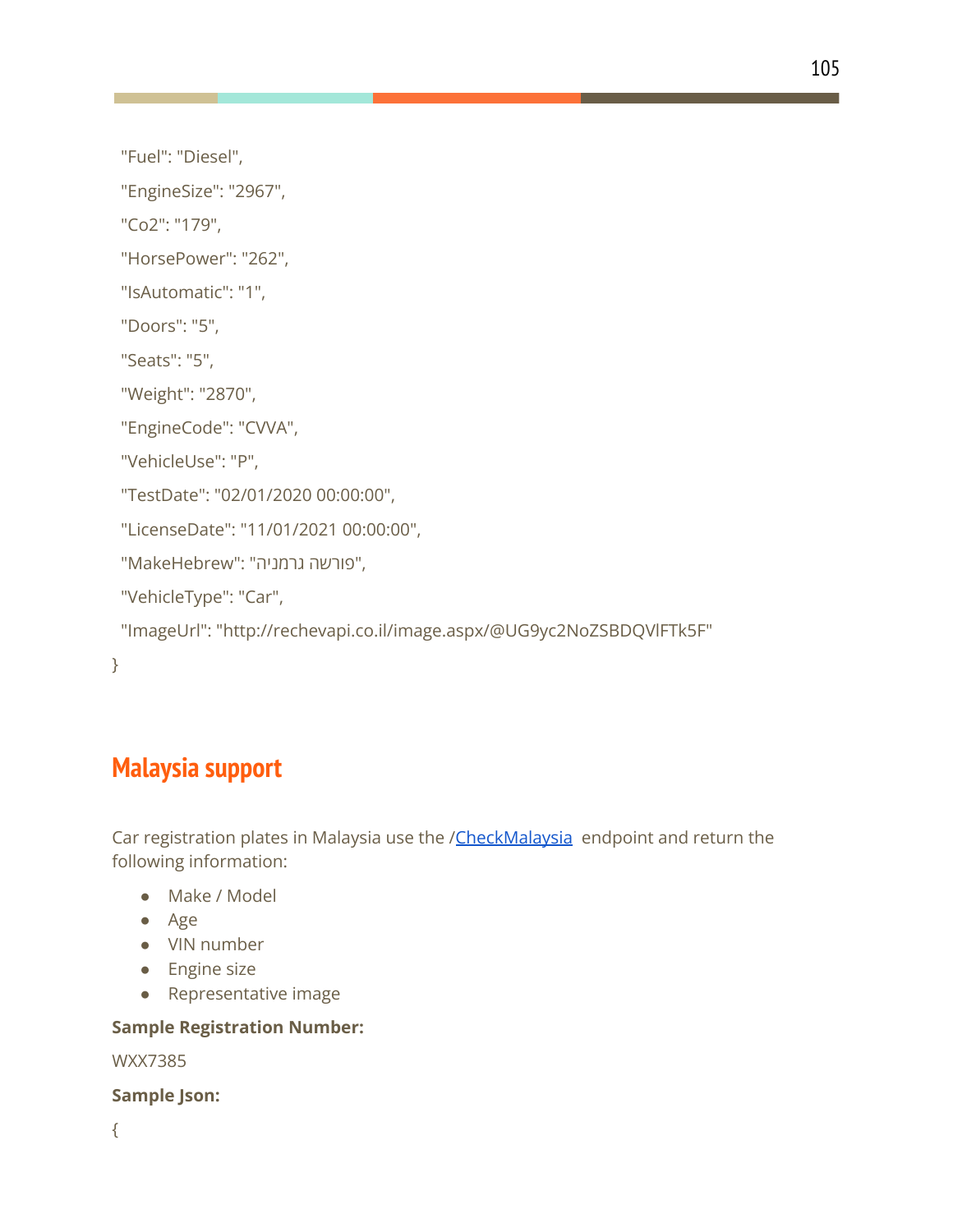```
"Description": "PERODUA VIVA ELITE EXCLUSIVE EJ VE 4 SP AUTOMATIC",
```

```
"RegistrationYear": "2013",
```
"CarMake": {

```
"CurrentTextValue": "PERODUA"
```

```
},
```
"CarModel": {

"CurrentTextValue": "VIVA"

},

"MakeDescription": {

"CurrentTextValue": "PERODUA"

},

"ModelDescription": {

"CurrentTextValue": "VIVA"

},

"Seats": "5",

"Body": "HATCHBACK",

"Fuel": "",

"Transmission": "",

```
"VIN": "PM2L251S002204297",
```
"NVIC": "HQS13A",

"EngineNumber": "L58B67A",

"EngineSize": "989",

"Drive": "",

"Insurance": {

"Insurer": "RHB INSURANCE BERHAD",

"CoverType": "Comprehensive",

"PolicyStatus": "Active",

"PolicyNumber": "D20MPCP3155505KT"

},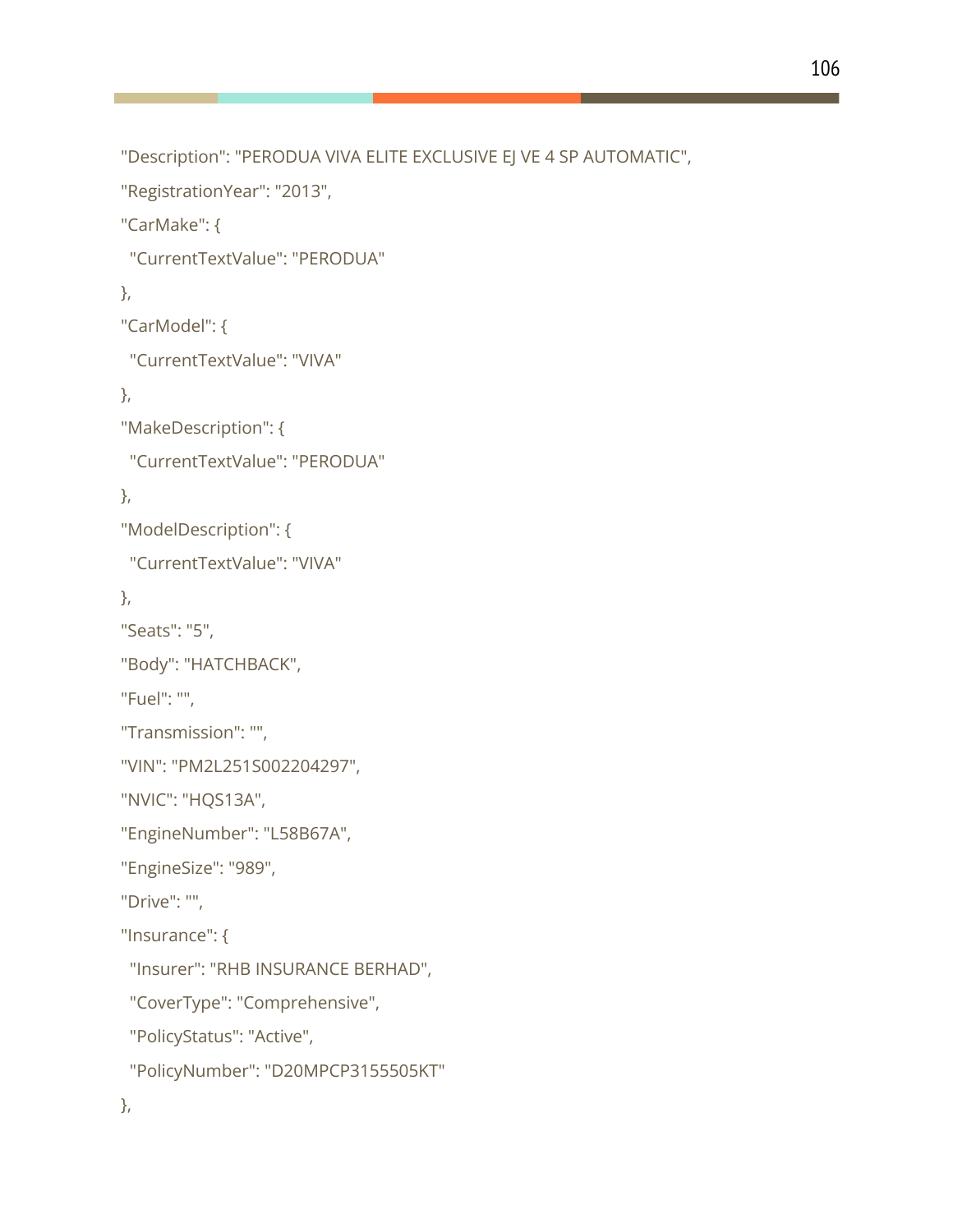"ImageUrl": "http://www.vehicleapi.com.my/image.aspx/@UEVST0RVQSBWSVZB" }

### **Greece support**

Car registration plates in Greece use the [/CheckGreece](http://www.xn--mxaaisbftw.gr/api/reg.asmx?op=CheckGreece) endpoint and return the following information:

- Make / Model
- Age
- Doors
- Engine size
- Representative image

### **Sample Registration Number:**

POT1309

### **Sample Json:**

### {

```
"Description": "KIA Picanto",
```
"CarMake": {

```
"CurrentTextValue": "KIA"
```
},

"CarModel": {

"CurrentTextValue": "Picanto"

},

"MakeDescription": {

"CurrentTextValue": "KIA"

},

```
"ModelDescription": {
```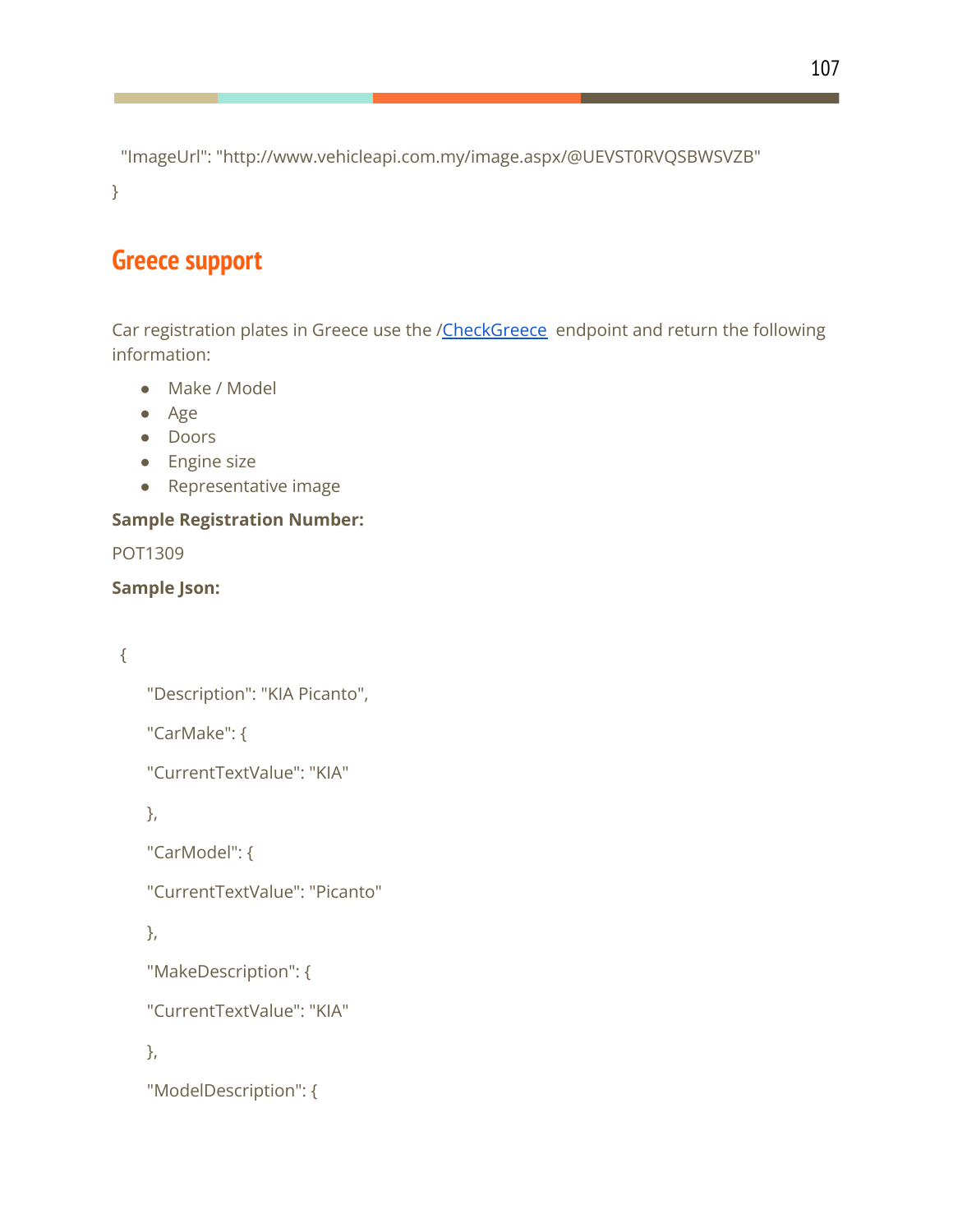```
"CurrentTextValue": "Picanto"
```
},

"Variant": "1.0i 12v Lx",

"VehicleType": "ΕΙΧ",

"Doors": 5,

"EngineBand": 7,

"EngineSize": {

"CurrentTextValue": 999

},

"RegistrationDate": "01/07/2008",

"Region": "Dodecanese - Rhodes",

```
"ImageUrl":
"http://www.πινακιδα.gr/image.aspx/@S0lBIFBpY2FudG8="
```
}

# **Costa Rica support**

Car registration plates in Costa Rica use the /[CheckCostaRica](http://www.placa.co.cr/api/reg.asmx?op=CheckCostaRica) endpoint and return the following information:

- Make / Model
- Age
- Wheelplan
- Engine size
- Fuel
- Representative image

#### **Sample Registration Number:**

706854

**Sample Json:**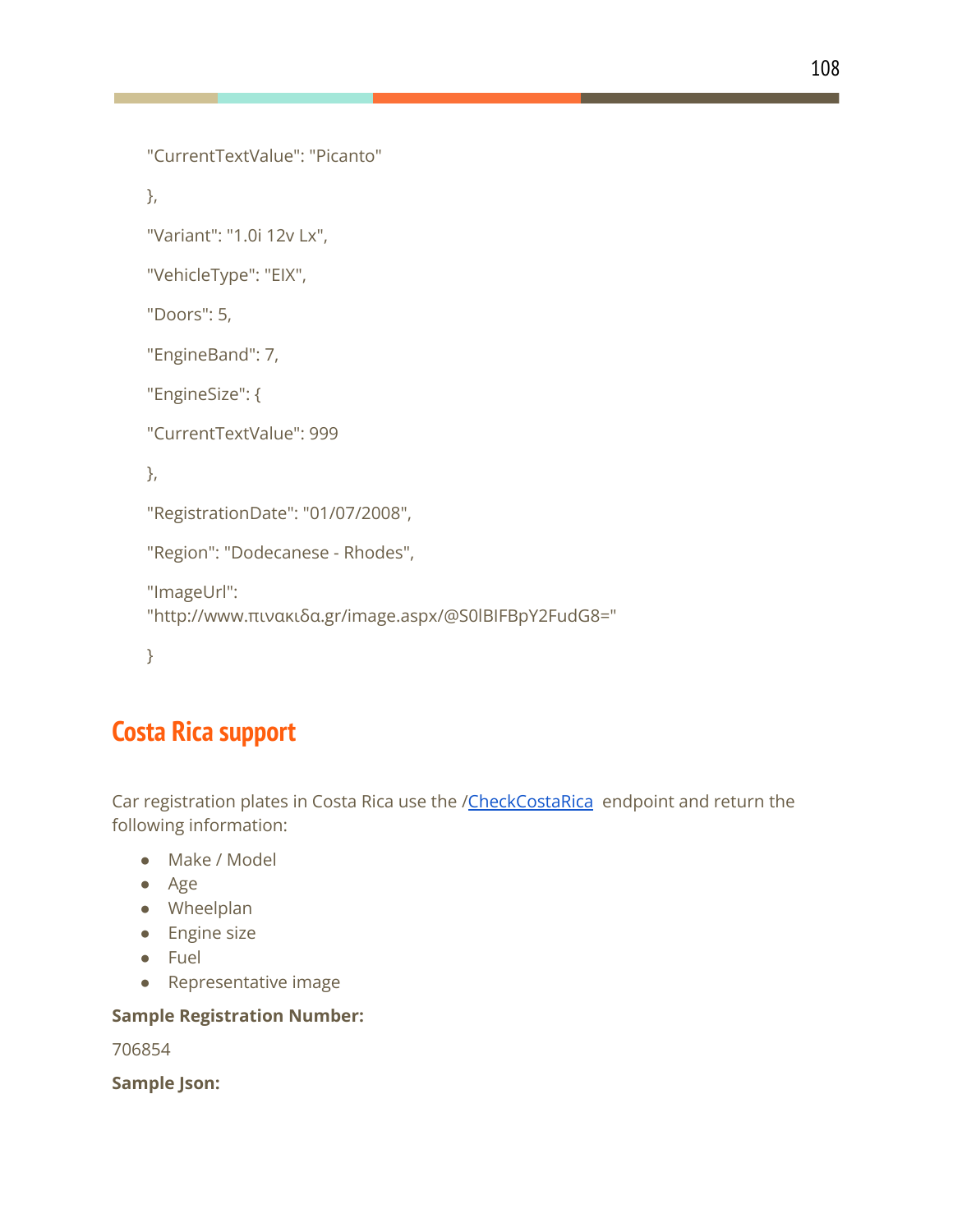```
{
```

```
"Description": "TOYOTA ECHO",
"CarMake": {
"CurrentTextValue": "TOYOTA"
},
"CarModel": {
"CurrentTextValue": "ECHO"
},
"MakeDescription": {
"CurrentTextValue": "TOYOTA"
},
"ModelDescription": {
"CurrentTextValue": "ECHO"
},
"EngineSize": {
"CurrentTextValue": "1500 C.C"
},
"RegistrationYear": "2001",
"Body": "SEDAN 2 PUERTAS",
"Transmission": "",
"Fuel": "GASOLINA",
"Cabin": "DESCONOCIDO",
"WheelPlan": "4X2",
"VIN": "JTDAT123310127285",
"Colour": "GRIS",
```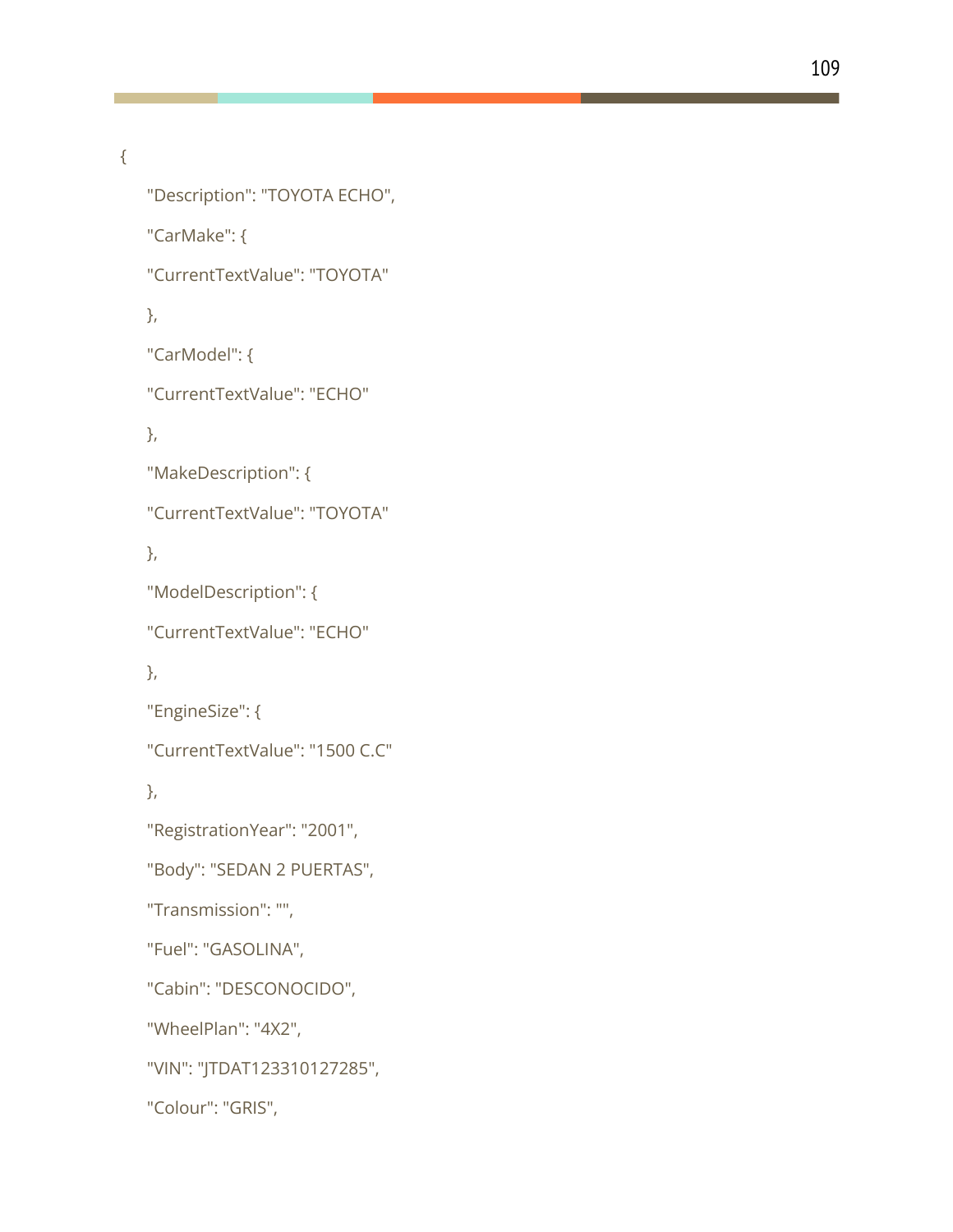```
110
```

```
"EngineCode": "1NZ1573194",
```
"owner": {

"id": "107880581",

"name": "MORALES BERROCAL JOHNNY FRANCISCO"

},

"ImageUrl": "http://www.placa.co.cr/image.aspx/@VE9ZT1RBIEVDSE8="

}

## **Slovenia support**

Car registration plates in Slovenia use the /[CheckSlovenia](http://www.registrskatablica.si/api/reg.asmx?op=CheckSlovenia) endpoint and return the following information:

- Make / Model
- Region
- Insurer
- Insurance policy number
- Representative image

Latency warning: This particular request may take over 10 seconds to complete.

#### **Sample Registration Number:**

```
LJ-20-SUN
```
#### **Sample Json:**

```
{
```
"Description": "Ford (D) Mustang 2,3 EcoBoost Avt.",

"CarMake": {

```
"CurrentTextValue": "Ford (D)"
```

```
},
```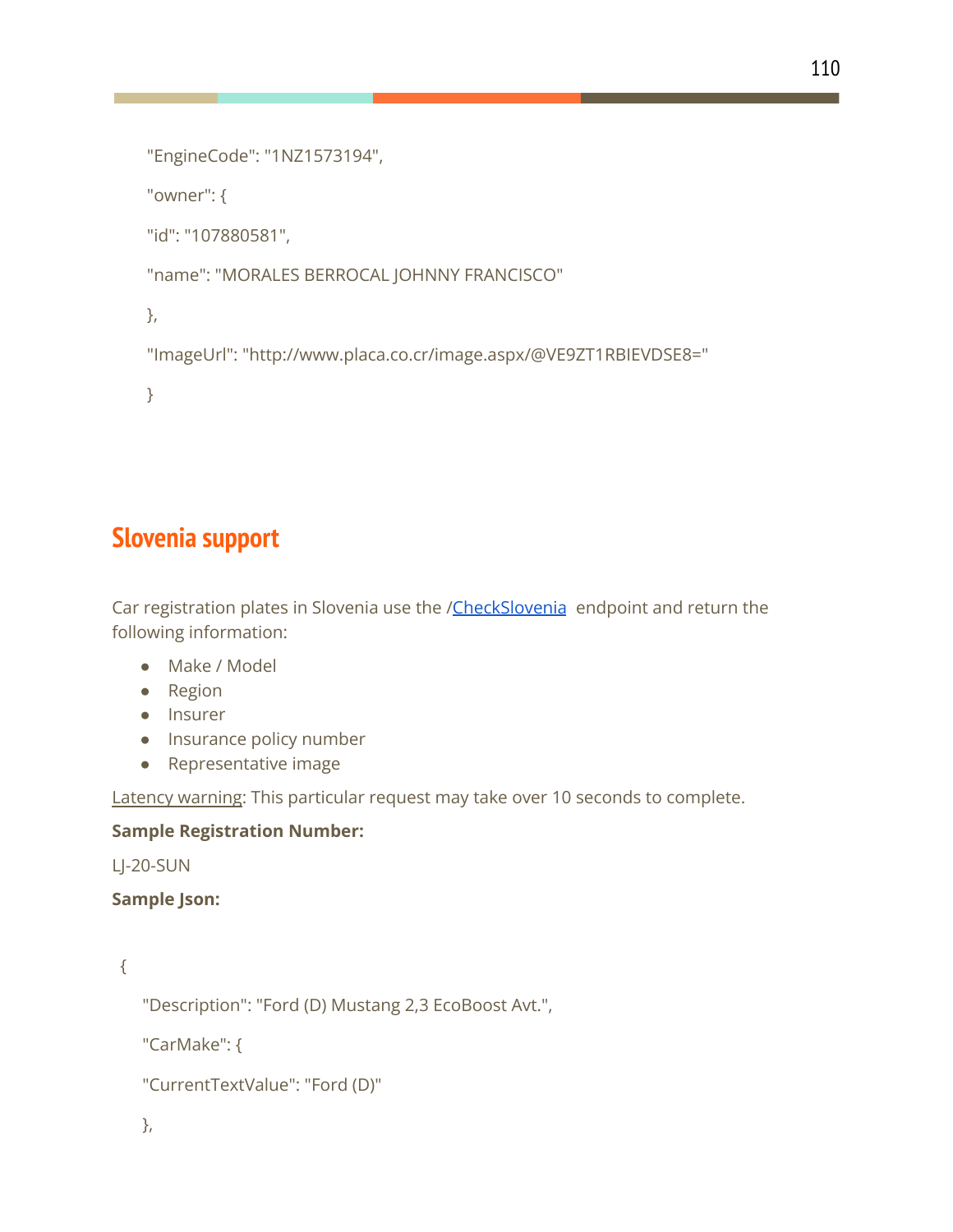```
"CarModel": {
```
"CurrentTextValue": "Mustang 2,3 EcoBoost Avt."

},

```
"MakeDescription": {
```

```
"CurrentTextValue": "Ford (D)"
```
},

```
"ModelDescription": {
```
"CurrentTextValue": "Mustang 2,3 EcoBoost Avt."

},

```
"Insurer": "Zavarovalnica Sava d.d.",
```

```
"InsurancePolicy": "000671-4716157",
```
"Code": "MBKECO11",

```
"Category": "Osebno vozilo",
```

```
"Region": "Ljubljana",
```

```
"ImageUrl":
"http://registrskatablica.si/image.aspx/@Rm9yZCAoRCkgTXVzdGFuZyAyLDMgRWNvQm
9vc3QgQXZ0Lg=="
```
}

### **Canada support**

Car registration plates in Canada use the /[CheckCanada](https://www.vehicleregistrationapi.ca/api/reg.asmx?op=CheckCanada) endpoint and return the following information:

- Make / Model
- VIN Number
- Body / Trim
- Transmission
- Fuel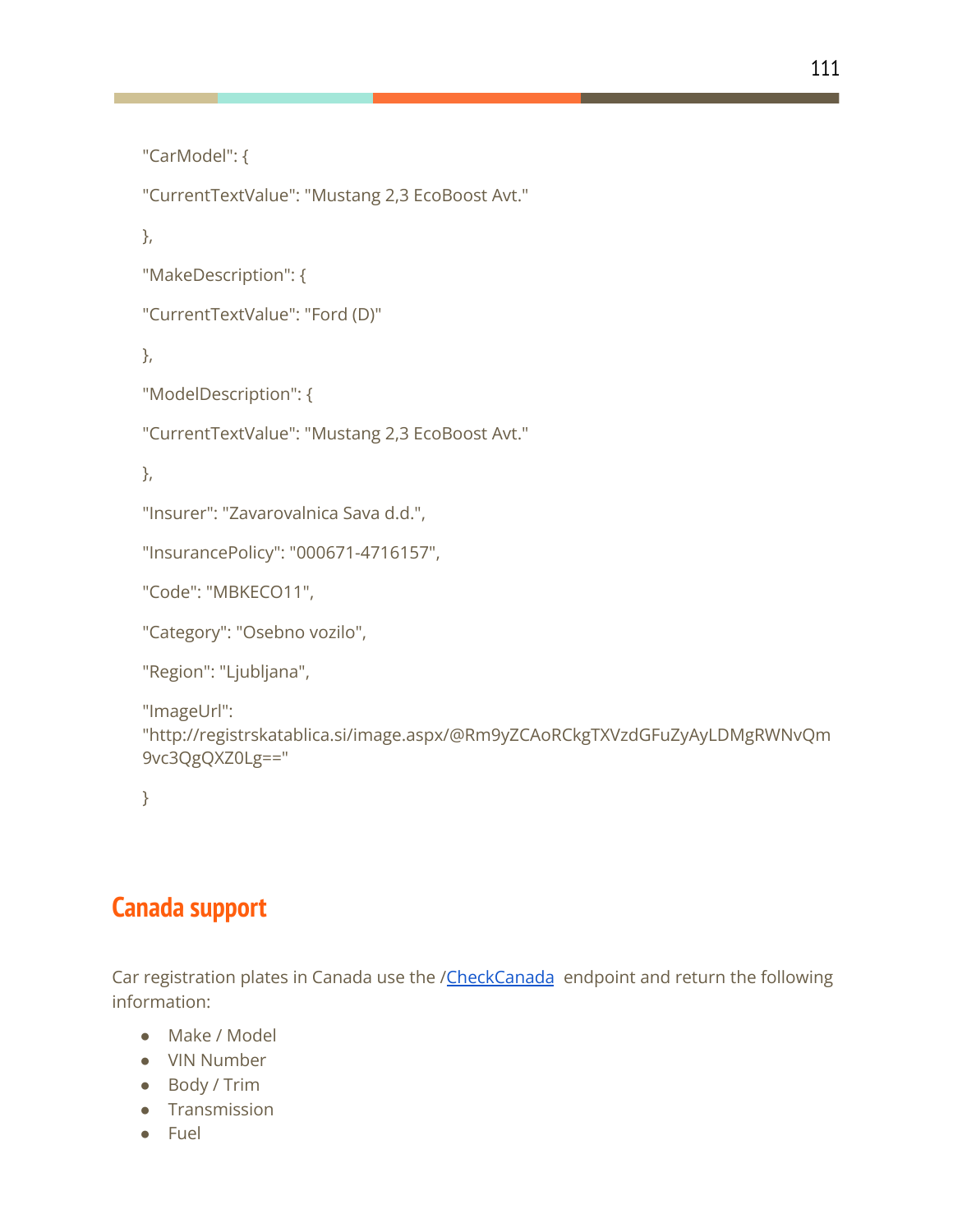Both a License plate and a State are required, where the state is a two letter code as follows;

| AB |
|----|
| ВC |
| MВ |
| ΝB |
| NL |
| ΝS |
| NΤ |
| NU |
| ON |
| PE |
| QC |
| SK |
| YT |
|    |

#### **Sample Registration Number:**

CKST441 (ON)

#### **Sample Json:**

{

"Description": "Toyota C-HR",

"RegistrationYear": "2020",

"CarMake": {

"CurrentTextValue": "Toyota"

},

"CarModel": {

"CurrentTextValue": "C-HR"

},

"MakeDescription": {

"CurrentTextValue": "Toyota"

},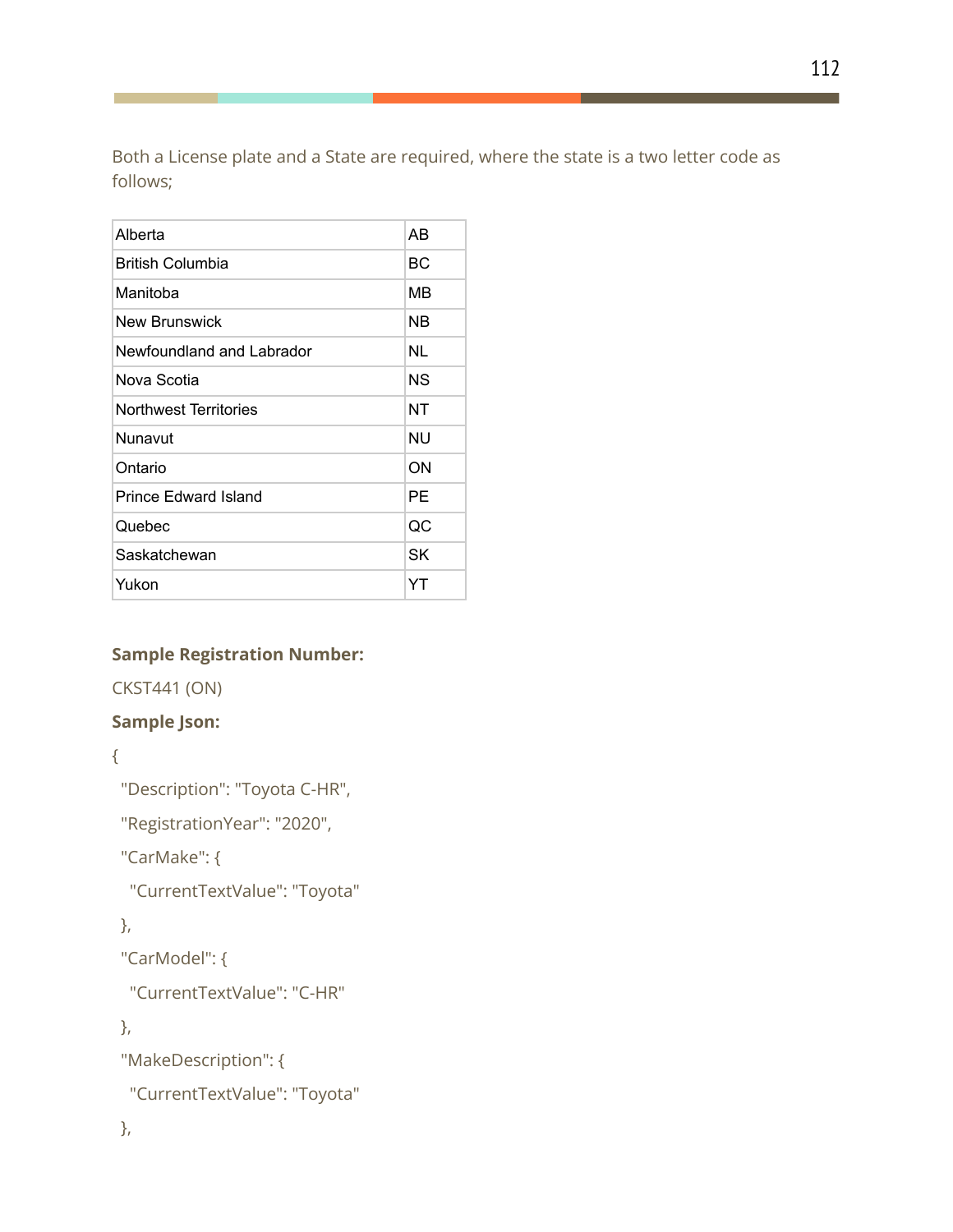```
"ModelDescription": {
```

```
"CurrentTextValue": "C-HR"
```
},

"ImageUrl": "http://vehicleregistrationapi.ca/image.aspx/@VG95b3RhIEMtSFI=",

"Body": "Sport Utility",

```
"Transmission": "Automatic CVT",
```
"Drive": "FWD",

"Trim": "",

"VIN": "JTNKHMBX8L1063053",

```
"Engine": "2.0L L4 DOHC 16V",
```

```
"Fuel": "Gasoline"
```
}

# **Malta support**

Car registration plates in Malta use the *[/CheckMalta](https://www.licenseplate.mt/api/reg.asmx?op=CheckMalta)* endpoint and return the following information:

- Make / Model
- Year
- VIN
- Engine Size
- Engine Number
- Power
- Fuel
- Body Style
- Tonnage
- Number of Seats
- Representative image

### **Sample Registration Number:**

JJA127

**Sample Json:**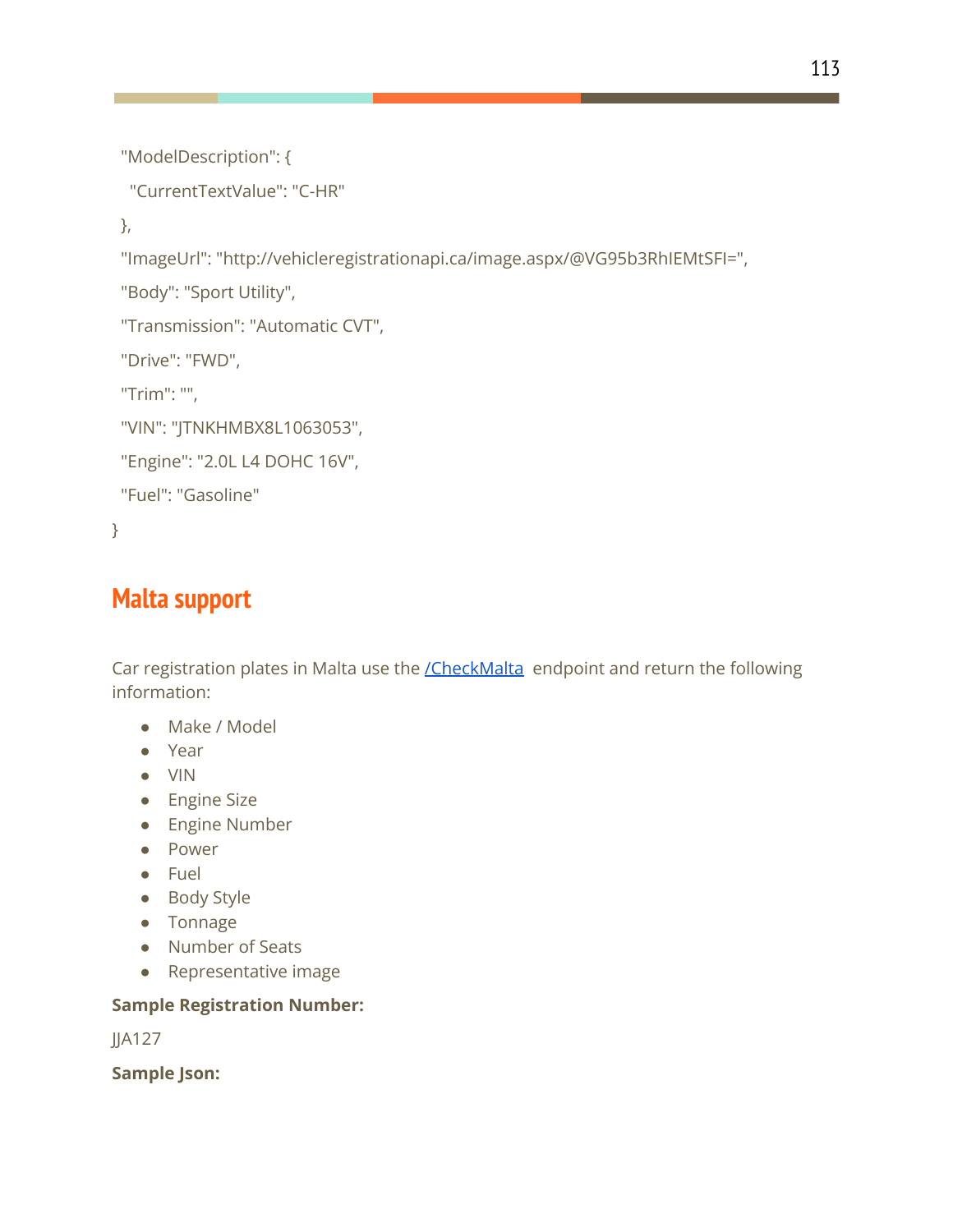```
{
```

```
"Description": "PEUGEOT 307",
"RegistrationYear": "2004",
"CarMake": {
"CurrentTextValue": "PEUGEOT"
},
"CarModel": {
"CurrentTextValue": "307"
},
"MakeDescription": {
"CurrentTextValue": "PEUGEOT"
},
"ModelDescription": {
"CurrentTextValue": "307"
},
"VehicleIdentificationNumber": "VF33HNFUE4S024189",
"EngineSize": "1587",
"Power": "109",
"FuelType": "PETROL",
"Body": "HATCHBACK",
"NumberOfSeats": "4",
"EngineNumber": "10FX4X2148207",
"Tonnage": "2",
"ImageUrl": "http://licenseplate.mt/image.aspx/@UEVVR0VPVCAzMDc="
}
```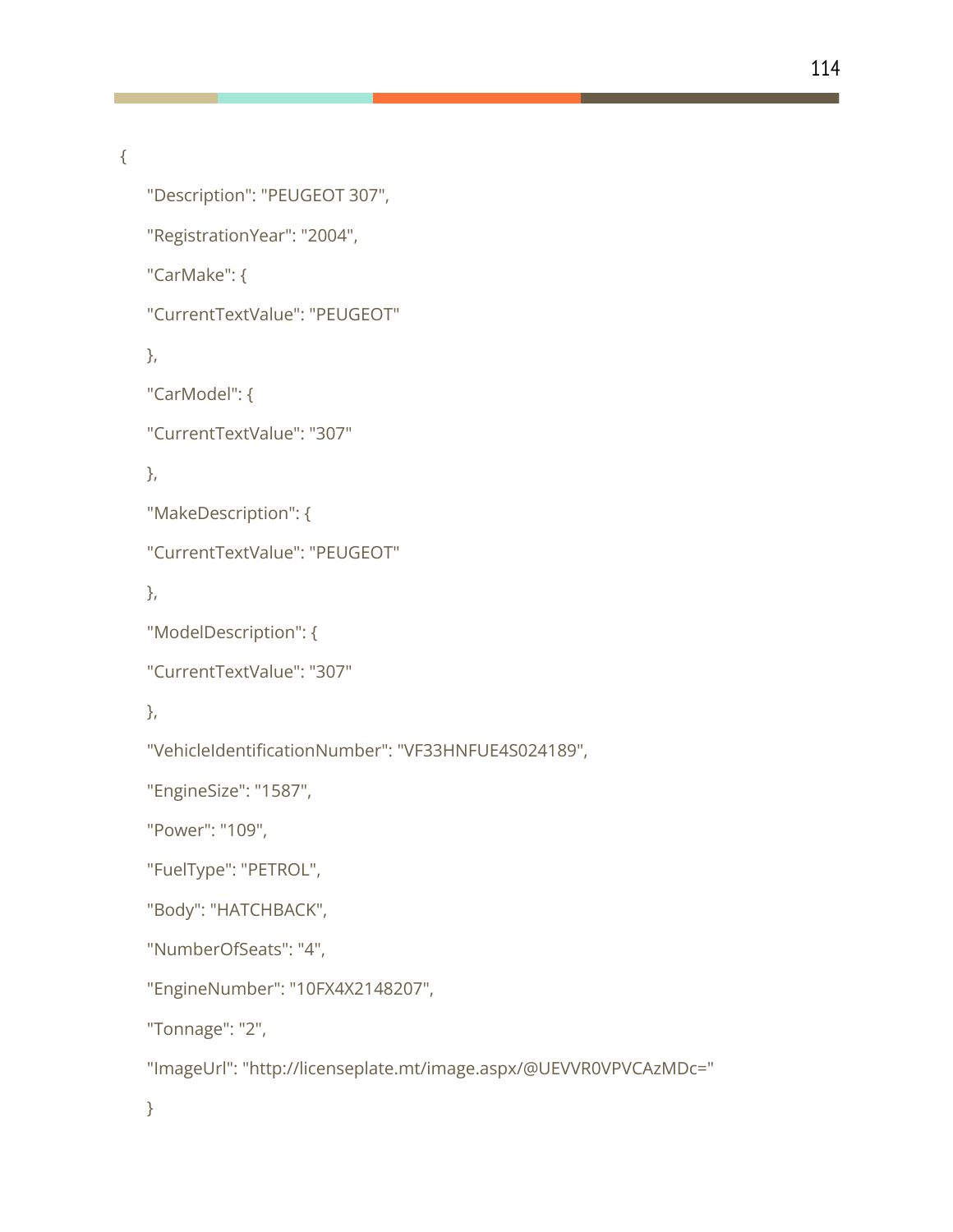## **VIN Check**

This is an API that can be accessed via the [VinCheck](https://www.regcheck.org.uk/api/reg.asmx?op=VinCheck) endpoint, and returns basic information for a VIN number, anywhere in the world, but with best results in Europe, Australia and the USA.

```
Sample Json:
```

```
{
"Make": "VOLKSWAGEN",
"Model": "Jetta",
"Year": "2009",
"Engine": "1968",
"Transmission": "",
"BodyStyle": "Sedan/Saloon",
"Country": "Mexico",
"ImageUrl":
"http://vehicleregistrationapi.com/image.aspx/@Vk9MS1NXQUdFTiBKZXR0YQ=="
}
```
# **Wheel Size data**

This API has been deprecated. Please contact us for alternative sources.

# **Implementation**

The most simple implementation is via .NET (C# or VB.NET)

- 1. Create a new Project eg. a C# Console application
- 2. Right click Add Service reference
- 3. Click Advanced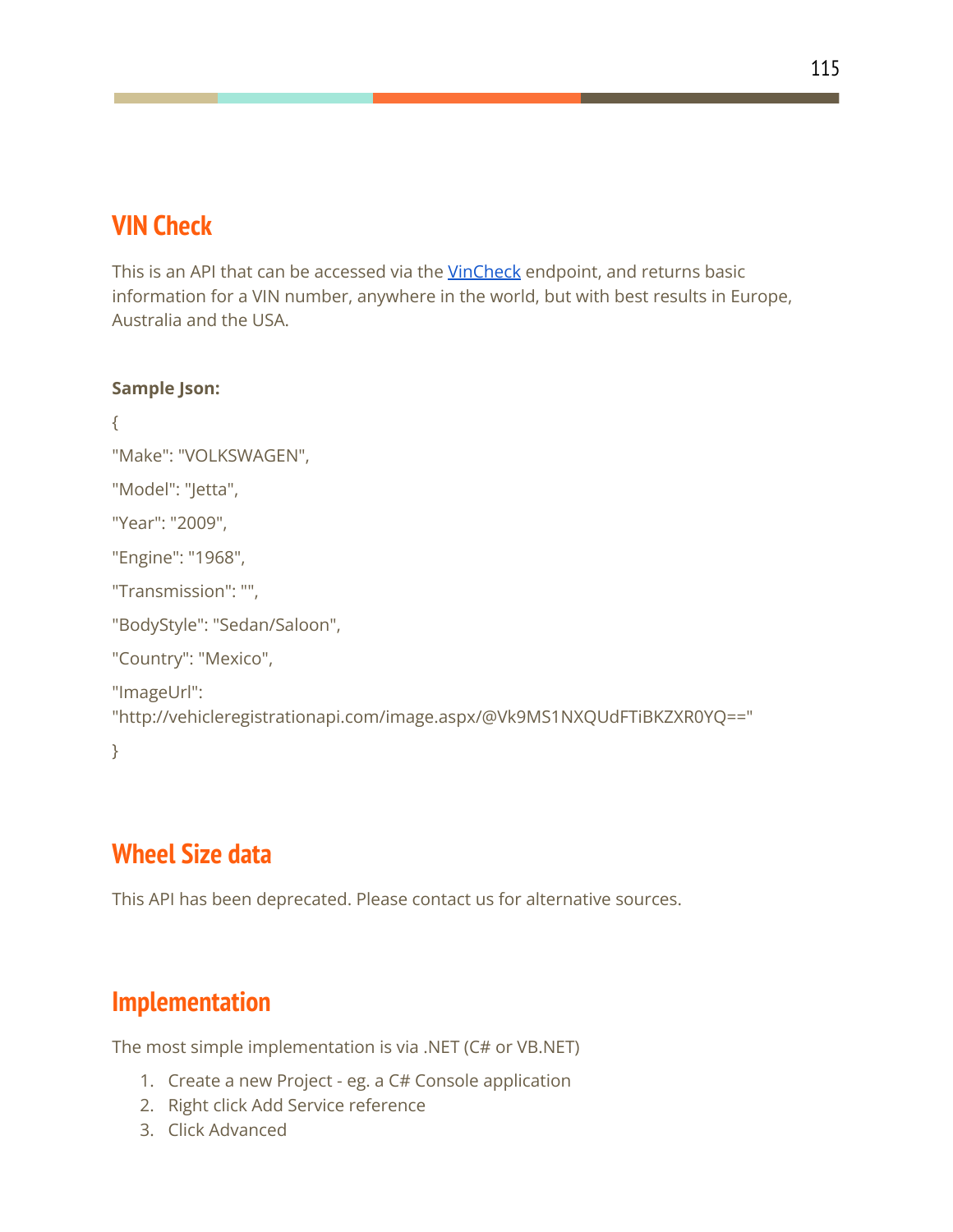- 4. Click Add Web Reference
- 5. Add [https://www.regcheck.org.uk/api/reg.asmx](http://www.regcheck.org.uk/api/reg.asmx) into the address box
- 6. Click Add Reference
- 7. Add the following code;

```
CarReg client = new CarReg();
Vehicle car = client.Check("YY07XHH", "** Your username**");
Console.WriteLine(car.vehicleData.Description.Text[0]);
Console.ReadLine();
```
#### Alternative Implementations

If you wish to consume this webservice from PHP, then you can use a simple HTTP GET implementation as follows:

```
<?php
    $username = 'Your username here';
    $regNumber = 'SK08KPT';
   $xmlData =
file_get_contents("https://www.regcheck.org.uk/api/reg.asmx/Check?Reg
istrationNumber=" . $regNumber ."&username=" . $username);
    $xml=simplexml_load_string($xmlData);
    $strJson = $xml->vehicleJson;
    $json = json_decode($strJson);
   print_r($json->Description);
?>
```
For Java developers, here is a blog post that shows an example of how you could call the API: <http://blog.dotnetframework.org/2016/01/25/call-an-asmx-webservice-from-java/>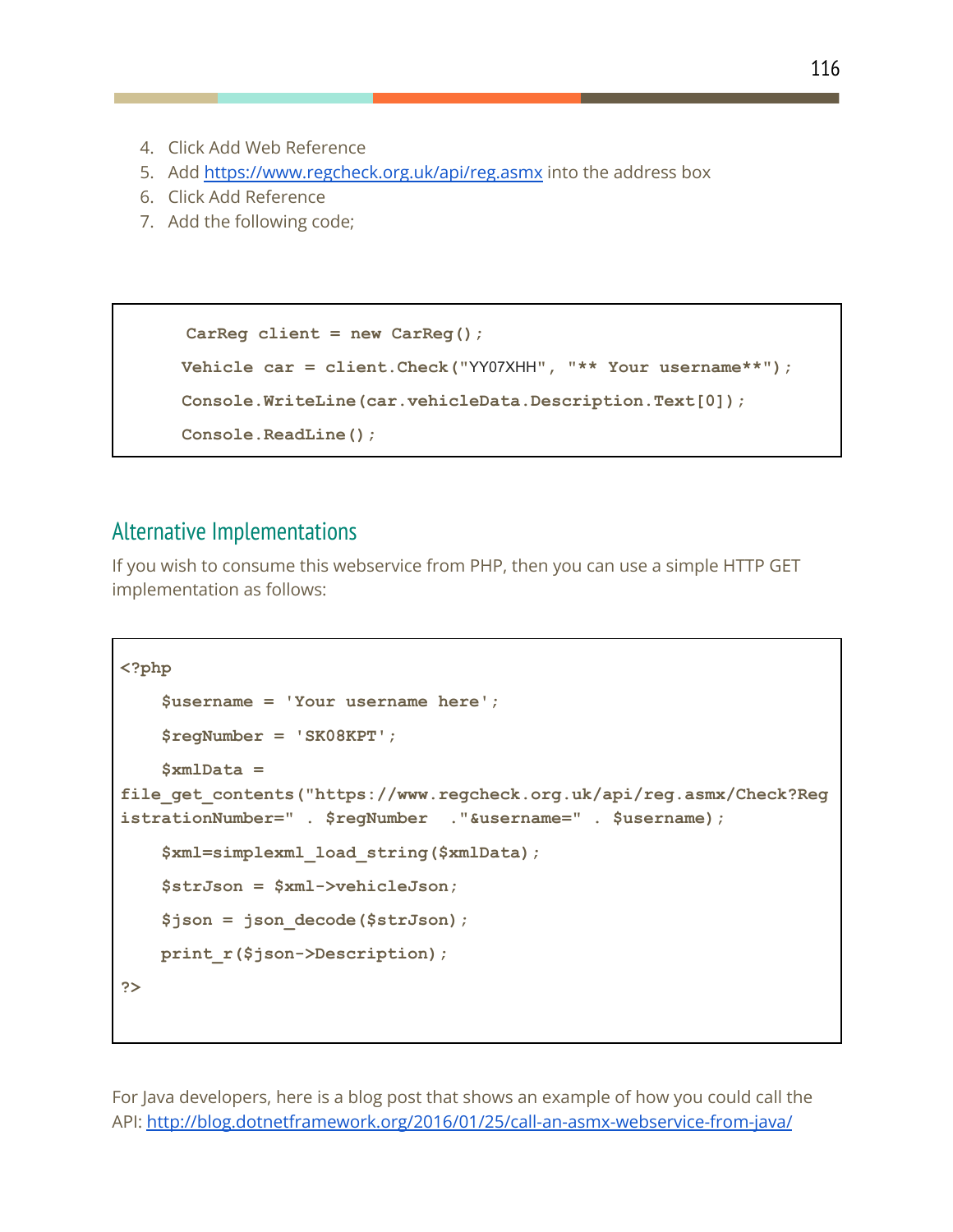## **Car technical specifications**

#### **Deprecated**.

The raw data for this can be downloaded from the following location: <https://goo.gl/ilZkJ7>

### **Vin Check**

As a beta feature, we also offer a VIN (Chassis number) check, where it is possible to return some basic information from a Chassis number.

- Make
- Model
- Registration year
- Engine Size
- Fuel
- CNIT (French [Identification](https://fr.wikipedia.org/wiki/Code_national_d%27identification_du_type) number)
- TVV (Associated with CNIT)
- Power
- Country of Manufacture

It returns XML and JSON, in this format

```
<?xml version="1.0" encoding="utf-8"?>
<Vehicle xmlns:xsi="http://www.w3.org/2001/XMLSchema-instance"
xmlns:xsd="http://www.w3.org/2001/XMLSchema" xmlns="http://regcheck.org.uk">
 <vehicleJson>{
 "Cnit": {
  "Make": "NISSAN",
  "Model": "PATHFINDER",
  "Variant": "PATHFINDER",
  "Designation": "PATHFINDER 2.5 dCi (190ch) DPF 7PL",
  "Fuel": "Gazole",
  "Box": "M 6",
  "CNIT": "M10NSSVP0027612",
  "TVV": "R51GG01",
  "Hybrid": "non",
  "Fiscal": "12",
  "KW": "140",
  "CV": "190"
 },
 "Make": "Nissan",
 "Model": "Pathfinder",
```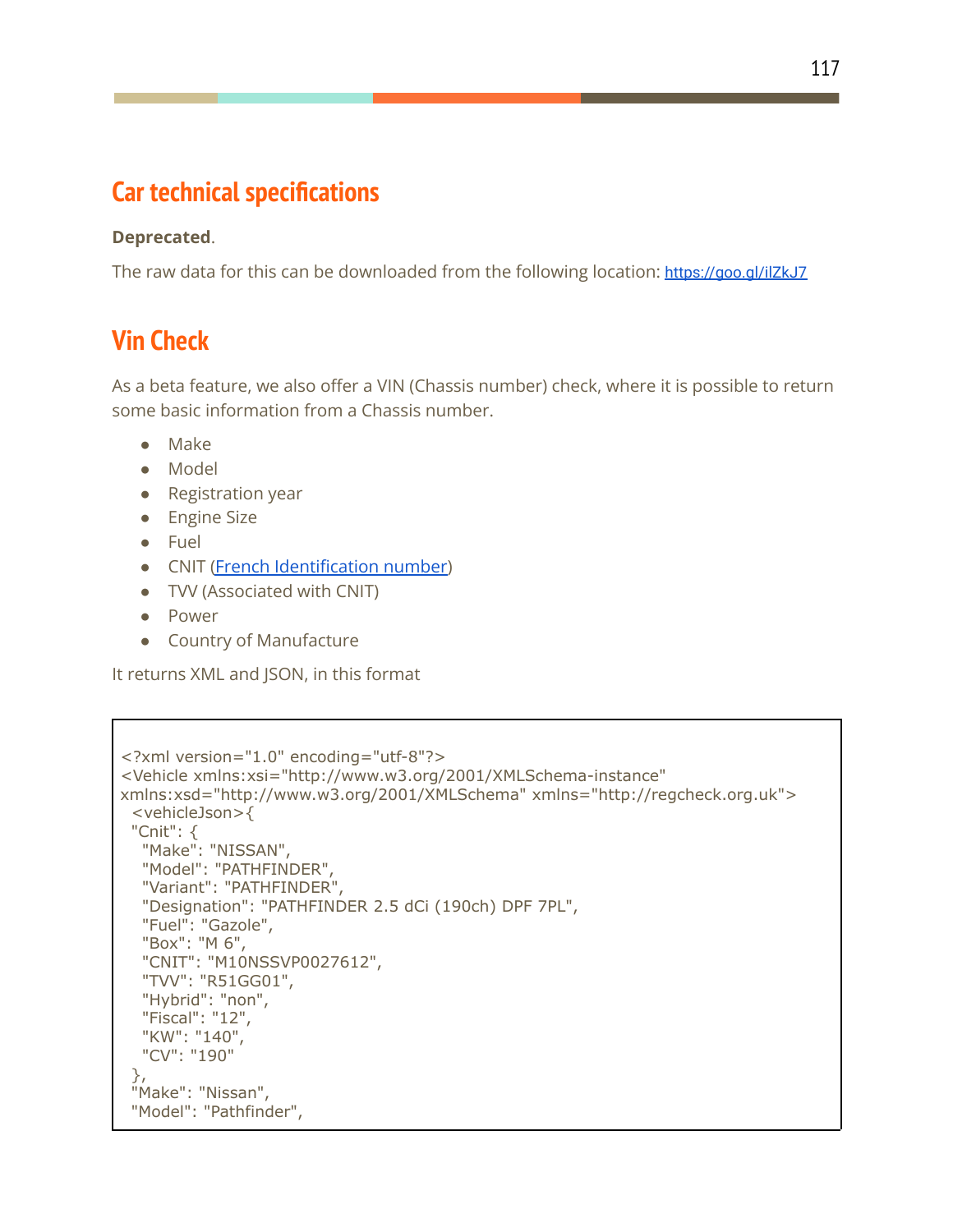"Year": "2012", "Engine": "4.0 Liter", "Transmission": "Automatic", "BodyStyle": "Mid-size SUV", "Country": "United States", "ImageUrl": "http://vehicleregistrationapi.com/image.aspx/@Tmlzc2FuIFBhdGhmaW5kZXI=" }</vehicleJson> <vehicleData> <Description>Nissan Pathfinder</Description> <RegistrationYear>2012</RegistrationYear> <CarMake> <CurrentTextValue>Nissan</CurrentTextValue> </CarMake> <CarModel>Pathfinder</CarModel> <BodyStyle> <CurrentTextValue>Mid-size SUV</CurrentTextValue> </BodyStyle> <EngineSize> <CurrentTextValue>4.0 Liter</CurrentTextValue> </EngineSize> <Transmission> <CurrentTextValue>Automatic</CurrentTextValue> </Transmission> </vehicleData> </Vehicle>

### **Beta features**

Certain APIs that have been specifically developed for customers, or are simply a work in progress can be accessed via our Bespoke API endpoint at <https://www.regcheck.org.uk/api/bespokeapi.asmx>

Although these APIs may be subject to change, and are not regularly tested, you may find some interesting data here.

### EuroNCap Data

[EuroNCap](http://www.euroncap.com) is a european car testing standard, and if you would like to get the car safety ratings for a vehicle, then you can access the /[CheckEuroNCap](https://www.regcheck.org.uk/api/bespokeapi.asmx?op=CheckEuroNCap) endpoint on the bespoke API, it is free to use, and requires the make, model and valid account username.

It returns XML data in this format:

<PreAssessmentSearchResult>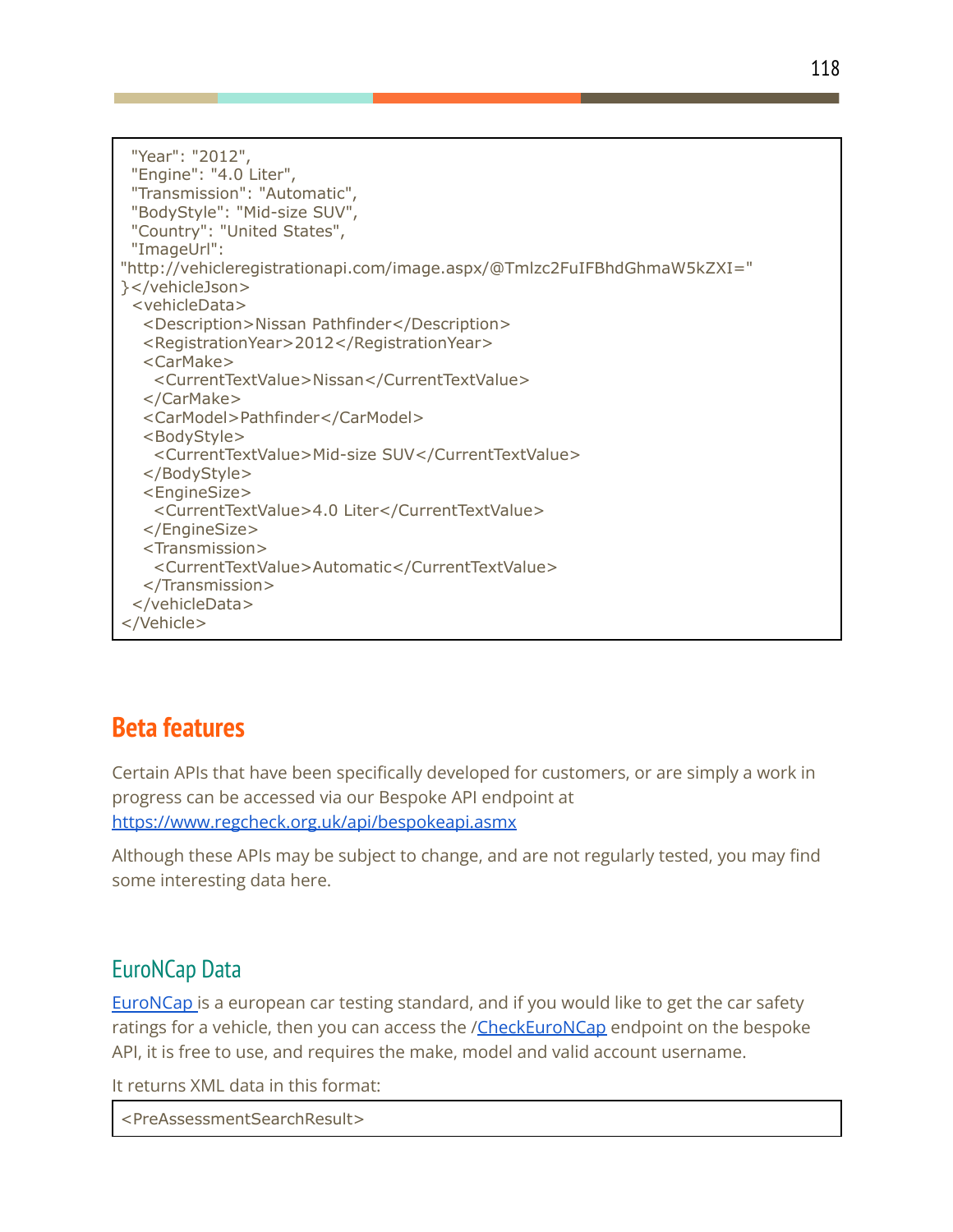<AdultOccupantStars>4</AdultOccupantStars> <AdultOccupantStrikeThrough>false</AdultOccupantStrikeThrough> <ChildOccupantStars>3</ChildOccupantStars> <ChildOccupantStrikeThrough>false</ChildOccupantStrikeThrough> <PedestrianStars>1</PedestrianStars> <PedestrianStrikeThrough>false</PedestrianStrikeThrough>  $<$ Id $>$ 15675 $<$ /Id $>$ <Title>Mitsubishi Colt (2005)</Title> <Name>Mitsubishi Colt (2005)</Name> <Make>Mitsubishi</Make> <Model>Colt</Model> <Content>test</Content> <Url>/results/mitsubishi/colt/15675</Url> <Year>2005</Year> <ClassEN>Supermini</ClassEN> <ClassDE>Kleinstwagen</ClassDE> <ClassNL>Supermini</ClassNL> <ClassES>Segmento B</ClassES> <ClassFR>Citadine</ClassFR> <ClassIT>Supermini</ClassIT> <ClassRU>Сверхмалый автомобиль</ClassRU> <ClassSV>Supermini</ClassSV> <ClassTR>Supermini</ClassTR> <ClassZH>微型车</ClassZH> <ClassId>1202</ClassId> <MakeImageLarge> http://euroncap.blob.core.windows.net/media/4526/mitsubishi-80x53.jpg </MakeImageLarge> <MakeImageSmall> http://euroncap.blob.core.windows.net/media/4527/mitsubishi-62x42.jpg </MakeImageSmall> <ProtocolId>14999</ProtocolId> <MakeId>7302</MakeId> <ModelId>16055</ModelId> <IsPublished>true</IsPublished> <CreateDate>2015-01-29T19:07:15Z</CreateDate> <ReleaseDate>2015-01-29T19:07:15Z</ReleaseDate> <Images> http://euroncap.blob.core.windows.net/media/8677/mitsubishi-colt\_2005\_front.jpg </Images> <YoutubeVideos>https://www.youtube.com/watch?v=yQ4gAkl8Swk</YoutubeVideos> <YoukuVideos></YoukuVideos> <IsPreProtocol>true</IsPreProtocol> <IsFleet>false</IsFleet> <SortOrder>166</SortOrder> <LifecycleStatus>25</LifecycleStatus> <FirstPublished>2005-11-23T00:00:00Z</FirstPublished> </PreAssessmentSearchResult>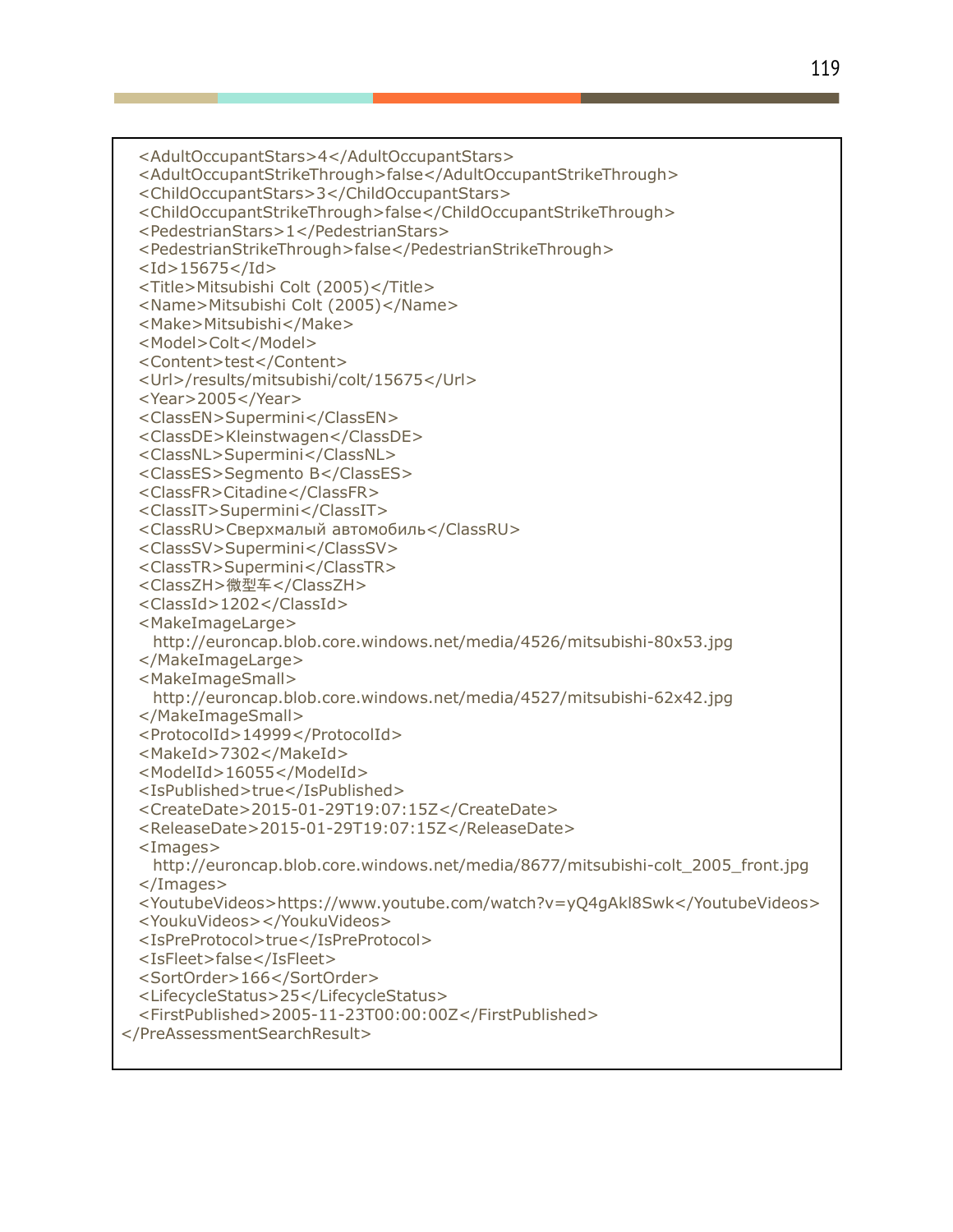### Car valuation

Cap is a UK standard in car price valuation, and you can access private car resale prices via the /[CheckPrice](https://www.regcheck.org.uk/api/bespokeapi.asmx?op=CheckPrice) endpoint in our bespoke API.

```
It returns Data in the following format:
```
<Valuation xmlns:xsi="http://www.w3.org/2001/XMLSchema-instance" xmlns:xsd="http://www.w3.org/2001/XMLSchema" xmlns="http://Regcheck.org.uk/"> <Description> Peugeot 208 (2015-) 5Dr Hatchback 1.2 PureTech SS 110 EU6 GT Line EAT Auto6 </Description> <Price>9240</Price> </Valuation>

### Stolen car check

This is a free-to-use API that can check for stolen car details that checks police databases in Italy, Czech Republic, Lithuania, Slovenia, Slovakia and Romania using the /[CheckStolen](https://www.regcheck.org.uk/api/bespokeapi.asmx?op=CheckStolen) endpoint on the Bespoke API It returns XML in this format:

<NameValue>

```
<Name>Vehicle ID (VIN)</Name>
<Value>TMBCS21Z262149586</Value>
</NameValue>
<NameValue>
<Name>License Plate Number</Name>
<Value>3AV2714</Value>
</NameValue>
<NameValue>
<Name>Make</Name>
<Value>ŠKODA</Value>
</NameValue>
<NameValue>
<Name>Model</Name>
<Value>OCTAVIA 1Z</Value>
</NameValue>
<NameValue>
<Name>on</Name>
<Value>—</Value>
</NameValue>
<NameValue>
```